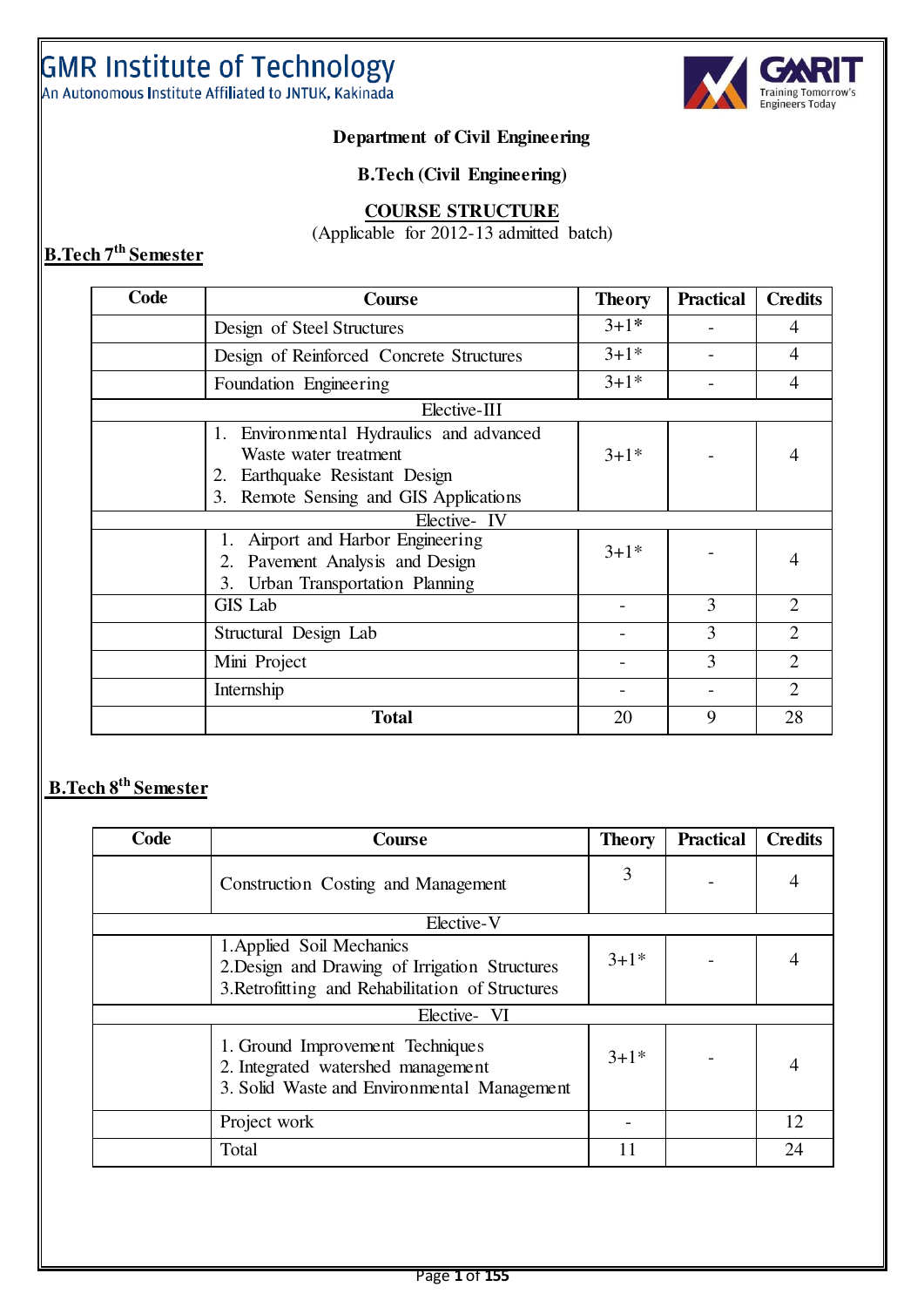**GMR Institute of Technology** 



An Autonomous Institute Affiliated to JNTUK, Kakinada

### **Department of Civil Engineering B.Tech- 7th Semester**

### **SYLLABUS**

(Applicable for 2012-13 admitted batch)

## **Course Title: DESIGN OF STEEL STRUCTURES** Course Code:

 **L: T: P: C:: 3:1:0:4** 

## **OBJECTIVES:**

Learner is expected to

- i). Understand the fundamental principles and procedures of structural steel design;
- ii). Understand the versatility of Steel structures based on requirement
- iii). Apply the principles of steel design to real world problems;
- iv). Design basic steel members subjected compression, tension and bending as per IS 800 codal Provisions

### **OUTCOMES:**

- a) Apply the basic requirements of the IS design specifications.
- b) Apply the concepts of strain compatibility and equilibrium concepts to determine the strength of members made of steel
- c) Design for welded connections between steel members
- d) Design simple steel members subjected compression, tension bending and their combinations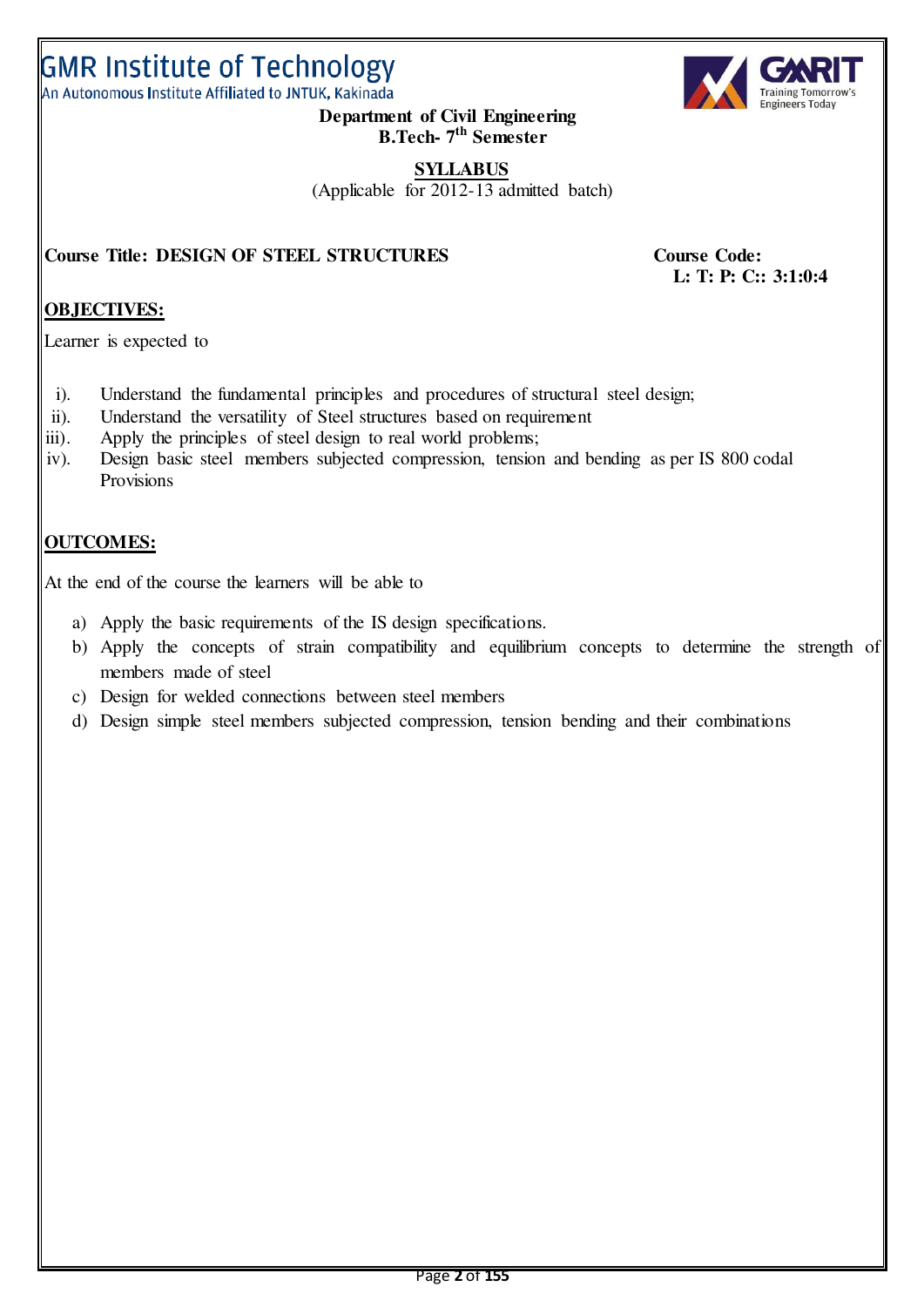

## $UNIT - I$

## **MATERIALS AND CONNECTIONS:** (11+4)

Properties of Structural Steel, I. S. Rolled Sections, I. S. Specifications,

Welded connections: Introduction, Advantages and disadvantages of welding- Strength of welds-Butt and fillet welds: Permissible stresses – IS Code requirements. Design of welds fillet weld subjected to moment acting in the plane and at right angles to the plane of the joints, beam to beam and beam to Column connections only.

## **DESIGN OF TENSION MEMBERS :**

Introduction to different modes of failures – gross section yielding, Net Section rupture and block shear failure. Determines the design strength due to yielding of gross section, rupture of critical section and block shear. Design procedure of tension members.(simple problems)

**COMPRESSION MEMBERS:** Effective length of columns. Slenderness ratio – permissible stresses. Design procedure of compression members – problems on simple sections only (no builtup sections).

## $\mathbf{UNIT} - \mathbf{II}$  (11+4)

**BEAMS:** Allowable stresses, design requirements as per IS Code-Design of simple and compound beams, check for deflection, shear, buckling, check for bearing, laterally supported beams only.

**DESIGN OF BUILT UP COLUMNS:** Necessity & design of built up columns, laced and battened columns including the design of lacing and battens.

**FOUNDATIONS:** Column bases: Slab base, Gusset base.

## **UNIT–III (11+4)**

**PLASTIC ANALYSIS:** Introduction, plastic hinge concept, plastic modulus, shape factor, upper and lower hound theorems, collapse mechanisms, combined mechanism, plastic analysis of beams

and portal frames by equilibrium and mechanism methods.

**PLATE GIRDER**: Introduction, elements of plate girder, design steps of a plate girder, necessity of stiffeners in plate girder, various types of stiffeners, web and flange splices (only introduction),

## **UNIT** – **IV**  $(11+4)$

**GANTRY GIRDERS**: Introduction, various loads, specifications, design of gantry girder.

**DESIGN OF MEMBERS OF ROOF TRUSS:** Design of purlins ONLY. Introduction to pre-engineered structures, concepts and advantages, disadvantages.

### **Note: All the designs should be taught in the limit state design method as per IS 800-2007.weilding connections to be used.**

**DRAWINGS:** 1. Detailing of built up columns, laced and battened columns

- 2. Detailing of Plate girder including curtailment, splicing and stiffeners.
- 3. Detailing of Gantry girder including curtailment, splicing and stiffeners
- 4. Roof truss.

**These codes and steel tables are permitted in the examinations.** 

## **IS Codes:**

1) IS -800 – 2007

2) IS  $-875$  – Part III

3) Steel Tables.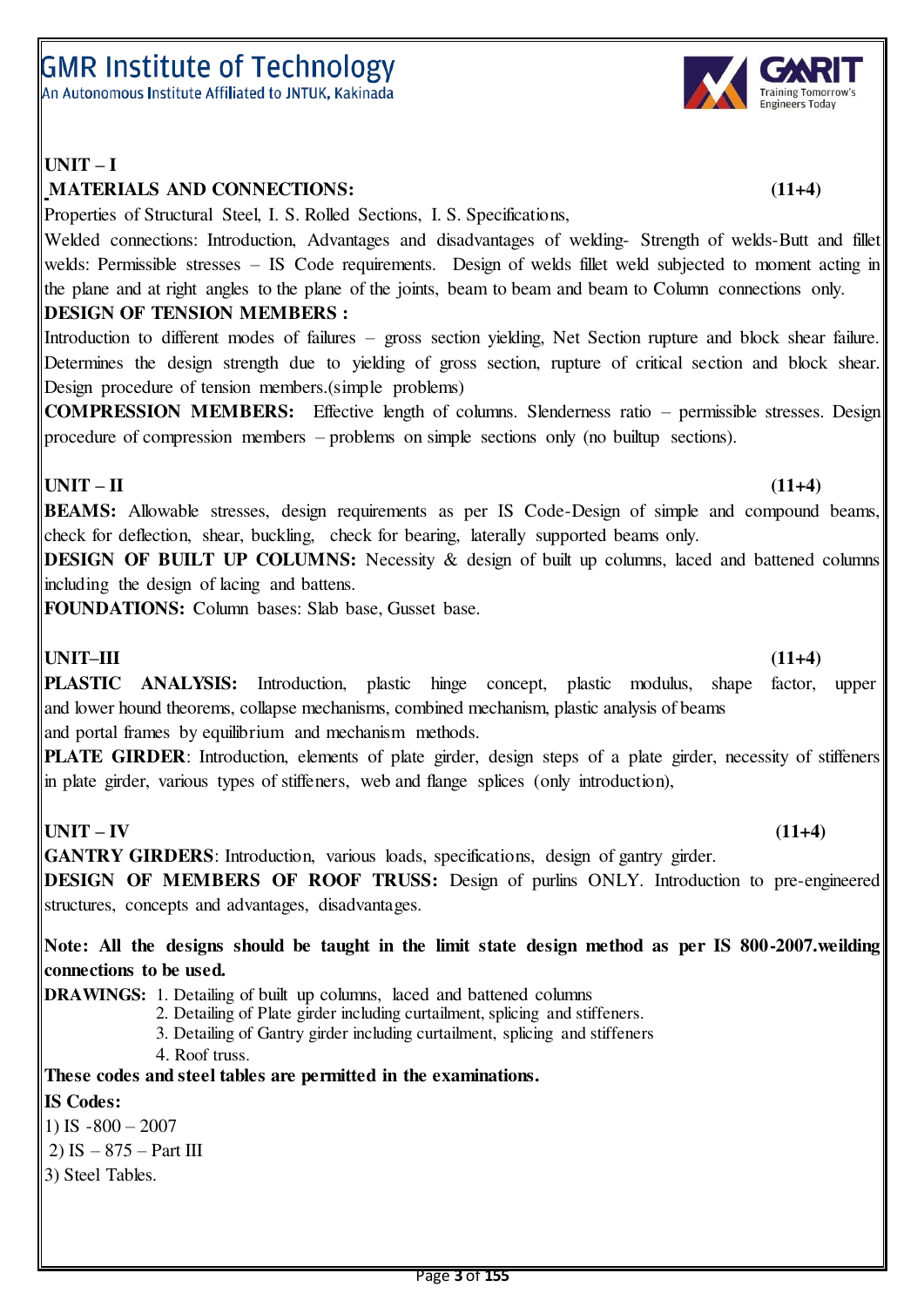# **GMR Institute of Technology**

An Autonomous Institute Affiliated to JNTUK, Kakinada



### **Text Books:**

- 1. Design of Steel structures N. Subramanian, Oxford University Press.
- 2. Design of steel structures by S.K. Duggal, Tata Mcgraw Hill, New Delhi
- 3. Design of steel structures Ramchandra (Vol. I & II)
- 4. Structural Design and Drawing by N.Krishna Raju; University Press, KAKINADA

#### **References:**

- 1. Limit State Design of steel structures IS: 800-2007-V.L. Shah and Veena Gore, Structures Publications, Jai – Tarang, 36 Parvati, Pune.
- 2..Design of steel structures by Limit State Method as per IS: 800-2007 S.S. Bhavikatti IK Internatinoal Publishing House, Bangalore – 560 001..
- 3. Structural design in steel by Sarwar Alam Raz, New Age International Publishers, New Delhi
- 4. Design of Steel Structures by P.Dayaratnam; S. Chand Publishers
- 5. Design of Steel Structures by M.Raghupathi, Tata Mc. Graw-Hill.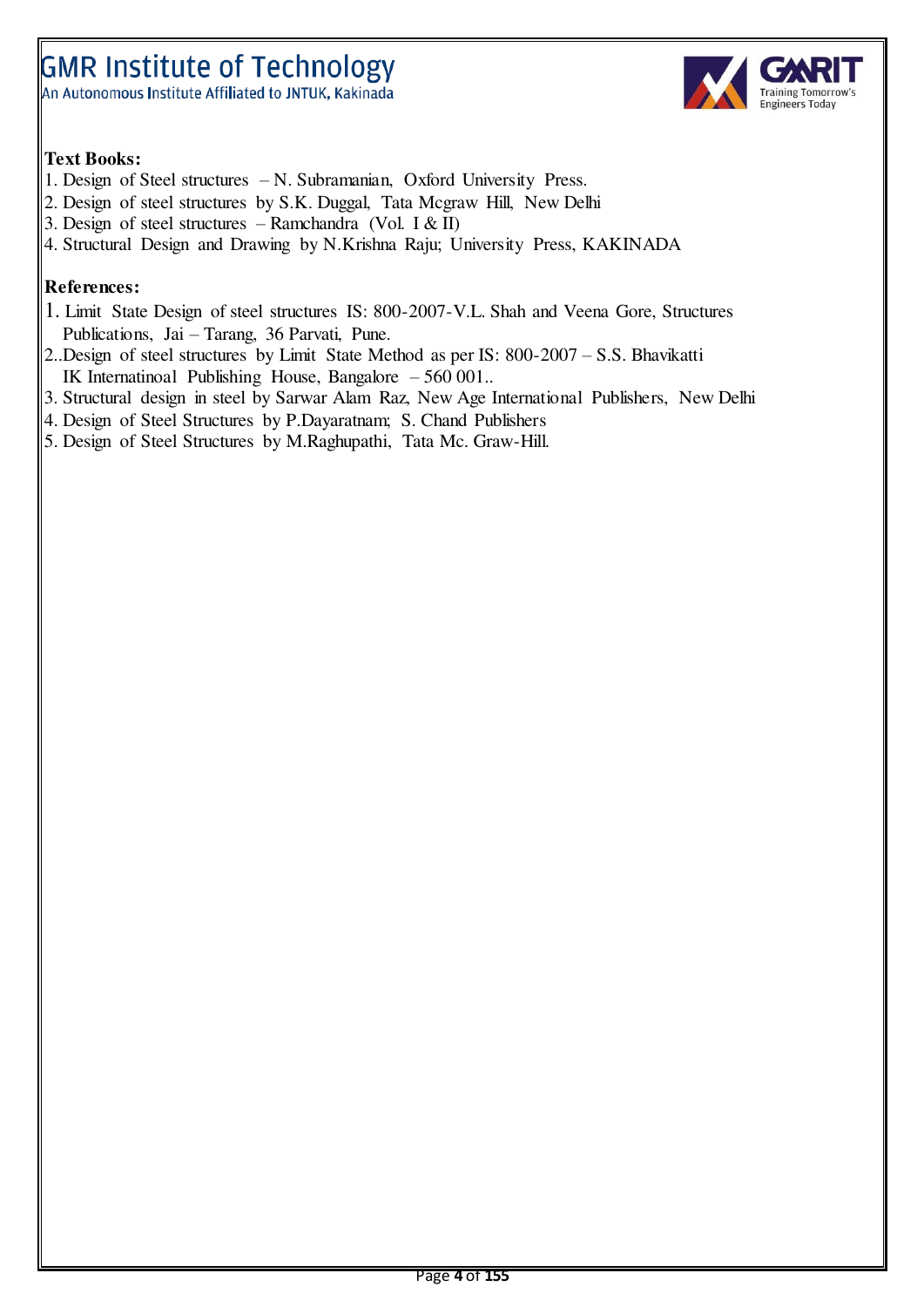

## **Department of Civil Engineering B.Tech- 7th Semester**

**SYLLABUS** (Applicable for 2012-13 admitted batch)

#### **Course Title: DESIGN OF REINFORCED CONCRETE STRUCTURES Course Code:**

 **L: T: P: C:: 3:1:0:4** 

## **OBJECTIVES:**

Leaner is expected to

- i). Design continuous beams and slabs as per IS456: 2000
- ii). Design flat slab and grid slab as per IS456: 2000
- iii). Analyze and design the combined footings.
- iv). Analyze for the forces in retaining and learn the detailing of reinforcement.

## **OUTCOMES:**

At the end of the course student will be able to

- a) Design the cross section and evaluate the amount of reinforcement required in the continuous beam as per IS: 456 codal recommendations for all practical loadings.
- b) Design the amount of reinforcement required in the continuous slab and stair case as per IS: 456 codal recommendations for all practical loadings.
- c) Design flat and grid slab as per the recommendations of code IS: 456:2000
- d) Evaluate the governing forces and design the combined as per the recommendations of code IS: a. 456:2000.
- e) Evaluate the stabilizing and destabilizing forces and able to design the retaining walls.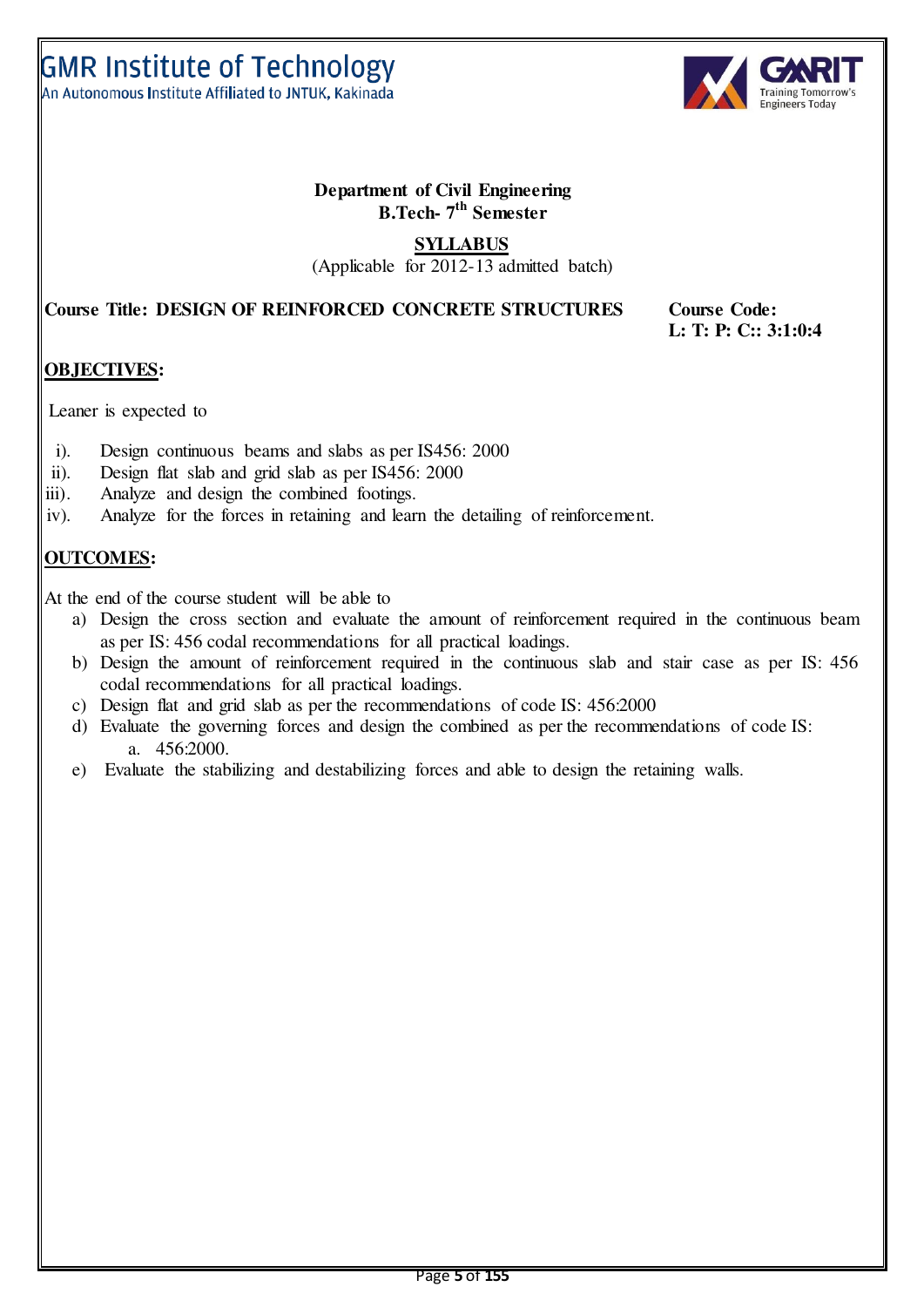

| $UNIT-I$                                                                                                     | $(12+4)$ |
|--------------------------------------------------------------------------------------------------------------|----------|
| <b>BEAMS:</b> Design examples in simply supported and continuous beams, detailing.                           |          |
| <b>SLABS:</b> Design of continuous slab Using IS Coefficients, detailing, Design of stair case.              |          |
| $UNIT-II$                                                                                                    | $(11+4)$ |
| <b>FLAT SLABS:</b> Direct design method, Design of interior and exterior panels, reinforcement detailing.    |          |
| <b>GRID SLAB:</b> IS code method, reinforcement detailing.                                                   |          |
| UNIT-III                                                                                                     | $(11+4)$ |
| COMBINED FOOTINGS: Combined slab footing, Combined beam slab footing.                                        |          |
| <b>RETAINING WALLS:</b> Design and reinforcement detailing of cantilever and counter-port retaining walls    |          |
|                                                                                                              |          |
| $ UNIT - IV$                                                                                                 | $(11+3)$ |
| <b>DESIGN OF RCC WATER TANKS:</b> Design of RCC rectangular and Circular types                               |          |
| Note: The students should prepare the following plates using Auto-Cad                                        |          |
| Plate 1 Detailing of Continuous beams                                                                        |          |
| Plate 2 Detailing of Continuous slabs and stair case                                                         |          |
| Plate 3 Detailing of flat and grid slab                                                                      |          |
| Plate 4 Detailing of combined footing and retaining wall                                                     |          |
| Plate 5 Detailing of rectangular and circular water tanks                                                    |          |
| <b>Text Books:</b>                                                                                           |          |
| 1. Structural Design and Drawing (Concrete and Steel) by N. Krisna Raju, University press publications       |          |
| $\vert$ 2. Design of R.C.C structural elements by S.S Bhavikatti, New age International publications.        |          |
| 3. Reinforced Concrete Design by N. Krishna Raju and R. N Pranesh, New age international Publishers Pvt. Ltd |          |

**References:** 

1. Reinforced concrete Design by S.N Sinha, Tata Mc. Hill publications

2. Fundamentals of Reinforced concrete design by M.L. Gambhir, Prentice Hall of India

3. Limit State Design by B.C Punmia, Laxmi publications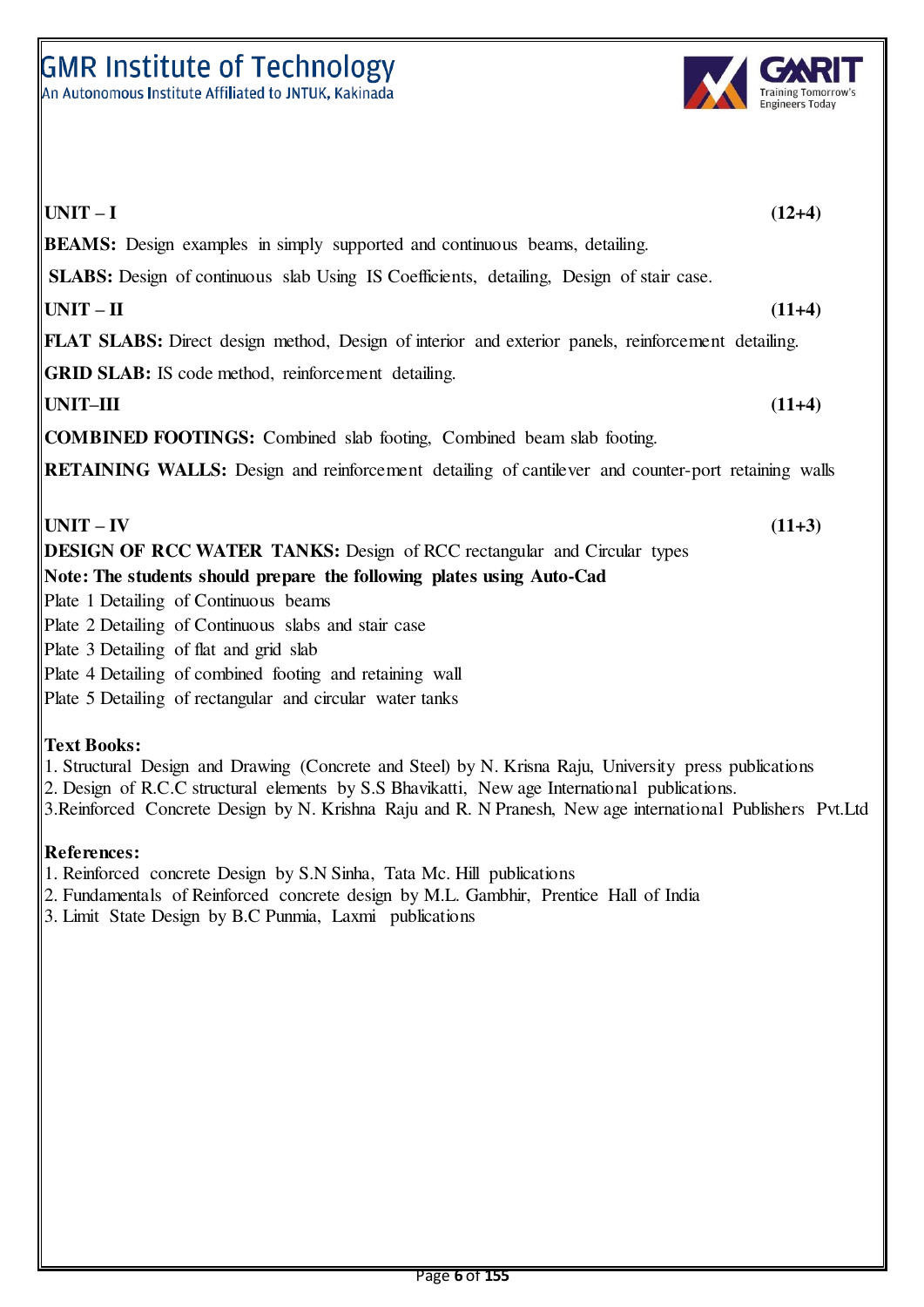

### **Department of Civil Engineering B.Tech- 7th Semester**

## **SYLLABUS**

(Applicable for 2012-13 admitted batch)

## **Course Title: FOUNDATION ENGINEERING Course Code:**

## **OBJECTIVES**:

Leaner is expected to

- i). Conceptualize the necessity of site investigations for soil sampling.
- ii). Understand the essence of engineering properties in design of various structures constructed on and with soil.
- iii). Ascertain the stability of earthen structures.
- iv). Know the importance of foundation and different types with their design concepts.

## **OUTCOMES:**

At the end of the course student will be able to

- a) Learn various types and methods of undisturbed and disturbed soil sampling.
- b) Perform computations for stability of earthen structures.
- c) Use the various properties of soils to design the shallow foundations for different loading conditions.
- d) Extend the theory of foundation design for special foundation types namely deep foundations.

**L: T: P: C:: 3:1:0:4**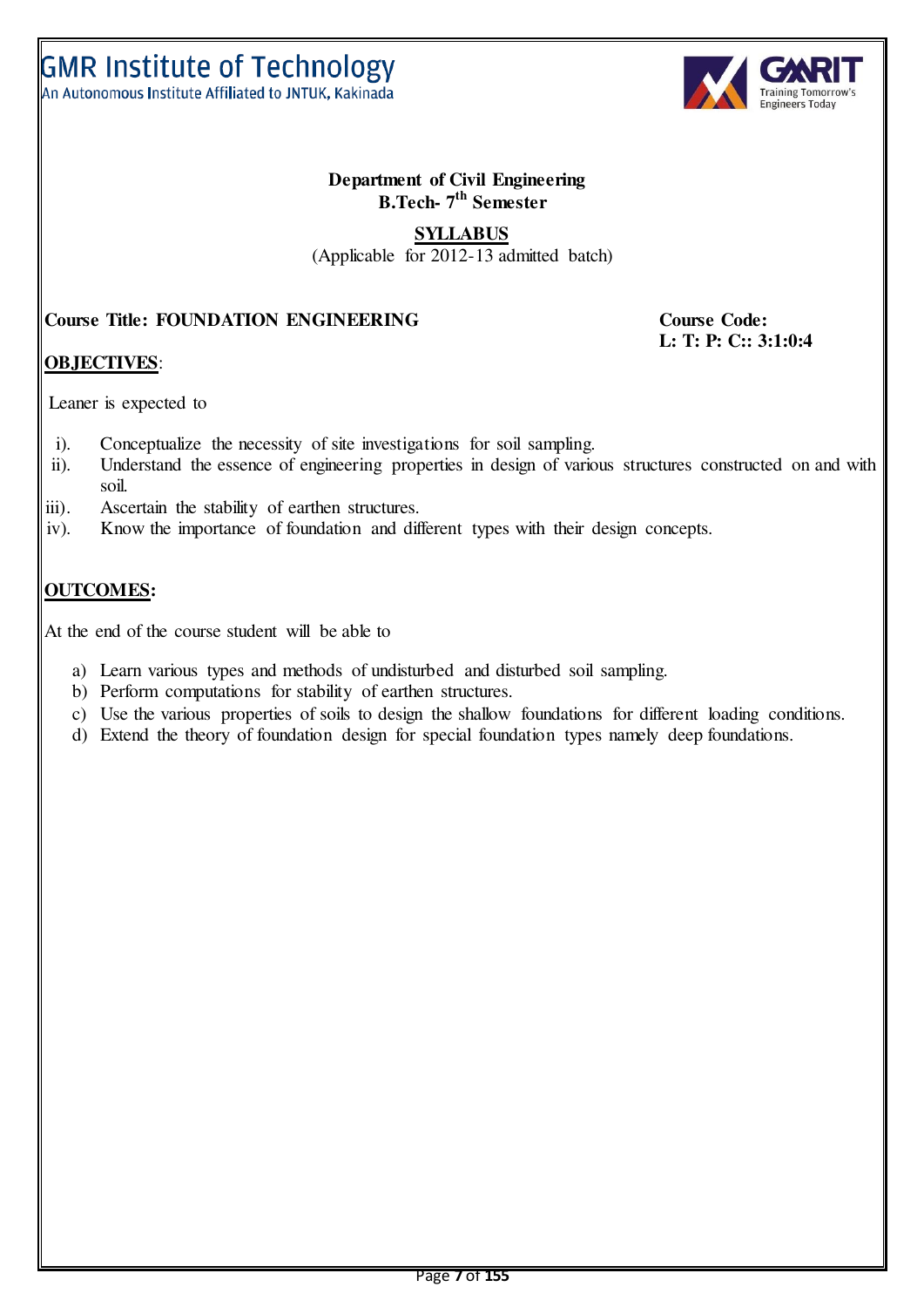

#### **UNIT** – **I** (12+ 4) **SOIL EXPLORATION:** Methods of soil exploration – Boring and Sampling methods – Field tests

Penetration Tests – Plate load test – planning of Programme- preparation of soil investigation report. **EARTH SLOPE STABILITY**: Infinite and finite earth slopes – types of failures – factor of safety of infinite slopes: stability analysis- Bishop's Simplified method – Taylor's Stability Number- Stability of slopes of earth dams under different conditions.

## **UNIT** – **II**  $(10+3)$

**EARTH PRESSURE THEORIES:** Rankine's theory of earth pressure – earth pressures in layered soils – Coulomb's earth pressure theory – Culmann's graphical method.

**RETAINING WALLS:** Types of retaining walls – stability of retaining walls.

### **UNIT** – **III**  $(10 + 4)$

**SHALLOW FOUNDATIONS:** Types - choice of foundation – Location of depth – Safe Bearing Capacity – and IS Methods Safe bearing pressure based on N- value

Allowable bearing pressure; safe bearing capacity and settlement from plate load test – allowable settlements of structures

## **UNIT –IV**  $(13 + 4)$

**PILE FOUNDATION:** Types of piles – Load carrying capacity of piles based on static pile formulae Dynamic pile formulae – Pile load tests - Load carrying capacity of pile groups.

WELL FOUNDATIONS: Types – Different shapes of wells – Components of wells – functions- construction of well foundations- Sinking of wells – Tilts and shifts.

## **Text Books:**

1. Basic and Applied Soil Mechanics by Gopal Ranjan & ASR Rao, New Age International Pvt. Ltd, (2004).

2. Foundation Engineering by Varghese,P.C., Prentice Hall of India., New Delhi.

3. Soil Mechanics and Foundations by - by B.C.Punmia, Ashok Kumar Jain and Arun Kumar Jain, Laxmi, publications Pvt. Ltd., New Delhi

## **References:**

1. Das, B.M., - (1999) Principles of Foundation Engineering –6th edition (Indian edition) Thomson Engineering 2. Bowles, J.E., (1988) Foundation Analysis and Design – 4th Edition, McGraw-Hill Publishing company, Newyork.

3. Analysis and Design of Substructures – Swami Saran, Oxford and IBH Publishing company Pvt Ltd (1998 ). 4. Geotechnical Engineering by S. K.Gulhati & Manoj Datta – Tata Mc.Graw Hill Publishing company New Delhi. 2005.

5. Teng,W.C – Foundation Design , Prentice Hall, New Jers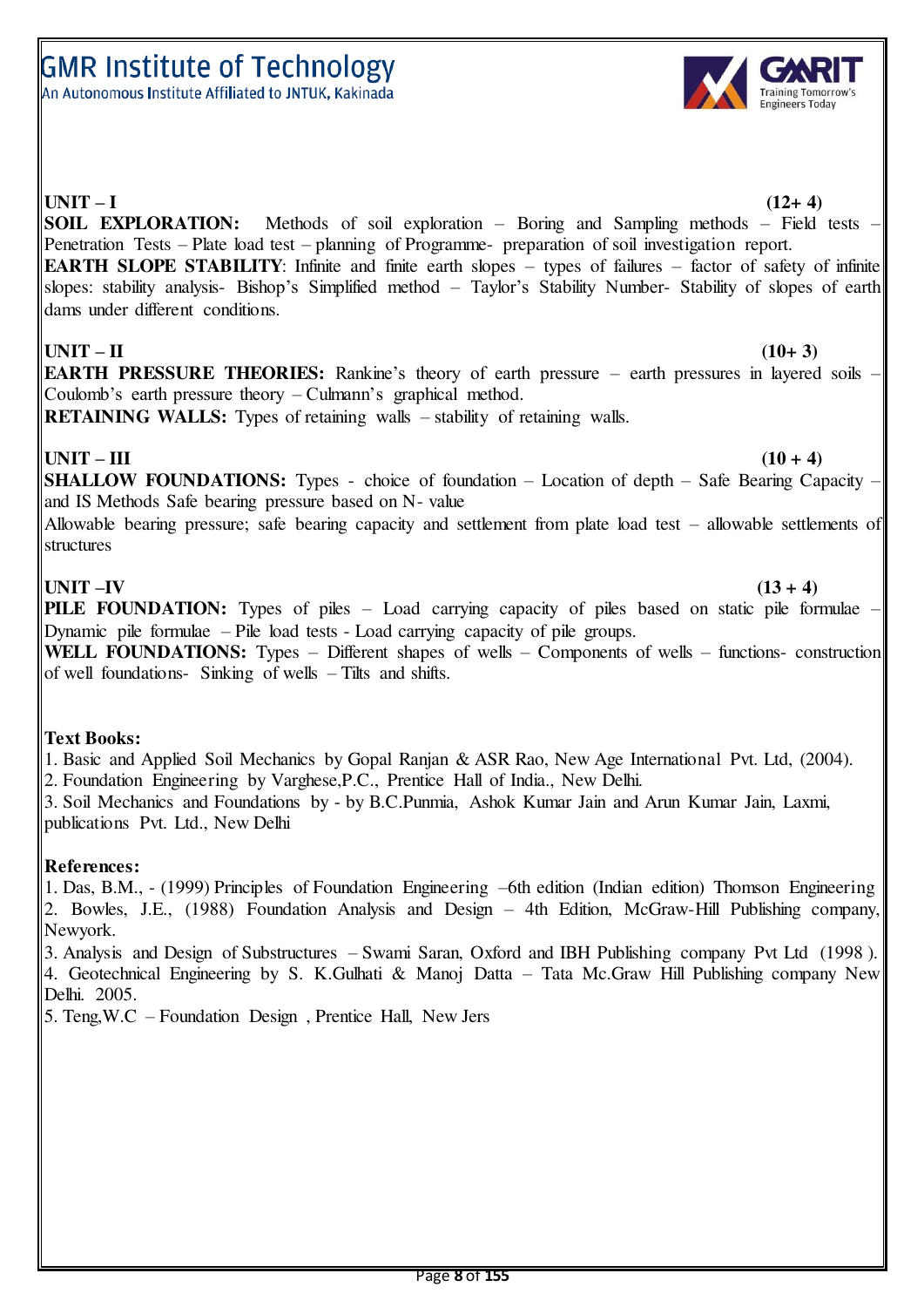

#### **Department of Civil Engineering B.Tech- 7th Semester SYLLABUS**  (Applicable for 2012-13 admitted batch)

#### **Course Title: EARTHQUAKE RESISTANT DESIGN (ELECTIVE – III) Course Code:**

 **L: T: P: C:: 3:1:0:4** 

## **OBJECTIVES:**

The student is expected to:

- i). Create a strong understanding on application of single degree and multi-degree of freedom systems.
- ii). Impart the knowledge on causes and effects of earthquakes.
- iii). Formulate and analyze structures subjected to earthquake excitation.<br>iv). Familiarize with seismic codal and detailing provisions.
- Familiarize with seismic codal and detailing provisions.

## **OUTCOMES:**

On successful completion of this course, it is expected that students should be able to;

- a) Analyze the free and forced vibration response of single-degree and multi-degree of freedom and continuous systems.
- b) Distinguish between earthquake magnitude and earthquake damage (intensity),
- c) Understand why earthquakes occur, how they are measured and categorized and the effect they may have on engineering structures. Predict the Dynamic Behavior of simple structural systems,
- d) Develop an understanding of structural dynamics of simple systems subject to harmonic, impulse and/or arbitrary loading,
- e) Employ the Response Spectrum Analysis Method for Earthquake resistant R/C Buildings,
- f) Apply the Basic Principles of Conceptual Design for Earthquake resistant R/C Buildings. Understand the concepts and implementation of IS codes in relation to earthquake design.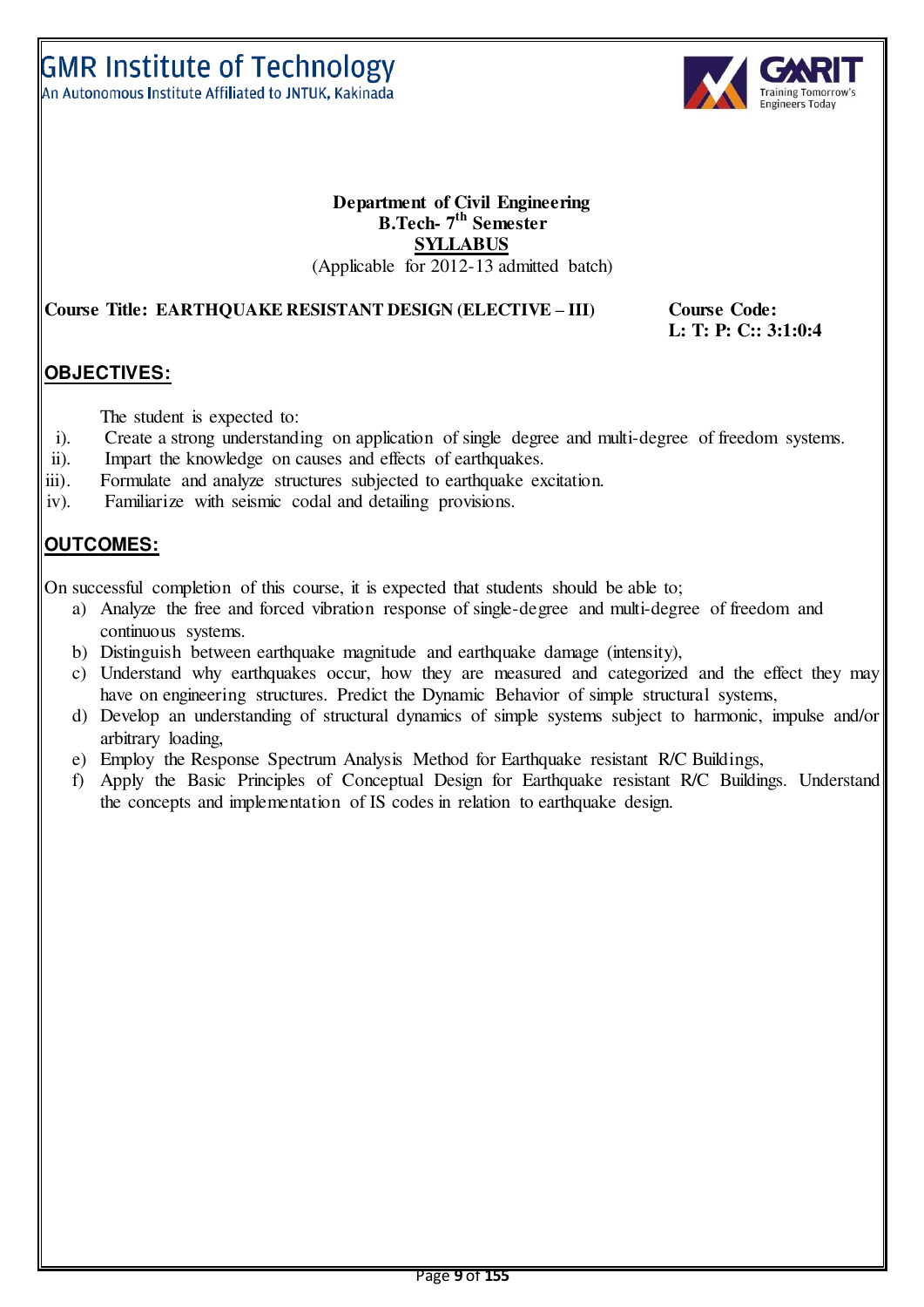

**UNIT – I (9+4) INTRODUCTION TO STRUCTURAL DYNAMICS:** – Theory of vibrations – Lumped mass and continuous mass systems –Single Degree of Freedom (SDOF) Systems – Formulation of equations of motion Un damped and damped free vibration –Damping – Response to harmonic excitation – Concept of response spectrum.

## **UNIT – II (9+4)**

**MULTI-DEGREE OF FREEDOM (MDOF) SYSTEMS:** - Formulation of equations of motion – Free vibration –Determination of natural frequencies of vibration and mode shapes – Orthogonal properties of normal modes – Mode superposition method of obtaining response.

## **UNIT – III (13+4)**

**EARTHQUAKE ANALYSIS** : - Introduction – Rigid base excitation – Formulation of equations of motion for SDOF and MDOF Systems – Earthquake response analysis of single and multi-storyed buildings – Use of response spectra.

**EARTHQUAKE ENGINEERING:** - Engineering Seismology – Earthquake phenomenon – Causes and effects of earthquakes – Faults – Structure of earth – Plate Tectonics – Elastic Rebound Theory – Earthquake Terminology – Source, Focus, Epicenter etc - Earthquake size – Magnitude and intensity of earthquakes – Classification of earthquakes – Seismic waves – Seismic zones – Seismic Zoning Map of India – Seismograms and Accelegrams.

**UNIT** – **IV**  $(10+3)$ **CODAL DESIGN PROVISIONS :** - Review of the latest Indian seismic code IS:1893 – 2002 (Part-I) provisions for buildings Earthquake design philosophy – Assumptions – Design by seismic coefficient and response spectrum methods – Displacements and drift requirements – Provisions for torsion.  **CODAL DETAILING PROVISIONS:** - Review of the latest Indian Seismic codes IS:4326 and IS:13920

provisions for ductile detailing of R.C buildings – Beam, column and joints

## **Text Books:**

1. Dynamics of Structures – Clough & Penzien, McGraw Hill – International Edition. 2. Earthquake Resistant Design of Structures – Pankaj Agarwal & Manish Shrikhande – Printice Hall of India, New Delhi

## **References:**

1. Dynamics of Structures by A.K.Chopra – Pearson Education, Indian Branch, Delhi.

2. Earthquake Tips by C.V.R.Murty, I.I.T. Kanpur.

3. Structural Dynamics by Mario Paaz.

**IS Codes:** IS: 1893, IS: 4326 and IS:13920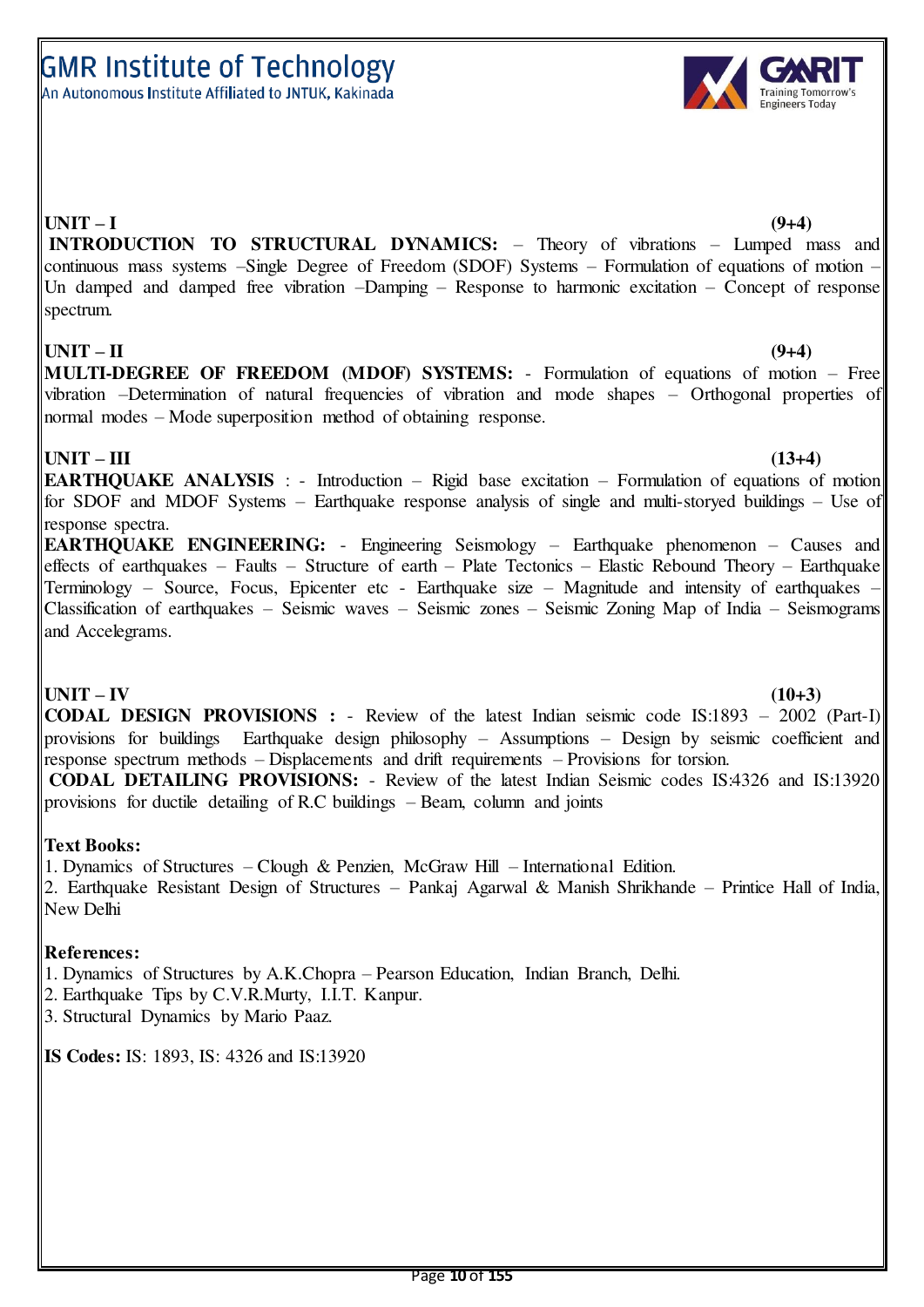

### **Department of Civil Engineering B.Tech- 7th Semester**

**SYLLABUS** 

(Applicable for 2012-13 admitted batch)

#### **Course Title: ENVIRONMENTAL HYDRAULICS AND ADVANCED WASTEWATER TREATMENT (Elective-III)**

 **Course Code: L: T: P: C:: 3:1:0:4** 

### **OBJECTIVES:**

The course content enables students to:

- i). Learn about the horizon of the waste, like the hazardous waste from various industries and its characteristics and to get thorough knowledge of waste water treatment.
- ii). Understand treatment processes adopted by industries
- iii). Analyze the relative merits and economy of different waste treatment processes
- iv). Learns about requirements of distribution systems
- v). Identifies the merits and merits of sewerage systems.

### **OUTCOMES:**

At the end of the course students are able to:

- a) Comprehends the importance of treatment of Liquid waste from various industries.
- b) Identifies liquid waste and characteristics at difference stages in various types of industries.
- c) Learn about the manufacturing process of various products in industries and how the waste is treated in various industries.
- d) Identifies the design requirements of distribution systems
- e) Identifies the suitability of sewerage system for a given site conditions.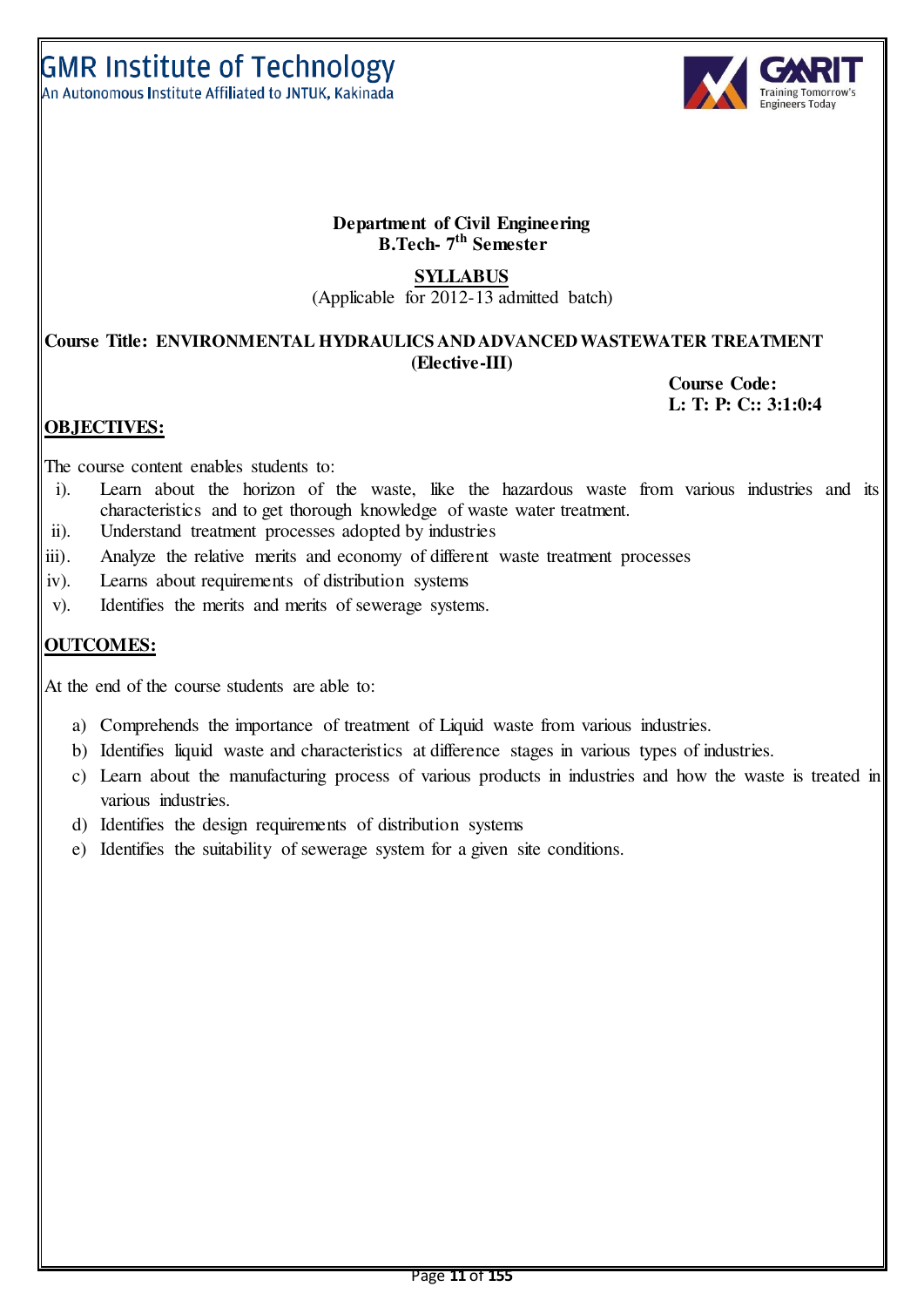

#### **UNIT-I (15)**

**BASIC THEORIES OF INDUSTRIAL WASTE WATER MANAGEMENT** – Volume reduction – Strength reduction – Neutralization – Equalization and proportioning. Joint treatment of industrial wastes and domestic sewage – consequent problems-

**SPECIAL TREATMENT METHODS** – Adsorption – Reverse Osmosis – Defluoridation – Ion exchange – Ultra Filtration- Quality requirements of boiler and cooling waters – Industrial waste water discharges into streams. Lakes and oceans and problems - Quality requirements of process water for Textiles – Food processing - and Brewery Industries – Boiler and Cooling water treatment methods.

## **UNIT-II (10)**

**WASTEWATER TREATMENT OF INDUSTRIAL EFFLUENTS:** Textiles, Paper and Pulp industries, Tanneries, Fertilizers, Distilleries, Dairy, Sugar Mills, Steel Plants -Common Effluent Treatment Plants – Advantages and Suitability, Limitations, Effluent Disposal Methods.

## **UNIT-III (10)**

**DISTRIBUTION SYSTEMS**: requirements – methods and layouts-Design procedures- Hardy Cross and equivalent pipe methods service reservoirs – joints, valves such as sluice valves, air valves, scour valves and check valves water meters – laying and testing of pipe lines – pump house.

## **UNIT-IV (10)**

**SEWAGE SYSTEM :** Storm water estimation – time of concentration – storm water overflows combined flow – Design of sewers – shapes and materials – sewer appurtenances manholes –inverted siphon – catch basins – flushing tanks – ejectors, pumps and pump houses – house drainage – components requirements – sanitary fittings-traps – one pipe and two pipe systems of plumbing

## **Text Books:**

- 1. Waste Water Treatment by M.N. Rao and Dutta, Oxford & IBH, New Delhi.
- 2. Sewage disposal and air pollution Engineering by S K Garg,
- 3. Water supply engineering by S K Garg, Dhanpat Rai Publishing

#### **References:**

Water Supply Engineering, Vol. 1, waste water Engineering, Vol. II, B.C.Punmia, Ashok Jain & Arun Jain, Laxmi Publications Pvt.Ltd, New Delhi.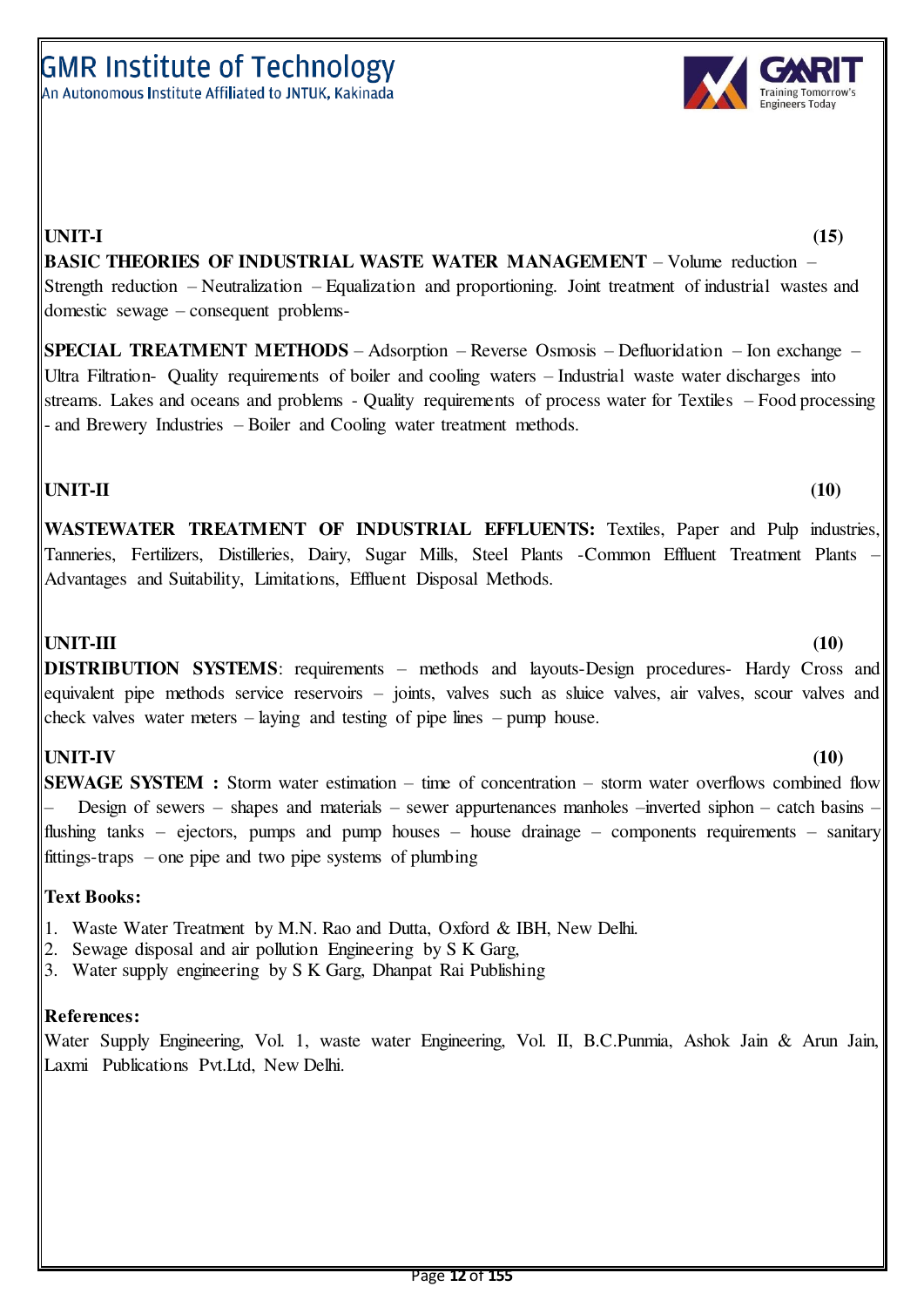

### **Department of Civil Engineering B.Tech- 7th Semester**

**SYLLABUS** 

(Applicable for 2012-13 admitted batch)

### **Course Title: REMOTE SENSING AND GIS APPLICATIONS (Elective-III) Course Code:**

 **L: T: P: C:: 3:1:0:4** 

## **OBJECTIVES:**

Learner is expected to

- i). Introduce the high level understanding of Remote Sensing Techniques
- ii). Explain the basic concept of GIS and different types of data representation in GIS
- iii). Impart the knowledge of different data analysis techniques in GIS.
- iv). Introduce the various spatial data models and data base models in GIS.
- v). Discuss various applications of RS and GIS in Civil Engineering.

## **OUTCOMES:**

At the end of the course, the student is able to:

- a) Understand the basic concepts of spatial data acquisition procedures
- b) Assess the quality of acquired spatial data in a quantitative way
- c) Make informed and critical judgments on technical issues relating to the acquisition, storage, management, analysis and display of spatial data.
- d) Understand the complexity of spatial data and their relationships with non-spatial information;
- e) Appreciate and understand the spatial data and spatial analysis requirements of a remote sensing and/or GIS project;
- f) Perform spatial analysis techniques on a varied range of applications in civil engineering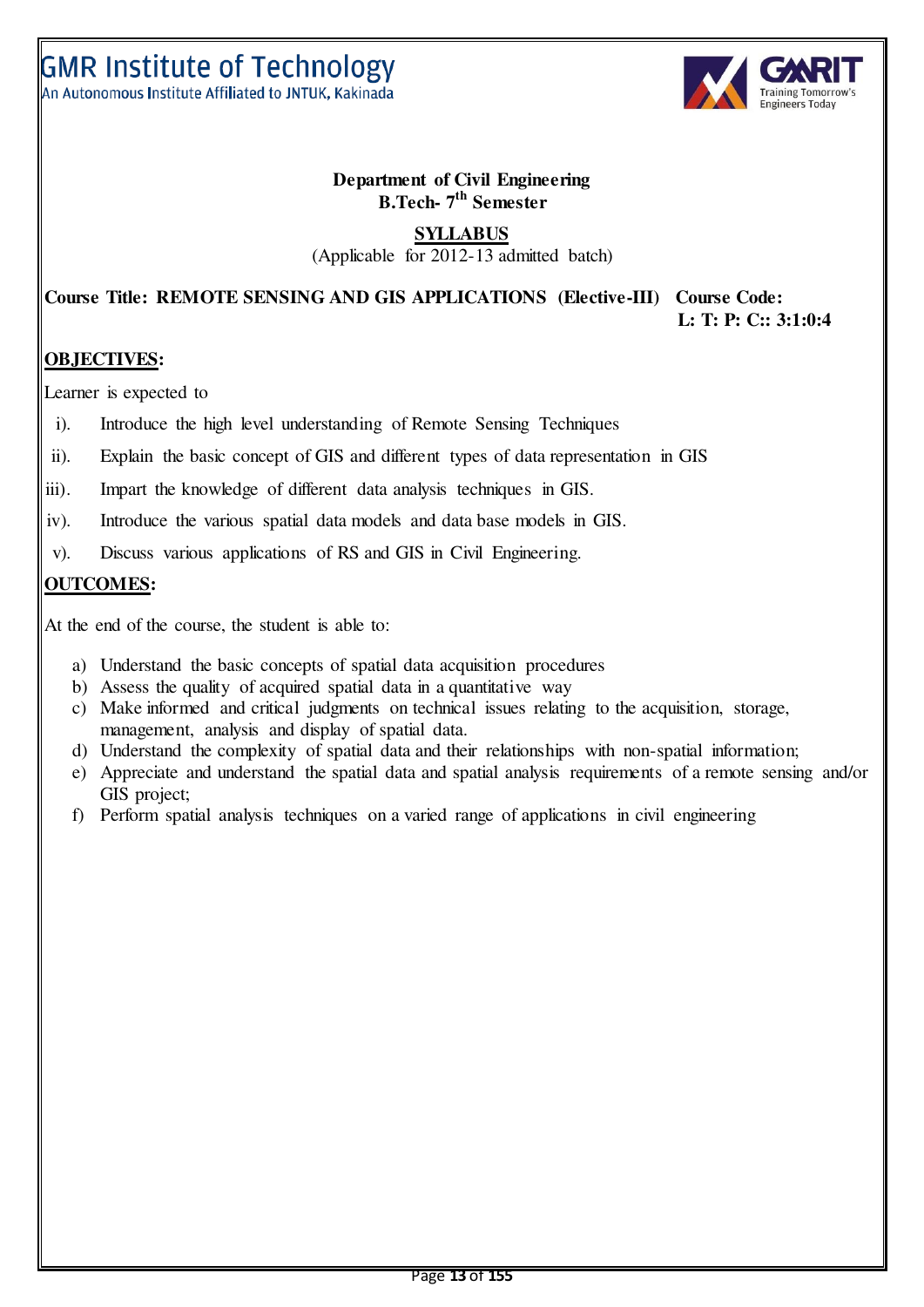

**UNIT – I (14+4) INTRODUCTION TO REMOTE SENSING**: Basic concepts and foundation of remote sensing, Elements involved in remote sensing, Electromagnetic spectrum, remote sensing terminology and units, Energy resources, energy interactions with earth surface features and atmosphere and spectral properties of vegetation,

soil and water bodies, **REMOTE SENSING PLATFORMS & SENSORS:** Introduction, Characteristics of imaging remote sensing instruments, satellite remote sensing system - a brief over view, other remote sensing satellites, Resolution in Remote Sensing, Elements of Visual Interpretation and Basics of DIP.

## **UNIT** – **II**  $(12+4)$

**GEOGRAPHIC INFORMATION SYSTEM**: Introduction, GIS definition and terminology, GIS categories, components of GIS, fundamental operations of GIS, A theoretical framework for GIS, Applications and Advantages of GIS, Layer based GIS, Feature based GIS mapping, Functions of GIS, Process of GIS.

**DATA MANAGEMENT AND METADATA CONCEPT:** Introduction, Concept of Database and DBMS, Advantages of DBMS, Functions of DBMS, File and\* Data Access, Data Models, Database Models, Data Models in GIS, Concept of Meta Data.

**UNIT – III (9+4) SPATIAL DATA MODEL:** Introduction, Different dimensions of Geographic Data, Spatial Entity and Object, Spatial Data Model, Raster Data Model, Vector Data Model, Raster versus Vector, Object Oriented Data Model, File Formats of Spatial Data.

**GEOSPATIAL ANALYSIS:** Introduction, Geospatial Data Analysis, Integration and Modeling of Spatial Data, Geospatial Data Analysis Methods, database query, Geospatial measurements, Overlay Operations, Network Analysis, Surface Analysis.

### **UNIT** – **IV**  $(10+3)$

**APPLICATIONS I:** LULC, Agriculture, Forestry, Geology, Geomorphology, Urban Development, Flood Zone Delineation and Mapping, Ground Water Prospects and Recharge.

**APPLICATIONS II:** GIS data base design for physical facility planning, Decision support systems for land use planning. GIS based Highway alignment, GIS based road network planning and GIS based traffic congestion analysis, Accident investigation**,** Network Planning.

## **Text Books:**

- 1. Remote Sensing and Image Interpretation by Thomas M. Lillesand, Ralph.W.Kiefer, Jonathan.W.Chipman; Fifth Edition, Wiley India Pvt Ltd
- 2. Remote Sensing and Geographical Information System: A.M.Chandra and S.K.Ghosh, Narosha Publications
- 3. Remote Sensing and Geographical Information systems by M.Anji Reddy JNTU Hyderabad 2001, B.S.Publications.
- 4. Remote Sensing and GIS by Basudeb Batta, 2<sup>nd</sup> Edition, Oxford University Press.

#### **References:**

- 1. Introduction to Remote Sensing, James B. Cambell, Taylor & Francis
- 2. Remote Sensing: Principles and Interpretation by Floyd F. Sabins, Third Edition
- 3. Geographical Information System, Volume I: Principal and Technical Issues, Edited by P.A.Longley, M.F. Goodchild, D.J. Manguire, D.W. Rhino, John Wiley & Sons
- 4. Geographical Information System: Volume II: Management Issues and Applications, Edited by P.A. Longley, M.F. Goodchild, D.J. Manguire, D.W. Rhino, John Wiley & Sons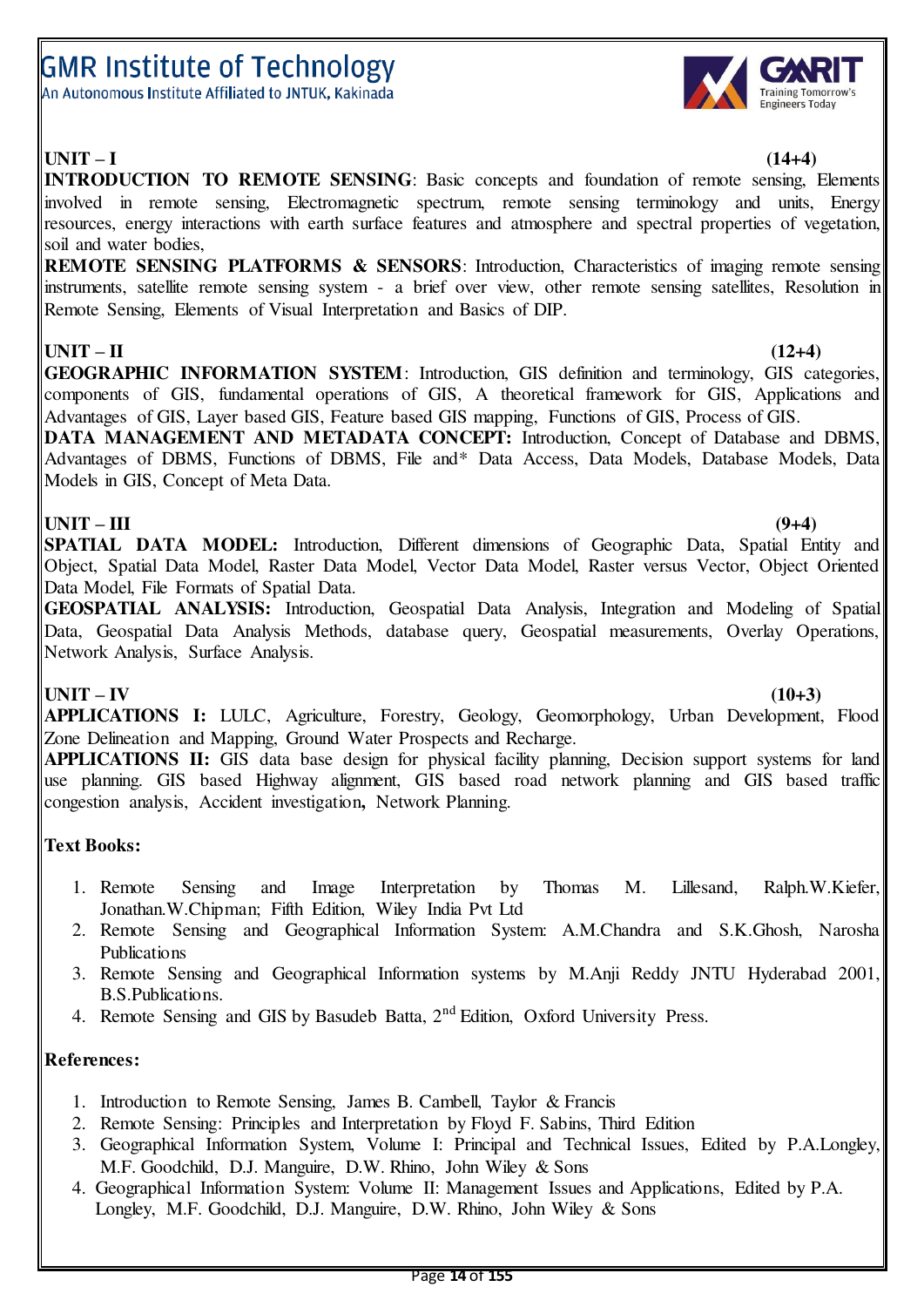

#### **Department of Civil Engineering B.Tech- 7th Semester SYLLABUS**  (Applicable for 2012-13 admitted batch)

#### **Course Title: AIRPORT AND HARBOUR ENGINEERING (Elective-IV) Course Code: L: T: P: C:: 3:1:0:4**

## **OBJECTIVES:**

Learner is expected to

- i). Build knowledge on airport planning and design considerations
- ii). Build knowledge on runway design and its considerations
- iii). Understand the requirements to plan the docks and harbors
- iv). Build knowledge on design and maintain considerations of docks and harbors

## **OUTCOMES:**

- a) Model the airport layout with all features
- b) Design runway based on terrain
- c) Model the docks and harbors layout
- d) Design structures and non-structures and their maintenance in docks and harbors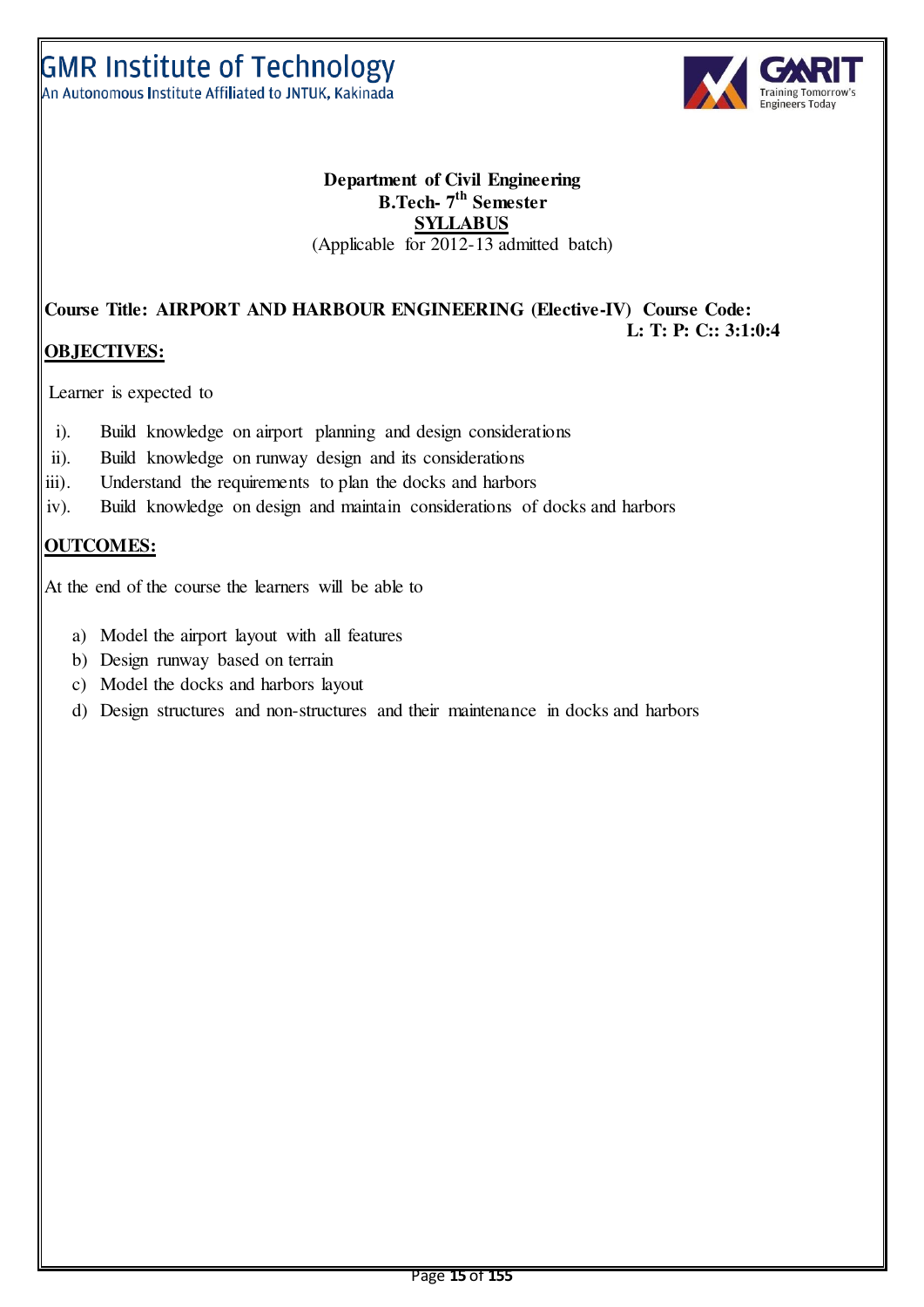

## **UNIT-I**

**AIRPORT PLANNING AND DESIGN:** Airport site selection – Air craft characteristics – Zoning laws – Airport classification

**AIRPORT DESIGN:** Runway orientation – Wind rose diagram – Runway length – Taxiway design – Terminal area and Airport layout – Visual aids and Air traffic control.

### **UNIT- II**

**RUNWAY DESIGN:** Various Design factors – Design methods for Flexible pavements – Design methods for Rigid pavements – LCN system of Pavement Design

**RUNWAY FAILURES AND MAINTENANCE**: Airfield Pavement Failures – Maintenance and Rehabilitation of Airfield pavements – Evaluation & Strenthening of Airfield pavements – Airport Drainage – surface and subsurface drainage.

## **UNIT- III**

**PLANNING AND LAYOUT SHORE STRUCTURES:** Definition of Terms - Harbors, Ports, Docks, Tides and Waves, Dredging, Littoral Drift, Sounding, Area, Depth, Satellite Ports-Requirements and Classification of Harbors.

Site Selection & Selection Investigation, Shore Considerations- Proximity to Towns/Cities, Utilities, Construction Materials, Coast Lines, Dry and Wet Docks

**PLANNING AND LAYOUT OFF SHORE STRUCTURES:** Planning and Layouts. Terminal Facilities – Port Buildings, Warehouse, Transit Sheds, Inter-modal Transfer Facilities, Mooring **Accessories** 

## **UNIT-IV**

**CONSTRUCTION OF DOCKS & HARBOURS:** Coastal Structures- Piers, Breakwaters, Wharves, Jetties, Quays, Spring Fenders Coastal Shipping, Inland Water Transport and Container Transportation. Pipe Ways, Rope Ways

**MAINTENANCE OF DOCKS & HARBOURS:** Maintenance of Ports and Harbors – Navigational aids.

## **Text Books:**

- 1. Airport Enginnering- Khanna & Arora- nemchand Bros, new Delhi
- 2. Airport engineering Virendra kumar , , Dhanpathi Rai Publishers, new Delhi
- 3. Docks and Harbour Engineering,Bindra S.P- Dhanpathi Rai & Sons, New Delhi

#### **References:**

- 1. Ashford, N. J., Mumayiz, S. A., and Wright, P. H**.** Airport Engineering: Planning, Design and Development of 21st Century Airports, Fourth Edition, John Wiley & Sons, New Jersey, USA, 2011.
- 2. Kumar, V., and Chandra, S**.** Air Transportation Planning and Design, Galgotia Publications Pvt. Ltd., New Delhi, India, 1999.
- 3. Seetharaman, S. Dock and Harbour Engineering, Umesh Publications, New Delhi, India, 1999.
- 4. Srinivasan, R., Harbour, Dock and Tunnel Engineering, Charotar Publishing House, Anand, India, 2009.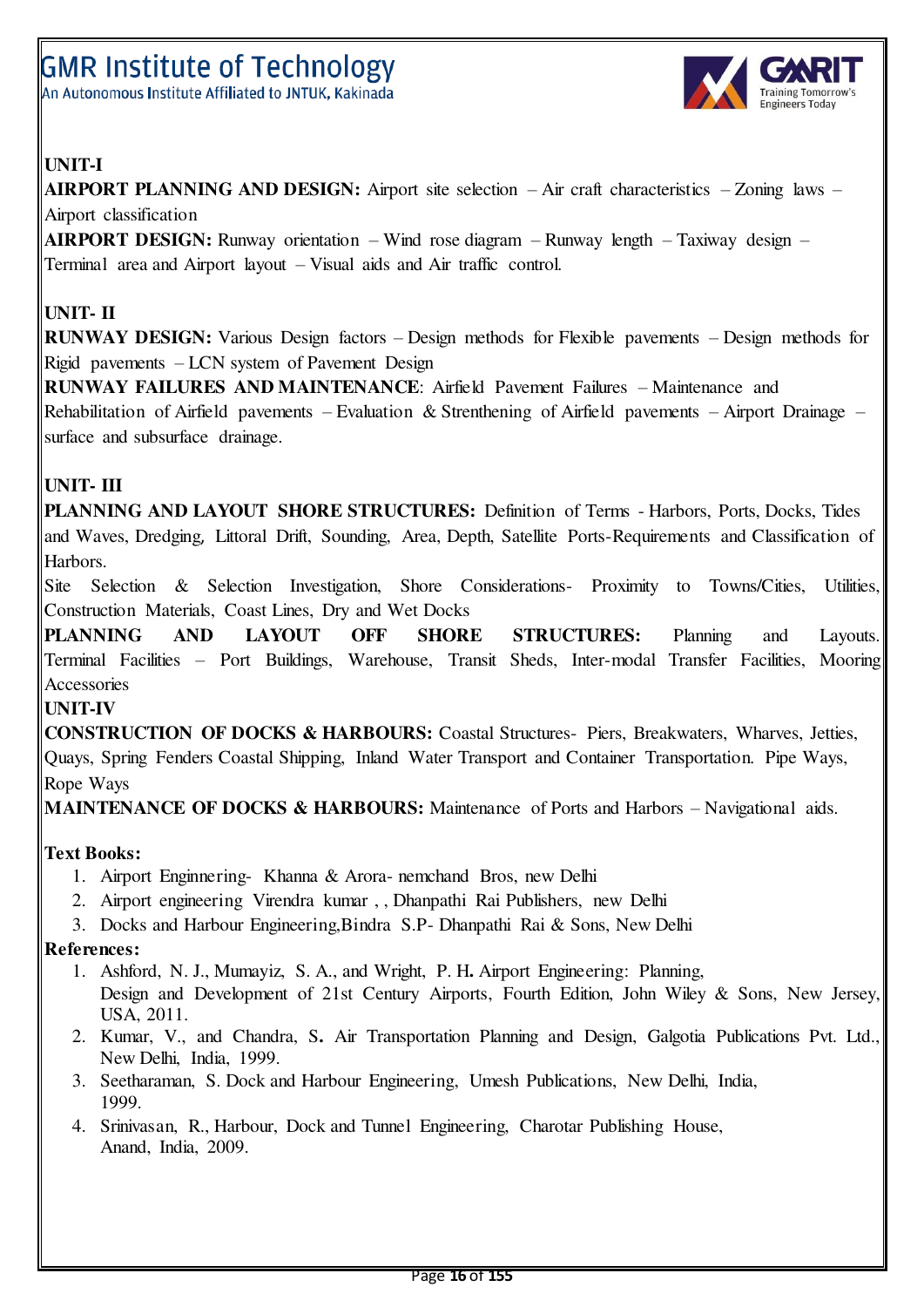

## **Department of Civil Engineering B.Tech- 7th Semester**

**SYLLABUS**  (Applicable for 2012-13 admitted batch)

**Course Title: PAVEMENT ANALYSIS AND DESIGN (Elective-IV) Course Code:** 

 **L: T: P: C:: 3:1:0:4** 

## **OBJECTIVES:**

- i) To understand the various factors affecting in pavement design
- ii) To build knowledge on design aspects and methods for flexible pavement design
- iii) To build knowledge on design aspects and methods for rigid pavement design
- iv) To build knowledge on types of pavement failures and maintenance solutions

## **OUTCOMES:**

- a) Build knowledge on the various factors affecting in pavement design
- b) Design flexible pavement considering sub grade condition and axle loads
- c) Design rigid pavement considering sub grade condition and axle loads
- d) Discover pavement failures and their remedies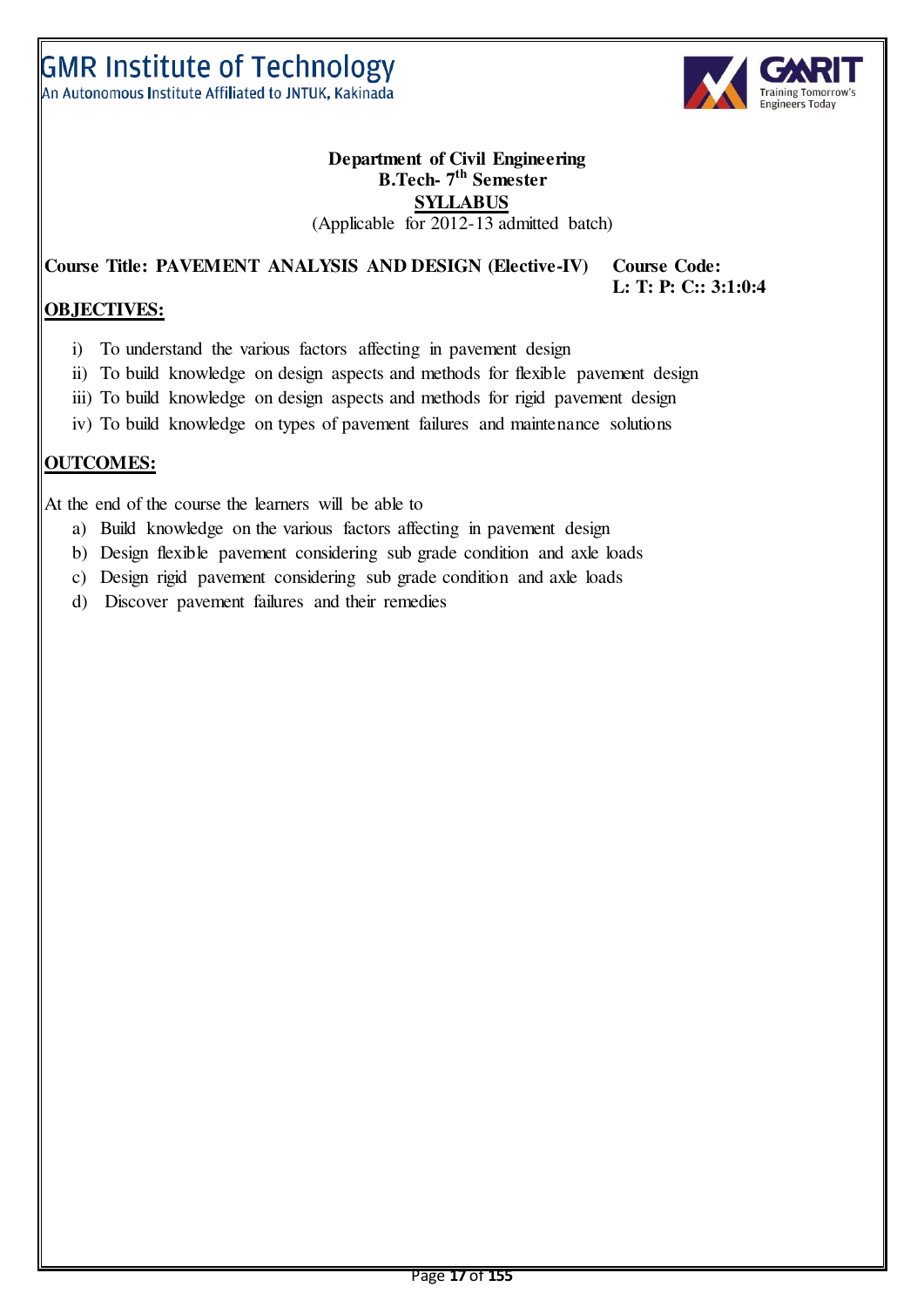

An Autonomous Institute Affiliated to JNTUK, Kakinada

## **UNIT-I**

**ROAD FACTORS IN PAVEMENT DESIGN:** Variables Considered in Pavement Design, Types of Pavements, Functions of Individual Layers, Classification of Axle Types of Rigid Chassis and Articulated Commercial Vehicles, Legal Axle and Gross Weights on Single and Multiple Units, Tire Pressure, Contact Pressure, EAL and ESWL Concepts

**TRAFFIC FACTORS IN PAVEMENT DESIGN:** ADT, AADT, Truck Factor, Growth Factor, Lane Distributions & Vehicle Damage Factors, Effect of Transient & Moving Loads.

## **UNIT- II**

**REQUIREMENTS AND FUNCTIONS OF FLEXIBLE PAVEMENT DESIGN:** Objects and requirements of pavements-Types-Functions of pavement components

**DESIGN FACTORS AND METHODS OF FLEXIBLE PAVEMENT:** Flexible pavement Design methods-CBR method-IRC method-Bur mister method -IRC Method for volume Flexible Pavements

## **UNIT- III**

**RIGID PAVEMENTS DESIGN CONSIDERATIONS**: Design considerations-wheel load stresses-Temperature stresses-frictional stresses-combination of stresses

**DESIGN ELEMENTS AND METHODS OF FLEXIBLE PAVEMENT:** Design of slabs-Design of joints-IRC method for low volume roads-Continuously Reinforced cement concrete pavements-Roller Compacted Concrete Pavements

## **UNIT-IV**

### **PAVEMENT FAILURES:**

Causes of pavement failures-failures in flexible pavements-alligator cracking-consolidation of pavement failures-shear failure-longitudinal cracking-frost heaving-reflection cracking-formation of waves and corrugation

**REMEDIES FOR PAVEMENT FAILURES:** alligator cracking-consolidation of pavement failures-shear failure-longitudinal cracking-frost heaving-reflection cracking-formation of waves and corrugation **Text Books:** 

- **1.** Highway engineering by khanna & justo
- 2. Yoder and Witczak, Priniciples of Pavement Design, John Wiley and Sons
- 3. 2. Yang. H. Huang, Pavement Analysis and Design, Second Edition, Prentice Hall Inc.
- 4. IRC:37 & 58 Codes for Flexible and Rigid Pavements Design.

#### **References:**

- 1. Rajib B. Mallick and Tahar El-Korchi, Pavement Engineering Principles and Practice, CRC Press (Taylor and Francis Group)
- 2. W.Ronald Hudson, Ralph Haas and Zeniswki , Modern Pavement Management, Mc Graw Hill and Co .
- 3. Shell Pavement Design Manual asphalt pavements and overlays for road traffic, by Nilanjan Sarkar, Ooms Avenhorn Holding India Pvt.Ltd;
- 4. Relevant IRC Codes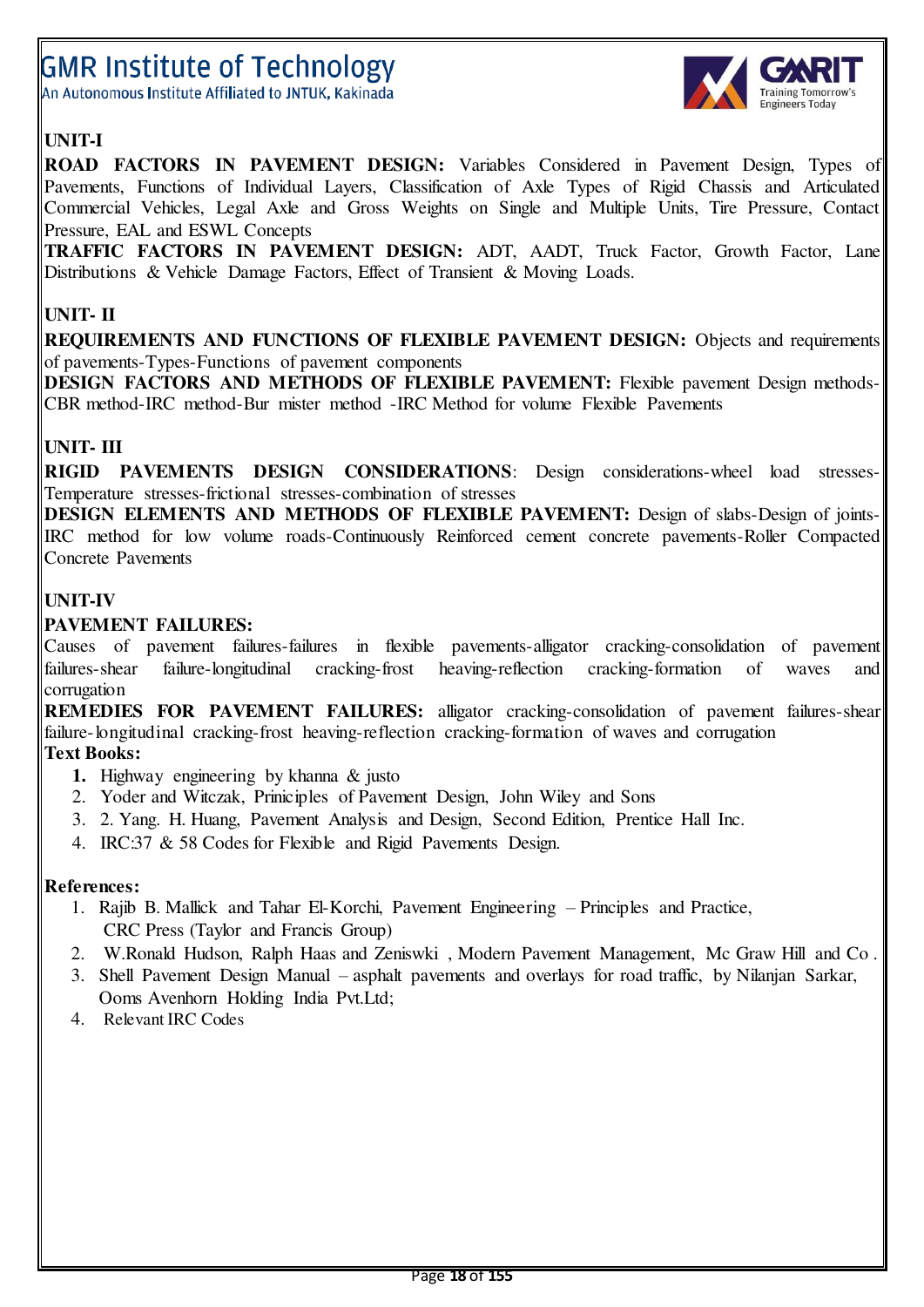

#### **Department of Civil Engineering B.Tech- 7th Semester SYLLABUS**

(Applicable for 2012-13 admitted batch)

### **Course Title: URBAN TRANSPORTATION PLANNNING (Elective-IV) Course Code: L: T: P: C:: 3:1:0:4**

## **OBJECTIVES:**

Learner is expected to

- i). Understand urban transportation issues and to generate remedies
- ii). Build knowledge on data requirement for efficient transportation planning
- iii). Build knowledge on four stages of transportation planning
- iv). Learn the choice of land utilization in urban transport planning

## **OUTCOMES:**

- a) Understand urban transportation issues and learn the solution generation
- b) Build knowledge data inventory for efficient transportation planning
- c) Build knowledge on requirement of four stages of transportation planning
- d) Model the land utilization for urban transport planning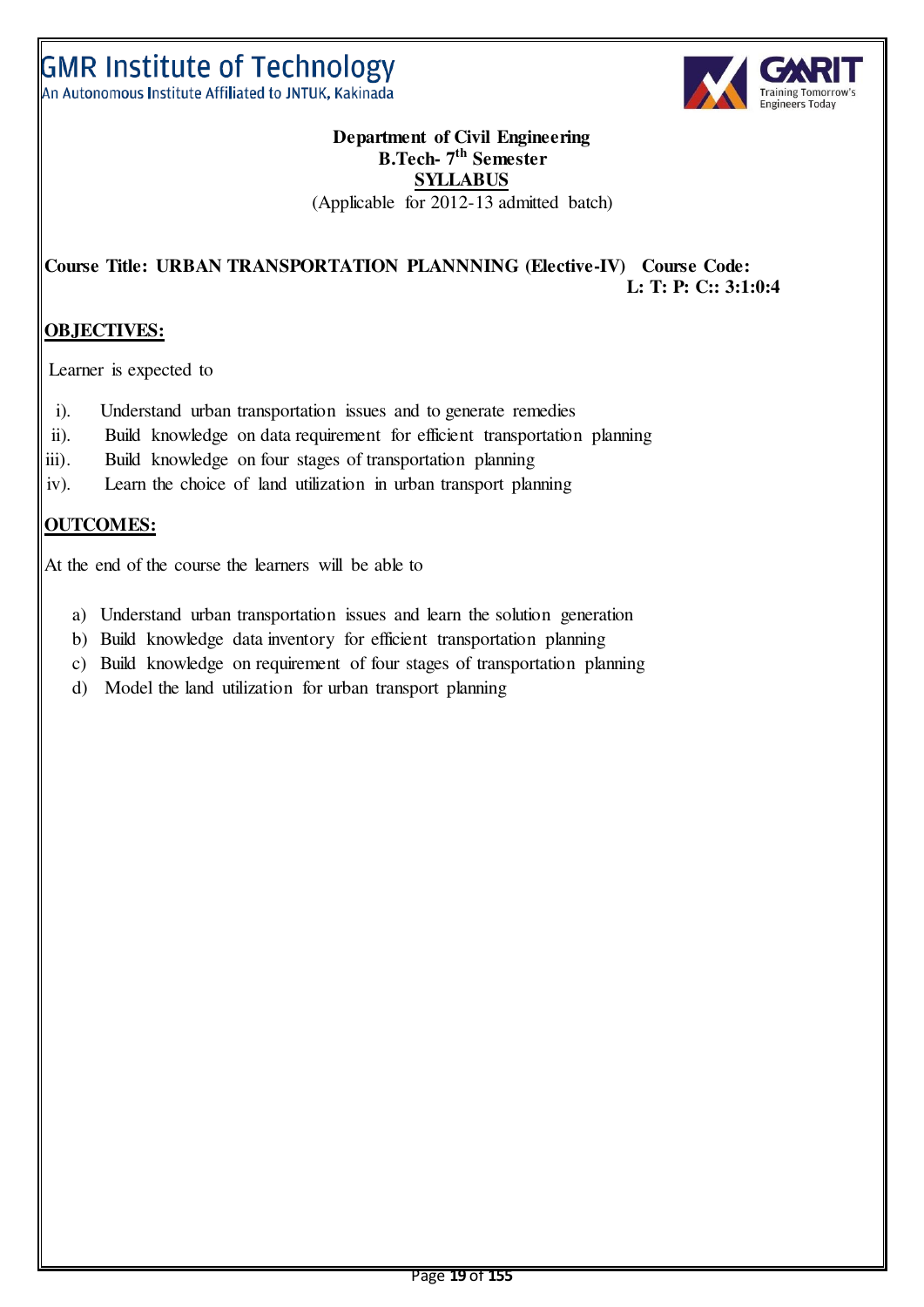

## **UNIT-I**

**URBAN TRANSPORTATION ISSUES:** Urban Issues, Travel Characteristics, Supply and Demand – Systems approach

**PROBLEMS AND SOLUTIONS:** Transport Planning Process, Problem Definition, Solution Generation, Solution Analysis,

### **UNIT- II**

#### **DATA COLLECTION:**

Collection of data – Organization of surveys and Analysis, Study Area, Zoning, Types and Sources of Data, Road Side Interviews, Home Interview Surveys, Commercial Vehicle Surveys,

**INVENTORIES:** Sampling Techniques, Expansion Factors, Accuracy Checks, Use of Secondary Sources, Economic data – Income – Population – Employment – Vehicle Owner Ship.

#### **UNIT- III**

#### **FOUR STAGE DEMAND FORECASTING TRIP GENERATION AND TRIP DISTRIBUTION:**

UTPS Approach, Trip Generation Analysis: Zonal Models, Category Analysis, Household Models, Trip Attraction models

Trip Distribution: Gravity Model, Growth Factor Methods of Trip Distribution, Uniform Factor Method, Average Factor Method, Fratar Growth-Factor Method

#### **FOUR STAGE DEMAND FORECASTING MODE CHOICE ANALYSIS AND TRAFFIC ASSIGNMENT**:

Mode Choice Behaviour, Competing Modes, Modal Split Model

Traffic Assignment: Basic Elements of Transport Networks, Coding, Route Properties, Path Building Criteria, Skimming Tree, All-or-Nothing Assignment

#### **UNIT-IV**

LAND USE TRANSPORTATION MODELS: Urban forms and structures, location Models, Accessibility land use models, Lowry derivative models, quick response techniques, Non transport solutions for transport problems,

**CASE STUDIES**: Brief Case studies of Comprehensive Traffic and Transportation problems of Indian towns /cities.

#### **Text Books:**

- 1. Traffic Engineering and Transport Planning Kadiyali L.R., Khanna Publishers
- 2. C.S. Papacostas and P.D. Prevedouros, Transportation Engineering and Planning, Prentice Hall of India Pvt. Ltd., 2001.
- 3. Lecture notes on UTP Prof. S. Raghavachari , R.E.C.Warangal.

#### **References:**

- 1. Introduction to Transportation Planning M.J.Bruton; Hutchinson of London Ltd.
- 2. Introduction to Urban System Planning B.G.Hutchinson; Mc Graw Hill.
- 3. Metropolitan transportation planning John W. Dickey, Tata Mc Graw Hill, New Delhi, 1975.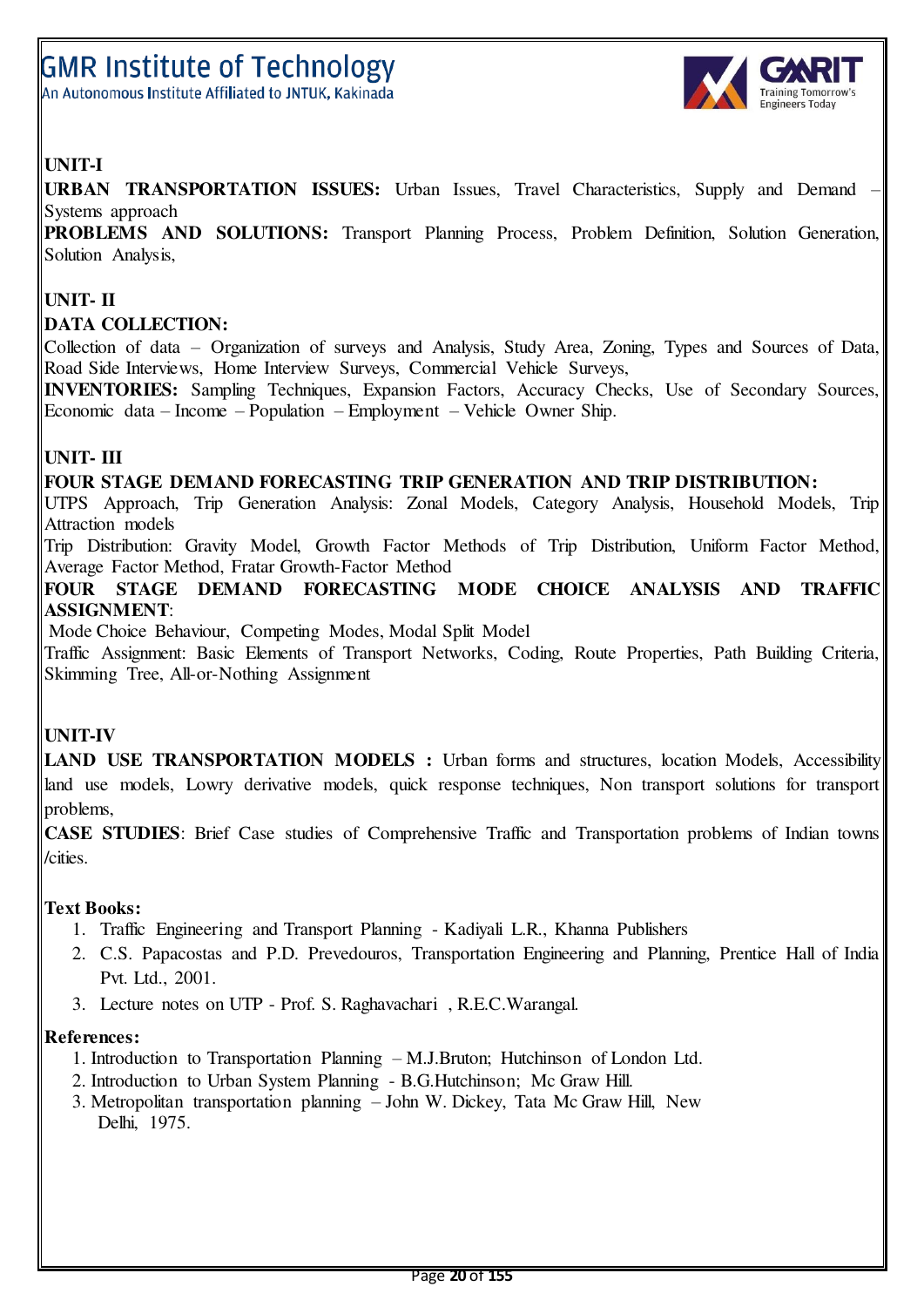

## **Department of Civil Engineering B.Tech- 7th Semester SYLLABUS**

(Applicable for 2012-13 admitted batch)

**Course Title: GIS LAB Course Code:** 

### **OBJECTIVES:**

Learner is expected to

- i). Give hands on experience on GIS.
- ii). Give hands on experience on advanced surveys.<br>iii). Orient them towards usage of spatial technologie
- Orient them towards usage of spatial technologies
- iv). Give exposure on the state of the art technologies in geomatics.

## **OUTCOMES:**

At the end of the course the student will be able to

- a) Work on ArcGIS
- b) Work on Advanced Surveys
- c) Work independently in using spatial technologies
- d) Understand state of the art technologies in Geomatics

#### **LIST OF EXERCISES:**

- 1. Geo-referencing
- 2. Projection of Map
- 3. Digitization of Map/Toposheet
- 4. Creation of thematic maps.
- 5. Study of features estimation
- 6. Generation of Digital Elevation model
- 7. Generation of LULC
- 8. Watershed Delineation
- 9. Road Network Layer Analysis
- 10. Adding of Tables
- 11. Integration and working with other surveying data in GIS
- 12. Working with AutoCAD drawings
- 13. Simple Applications of GIS in Water Resources and Transportation Engineering.

## **REQUIRED SOFTWARE: ARCGIS**

Any Eight of the above experiments to be performed.

 **L: T: P: C:: 0:0:3:2**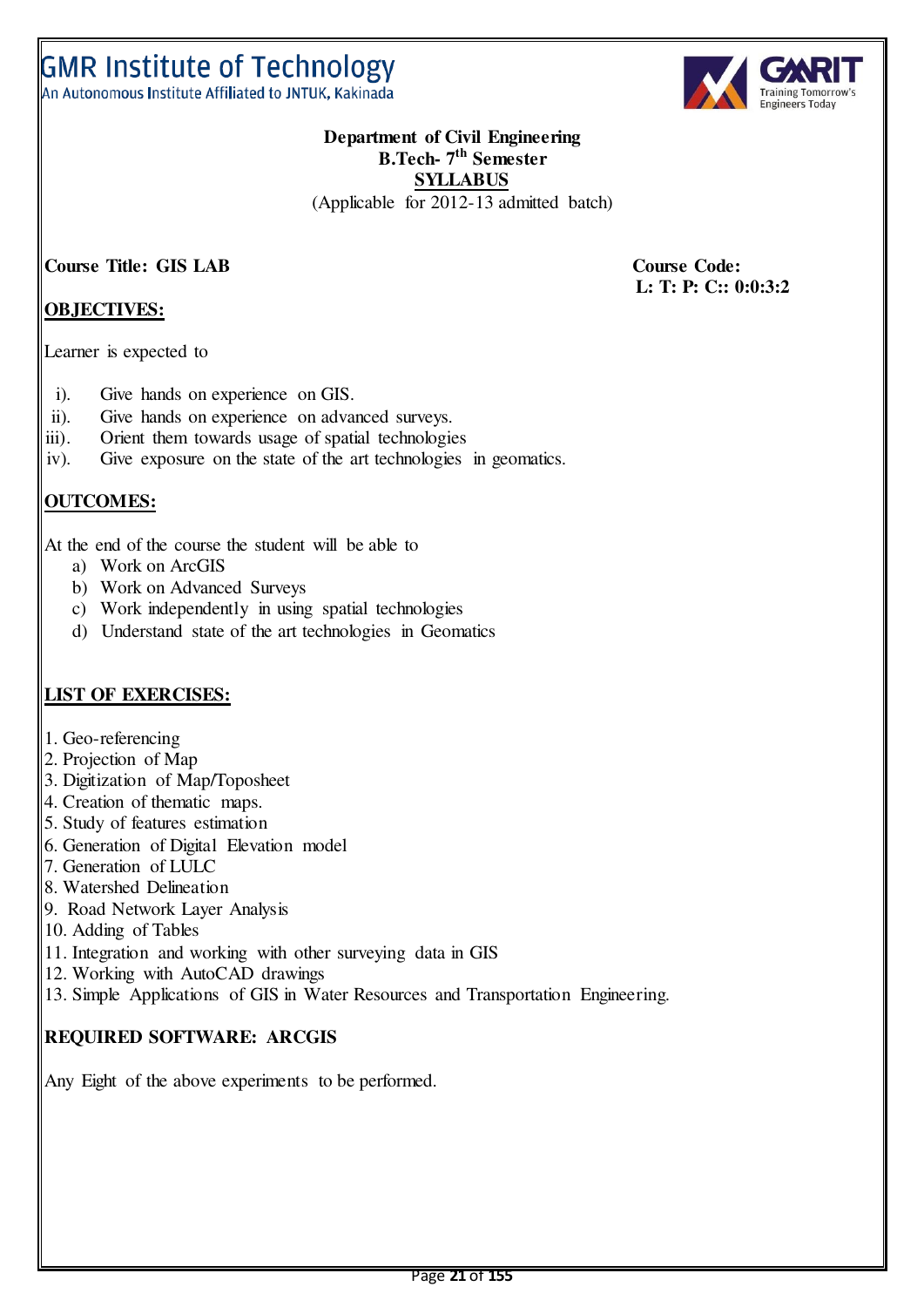

### **Department of Civil Engineering B.Tech- 7th Semester SYLLABUS**  (Applicable for 2012-13 admitted batch)

### **COURSE TITLE: STRUCTURAL ENGINEERING LAB Course Code:**

### **OBJECTIVES:**

 **L: T: P: C:: 0:0:3:2** 

Learner is expected to

- i). Model, analyze and design simple steel frames subjected practical loads.
- ii). Model, analyze and design steel trusses of various shapes used in the field
- iii). Model, analyze the given multi storied structure.
- iv). Design the reinforcement in beams, slabs and stair cases.
- v). Design the reinforcement in retaining walls and water tanks.

### **OUTCOMES:**

At the end of the course the student will be able to

- a) Validate the results of analysis and design of portal frame
- b) Analyze and Interpret of results of analysis of Steel trusses used in practice
- c) Model, analyze and design the components of multi storied RCC framed structure
- d) Interpret and cross check the reinforcement provided in the construction sites of buildings.
- e) Interpret and cross check the reinforcement provided in the construction sites of retaining walls and water tanks.

#### **EXPERIMENTS TO BE PERFORMED (MIN 8 EXPERIMENTS) ANALYSIS AND DESIGN USING STAAD**

1. Analysis and design of portal frame

- 2. Analysis and Interpretation of Results of Analysis of Steel trusses
- 3. Analysis and Interpretation of Results of Analysis of RCC Frame.

#### **RCC WORKING DRAWINGS**

Plate 1 Detailing of Continuous beams

Plate 2 Detailing of Continuous slabs and stair case

Plate 3 Detailing of flat and grid slab

Plate 4 Detailing of combined footing and retaining wall

Plate 5 Detailing of rectangular and circular water tanks

#### **SOFTWARE REQUIRED: STAAD PRO.**

All experiments are compulsory.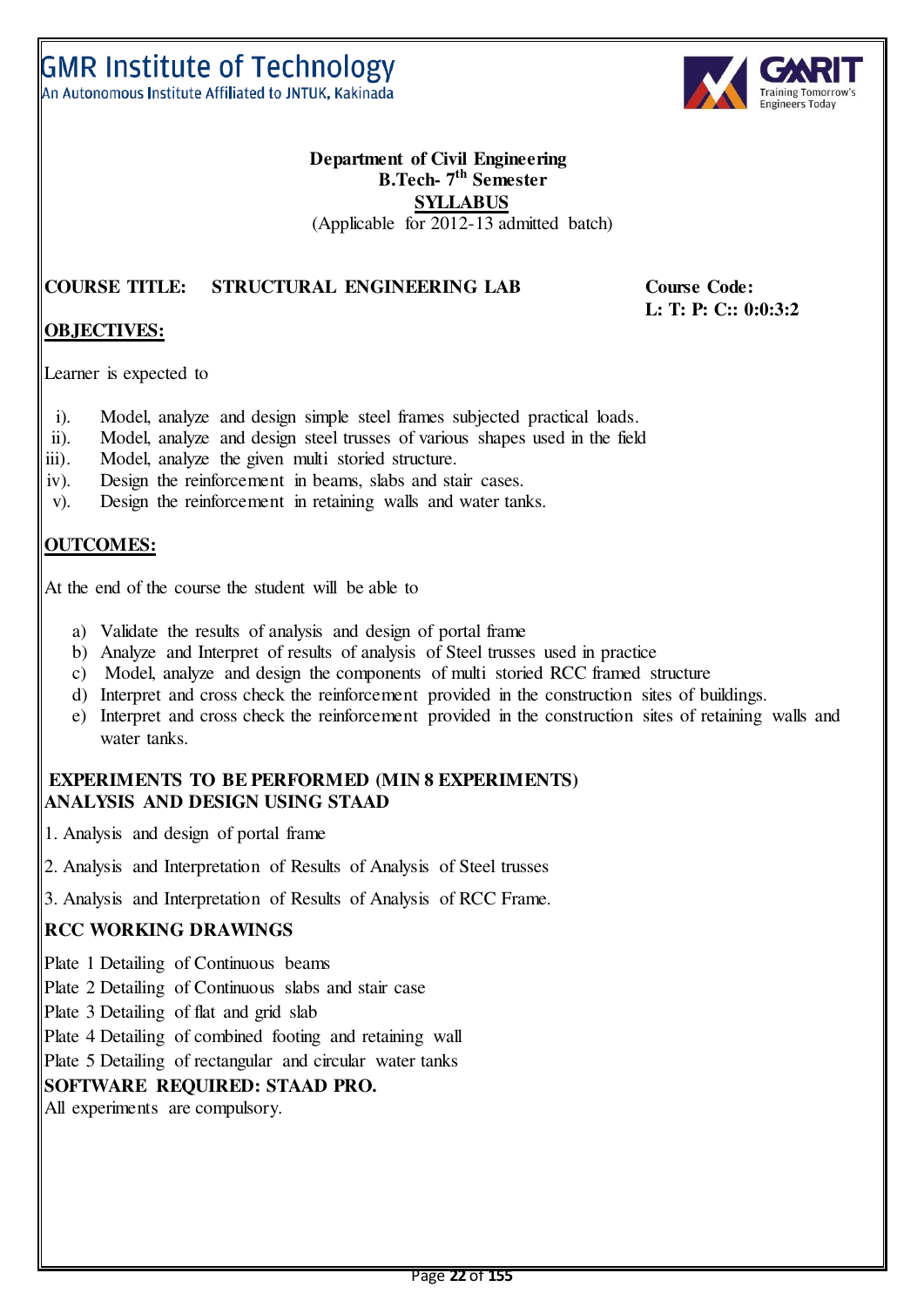

### **Department of Civil Engineering B.Tech- 8th Semester**

### **SYLLABUS**

(Applicable for 2012-13 admitted batch)

## **Course Title: CONSTRUCTION COSTING AND MANAGEMENT Course Code:**

**L: T: P: C: 3:0:0:4** 

## **OBJECTIVES:**

- i). Learn the quantity estimation of the different components of the civil engineering structures
- ii). Learn the cost estimate of the different components of the civil engineering structures.
- iii). Organize and schedule of estimating work.
- iv). Clearly understand the cost management discipline and process.
- v). Use a cost management estimation and control plan

#### **OUTCOMES:**

- a) Identify, analyze and solve the complex problems that deal with estimation of buildings and pavements.
- b) Perform cost analysis of Civil Engineering projects.
- c) Establish relationship between cost and quality of the construction process.
- d) Manage and administer construction contracts.
- e) Estimate the value of existing infrastructure.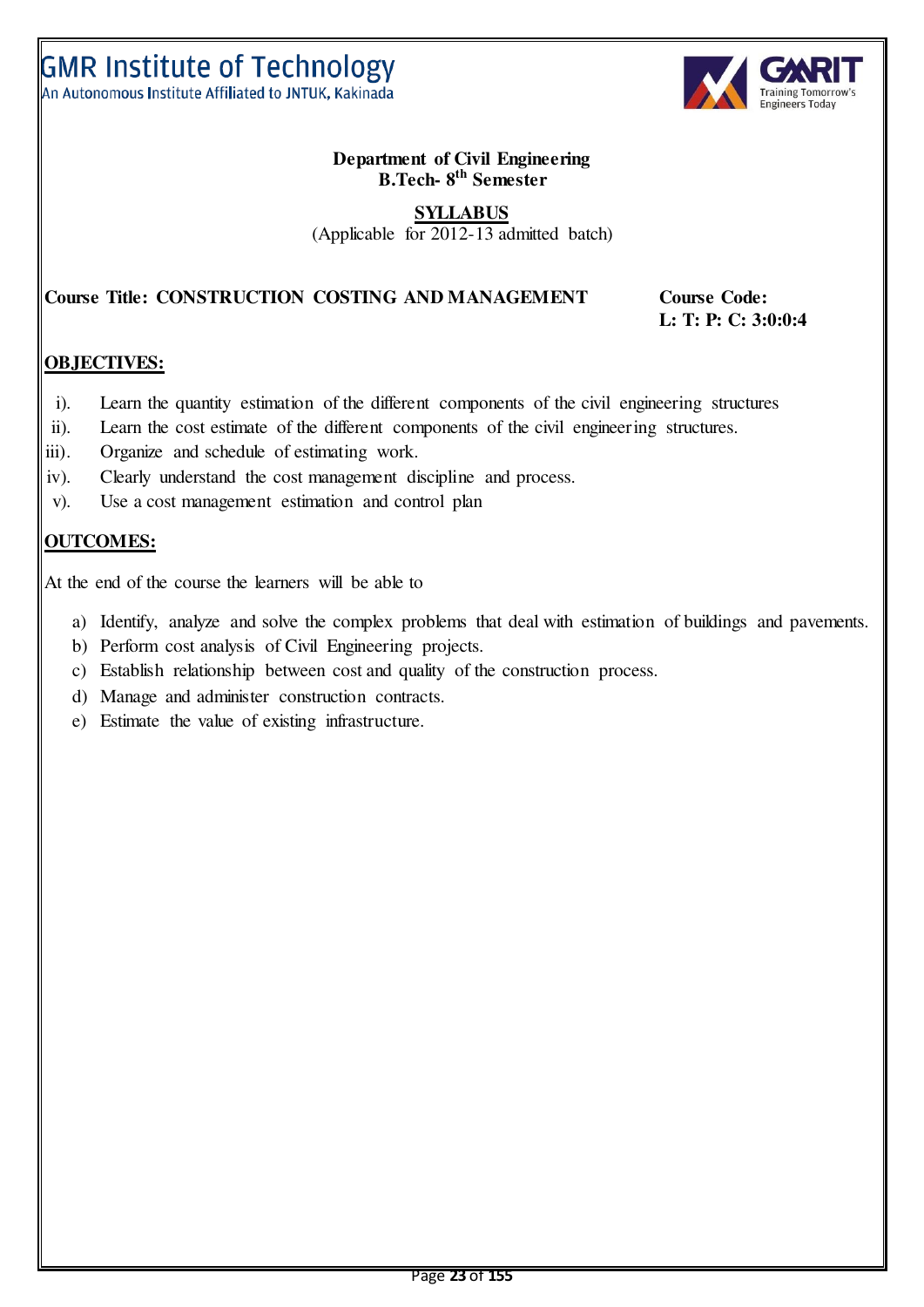## **PART-A**

## **UNIT – I (12+3)**

**GENERAL ITEMS OF WORK IN BUILDING:** Standard Units. Principles of working out quantities for detailed and abstract estimates. Approximate method of Estimating.

**RATE ANALYSIS:** Working out data for various items of work over head and contingent charges. Standard specifications for different items of building construction.

## $\mathbf{UNIT} - \mathbf{II}$  (10+4)

**REINFORCEMENT BAR BENDING SCHEDULES:** Reinforcement bar bending and bar requirement schedules.

**VALUATION OF BUILDINGS:** Valuation of various components of buildings

## $UNIT - III$  (11+3)

**CONTRACTS**: Types of contracts - Contract Documents - Conditions of contract.

PLANNING OF CONSTRUCTION PROJECTS: Planning scheduling and monitoring of building construction projects, Bar chart, CPM and PERT Network planning. Computation of times and floats – their significance.

## **PART-B (12+5)**

## **TEXT BOOKS:**

- 1. Estimating and Costing by B.N. Dutta, UBS publishers, 2000.
- 2. Estimating and Costing by G.S. Birdie
- 3. PERT and CPM Project planning and control with by Dr.B.C.Punmia & Khandelwal Laxmi publications.

#### **REFERENCES:**

- 1. Standard Schedule of rates and standard data book by public works department.
- 2. I. S. 1200 (Parts I to XXV 1974/ method of measurement of building and Civil [Engineering](http://www.globalshiksha.com/engineering/search/) works B.I.S.)
- 3. Estimation, Costing and Specifications by M. Chakraborthi; Laxmi publications.
- 4. National Building Code.



**DETAILED ESTIMATES OF BUILDINGS:** Individual wall method and center line method.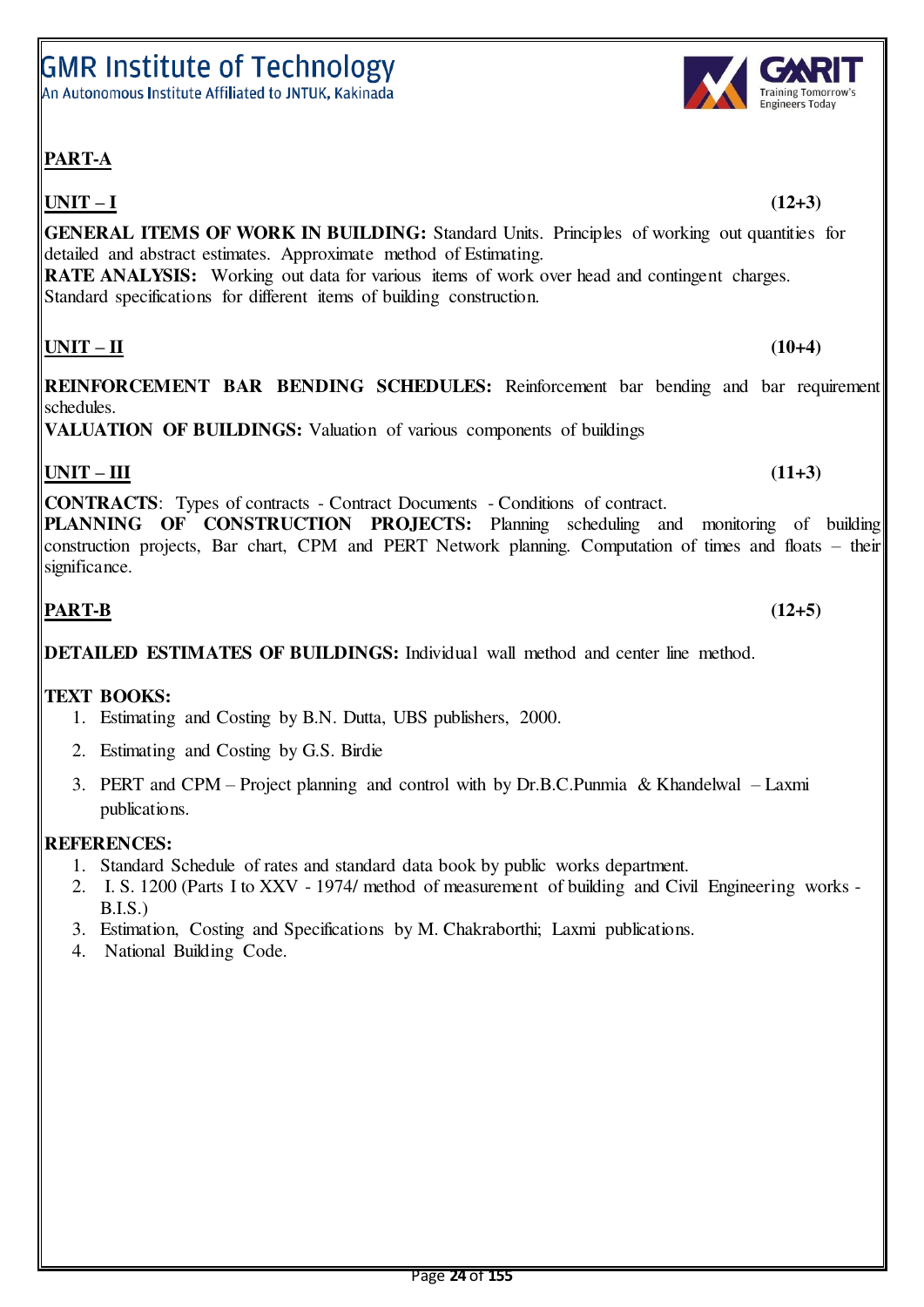

**L: T: P: C: 3:1:0:4** 

## **Department of Civil Engineering B.Tech- 8th Semester**

## **SYLLABUS**

(Applicable for 2012-13 admitted batch)

## **Course Title: APPLIED SOIL MECHANICS (Elective-V) Course Code:**

## **OBJECTIVES:**

Student is expected to

- i). Understand soil formation and complexity of soil nature.
- ii). Understand the effects of compaction and aspects of the stress strain response of soil, iii). Develop an insight in to soil strength and deformation of soil
- Develop an insight in to soil strength and deformation of soil
- iv). Apply strength- deformation concepts

## **OUTCOMES:**

At the end of this course a student will be able to

- a) Describe various minerals in soil and structure of minerals
- b) Apply the theory of compaction process in field works.
- c) Determine the settlements due to consolidation
- d) Analyse various forces in soil mass and develop strength envelopes
- e) Apply the concept of strength in slope stability and compute stability of slopes.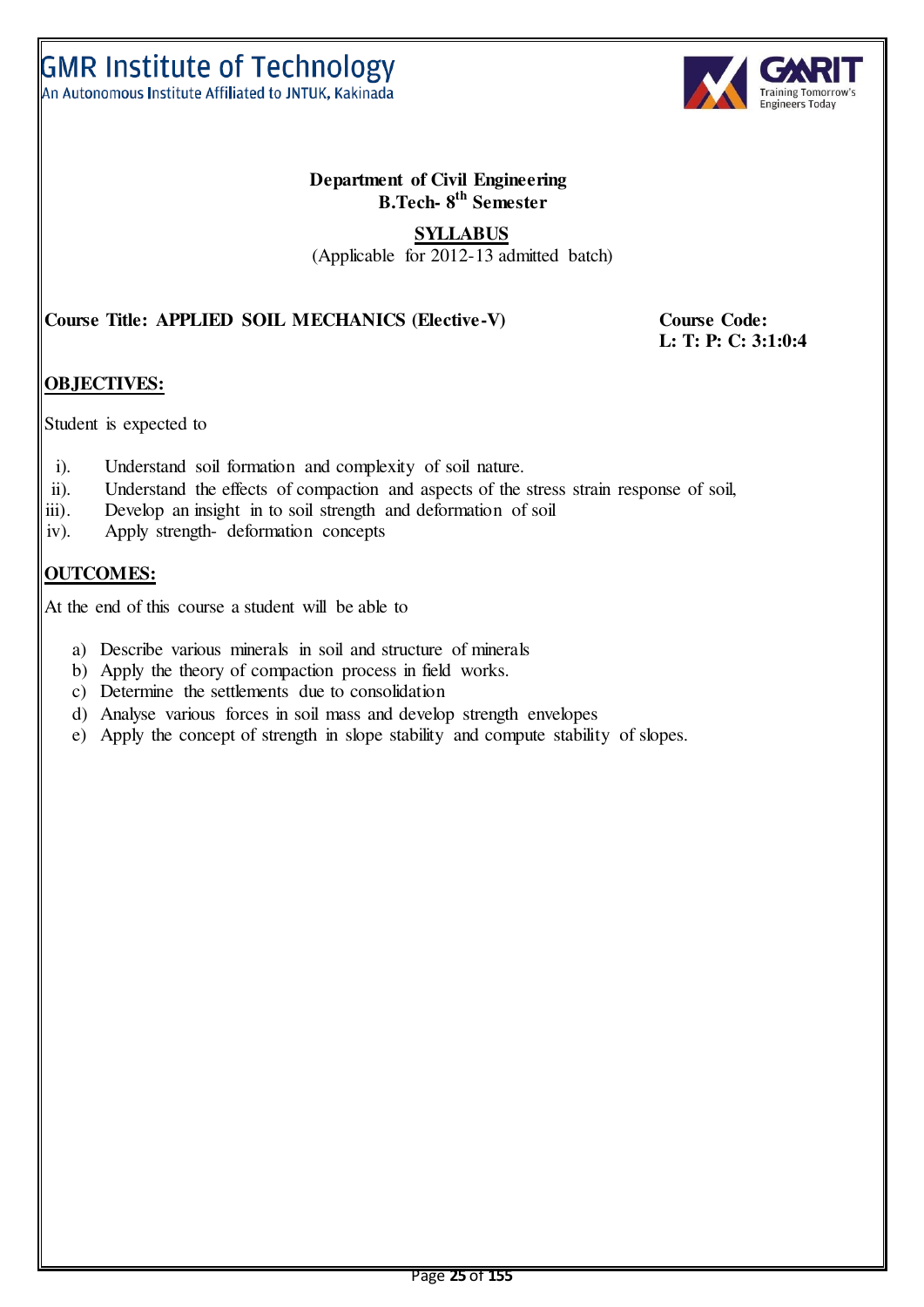# **GMR Institute of Technology**

An Autonomous Institute Affiliated to JNTUK, Kakinada



## **UNIT-1**

Factors influencing nature and formation of soils, Soils as multiphase materials. Complexity of soil nature. Soil Structure:- Type of bonds, Important clay minerals , Atomic and symbolic representation , Base exchange capacity, Force fields between soils particles and exchangeable ions, Guoy - Champ man diffused double layer theory, Clay structural measurement.

## **UNIT-2**

Behavior of compacted soils- General , Effect of compaction on structure ,Swelling pressure, Shrinkage, Shear Strength, Pore Water pressure, Permeability, Comparison of dry of O.M.C & wet of O.M.C. Immediate settlement, Methods of determination, Estimation of Preconsolidation pressure. Three dimensional consolidation, precompression of clay deposits with and without sand drains. Secondary consolidation factors.

## **UNIT-3**

Shear strength parameters of cohesion less and saturated cohesive soils, Principles of Effective stress condition, Effect of rate of stress on shear parameters , Stress- Strain relationship , Skempton's Pore pressure coefficients, Hvorslev's true shear parameters, Effect of over consolidation on shear parameters.

# **UNIT-4**

Elastic theories of stress distributions in soils - Boussinesq equation, Westergaard, Burmister Theories, Different conditions of loads, Constitutive relationship for soils. Stability analysis of slope-effective vs. total stress analysis, Bishop's rigorous analysis Short method , Bishop Morgenstem stability co-efficients.

#### **References:**

- 1. Grim , R.E. " Clay Mineralogy"
- 2. Harr, M.E. Foundation of Theoretical soil Mechanics.
- 3. Lambe & Whitman " Soil Mechanics"
- 4. Scott, R.F. Principles of Soil Mechanics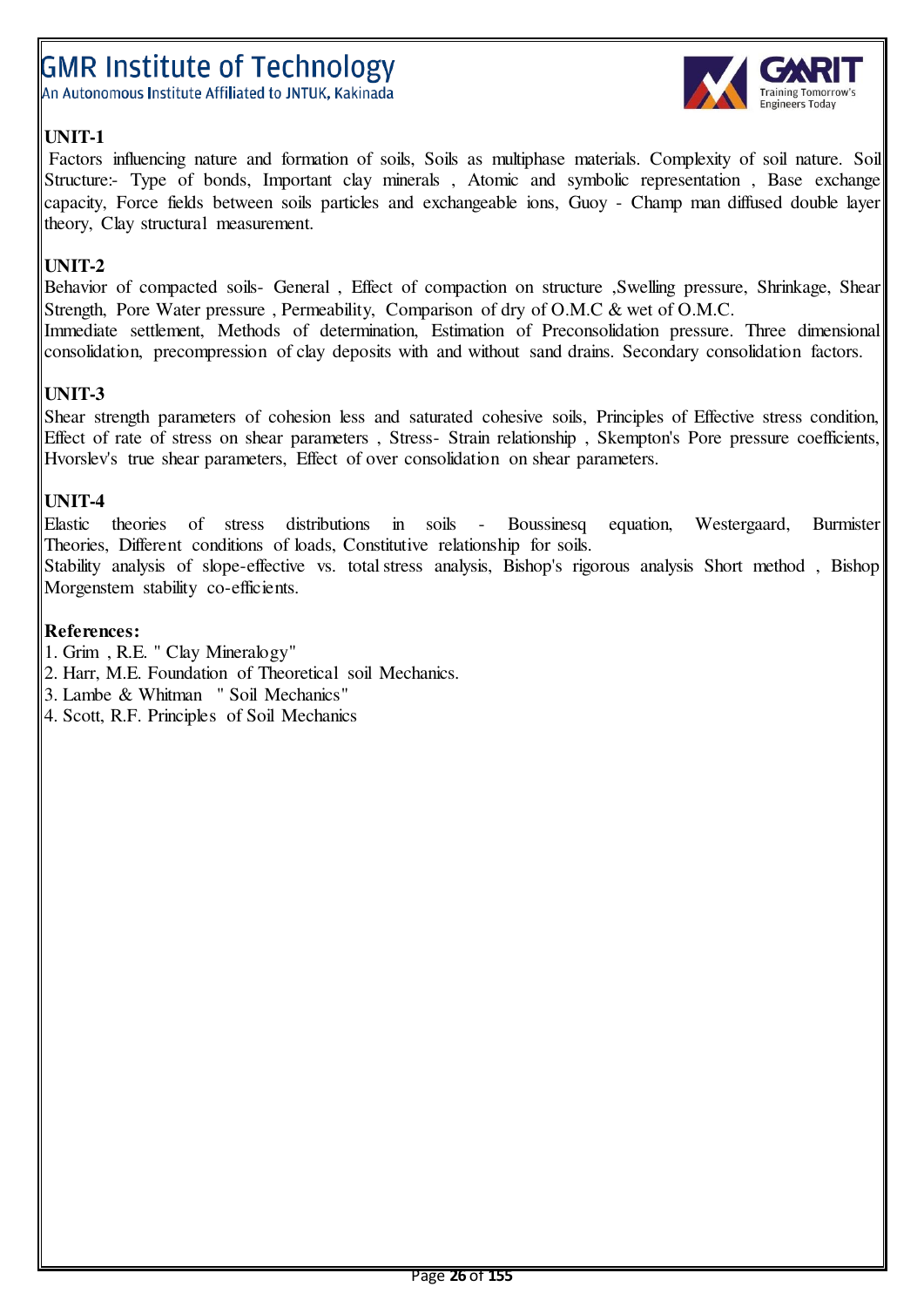

### **Department of Civil Engineering B.Tech- 8th Semester**

**SYLLABUS**  (Applicable for 2012-13 admitted batch)

### **Course Title: DESIGN AND DRAWING OF IRRIGATION STRUCTURES (Elective-V)**

 **Course Code: L: T: P: C: 3:1:0:4** 

## **OBJECTIVES:**

The leaner is expected to

- i). Study the design and drawing of hydraulic Structures such as Surplus weir, Tank sluices with tower head, Canal drop, Canal regulator, under tunnel and siphon aqueduct.
- ii). Relate substructure components of irrigation canals and irrigation head works.

### **OUTCOMES:**

At the end of the course the learners will be able to

- a) Identify design components of various irrigation structures
- b) Create the drawings of various irrigation structures.
- c) Illustrate the component parts of Hydraulic structures
- d) Summarize the requirements of irrigation design engineers in large and small consulting firms, and at all levels of government and Private sectors

**SYLLABUS:** 

- 1. SURPLUS WEIR.
- 2. TANK SLUICE WITH TOWER HEAD
- 3. TYPE III SYPHON AQUEDUCT.
- 4. TRAPEZOIDAL NOTCH FALL.
- 5. CANAL REGULATOR.
- 6. UNDER TUNNEL

**Final Examination pattern:** Any two questions of the above six designs may be asked out of which the

candidate has to answer one question. The duration of examination will be three hours.

#### **REFERENCES:**

- 1. Design of minor irrigation and canal structures by C.Satyanarayana Murthy, Wiley eastern Ltd.
- 2. Irrigation engineering and Hydraulic structures by S.K.Garg, Standard Book House.
- 3. Irrigation and Water Resources & Water Power by P.N.Modi, Standard Book House.
- 4. Irrigation Water Management by D.K. Majundar Printice Hall of India.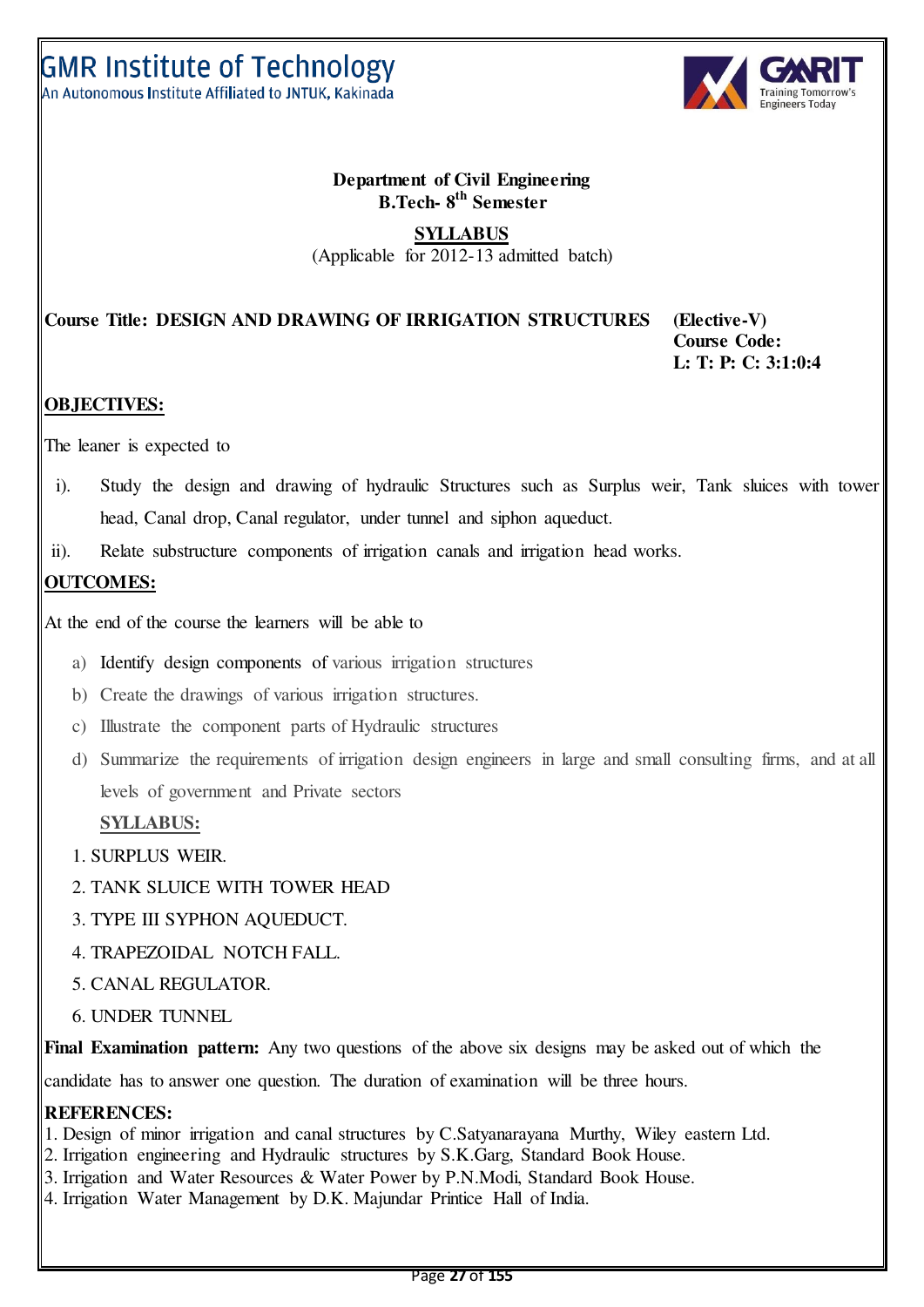

## **Department of Civil Engineering B.Tech- 8th Semester**

**SYLLABUS** 

(Applicable for 2012-13 admitted batch)

**Course Title: RETROFITING AND REHABILITATION OF STRUCTURES (Elective-V)** 

**Course Code:** 

 **L: T: P: C: 3:1:0:4** 

## **OBJECTIVES:**

The student is expected to

- i) Recognize the mechanisms of degradation of concrete structures and conduct preliminary forensic assessment of deteriorated concrete structures;
- ii) Learn how to conduct field monitoring and non-destructive evaluation of concrete structures;
- iii) Assess alternative repair strategies for deteriorated concrete structures including repairing with composites;
- iv) Evaluate stabilizing and strengthening techniques of reinforced concrete structural elements;
- v) Carry out a study on a topic related to the durability and repair of concrete structures, author a technical paper on the study and present it verbally.

### **OUTCOMES:**

- a) Identify the probable reasons for the deterioration of various structural members
- b) Able to assess the severity of damage in the structural members
- c) Choose materials and appropriate technologies for repair.
- d) Identify the appropriate method for strengthening of existing members.
- e) Plan for the monitoring of the new buildings by using sensor technology.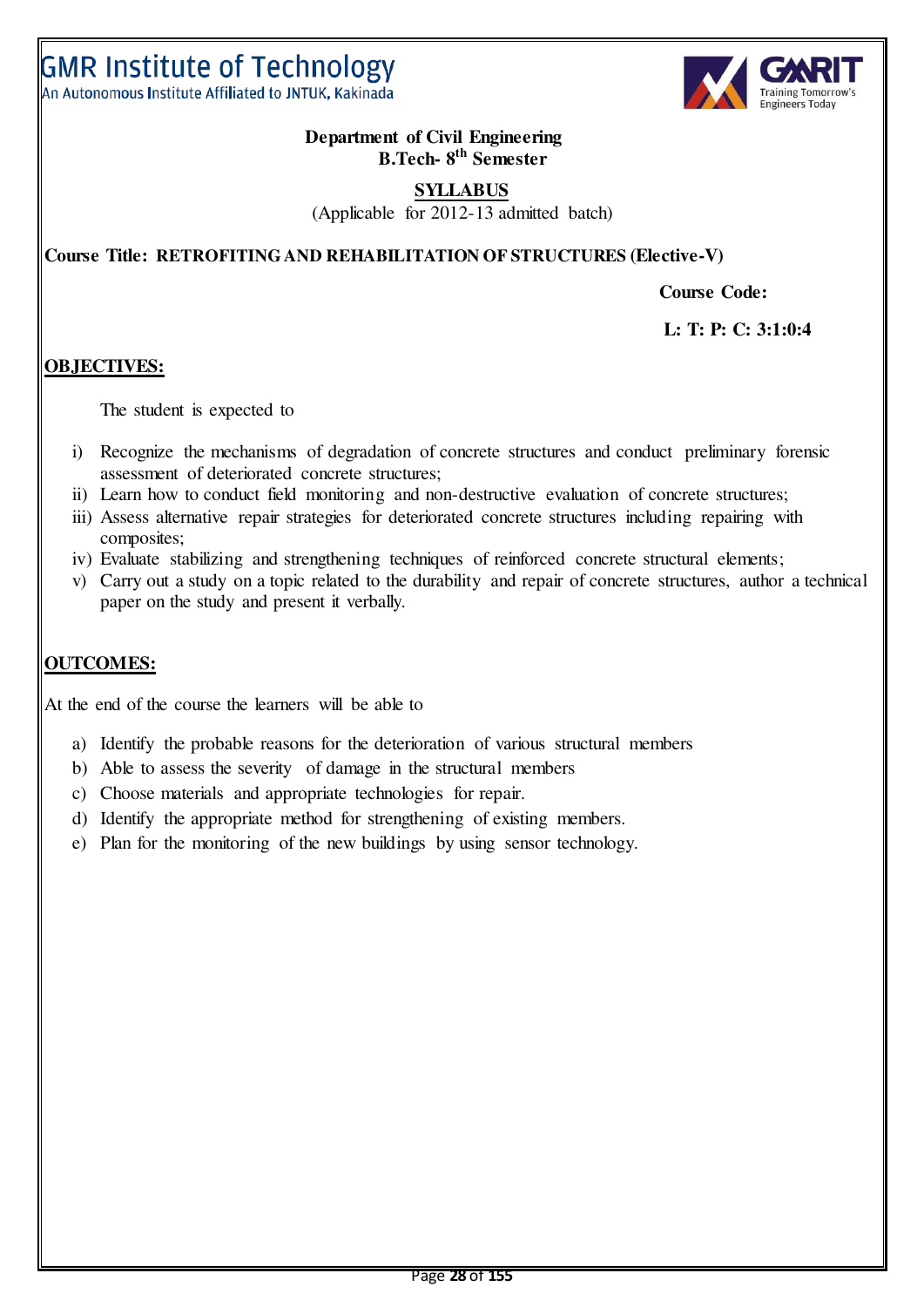An Autonomous Institute Affiliated to JNTUK, Kakinada

**UNIT – I: (9+4) STRUCTURAL DISTRESS:** Introduction – Deterioration of Structures – Distress in Structures – Causes and prevention.

**STRUCTURAL DAMAGE:** Mechanism of Damage – Types of Damage.

**UNIT – II:**  $(11+4)$ **CORROSION AND FIRE DAMAGE:** Corrosion of Steel Reinforcement – Causes – Mechanism and Prevention. Damage of Structures due to Fire – Fire Rating of Structures – Phenomena of Desiccation. **DIAGNOSIS AND DAMAGE ASSESSMENT:** Inspection and Testing – Symptoms and Diagnosis of Distress - Damage assessment – NDT.

**UNIT – III: (13+4) DAMAGE REPAIRS:** Repair of Structure – Common Types of Repairs – Repair in Concrete Structures Repairs in Under Water Structures – Guniting – Shot Create – Underpinning. **RETROFITTING:** Strengthening of Structures – Strengthening Methods – Retrofitting – Jacketing.

 **UNIT – IV: (7+3) MONITORING:** Health Monitoring of Structures – Use of Sensors **BUILDING INSTRUMENTATION:** Various instruments used in for monitoring structural behavior of building.

#### **Text Books:**

- 1. Concrete Technology by A.R. Santakumar, Oxford University press
- 2. Defects and Deterioration in Buildings,  $E F \& N$  Spon, London
- 3. Non-Destructive Evaluation of Concrete Structures by Bungey Surrey University Press
- 4. Maintenance and Repair of Civil Structures, B.L. Gupta and Amit Gupta, Standard Publications.

#### **References:**

- 1. Concrete Repair and Maintenance Illustrated, RS Means Company Inc W. H. Ranso, (1981)
- 2. Building Failures : Diagnosis and Avoidance, EF & N Spon, London, B. A. Richardson, (1991)

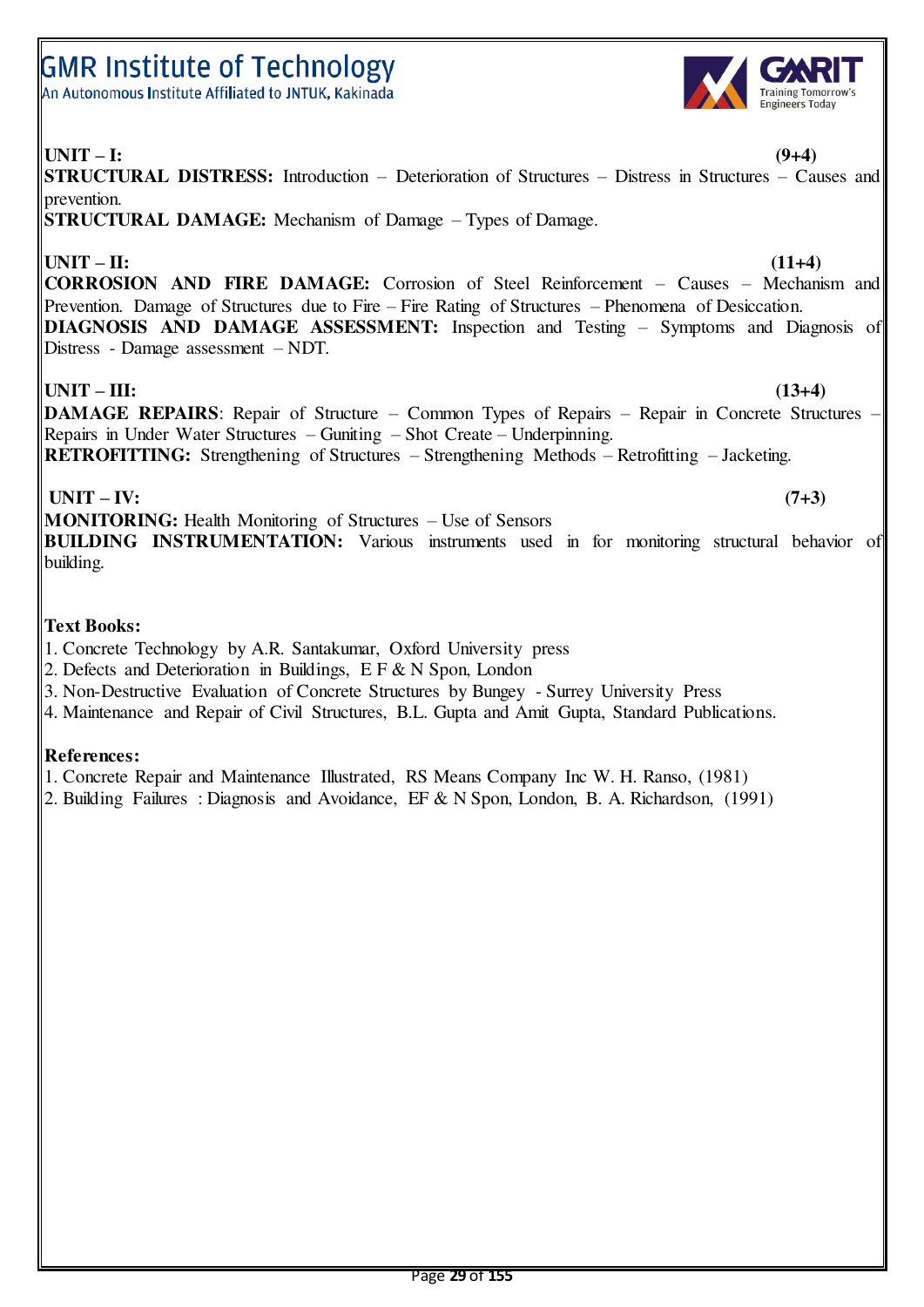

### **Department of Civil Engineering B.Tech- 8th Semester**

### **SYLLABUS**

(Applicable for 2012-13 admitted batch)

### **Course Title: GROUND IMPROVEMENT TECHNIQUES (Elective-VI) Course Code:**

**L: T: P: C: 3:1:0:4**

## **OBJECTIVES:**

- i). Understand the modern methods of treating soils in order to improve their engineering properties.
- ii). Explain the underlying principles of the different methods of ground treatment
- iii). identify when such treatment may be necessary what results can be expected in different soil types

### **OUTCOMES:**

- a) Interpret the concepts behind a range of ground improvement and soil remediation techniques.
- b) Find out the advantages, disadvantages, limitations for each ground improvement method discussed.
- c) Choose appropriate techniques for a range of ground and site conditions.
- d) Identify criteria to determine the applicability of each ground improvement method for a specific project and soil condition under consideration.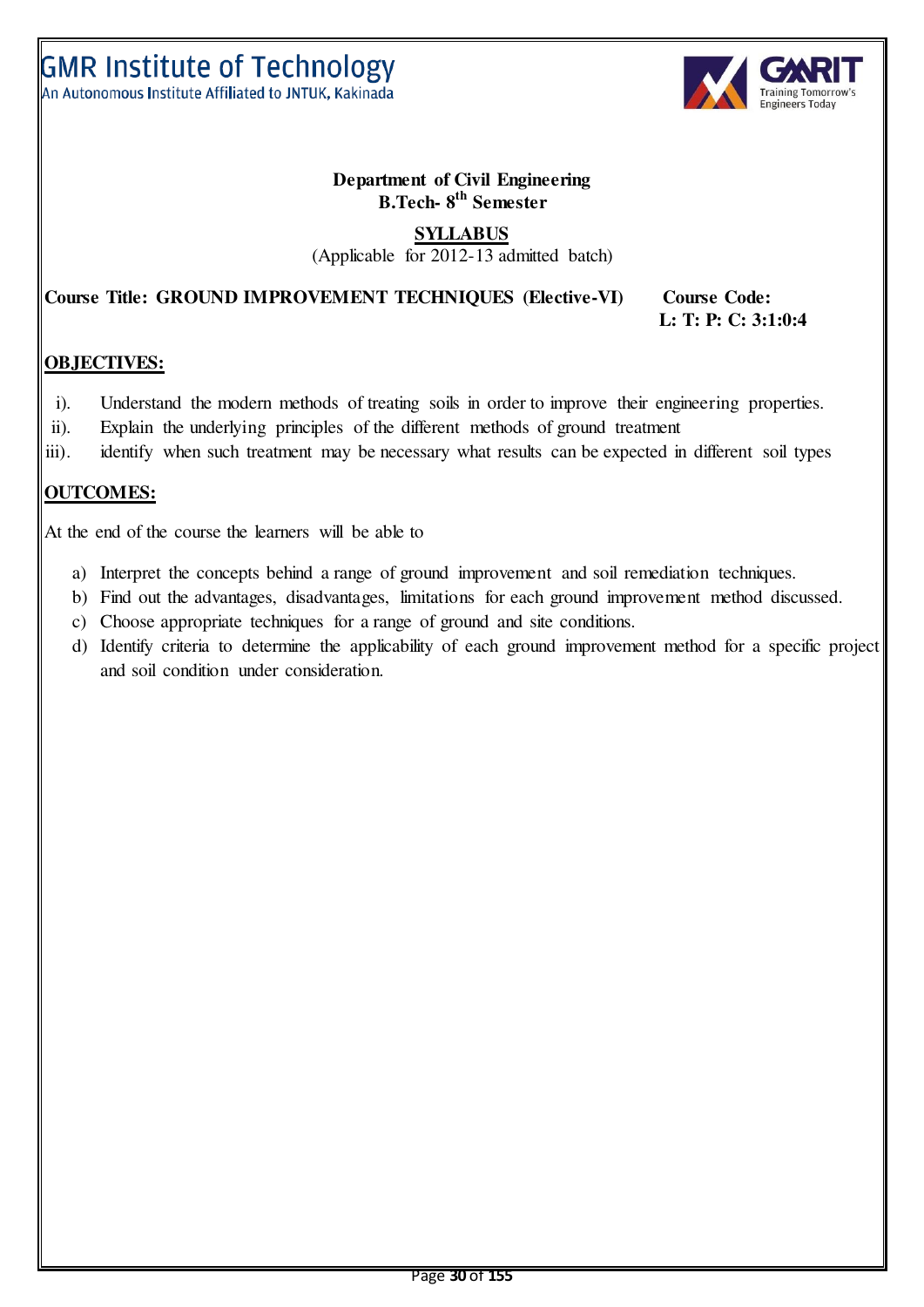An Autonomous Institute Affiliated to JNTUK, Kakinada



## **UNIT – I (11+3)**

**DEWATERING:** Methods of de-watering - sumps and interceptor ditches - single, multi stage well points vacuum well points - Horizontal wells - foundation drains - blanket drains - criteria for selection of fill material around drains - Electro-osmosis.

**GROUTING:** Objectives of grouting - grouts and their properties - grouting methods - ascending, descending and stage grouting - hydraulic fracturing in soils and rocks - post grout test.

**UNIT** – **II** (12+5) **IN – SITU DENSIFICATION METHODS IN GRANULAR SOILS:** Vibration at the ground surface, Impact at the Ground Surface, Vibration at depth, Impact at depth.

**IN – SITU DENSIFICATION METHODS IN COHESIVE SOILS:** Preloading or dewatering, Vertical drains – Sand Drains, Sand wick geo drains – Stone and lime columns – thermal methods.

## **UNIT – III (13+5)**

**STABILISATION:** Methods of stabilization – mechanical – cement – lime – bituminous - chemical stabilization with calcium chloride - sodium silicate and gypsum

**EXPANSIVE SOILS:** Problems of expansive soils – tests for identification – methods of determination of swell pressure - Improvement of expansive soils – Foundation techniques in expansive soils – under reamed piles.

## **UNIT – IV (9+2)**

**GEOSYNTHETICS** : Geotextiles- Types, Functions and applications – geogrids and geomembranes – functions and applications.

**REINFORCED EARTH:** Principles – Components of reinforced earth – factors governing design of reinforced earth walls – design principles of reinforced earth walls.

#### **Text Books:**

1. Hausmann M.R. ( 1990 ), Engineering Principles of Ground Modification, McGraw-Hill International Edition.

2. Purushotham Raj. Ground Improvement Techniques, Laxmi Publications, New Delhi

#### **References:**

1. Moseley M.P. ( 1993 ) Ground Improvement, Blackie Academic and Professional, Boca Taton, Florida, USA.

2. Xanthakos P.P, Abramson, L.W and Brucwe, D.A ( 1994 ) Ground Control and Improvement, John Wiley and Sons, New York, USA.

3. Robert M. Koerner, Designing with Geosynthetics, Prentice Hall New Jercy, US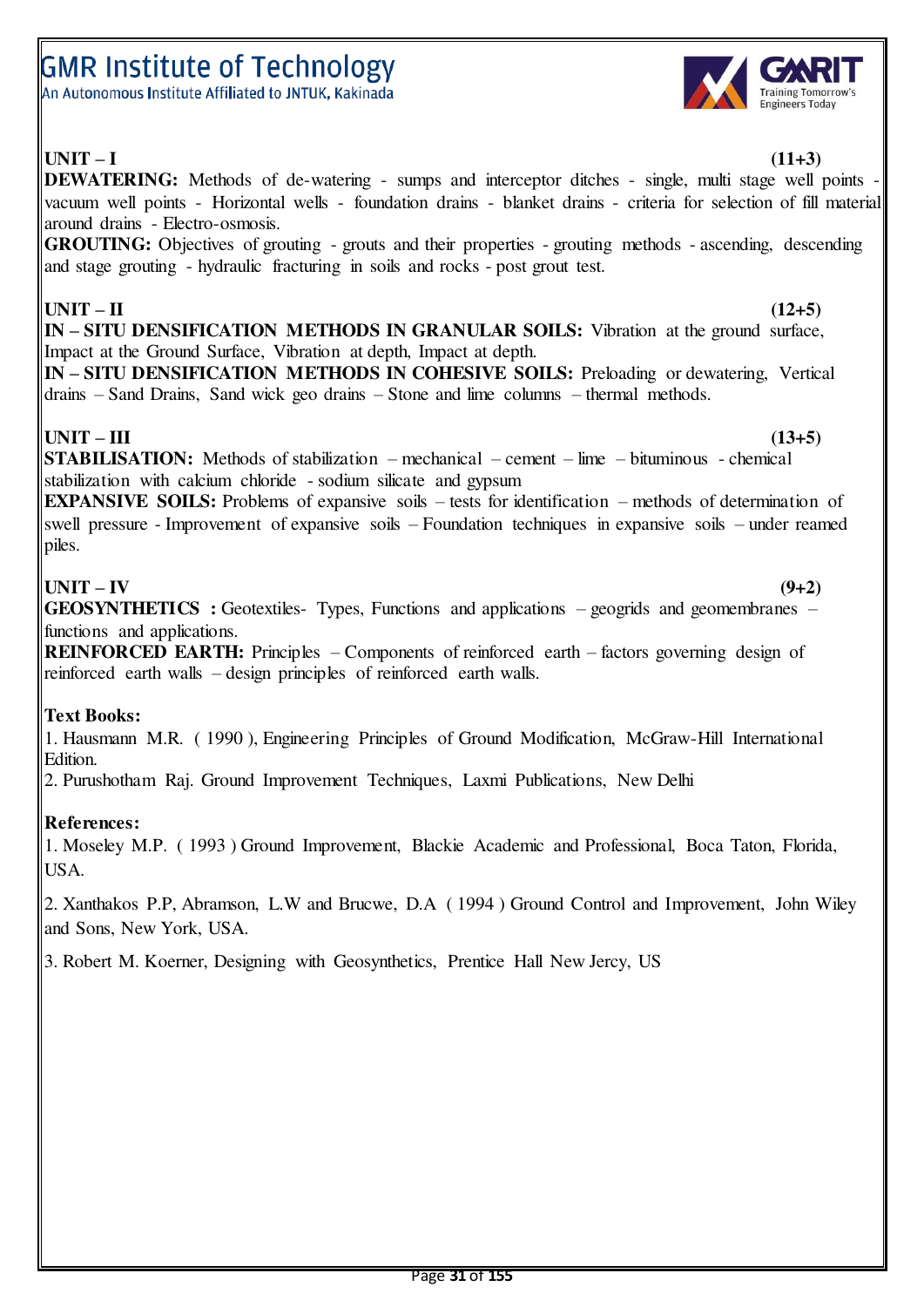

#### **Department of Civil Engineering B.Tech- 8th Semester**

## **SYLLABUS**

(Applicable for 2012-13 admitted batch)

**Course Title: INTEGRATED WATERSHED MANAGEMENT (Elective-VI) Course Code:** 

 **L: T: P: C: 3:1:0:4**

## **OBJECTIVES:**

- i). To study the factors affecting watershed
- ii). To study the principles of Erosion and Sedimentation process
- iii). To understand the measures to control Erosion
- iv). To understand the Water Harvesting methods
- v). To understand the Ecosystem Management

### **OUTCOMES:**

- a) learn the characteristics of watershed
- b) learn the various types of Erosion and Sedimentation process
- c) learn the underlying principles or measures to control Erosion
- d) learn the various Water Harvesting methods
- e) understand Ecosystem Management and its practical implications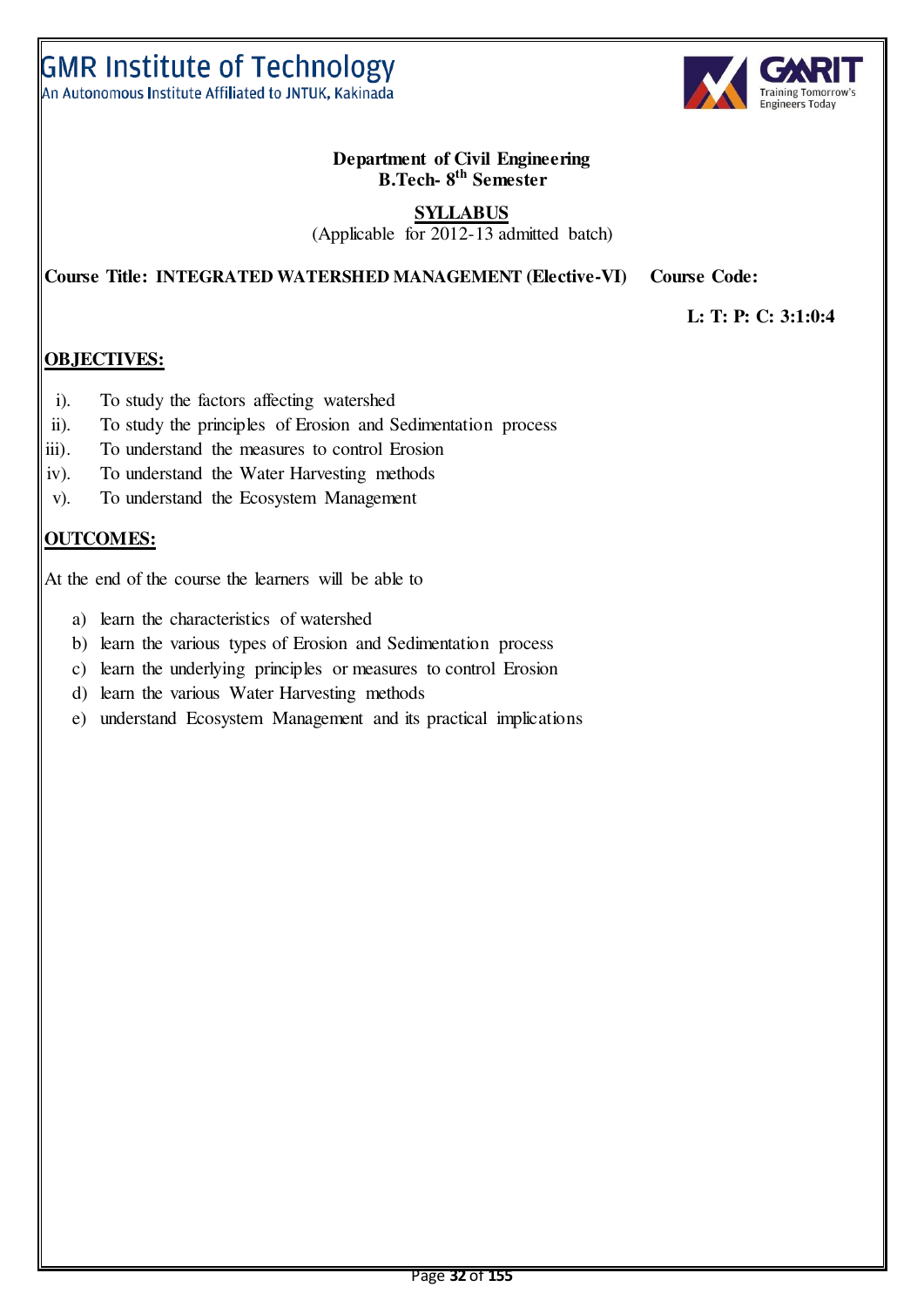**UNIT – I (11+3) INTRODUCTION:** Concept of watershed development, objectives of watershed development, need for watershed development in India, Integrated and multidisciplinary approach for watershed management. **CHARACTERISTICS OF WATERSHED:** size, shape, physiography, slope, climate, drainage, land use, vegetation, geology and soils, hydrology and hydrogeology, socio-economic characteristics, basic data on watersheds.

## **UNIT** – **II** (12+5)

**PRINCIPLES OF EROSION:** Types of erosion, factors affecting erosion, effects of erosion on land fertility and land capability, estimation of soil loss due to erosion, Universal soil loss equation. **MEASURES TO CONTROL EROSION:** Contour techniques, ploughing, furrowing, trenching, bunding, terracing, gully control, rockfill dams, brushwood dam, Gabion.

**UNIT – III (13+5) WATER HARVESTING:** Rainwater Harvesting, catchment harvesting, harvesting structures, soil moisture conservation, check dams, artificial recharge, farm ponds, percolation tanks. **LAND MANAGEMENT:** Land use and Land capability classification, management of forest, agricultural, grassland and wild land. Reclamation of saline and alkaline soils.

## **UNIT – IV: (9+2)**

**ECOSYSTEM MANAGEMENT:** Role of Ecosystem, crop husbandry, soil enrichment, inter, mixed and strip cropping, cropping pattern, sustainable agriculture, bio-mass management, dry land agriculture, Silvi pasture, horticulture, social forestry and afforestation.

**PLANNING AND ADMINSTRATION:** Planning of watershed management activities, peoples participation, preparation of action plan, administrative requirements.

## **Text Books:**

1. Watershed Management by JVS Murthy, - New Age International Publishers.

2. Water Resource Engineering by R.Awurbs and WP James, - Prentice Hall Publishers.

#### **References:**

1. Land and Water Management by VVN Murthy, - Kalyani Publications.

2. Irrigation and Water Management by D.K.Majumdar, Printice Hall of India.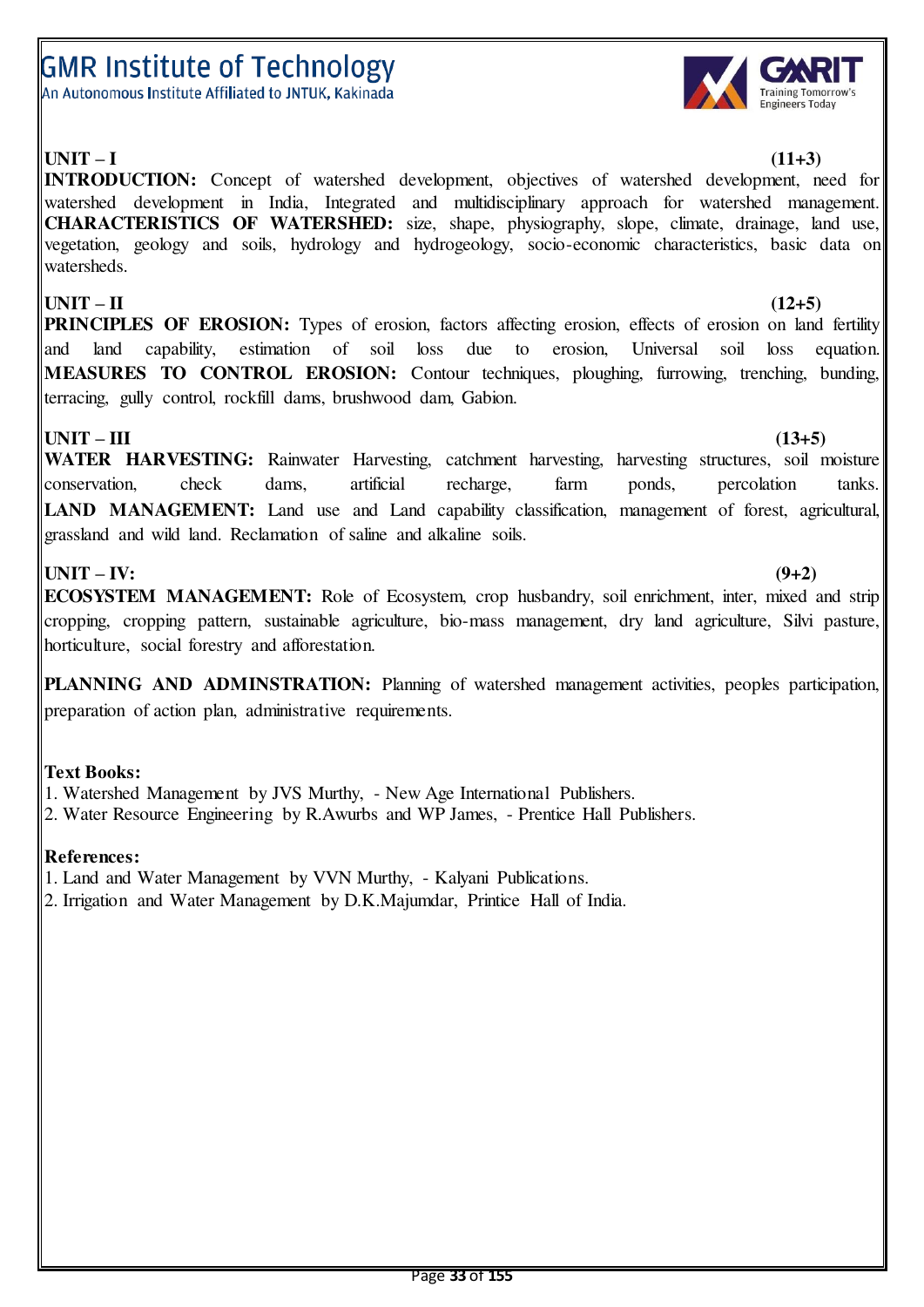**GMR Institute of Technology** 



An Autonomous Institute Affiliated to JNTUK, Kakinada

 **Department of Civil Engineering B.Tech- 8th Semester** 

**SYLLABUS** 

(Applicable for 2012-13 admitted batch)

**Course Title: SOLID WASTE AND ENVIRONMENTAL MANAGEMENT (Elective-VI)** 

 **Course Code:** 

**L: T: P: C: 3:1:0:4**

## **OBJECTIVES:**

The course content enables students to:

- i). Develop insight into the collection, transfer, and transport of municipal solid waste.
- ii). Explain the design and operation of a municipal solid waste landfill.
- iii). Examine the design and operation of a resource recovery facility.
- iv). Summarize the design and operation of a waste-to-energy facility

## **OUTCOMES:**

At the end of the course students are able to :

- a) Understand the implications of the production, resource management and environmental impact of solid waste management;
- b) Assimilate the significance of recycling, reuse and reclamation of solid wastes;
- c) be familiar with relationships between inappropriate waste management practices and impacts on water, soil and sediment quality;
- d) Appreciate the current practices available and implement the systems available in solid waste management;
- e) be capable of carrying out an assessment of the relationships between environmental guidelines, human activities and environmental quality of impacted soils and water;
- f) Integrate technical solid waste management options and imposed environmental legislation and guidance to develop legal and safe solutions.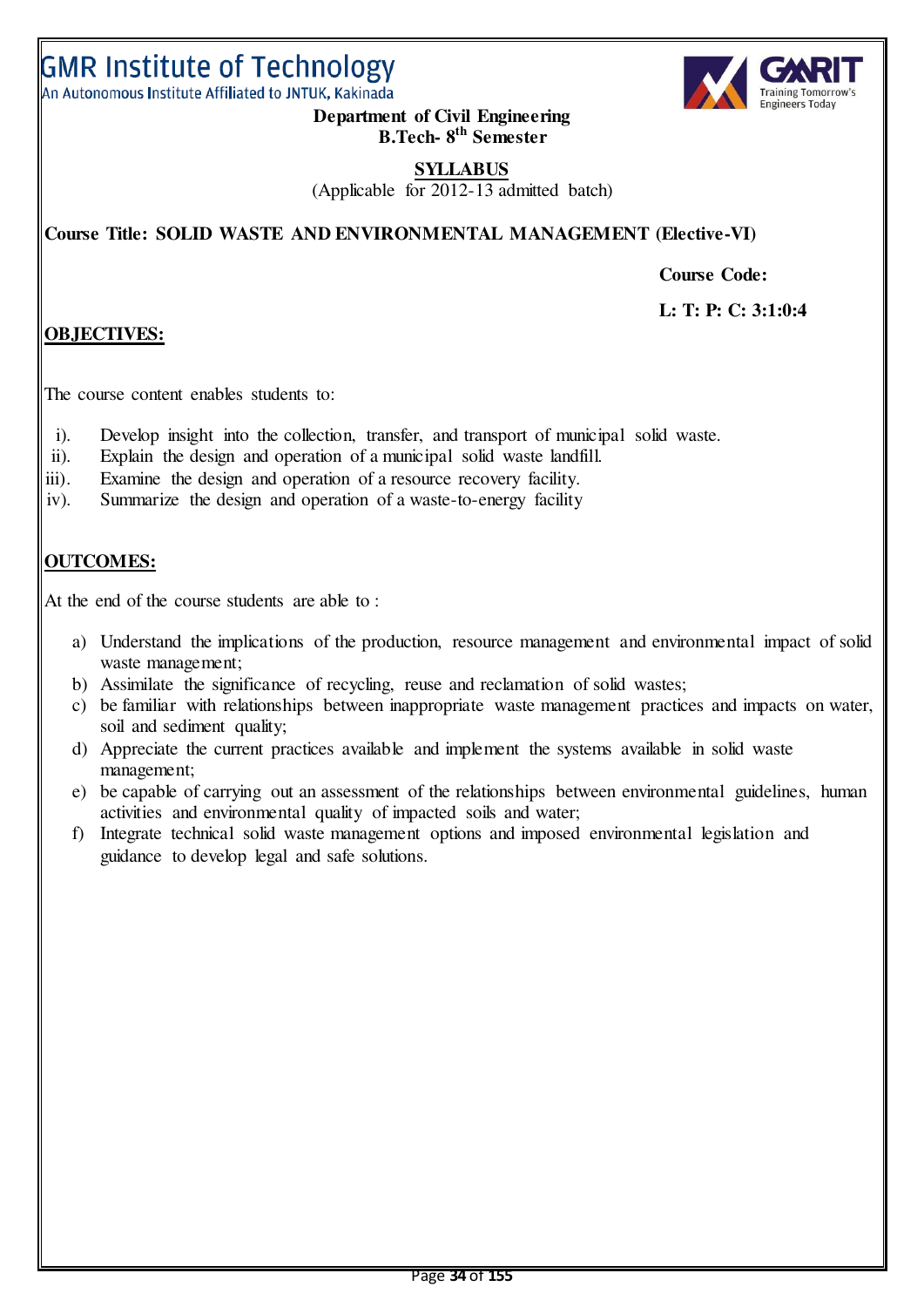An Autonomous Institute Affiliated to JNTUK, Kakinada



**UNIT-I (13) SOLID WASTE MANAGEMENT:** – sources, composition and properties of solid waste – collection and handling – separation and processing

**SOLID WASTE DISPOSAL METHODS:** Land filling – Incineration composting

**UNIT-II (10) ENVIRONMENTAL IMPACT ASSESSMENT:** Hazardous Waste –Biomedical wastes –Control methods-Impact Assessment - Methodologies-Impacts on water-air-soil-biological environments-Quality indices

### **UNIT-III (13) AUDIT**

**AND LEGISLATIONS:** Environmental Audit & Environmental legislation objectives of Environmental Audit, Types of environmental Audit, Audit-protocol, stages of Environmental Audit, onsite activities, evaluation of Audit data and preparation of Audit report - Post Audit activities

## **UNIT – IV (9)**

**POLLUTION ACTS AND REGULATORY BODIES:** The Environmental pollution Act, The water Act, The Air (Prevention & Control of pollution Act.), Bio medical waste Rules, Solid Waste Management Rules, Hazardous Waste Management Rules, ISO 14000 series – Quality management – case studies on EIA, Audit and ISO series

## **Text Books:**

1. Environmental Impact Assessment Methodologies, by Y. Anjaneyulu, B.S. Publication, Sultan Bazar, KAKINADA.

2. Environmental Science and Engineering, by Suresh K. Dhaneja – S.K.,Kataria & Sons Publication., New Delhi.

## **References:**

1. Environmental Engineering, by H S Peavy, L Rowe and G Tchobanoglous, Mc Graw Hill Publications.

2. Environmental Pollution and Control, by Dr H.S. Bhatia – Galgotia Publication (P) Ltd, Delhi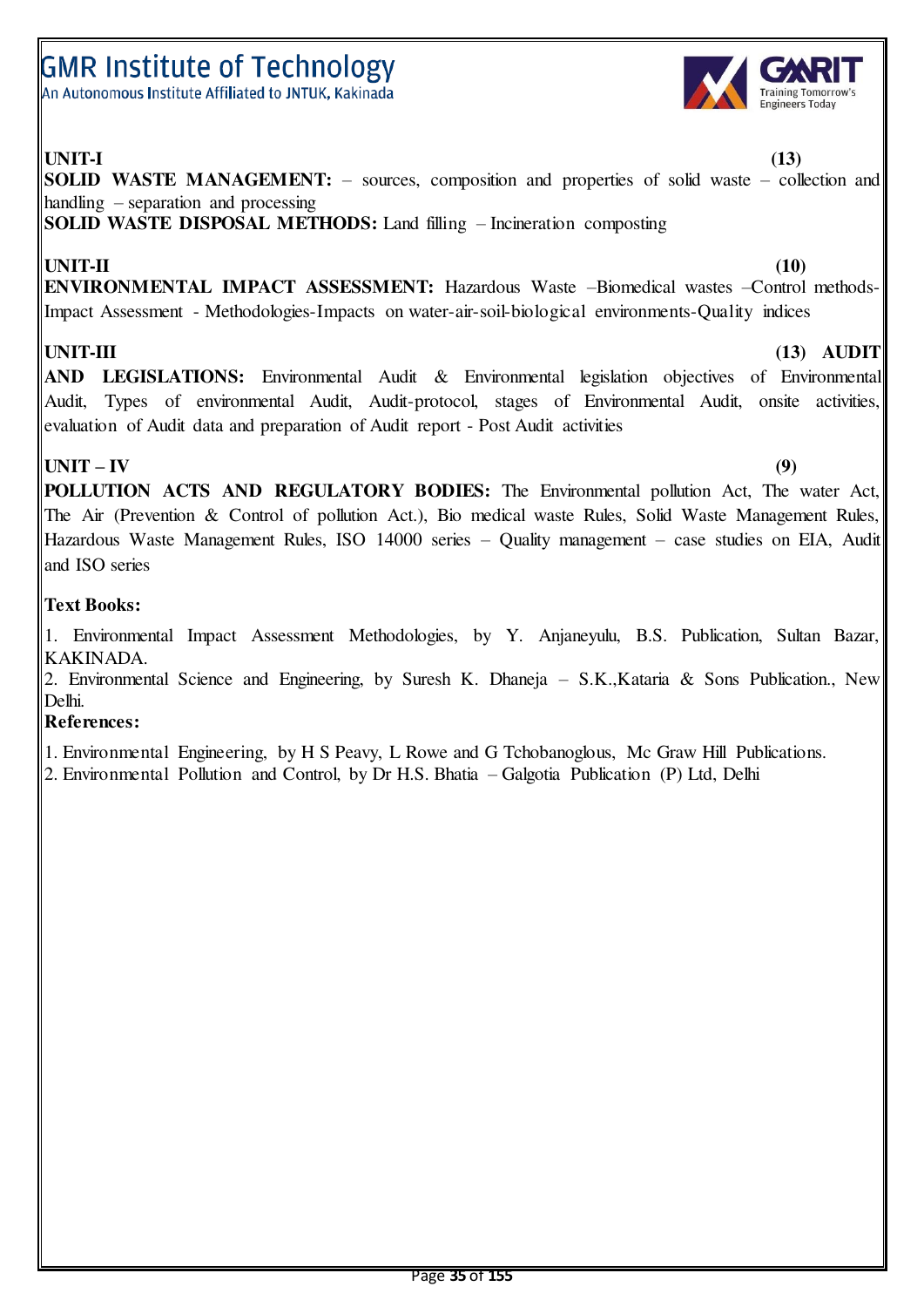

## **Department of Civil Engineering**

## **B.Tech (Civil Engineering)**

#### **COURSE STRUCTURE**

(Applicable for 2013-14 admitted batches)

## **B.Tech - 5th Semester**

| Code | <b>Course</b>                                                                             | <b>Theory</b> | <b>Practical</b> | <b>Credits</b>              |
|------|-------------------------------------------------------------------------------------------|---------------|------------------|-----------------------------|
|      | Elements of Reinforced Concrete Design                                                    | $3+1*$        |                  |                             |
|      | Environmental Engineering                                                                 | $3 + 1*$      |                  | 4                           |
|      | Methods of Structural Analysis                                                            | $3 + 1*$      |                  | $\overline{4}$              |
|      | Transportation Engineering                                                                | $3 + 1*$      |                  |                             |
|      | <b>Elective-I</b>                                                                         |               |                  |                             |
|      | 1. Geomatics<br>2. Finite Element methods in Civil Engineering.<br>3. Building Technology | $3 + 1*$      |                  |                             |
|      | Building Planning and AutoCAD Lab                                                         |               | 3                | $\mathcal{D}_{\mathcal{L}}$ |
|      | Transportation Engineering Lab                                                            |               | 3                | $\overline{2}$              |
|      | Term paper/Mini project                                                                   |               | 3                | $\overline{2}$              |
|      | <b>Total</b>                                                                              | 20            | 9                | 26                          |

## **B.Tech- 6th Semester**

| Code               | <b>Course</b>                               | <b>Theory</b> | <b>Practical</b> | <b>Credits</b> |
|--------------------|---------------------------------------------|---------------|------------------|----------------|
|                    | Design of Steel Structures                  | $3+1*$        |                  | 4              |
|                    | Hydrology and Irrigation Engineering        | $3+1*$        |                  | $\overline{4}$ |
|                    | Soil Mechanics                              | $3+1*$        |                  | 4              |
|                    | <b>Elective-II</b>                          |               |                  |                |
|                    | 1. Air and Noise pollution                  | $3 + 1*$      |                  | 4              |
|                    | 2. Airport and Harbor Engineering           |               |                  |                |
|                    | 3. Solid Waste and Environmental Management |               |                  |                |
|                    | Elective-III (Open elective)                |               |                  |                |
|                    | Cloud Computing (IT);                       |               |                  | 4              |
|                    | Disaster Management (Civil)                 |               |                  |                |
|                    | Fundamentals of GPS(ECE),                   | $3 + 1*$      |                  |                |
|                    | Ind. Safety and Hazards                     |               |                  |                |
|                    | <b>Operation Research (ME)</b>              |               |                  |                |
|                    | Renewable Energy (EEE),                     |               |                  |                |
|                    | Soft Computing (CSE)                        |               |                  |                |
|                    | Environmental Engineering Lab               |               | 3                | $\overline{2}$ |
|                    | Soil Mechanics Lab                          |               | 3                | $\overline{2}$ |
|                    | Mini Project/Term paper                     |               |                  | $\overline{2}$ |
|                    | <b>Audit Course</b>                         |               |                  |                |
|                    | <b>Total</b>                                | 20            | 6                | 26             |
| $T_{\text{total}}$ |                                             |               |                  |                |

**\*Tutorial**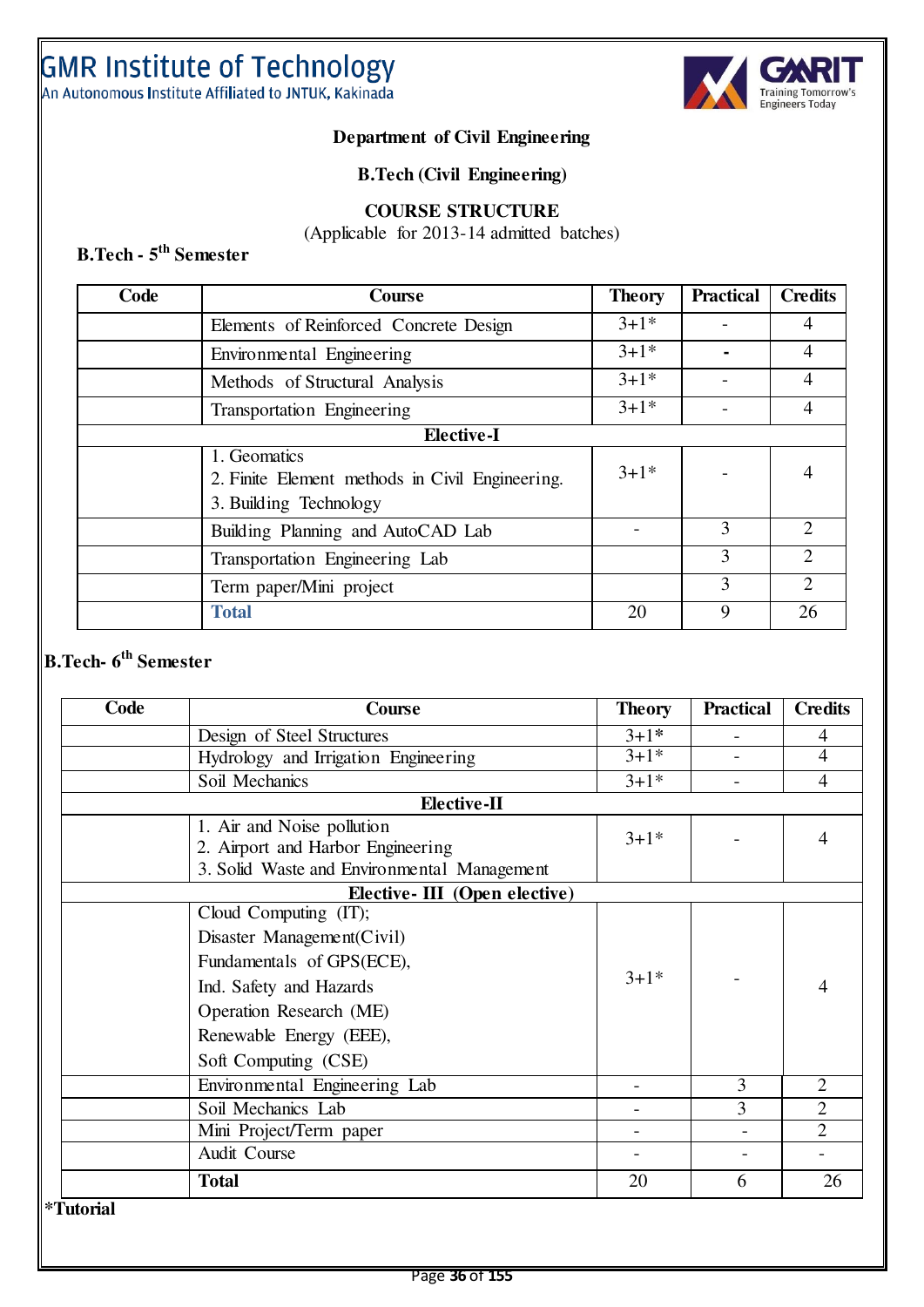**GMR Institute of Technology**<br>An Autonomous Institute Affiliated to JNTUK, Kakinada



# **Department of Civil Engineering**

# **B.Tech (Civil Engineering)**

#### **COURSE STRUCTURE**

(Applicable for 2013-14 admitted batches)

# **B.Tech- 7th Semester**

| Code | <b>Course</b>                                                                                                                              | <b>Theory</b> | <b>Practical</b> | <b>Credits</b> |
|------|--------------------------------------------------------------------------------------------------------------------------------------------|---------------|------------------|----------------|
|      | Foundation Engineering                                                                                                                     | $3 + 1*$      |                  | 4              |
|      | Hydraulic Structures                                                                                                                       | $3+1*$        |                  | 4              |
|      | <b>Elective-IV</b>                                                                                                                         |               |                  |                |
|      | Design of Reinforced concrete Structures<br>4.<br>Earthquake Resistant Design<br>5.<br>Retrofitting and Rehabilitation of Structures<br>6. | $3 + 1*$      |                  |                |
|      | <b>Elective-V</b>                                                                                                                          |               |                  |                |
|      | 1. Pavement Analysis and Design<br>2. Construction Costing Management.<br>3. Ground improvement Techniques.                                | $3 + 1*$      |                  |                |
|      | Geomatics Lab                                                                                                                              |               | 3                |                |
|      | Software Applications in Civil Engineering Lab                                                                                             |               | 3                |                |
|      | <b>Total</b>                                                                                                                               | 16            | 6                | 20             |

**\*Tutorial** 

# **B.Tech- 8th Semester**

| <b>Sode</b> | ourse                                        | $\mathbf{r}$<br><b>Theory</b> | Practical | `re dits |
|-------------|----------------------------------------------|-------------------------------|-----------|----------|
|             | Full<br>Internship<br>Industria.<br>semester |                               |           | ∼        |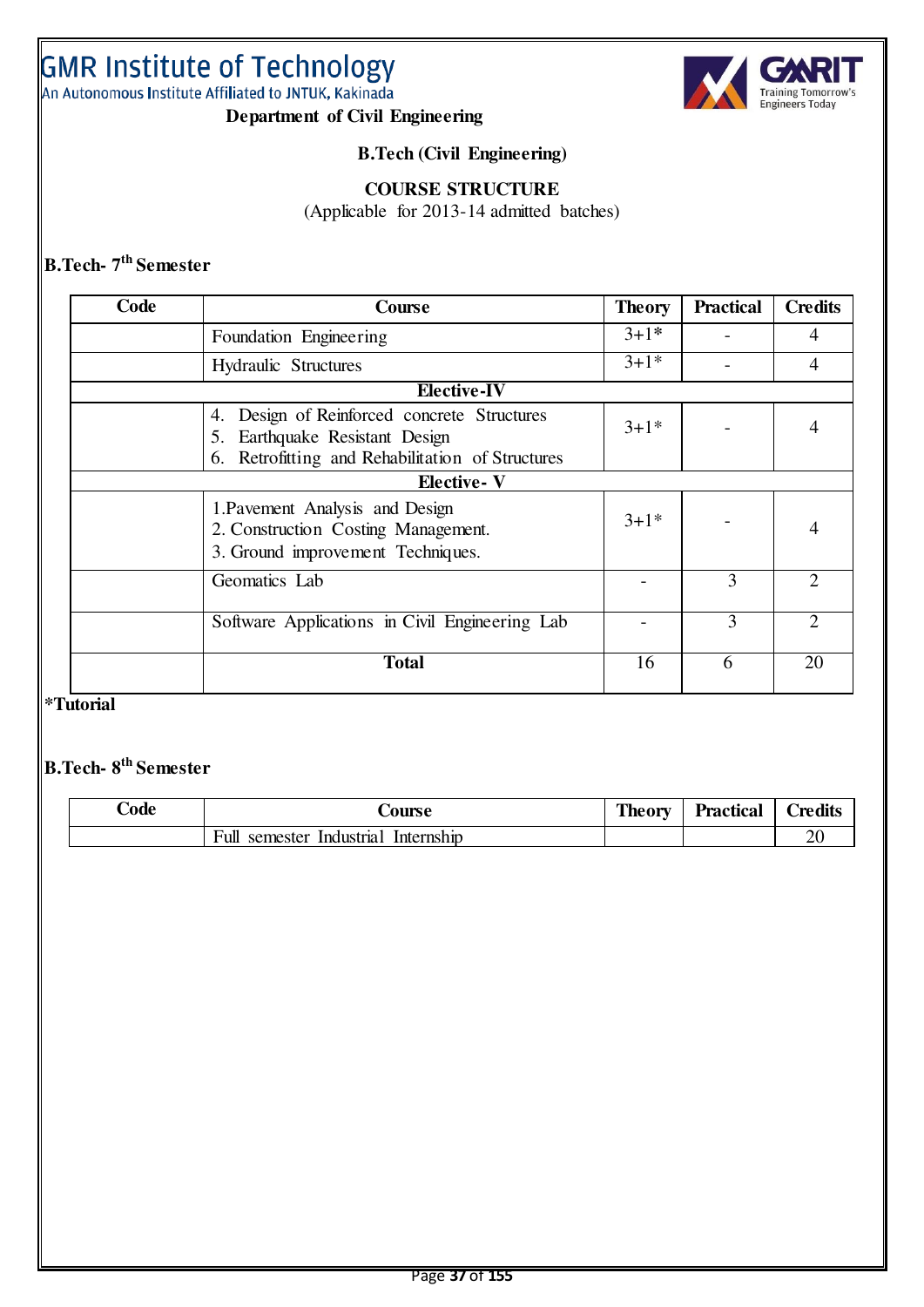

#### **Department of Civil Engineering B.Tech- 5th Semester**

#### **SYLLABUS**

(Applicable for 2013-14 admitted batch)

### **Course Title: ELEMENTS OF REINFORCED CONCRETE DESIGN**

 **Course Code: L: T: P: C:: 3:1:0:4** 

### **OBJECTIVES:**

This course enables the student

- i) To learn design principles of Working stress and Limit state Designs as per IS: 456-2000
- ii) To know the design parameters of singly reinforced, doubly reinforced, flanged beam elements for flexure as well as their load carrying capacities.
- iii) To design beam element subjected to shear, torsion and bond.
- iv) To know the design parameters of short and long columns subjected axial load, axial load and moments using SP: 16 charts
- v) To know the design parameters of slabs and footings.
- vi) To check for Limit state of serviceability

### **OUTCOMES:**

At the end of the course student will be able to

At the end of the course student will be able to

- a) **Design** a singly reinforced concrete beam of rectangular cross section by using Working Stress Design philosophy.
- b) **Apply** IS: 456-2000, codal requirements of limit state philosophy related to shear bond, torsion and **Design**  singly, doubly reinforced beams of rectangular, T and L cross sections.
- c) Design long and short rectangular and circular columns subjected to axial load, uniaxial and biaxial moments as per IS: 456-2000
- d) **Design** the isolated rectangular and combined footing subjected to axial load, axial load and moment as per IS: 456-2000
- e) **Design** one way and two way slabs as per IS: 456-2000
- f) **Compute** the deflections under serviceability criteria as per IS: 456-2000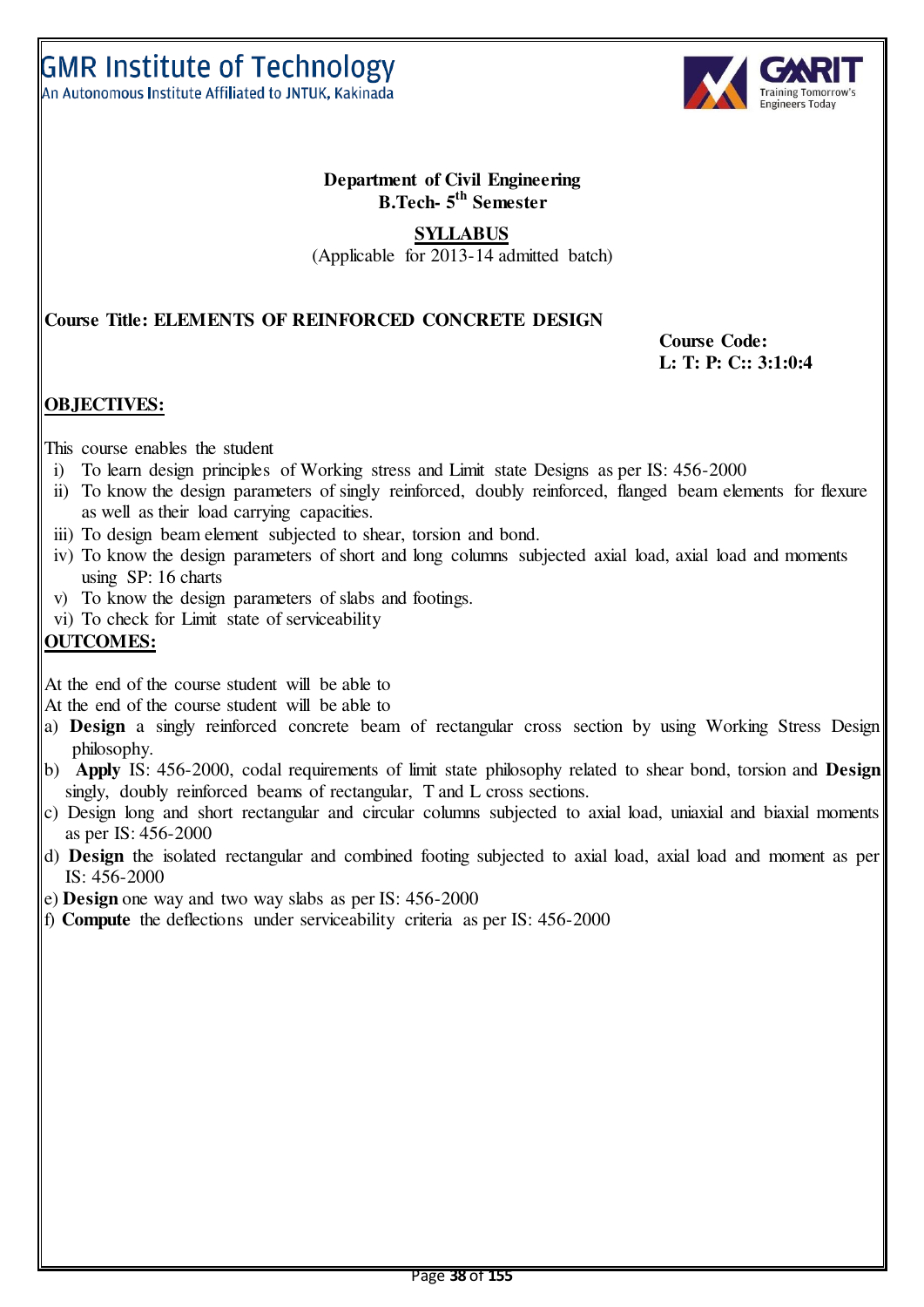#### Page **39** of **155**

# **GMR Institute of Technology**

An Autonomous Institute Affiliated to JNTUK, Kakinada

## **UNIT –I: (8+2)**

**WORKING STRESS DESIGN:** Introduction- Materials, recommendation of IS 456 – 2000, elastic theory, design constants; singly reinforced beam.

**INTRODUCTION OF LIMIT STATE DESIGN:** Concepts of limit state design – Basic statistical principles – Characteristic loads –Characteristic strength – Partial load and safety factors – representative stress-strain curves for cold worked deformed bars and mild steel bars. Assumptions in limit state design – stress - block parameters – limiting moment of Resistance

### **UNIT –II: (12+5)**

**BEAMS:** Limit state analysis and design of singly reinforced, doubly reinforced, T and L beam sections.

**SHEAR, TORSION AND BOND:** Limit state analysis and design of section for shear and torsion – concept of bond, anchorage and development length, I.S. code provisions.

**UNIT – III: (13+5)**

**COLUMNS:** Short and Long columns – under axial loads, uniaxial bending and biaxial bending – Braced and un-braced columns – I S Code provisions.

**FOOTINGS:** Different types of footings – Design of isolated, square, rectangular and circular footings.

**UNIT –IV:**  $(12+3)$ 

**SLABS:** Design of Two-way slabs, one way slab

**DEFLECTION:** Limit state design for serviceability for deflection, cracking and codal provision.

**NOTE:** All the designs to taught in Limit State Method. Following plates should be prepared by the students. 1. Reinforcement particulars of simply supported, cantilever-beams.

2. Reinforcement detailing of T and L-beams

3. Reinforcement particulars of columns and footings.

4. Detailing of One way, two way slabs

#### **FINAL EXAMINATION PATTERN:**

The end examination paper should consist of Part A and Part B. part A consist of two questions in Design and Drawing out of which one question is to be answered. Part B should consist of five questions and design out of which three are to be answered. Weightage for Part – A is  $40\%$  and Part- B is  $60\%$ .

**Text books:** 

1.Reinforced concrete design by S.UnnikrishnaPillai&DevdasMenon, Tata Mc.Graw Hill, New Delhi.

2.Reinforced concrete design by N. Krishna Raju and R.N. Pranesh, New age International Publishres, New Delhi

3.Limit State Design by B.C.Punmia, Ashok Kumar Jain and Arun Kumar Jain, Laxmi, publications Pvt. Ltd., New Delhi

#### **References :**

1.Fundamentals of Reinforced concrete design by M.L. Gambhir, Printice Hall of India Private Ltd., New Delhi.

2.Reinforced concrete structural elements – behaviour, Analysis and design by P.Purushotham, Tata Mc.Graw-Hill, 1994.

3.Reinforced concrete structures, Vol.1, by B.C.Punmia, Ashok Kumar Jain and Arun Kumar Jain, Laxmi, publications Pvt.Ltd., New Delhi

4.Limit state designed of reinforced concrete – P.C.Varghese, Printice Hall of India, New Delhi.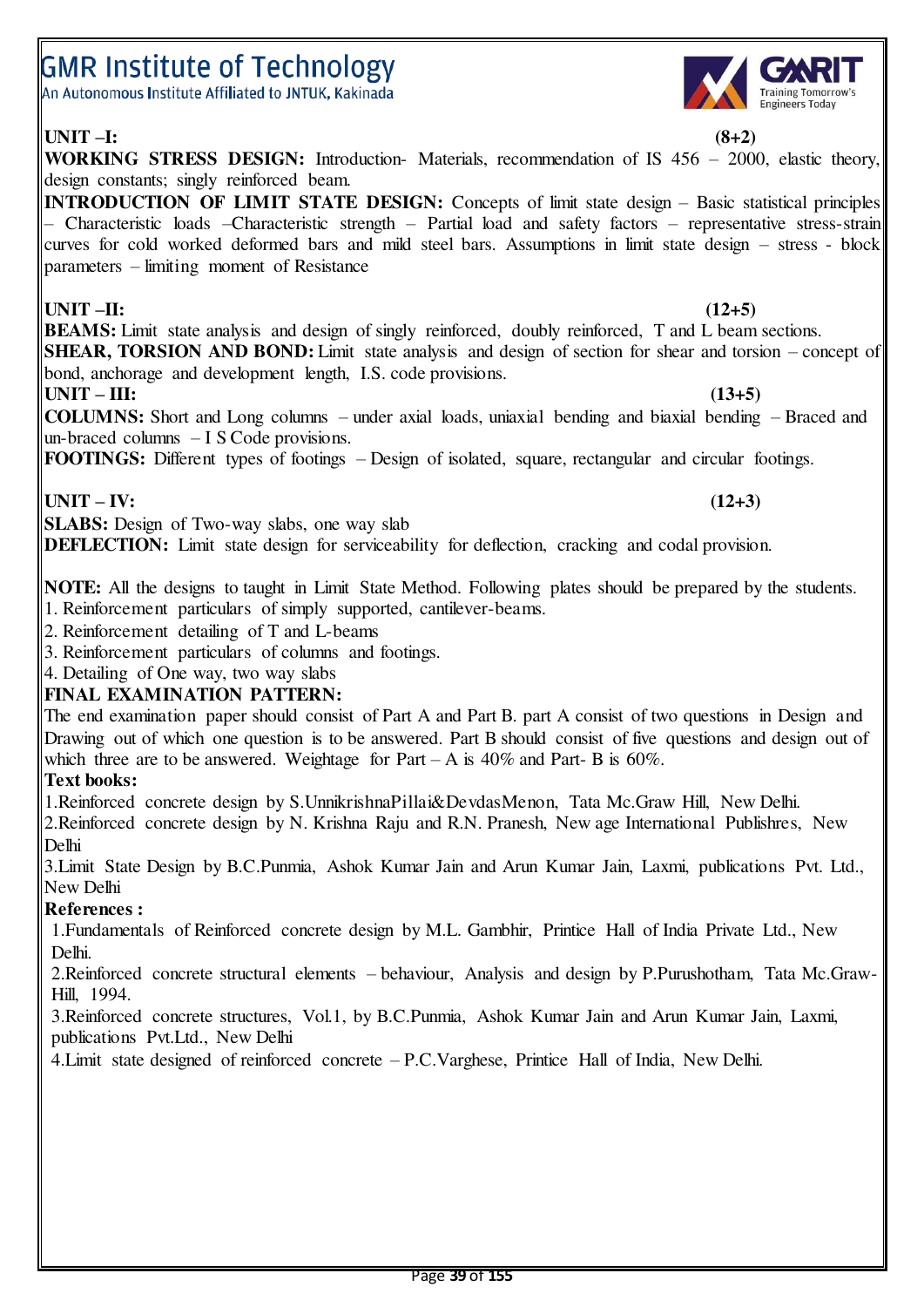

#### **Department of Civil Engineering B.Tech- 5th Semester**

#### **SYLLABUS**

(Applicable for 2013-14 admitted batch)

#### **Course Title: ENVIRONMENTAL ENGINEERING**

 **Course Code: L: T: P: C:: 3:1:0:4** 

### **OBJECTIVES:**

The course content enables students to:

- i) Develop overall technical competence in the students for understanding the concepts of the subject and enabling them to address the industry problems
- ii) Update students knowledge in planning, design, construction, operation and maintenance aspects of water supply and sewerage systems.
- iii) Reinforce management skills with regard to sustainable water supply and sewerage facilities.
- iv) Provide theoretical background and practical expertise in the field of water supply and sewerage engineering.

#### **OUTCOMES :**

At the end of the course the learners will be able to

- a) List the factors affecting water supply and wastewater generation
- b) Understand the various types of water and wastewater characteristics
- c) Design water and wastewater systems
- d) Analyze available disposal options and their practical implications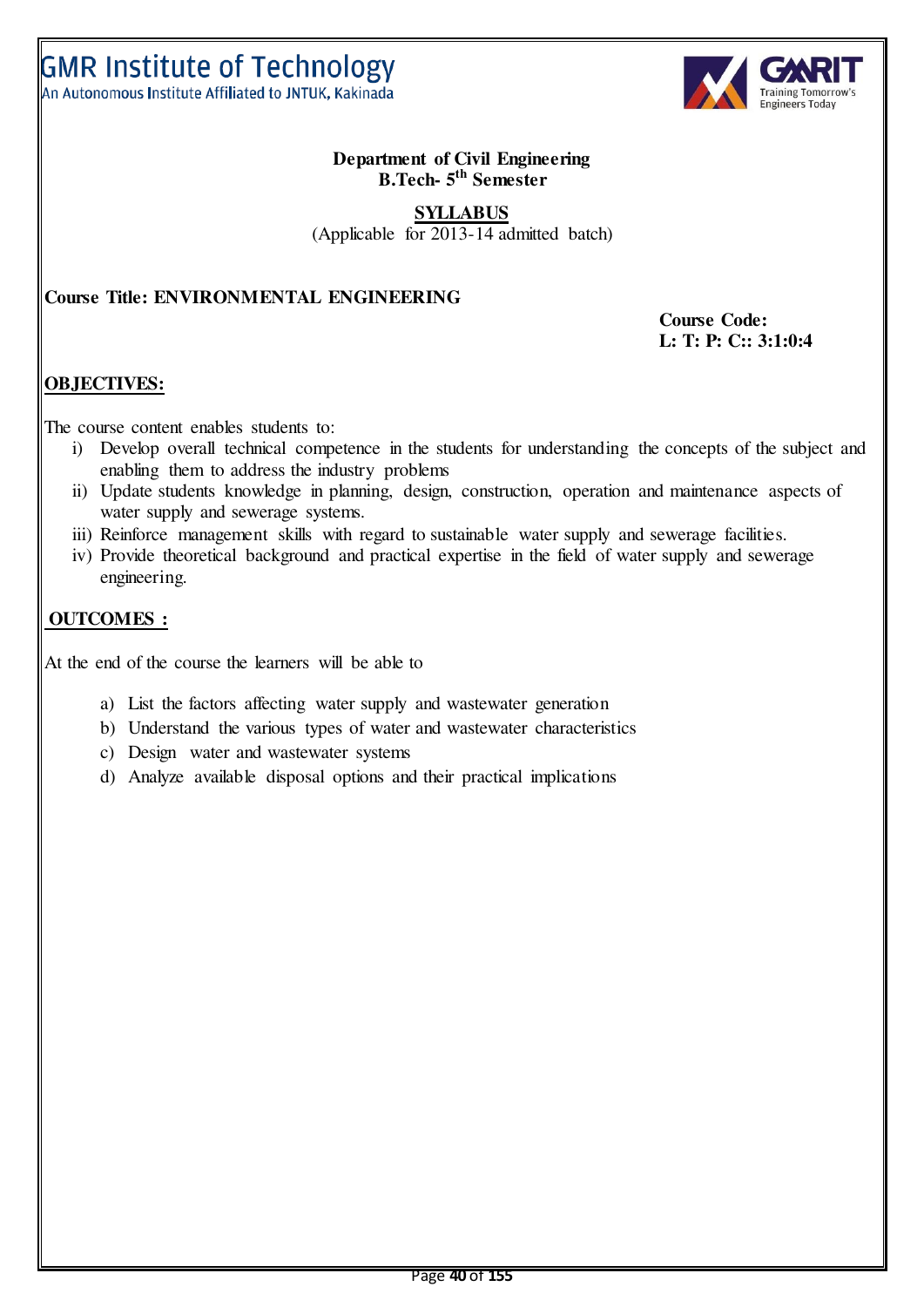An Autonomous Institute Affiliated to JNTUK, Kakinada

**DESIGN OF WATER TREATMENT UNITS** 

### $UNIT - I:$

intakes

#### **(11+3)**

#### **WATER SOURCES AND QUALITY**

#### disinfection – theory of chlorination, chlorine demand, other disinfection practices- Miscellaneous treatment methods-water softening.

### **UNIT – III (13+5) SEWAGE QUALITY AND DESIGN OF SEWAGE TREATMENT UNITS**

Conservancy and water carriage systems –characteristics of sewage – B.O.D. – C.O.D. equations. ultimate disposal of sewage –dilution-Self purification of rivers - Layout and general outline of various units in a waste water treatment plant – primary treatment design of screens – grit chambers – skimming tanks – sedimentation tanks – principles of design – biological treatment – trickling filters – standard and high rate.

Introduction: Waterborne diseases – protected water supply – Population forecasts, design period – water demand – factors affecting – fluctuations – fire demand – storage capacity – water quality and testing – drinking water standards. Sources of water: Comparison from quality and quantity and other considerations –

Layout and general outline of water treatment units – sedimentation – principles – design factors – coagulationflocculation, clarifier design – coagulants – feeding arrangements, Filtration – theory – working of slow and rapid gravity filters – multimedia filters – design of filters – troubles in operation, comparison of filters –

# **UNIT – IV: (9+2)**

#### **SLUDGE HANDLING AND DESIGN OF PONDS**

Concept of ponds-Construction and design of anaerobic and oxidation ponds - Sludge digestion – factors effecting – design of Digestion tank – Sludge disposal by drying – Other options-septic tanks working principles and design – soak pits.

### **Text Books:**

1. Water Supply Engineering, Vol. 1, Wastewater Engineering, Vol. II, B.C. Punmia, Ashok Jain &Arun Jain, Laxmi Publications Pvt. Ltd, New Delhi

2. Water supply and Sanitary Engineering by G.S. Birdi, DhanpatRai& Sons Publishers.

3. Elements of Environmental Engineering by K.N. Duggal, S. Chand Publishers

### **References:**

- 1. Water and Waste Water Technology by Mark J Hammer and Mark J. Hammer Jr.
- 2. Waste water treatment- concepts and design approach by G.L. Karia and R.A. Christian, Prentice Hall of India
- 3. Unit operations in Environmental Engineering by R. Elangovan and M.K. Saseetharan, New age India Publishing

**UNIT – II: (12+5)**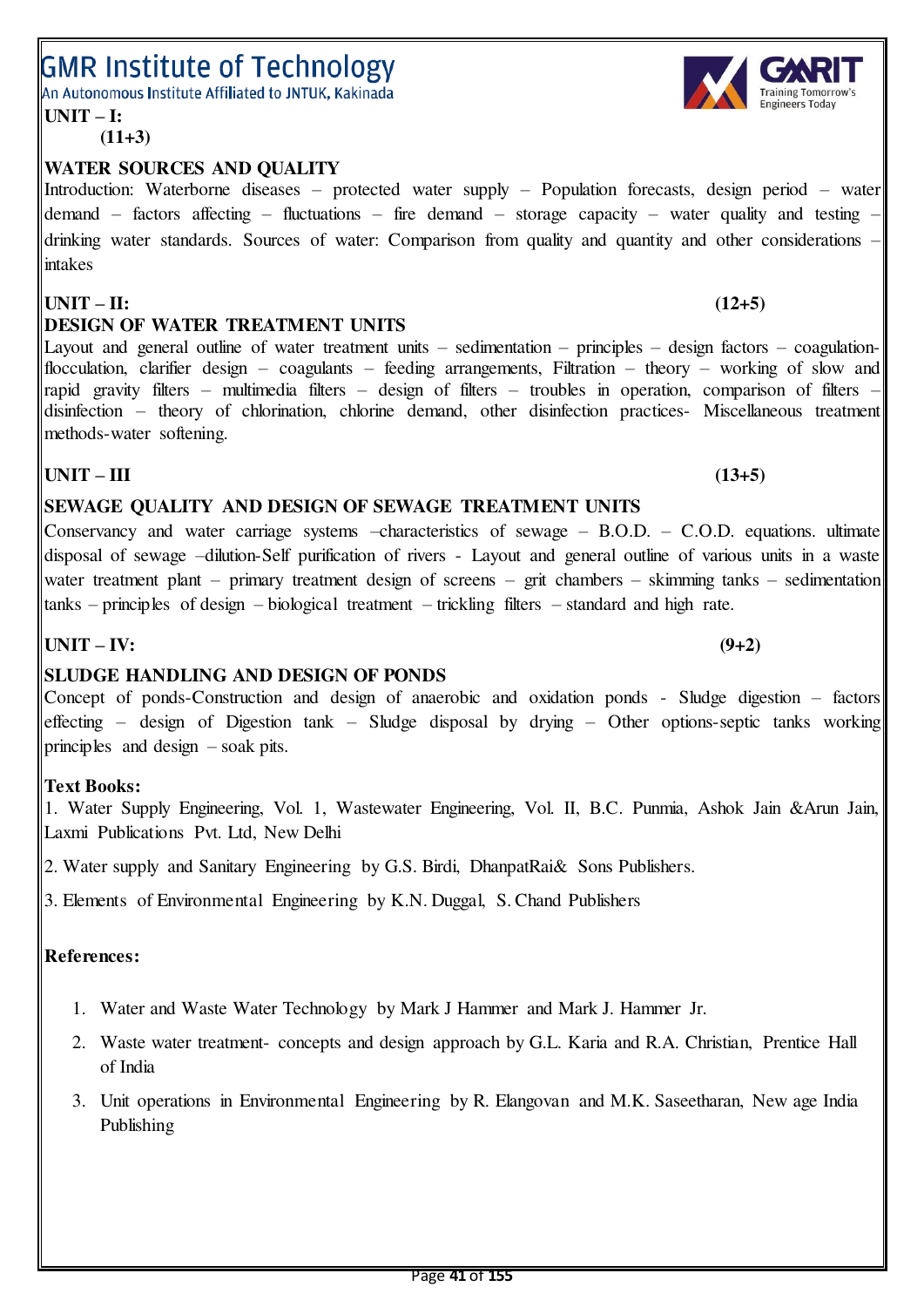

#### **Department of Civil Engineering B.Tech- 5th Semester**

**SYLLABUS**  (Applicable for 2013-14 admitted batch)

# **Course Title : METHODS OF STRUCTURAL ANALYSIS**

 **Course Code: L: T: P: C:: 3:1:0:4** 

### **OBJECTIVES:**

The course content enables students to:

- i) Become proficient in applying the classical methods of analysis with speed and accuracy
- ii) Understand the concept used in the structural analysis software.
- iii) Use updated structural analysis software in solving indeterminate structures
- iv) Submit accurate analysis in an efficient and professional way
- v) Preparing student to Identify the relevant method for the analysis

### **OUTCOMES :**

At the end of the course student will be able to

- a) Analyze three /two hinged arches and obtain internal forces at any cross section.
- b) Determine design forces in arches subjected to concentrated, distributed and varying loads.
- c) Determine the forces in indeterminate frames subjected to lateral loads by using approximate methods of analysis.
- d) Solve statically indeterminate beams and frames using classical methods.
- e) Evaluate the suitability of classical methods for a given structure and loading.
- f) Utilize modern structural analysis software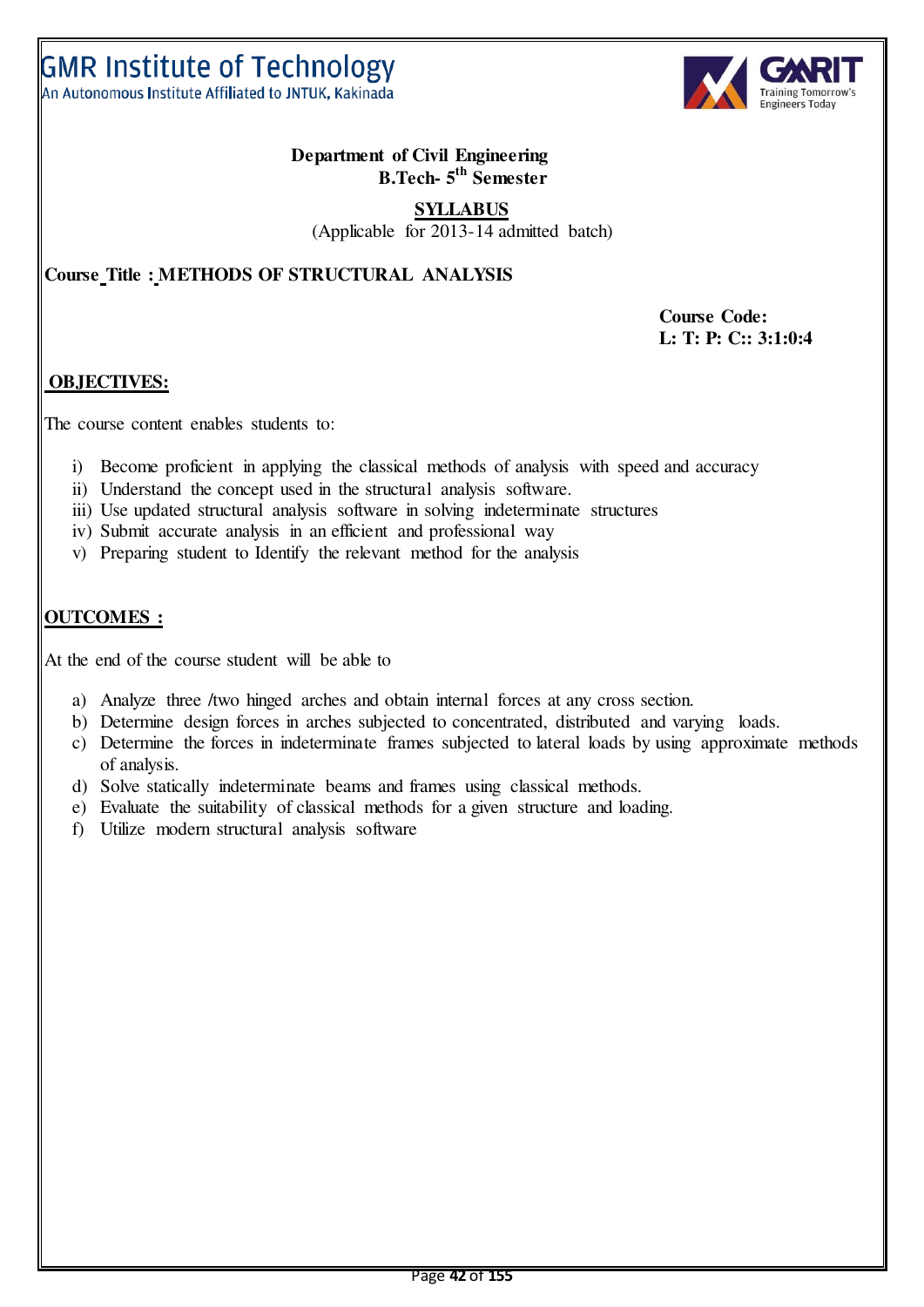An Autonomous Institute Affiliated to JNTUK, Kakinada

#### **THREE HINGEDARCHES:**

Elastic theory of arches – Eddy's theorem – Determination of horizontal thrust, bending moment, normal thrust and radial shear – effect of temperature.**(5)**

**TWO HINGED ARCHES:** Determination of horizontal thrust bending moment, normal thrust and radial shear – Rib shortening and temperature stresses, **(6)**

### **UNIT – II:**  $(10+3)$

**APPROXIMATE METHOD OF STRUCTURAL ANALYSIS:** Application to building frames. (i) Portal method (ii) Cantilever method.**(5)**

**SLOPE DEFLECTION METHOD:** Derivation of slope deflection equation of supports application to continuous beams including settlement of supports.**(5)**

**UNIT – III: (13+4)** 

**MOMENT DISTRIBUTION METHOD** – Stiffness and carry over factors – Distribution factors – Analysis of continuous beams with and without sinking of supports – storey portal frames – including Sway.(**7)**

**KANI'S METHOD** – including settlement of supports and single bay portal frames with side sway by Kani's

method. $(6)$ <br>UNIT – IV: **UNIT – IV: (10+4)** 

**FLEXIBILITY METHOD:** Introduction, application to continuous beams including support settlements (maximum of two unknowns) **(5)** 

**STIFFNESS METHOD:** Introduction, application to continuous beams including support settlements. (maximum of two unknowns) **(5)** 

#### **Text Books:**

1. Analysis of structures– Vol. I & 2 by Vazrani&Ratwani – Khanna Publications

2. Analysis of Structures by Bhavikatti, Vikas publications

3. Structural Analysis (Matrix Approach) by Pundit and Gupta – Tata Mc.Graw Hill publishers.

### **References :**

1. Strength of Materials and mechanics of solids Vol-2 by B.C. Punmia, Laxmi Publications, New Delhi

2. Structural Analysis by C.S. Reddy, Tata Macgrawhill, New Delhi

3. Theory of structures by Ramamuratam

**UNIT – I: (12+4)** 

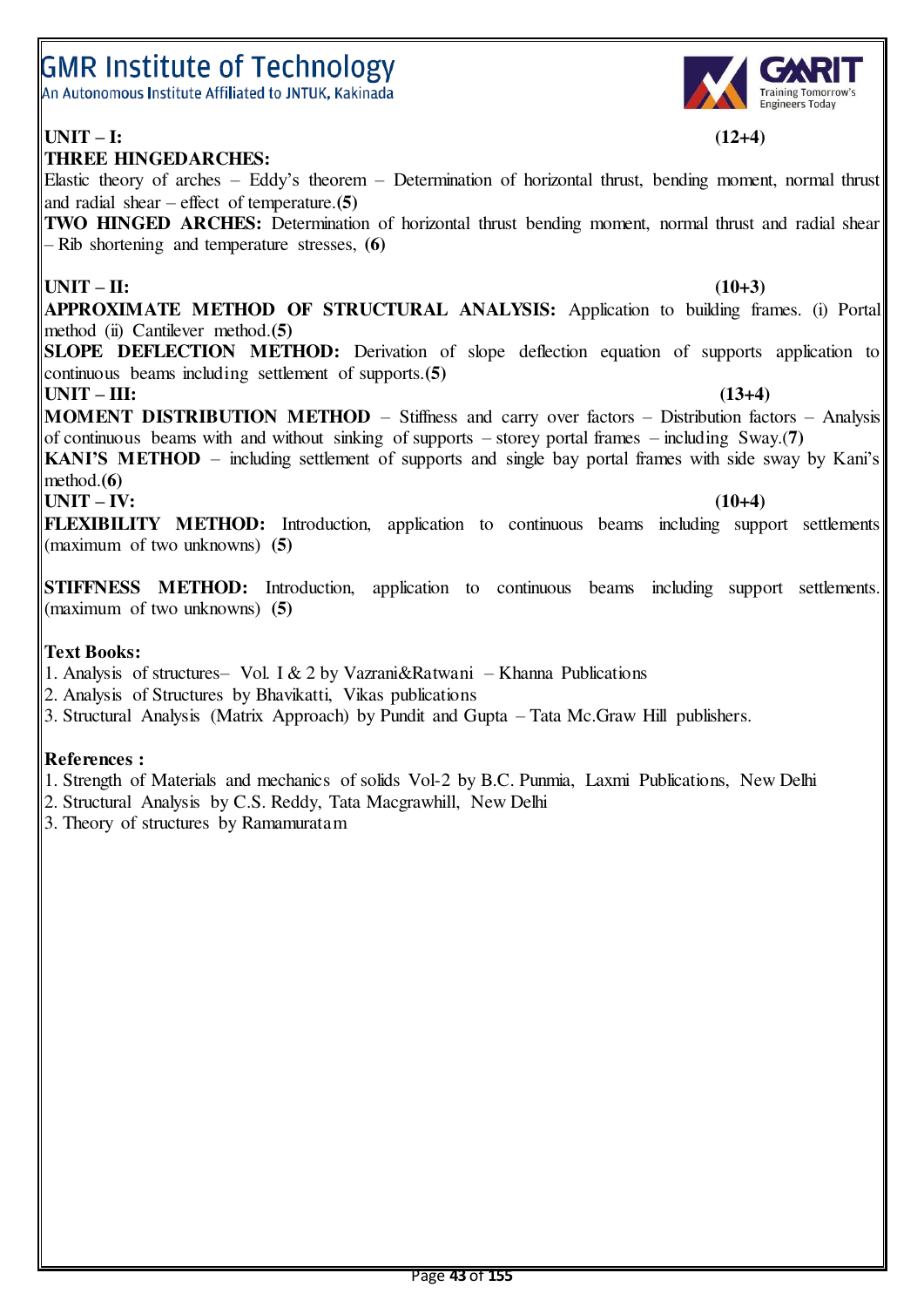

#### **Department of Civil Engineering B.Tech- 5th Semester**

**SYLLABUS**  (Applicable for 2013-14 admitted batch)

#### **Course Title: TRANSPORTATION ENGINEERING**

 **Course Code: L: T: P: C:: 3:1:0:4** 

### **OBJECTIVES:**

The course content enables students to:

- i). To learn highway alignment and design aspects of
- ii). To Identify traffic problems and to regulate and manage the traffic.
- iii). To Build knowledge on highway materials, construction and maintenance iv). To Build knowledge on railway track components and design
- To Build knowledge on railway track components and design

#### **OUTCOMES:**

At the end of the course the Students will be able to:

- a) Understand to fix ideal alignment and design of highway
- b) Identify traffic problems and give measures to regulate the traffic
- $\vert$ c) Build knowledge on highway materials quality, construction and maintenance
- d) Adapt railway engineering terminology, basics and build knowledge on track geometric

design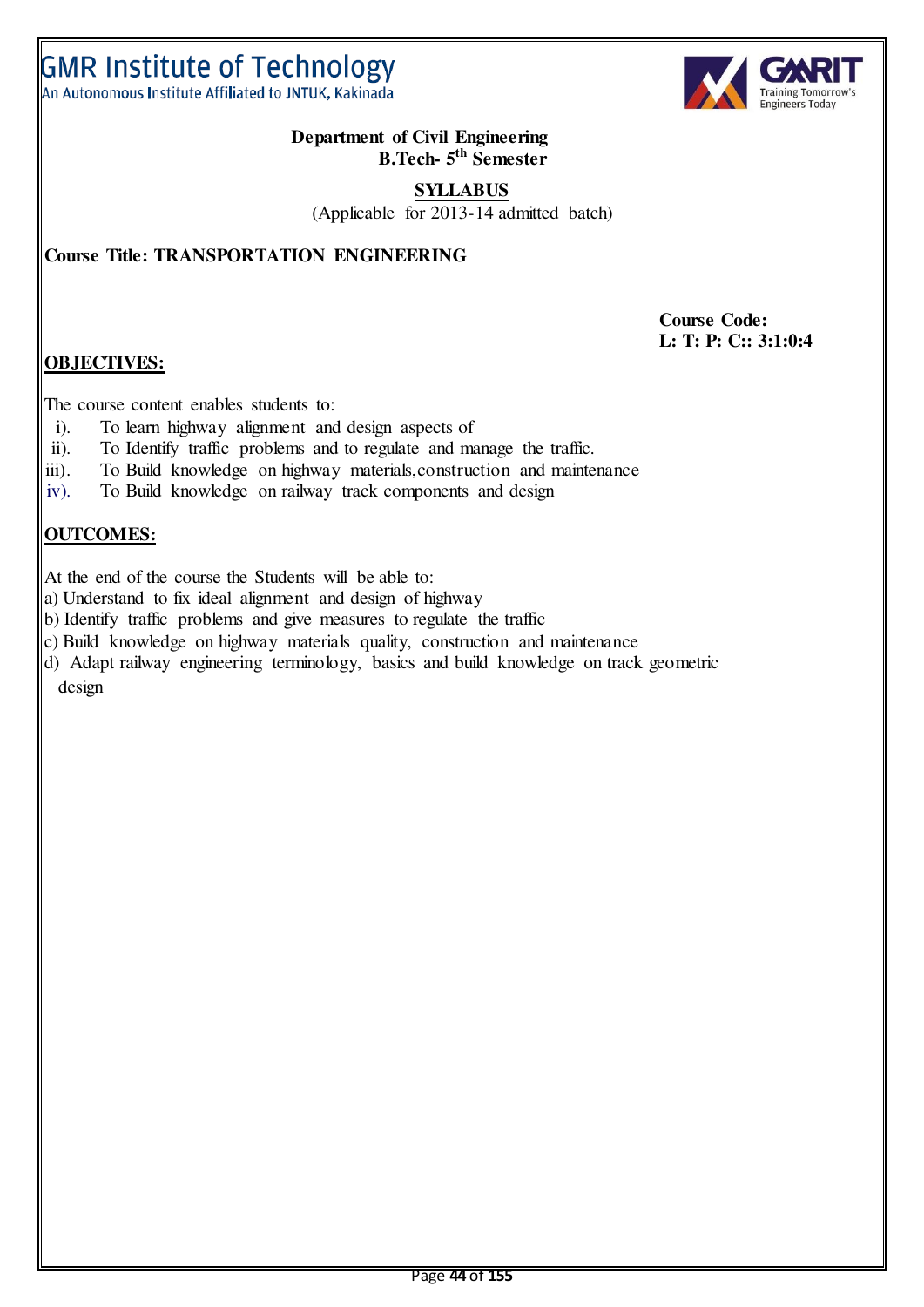An Autonomous Institute Affiliated to JNTUK, Kakinada



# $\mathbf{I}$  **UNIT**  $-$  **I:**

## **HIGHWAY DEVELOPMENT AND ALIGNMENT**

Highway development in India - Classification of Roads- Road Network Patterns –Highway Alignment-Factors affecting Alignment- Engineering Surveys

### **HIGHWAY GEOMETIC DESIGN:**

Importance of Geometric Design- Design controls and Criteria- Highway Cross Section Elements- Sight Distance Elements-Stopping sight Distance, Overtaking Sight Distance and Intermediate Sight Distance-Design of Horizontal Alignment-Design of Super elevation and Extra widening- Design of Transition Curves-Vertical curves.

# **UNIT – II**

### **TRAFFIC ENGINEERING AND MANAGEMENT:**

Basic Parameters of Traffic-Volume, Speed and Density- Traffic Volume Studies-Speed studies-Parking Studies - Road Accidents-Causes and Preventive measures- Traffic Signs and Road markings **INTERSECTION DESIGN:** 

Types of Intersections: At grade and grade separated – Need for channelization Islands-

Design of Traffic Signals –Webster Method – Design of Rotary Intersection –Advantages and Disadvantages of Rotary Intersection

### **UNIT – III**

**HIGHWAY MATERIALS AND CONSTRUCTION & MAINTENANCE:** Highway materials: Aggregate properties and tests, Bitumen properties and tests. Highway Construction: Earthen roads, WBM roads, bituminous roads and Cement Concrete Roads.

Highway Drainage: Surface and Sub surface Drainage System.

**HIGHWAY MAINTENANCE:** Failure of Flexible and Rigid pavements and their maintenance.

### **UNIT – IV**

#### **INTRODUCTION TO RAILWAY ENGINEERING:**

Permanent way components -Cross Section of Permanent Way - Functions of various Components like Rails, Sleepers and Ballast -Rail Fastenings -Creep of Rails- Adzing of Sleepers- Sleeper density.

#### **GEOMETRIC DESIGN OF RAILWAY TRACK:**

Gradients- Grade Compensation- Cant and Negative Super elevation- Cant Deficiency -Degree of Curve - Crossings and Turn outs.

#### **Text Books:**

- 1. Highway Engineering S.K.Khanna & C.E.G.Justo, Nemchand & Bros., 7th edition (2000).
- 2. Highway Engineering Design L.R.Kadiyali and Lal- Khanna Publications

3. Traffic engineering- L.R.Kadiyali, Khanna publishers

4. Railway Engineering by S.C Saxena and S.P. Arora, Dhanpat Rai Publications, N.Delhi.

### **References:**

- 1. Railway Engineering , A text book of Transportation Engineering -S.P.chadula -S.Chand & Co. Ltd. (2001).
- 2. Railway Engineering ,August , Prabha & Co., 15th Edition , 1994.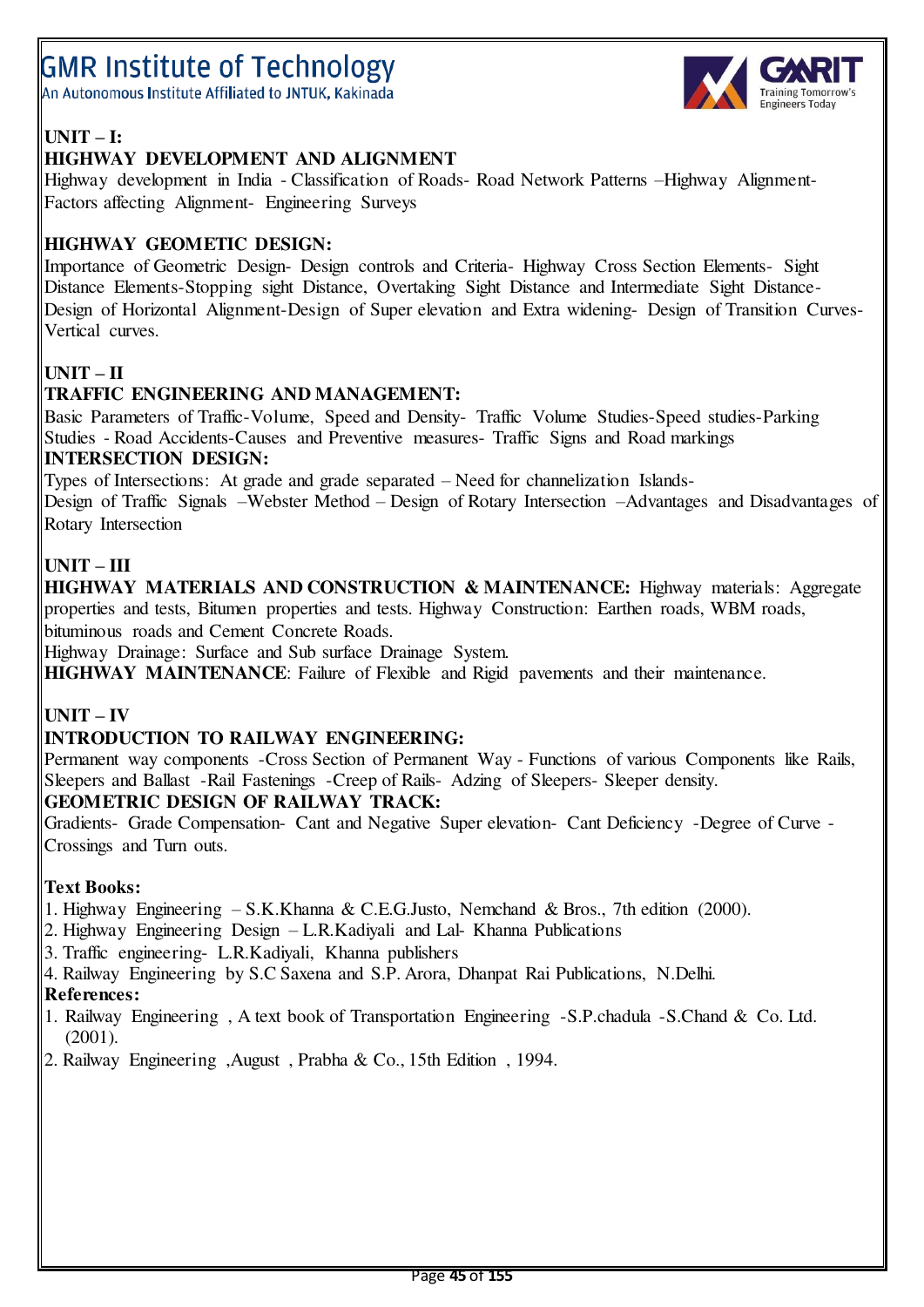

#### **Department of Civil Engineering B.Tech- 5th Semester**

**SYLLABUS** 

(Applicable for 2013-14 admitted batch)

Course Title: GEOMATICS (Elective-I) Course Code:

**L: T: P: C:: 3:1:0:4** 

### **OBJECTIVES:**

The course content enables students to:

- i) Introduce the high level understanding of Remote Sensing Techniques
- ii) Explain the basic concept of GIS and different types of data representation in GIS
- iii) Impart the knowledge of different data analysis techniques in GIS.
- iv) Introduce the various spatial data models and data base models in GIS.
- v) Discuss various applications of RS and GIS in Civil Engineering.

#### **OUTCOMES:**

At the end of the course, the student is able to:

- a) Understand the basic concepts of spatial data acquisition procedures
- b) Assess the quality of acquired spatial data in a quantitative way
- c) Make informed and critical judgments on technical issues relating to the acquisition, storage, management, analysis and display of spatial data.
- d) Understand the complexity of spatial data and their relationships with non-spatial information;
- e) Appreciate and understand the spatial data and spatial analysis requirements of a remote sensing and/or GIS project;
- f) Perform spatial analysis techniques on a varied range of applications in civil engineering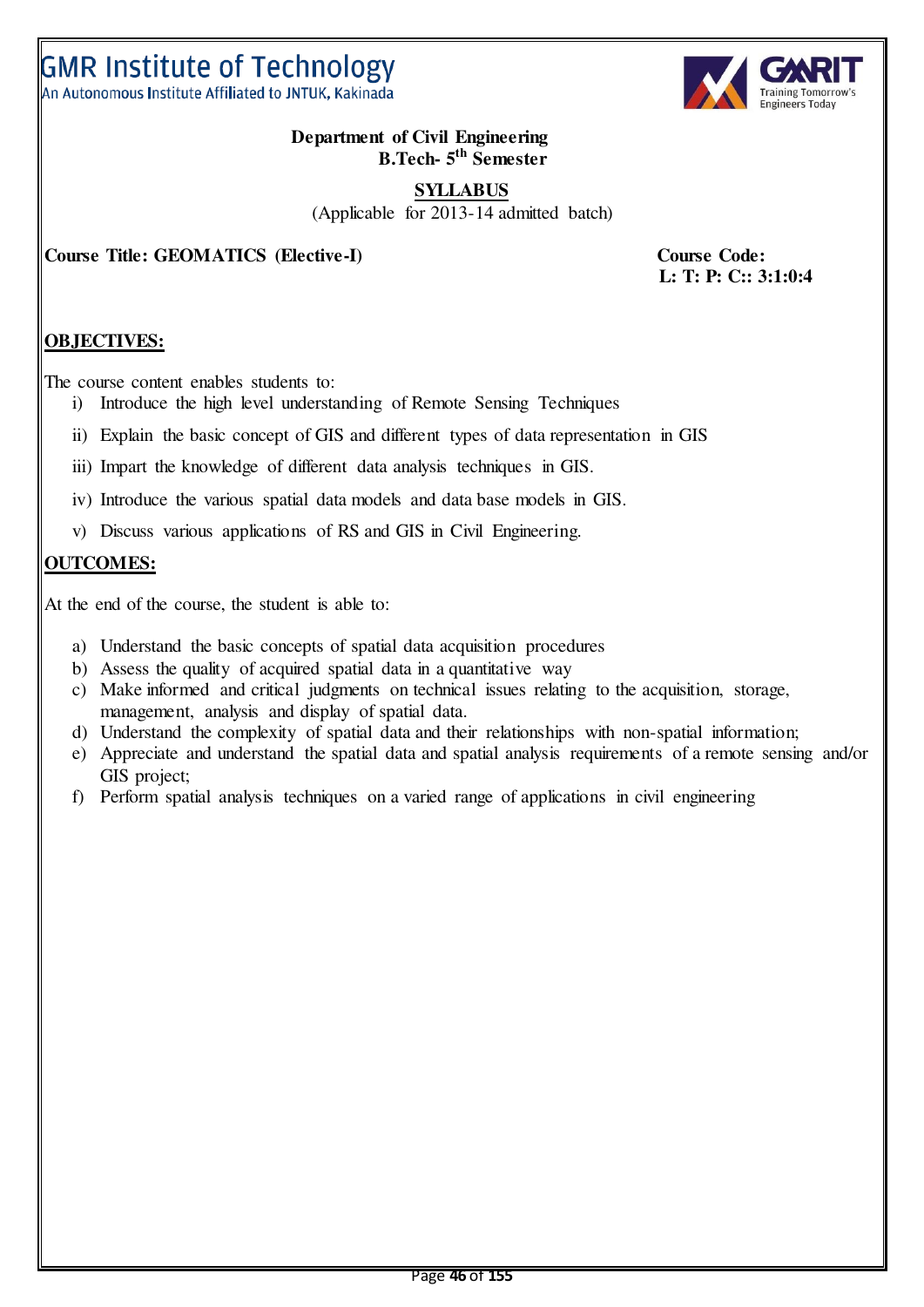

# **UNIT – I: (14+4)**

**INTRODUCTION TO REMOTE SENSING**: Basic concepts and foundation of remote sensing, Elements involved in remote sensing, Electromagnetic spectrum, remote sensing terminology and units, Energy resources, energy interactions with earth surface features and atmosphere and spectral properties of vegetation, soil and water bodies,

**REMOTE SENSING PLATFORMS & SENSORS:** Introduction, Characteristics of imaging remote sensing instruments, satellite remote sensing system - a brief over view, other remote sensing satellites, Resolution in Remote Sensing, Elements of Visual Interpretation and Basics of DIP.

**UNIT – II: (12+4)** 

**GEOGRAPHIC INFORMATION SYSTEM**: Introduction, GIS definition and terminology, GIS categories, components of GIS, fundamental operations of GIS, A theoretical framework for GIS, Applications and Advantages of GIS,Layer based GIS, Feature based GIS mapping, Functions of GIS, Process of GIS.

**DATA MANAGEMENT AND METADATA CONCEPT:** Introduction,Concept of Database and DBMS, Advantages of DBMS, Functions of DBMS, File and Data Access, Data Models, Database Models, Data Models in GIS, Concept of Meta Data.

### **UNIT – III (9+4)**

**SPATIAL DATA MODEL:**Introduction, Different dimensions of Geographic Data, Spatial Entity and Object, Spatial Data Model, Raster Data Model, Vector Data Model, Raster versus Vector, Object Oriented Data Model, File Formats of Spatial Data.

**GEOSPATIAL ANALYSIS:** Introduction, Geospatial Data Analysis, Integration and Modeling of Spatial Data, Geospatial Data Analysis Methods, database query, Geospatial measurements, Overlay Operations, Network Analysis, Surface Analysis.

### $|UNIT - IV:$  (10+3)

**GLOBAL POSITIONING SYSTEM**: Introduction, elements of satellite surveying, the global positioning system, GPS satellites, adjustment computations, GPS observables.

**APPLICATIONS:** LULC, Agriculture, Forestry, Geology, Geomorphology, Urban Development, Flood Zone Delineation and Mapping, Ground Water Prospects and Recharge.GIS data base design for physical facility planning, Decision support systems for land use planning. GIS based Highway alignment, GIS based road network planning and GIS based traffic congestion analysis, Accident investigation**,** Network Planning.

### **Text Books:**

- 1. Remote Sensing and Image Interpretation by Thomas M. Lillesand, Ralph.W.Kiefer, Jonathan.W.Chipman; Fifth Edition, Wiley India Pvt Ltd
- 2. Remote Sensing and Geographical Information System: A.M.Chandra and S.K.Ghosh, Narosha Publications
- 3. Remote Sensing and Geographical Information systems by M.Anji Reddy JNTU Hyderabad 2001, B.S.Publications.
- 4. Remote Sensing and GIS by BasudebBatta, 2<sup>nd</sup> Edition, Oxford University Press.
- 5. GPS Satellite Surveys, Alfred Leick, Willey & Sons.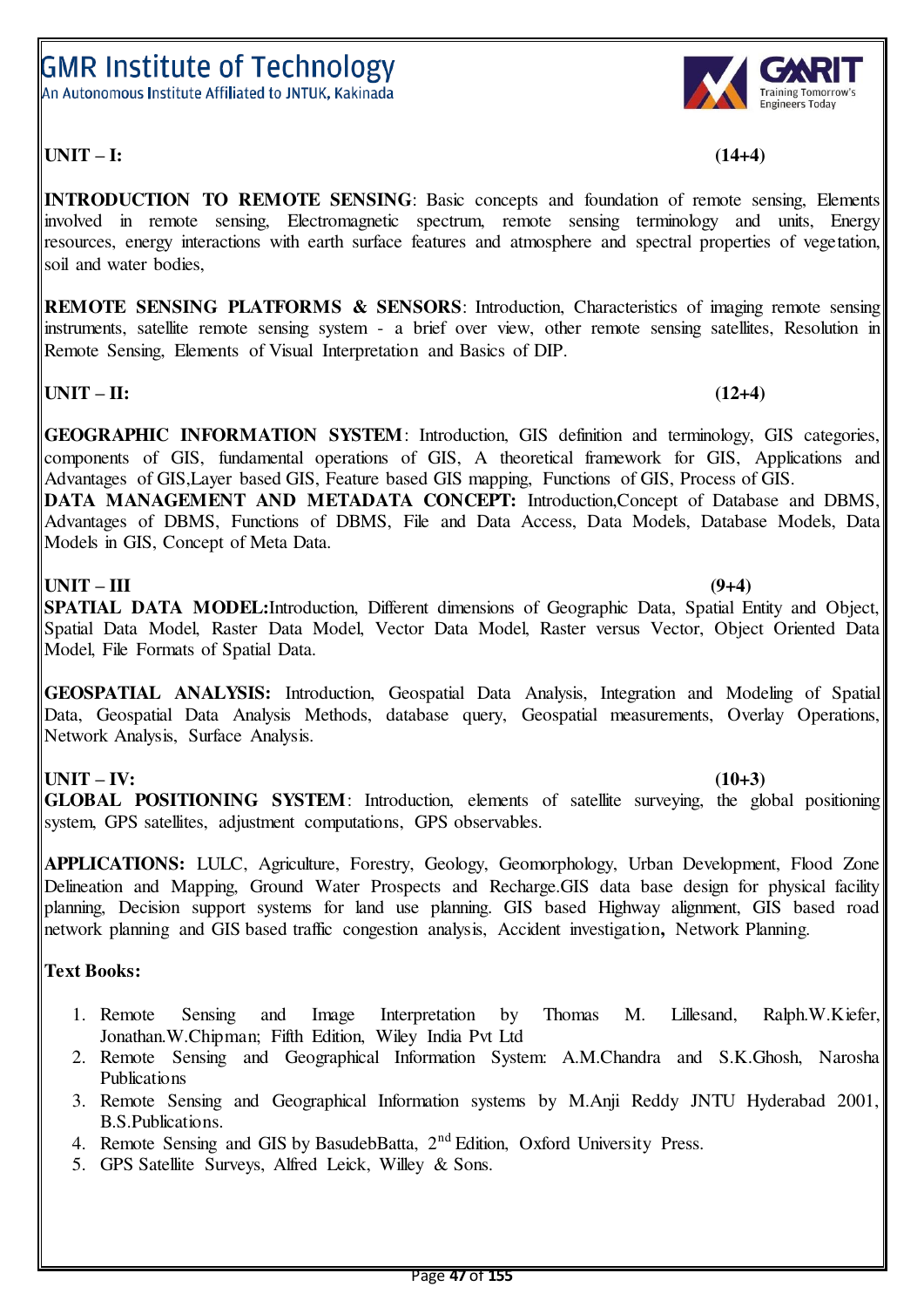

#### **References:**

- 1. **Introduction to Remote Sensing,** James B. Cambell, Taylor & Francis
- 2. Remote Sensing: Principles and Interpretation by Floyd F. Sabins, Third Edition
- 3. **Geographical Information System, Volume I:** Principal and Technical Issues, **Edited by** P.A. Longley, M.F. Goodchild, D.J. Manguire, D.W. Rhino, John Wiley & Sons
- 4. **Geographical Information System: Volume II:** Management Issues and Applications, **Edited by**  P.A. Longley, M.F. Goodchild, D.J. Manguire, D.W. Rhino, John Wiley & Sons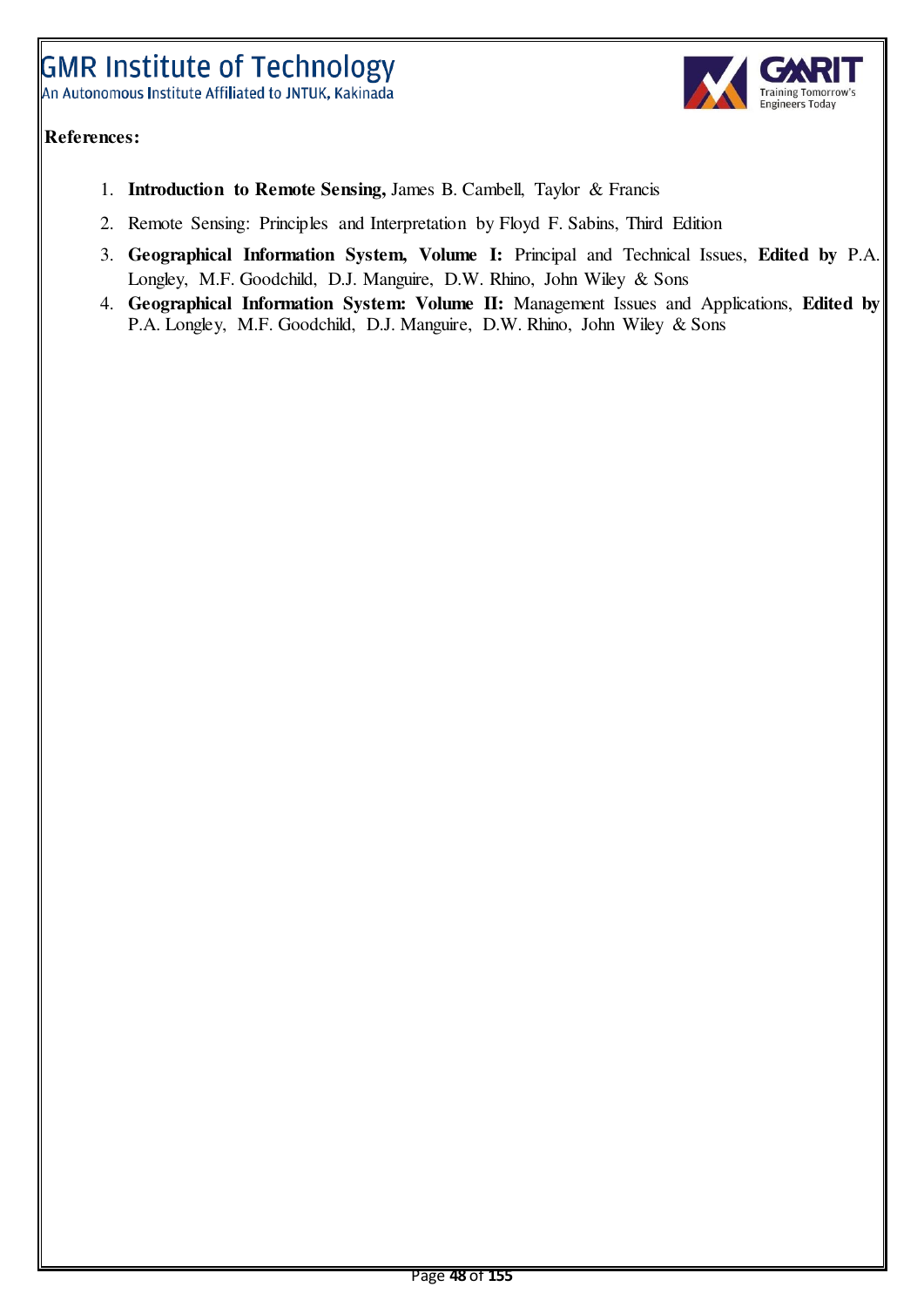

#### **Department of Civil Engineering B.Tech- 5th Semester**

# **SYLLABUS**

(Applicable for 2013-14 admitted batch)

**Course Title: FINITE ELEMENT METHODS IN CIVIL ENGINEERING (Elective-I)**

 **Course Code: L: T: P: C:: 3:1:0:4** 

#### **OBJECTIVES:**

The course content enables students to :

- i) To Understand the fundamental ideas of the FEM
- ii) To Know the behavior and usage of each type of elements covered in this course
- iii) To prepare a suitable FE model for structural mechanical analysis problems
- iv) To interpret and evaluate the quality of the results (know the physics of the problems)
- v) To be acquaint with the limitations of the FEM being it to be a numerical tool.

#### **OUTCOMES:**

At the end of the course the learners will be able to

- a) Idealize given structure with mathematical modeling and boundary conditions.
- b) Model the given structure with suitable elements.
- c) Conceptualize the Finite Element Analysis (FEA) procedure.
- d) Apply FEA procedure to 1-dimensional structures bars, trusses, plane stress and plane strain conditions using triangular and rectangular elements.
- e) Evaluating the suitability of type of element and methods of discretization.
- f) Set up and solve 1-D, 2-D, and 3-D structural problems using contemporary finite element software.
- g) Interpret results obtained from FEA software solutions, not only in terms of conclusions but also awareness of limitations.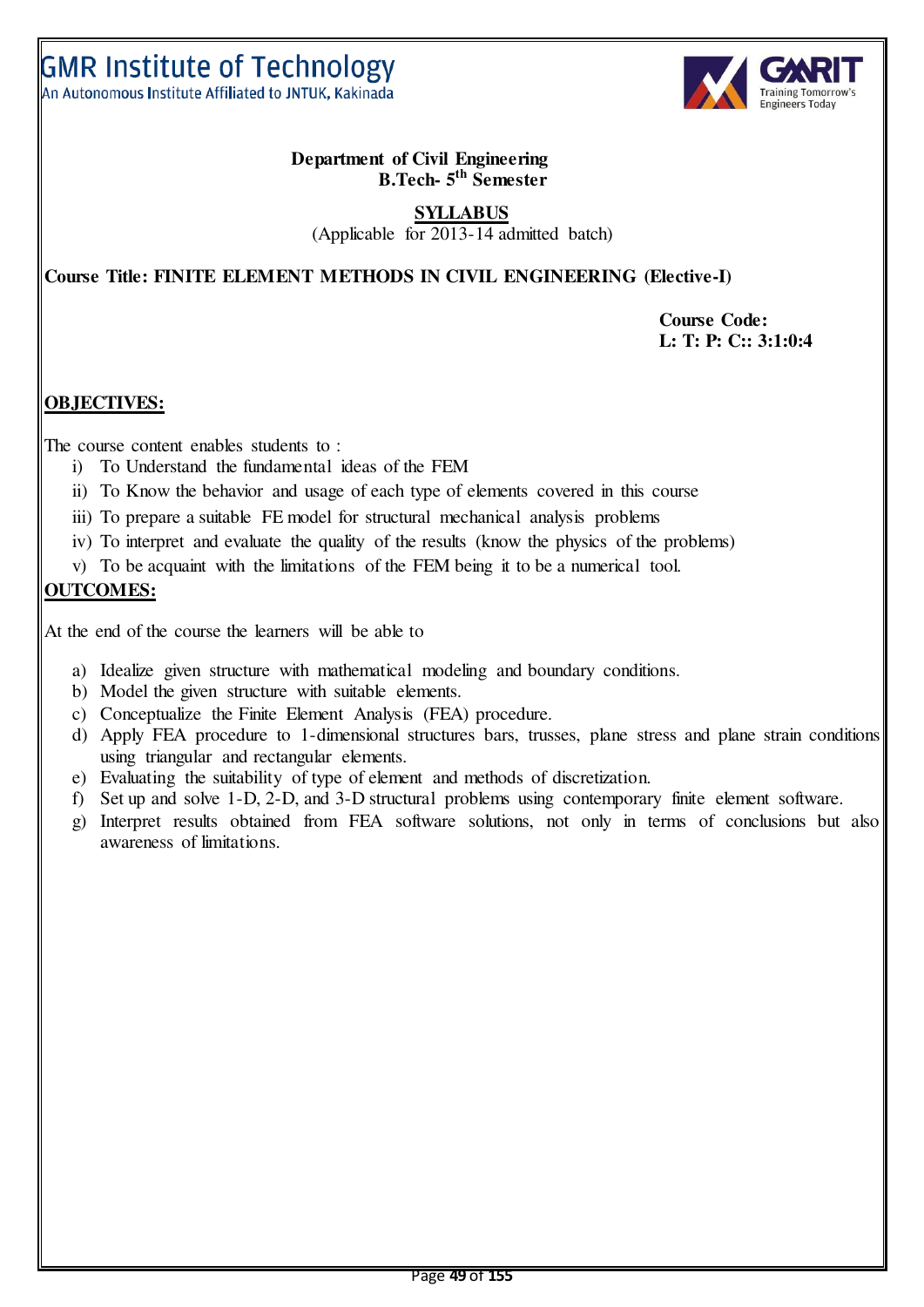An Autonomous Institute Affiliated to JNTUK, Kakinada

**UNIT –I (12+4) INTRODUCTION: CONCEPTS OF FEM** – Steps involved – merits & demerits – energy principles Discretization – Rayleigh –Ritz method of functional approximation.

**PRINCIPLES OF ELASTICITY:** Equilibrium equations – strain displacement relationships in matrix form Constitutive relationships for plane stress, plane strain and Axi-symmetric bodies of revolution with axisymmetric loading.<br>UNIT-II

#### **UNIT –II (11+3)**

**ONE DIMENSIONAL FEM :** Stiffness matrix for bar element - shape functions for one dimensional elements – one dimensional problems.

### **UNIT –III (12+4)**

**TWO DIMENSIONAL FEM** : Different types of elements for plane stress and plane strain analysis – Displacement models –generalized coordinates – shape functions – convergent and compatibility requirements – Geometric invariance – Natural coordinate system – area and volume coordinates **UNIT** – IV

**UNIT –IV (10+4)** 

Generation of element stiffness and nodal load matrices for 3-node triangular element and four node rectangular elements.

**ISOPARAMETRICFORMULATION:**– Concepts of, isoparametric elements for 2D analysis -formulation of CST element, 4 –noded and 8-noded iso-parametric quadrilateral elements –Lagrangian and Serendipity elements.

#### **Text Book:**

1. Finite Elements Methods in Engineering by Tirupati.R. Chandrepatla and Ashok D. Belegundu - Pearson Education Publications.

2. Finite element analysis by S.S. Bhavakatti-New age international publishers

3. .Finite element analysis by David V Hutton, Tata Mcgraw Hill, New Delhi

#### **References:**

1. Concepts and Applications of Finite Element Analysis by Robert D.Cook, David

S. Malkus and Michael E.Plesha. Jhon Wiley & Sons.

2. Finite Element analysis – Theory & Programming by C.S.Krishna Murthy- Tata Mc.Graw Hill Publishers.

3. Text book of Finite Element analysis by P.Seshu – Prentice Hall of India.

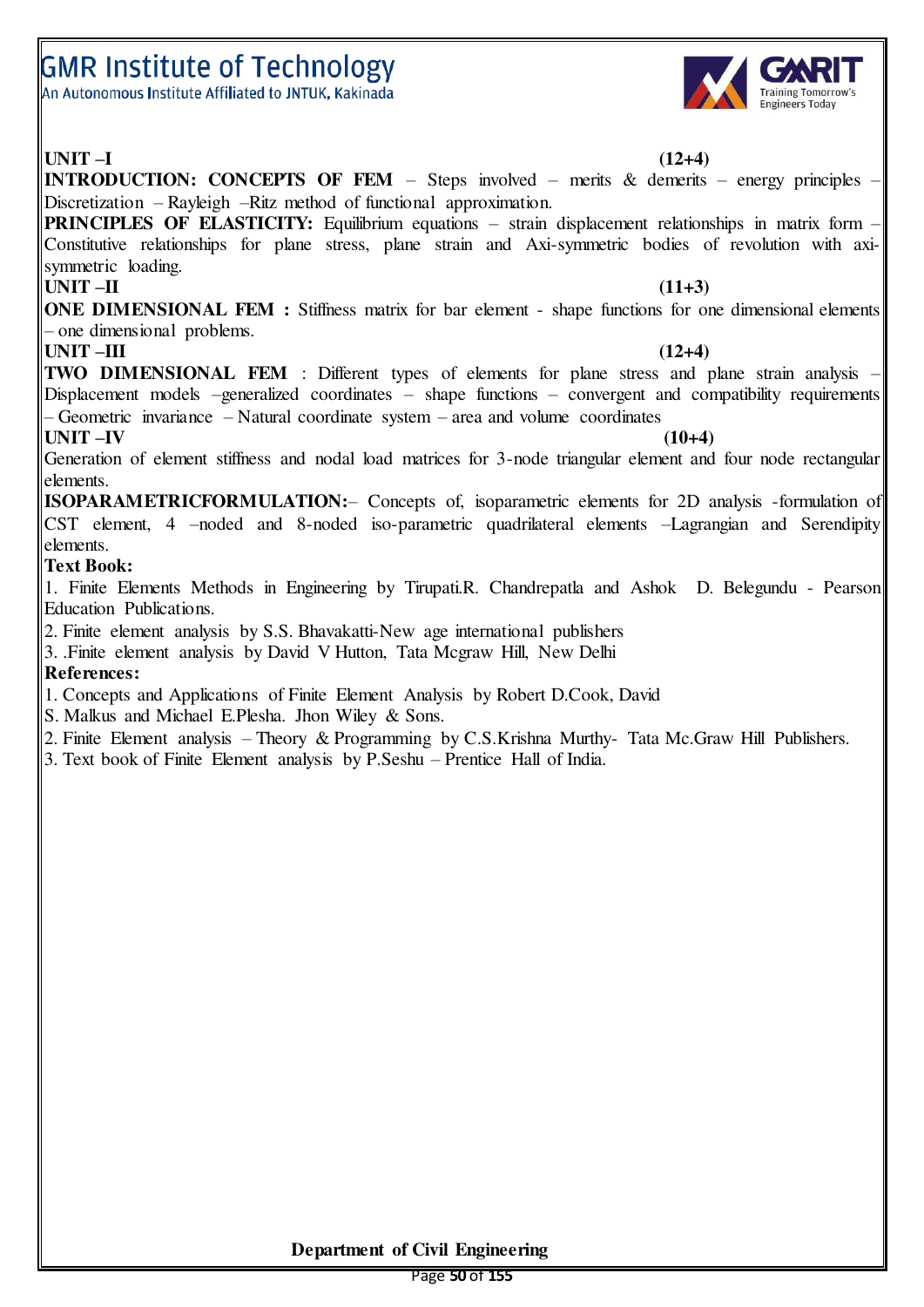An Autonomous Institute Affiliated to JNTUK, Kakinada



# **B.Tech- 5th Semester**

#### **SYLLABUS**

(Applicable for 2013-14 admitted batch)

## **Course Title: BUILDING TECHNOLOGY(Elective-I) Course Code:**

**L: T: P: C:: 3:1:0:4** 

# **OBJECTIVES:**

The course content enables students to:

- i). Get an idea about building drawing standards in various phases of a project.
- ii). Know the detailing in building construction.
- iii). Understand about planning of various buildings like residential, educational, office buildings and hospital buildings.
- iv). To know about the project planning and management techniques.

# **OUTCOMES:**

At the end of the course the learners will be able to

- a) Know the various building bye-Laws laid by town planning authorities and local regulatory bodies for planning various buildings like residential, educational, office buildings and hospital buildings.
- b) Know about the techniques for project planning and management.
- c) Understand the building drawing standards in various phases of a project.
- d) Understand the detailing in building construction.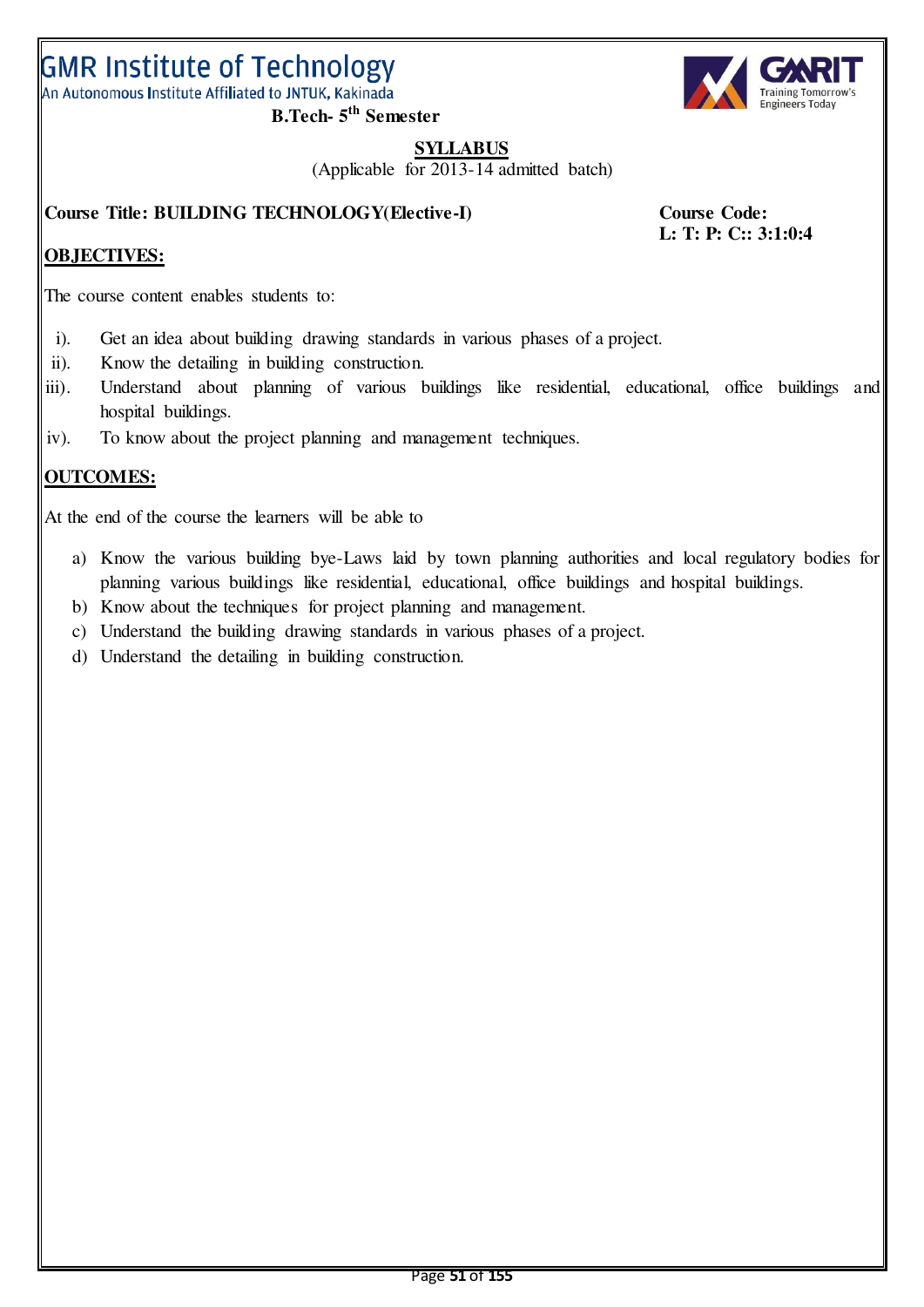

### $|$ **UNIT**  $-$ **I:**

**BUILDING BYELAWS AND REGULATIONS:** Introduction – Terminology – Objectives of building byelaws.Principles underlying building byelaws.Classification of buildings.Floor Area Ratio (FAR). Floor Space Index (FSI). Open space requirements. Builtup area limitations.Height of Buildings.Wall Space Index (FSI). Open space requirements. Builtup thickness.Lighting and ventilation requirement.

#### **UNIT – II:**

**PLANNING OF CONSTRUCTION PROJECTS:** Planning scheduling and monitoring of building construction projects, Bar chart, CPM and PERT Network planning.Computation of times and floats – their significance.

#### **UNIT – III**

**RESIDENTIAL BUILDINGS:** Minimum standards for various parts of buildings. Requirementsof different rooms and their grouping.Characteristicsof various types of residential buildings.

#### **UNIT – IV:**

**PUBLIC BUILDINGS:** Planning of Educational institutions, hospitals, dispensaries, office buildings, banks, industrial buildings, hotels and motels, buildings for recreation.

#### **Text Books:**

1. Construction Planning, Equipment and methods by R.L. Peurifoyetal. – Tata Mc. Graw Hill Publications.

2. PERT and CPM – Project planning and control with by Dr.B.C.Punmia&Khandelwal – Laxmi publications.

3. 'A' Series & 'B' Series of JNTU Engineering College, Anantapur,

#### **References:**

1.Building by laws by state and Central Governments and Municipal corporations 2. Planning, Designing and scheduling – Girescharan Singh &Jagadish Singh.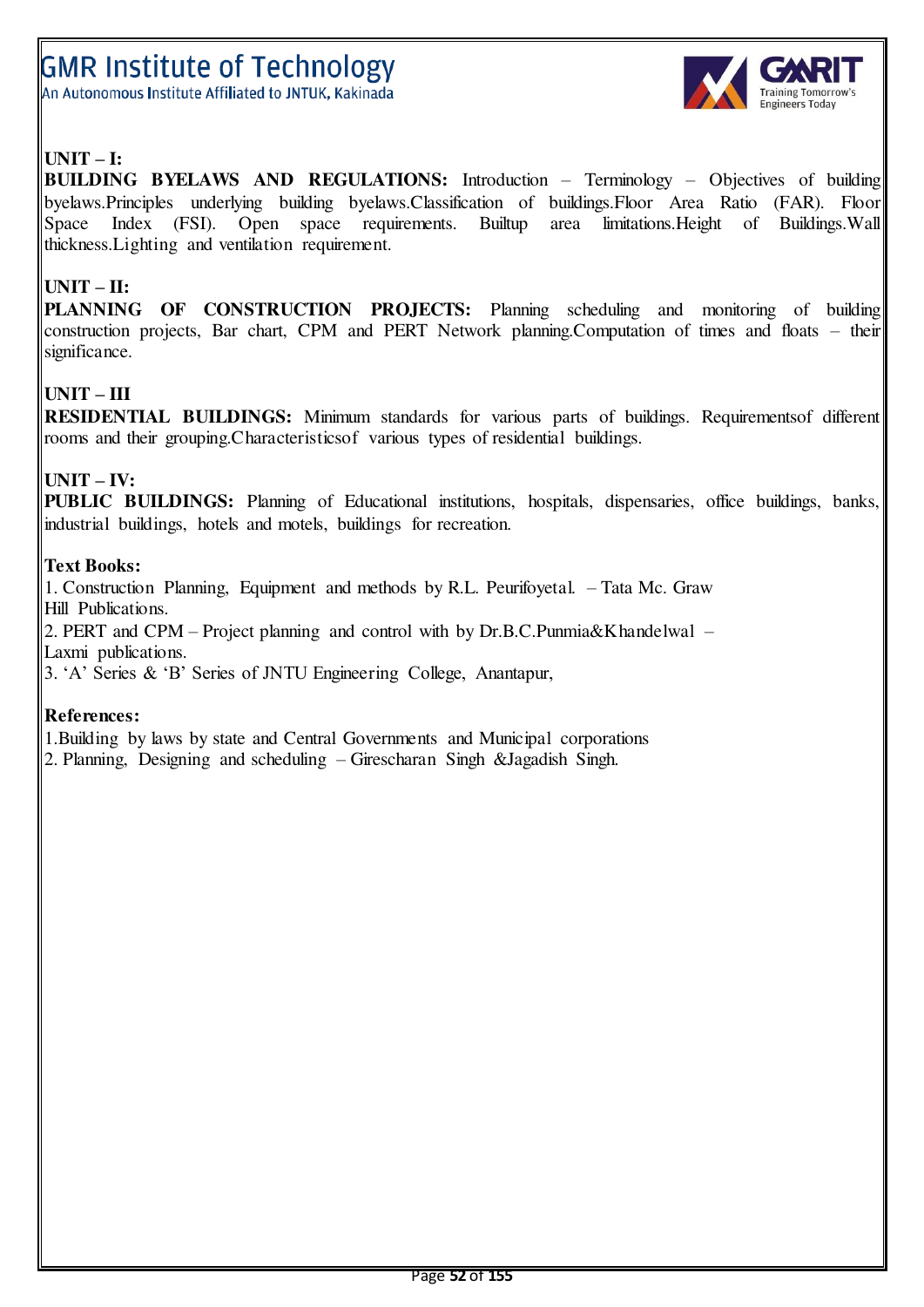

#### **Department of Civil Engineering B.Tech- 5th Semester**

**SYLLABUS** 

(Applicable for 2013-14 admitted batch)

#### **Course Title: BUILDING PLANNING AND AUTOCAD LAB Course Code:**

 **L: T: P: C:: 0:0:3:2** 

#### **OBJECTIVES:**

The course content enables students to:

- i) Plot the layout of building for a given details
- ii) Create multi-view drawings (orthographic projections).
- ii) Draw section views.
- iv)Create shapes and symbols for different uses.
- v) Create and manage symbols libraries.

#### **OUTCOMES:**

At the end of the course student will be able to

- a) Create, display, and plot working drawings.
- b) Use layering techniques.
- c) Construct technical drawings using a standard computer aided drafting program.
- d) Identify, operate and adjust input and output devices.
- e) Demonstrate file management techniques.

### **LIST OF EXERCISES:**

#### **1. Using CAD software draw & print the following drawings.**

- 1.1 Draw conventional signs as per I.S. standards , symbols used in civil engineering drawing.
- 1.2 Draw the important joinery components of the building like elevation of fully panelled double leaf door, elevation of partly glazed and partly panelled window.
- 1.3 Prepare the king post & Queen post truss and lable the various parts.

#### **2 Residential buildings.**

- 2.1 Plan, Elevation, Section of single roomed building
- 2.2 Single storied Two bed room residential building.

#### **3 Structural detailing drawings**

- 3.1 Lintel cum Sunshade
- 3.2 Continuous Beam.
- 3.3 Isolated Column with square footing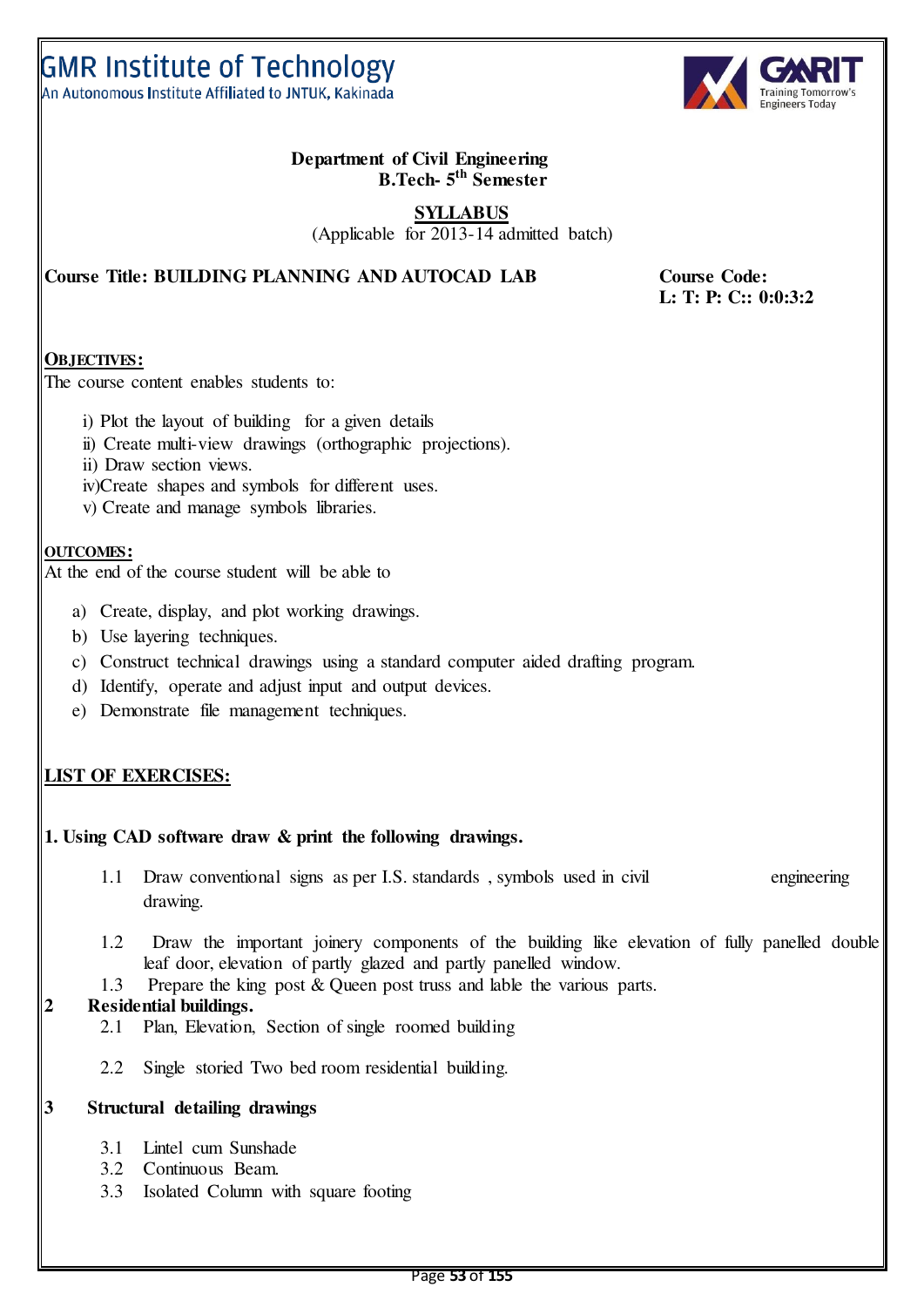# **GMR Institute of Technology**<br>An Autonomous Institute Affiliated to JNTUK, Kakinada



# **4 Drawings to be submitted for approval to corporation or municipality showing required details in one sheet such as**<br>4.1 **Plan** – Sh

- Plan Showing Dimensions of all rooms.
- 4.2 Section showing Specifications and Typical Foundation Details.
- 4.3 Elevation.
- 4.4 Site Plan Showing Boundaries of Site and Plinth Area
- 4.5 Key plan Showing the location of Building.<br>4.6 Title Block Showing signature of Owner &
- Title Block Showing signature of Owner & Licensed surveyor's.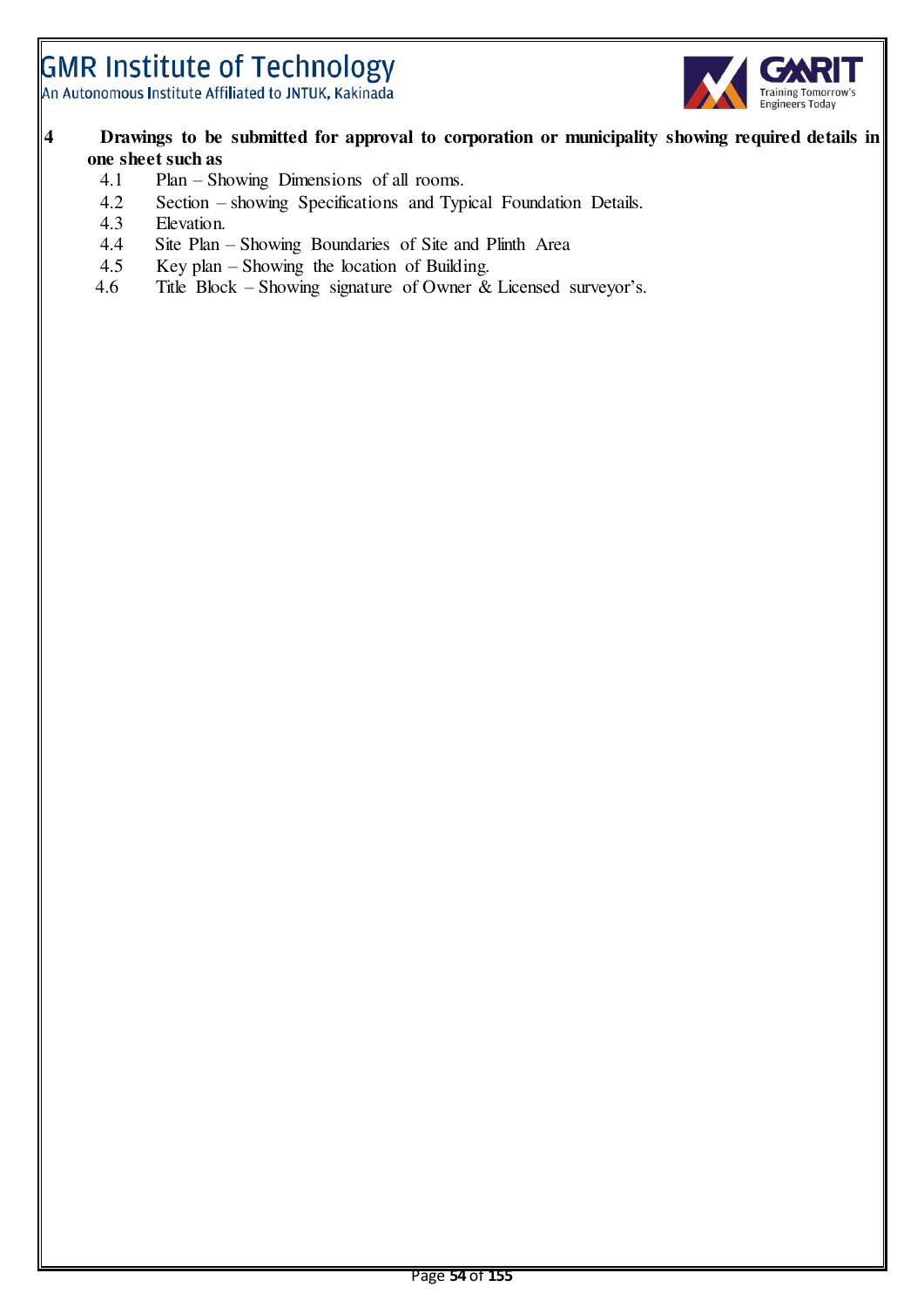

#### An Autonomous Institute Affiliated to JNTUK, Kakinada

#### **Department of Civil Engineering B.Tech- 5th Semester**

**SYLLABUS** 

(Applicable for 2013-14 admitted batch)

#### **Course Title: TRANSPORTATION ENGINEERING LAB**

 **Course Code:** 

**L: T: P: C:: 0:0:3:2** 

#### **OBJECTIVES:**

The course content enables students to:

- i) Conduct tests and Evaluate the quality of aggregates used in the road construction
- ii) Conduct tests and Evaluate the quality of bitumen used in the road construction
- iii) Analyze and comprehend he data pertaining to traffic volume studies.

#### **OUTCOMES:**

At the end of course student will be able to

- a) Know the behavior of Road Aggregates
- b) Know the behavior of Bituminous materials
- c) Know the Traffic volume counts

#### **LIST OF EXERCISES:**

#### **I. ROAD AGGREGATES:**

- 1. Aggregate Crushing value
- 2. Aggregate Impact Test.
- 3. Specific Gravity and Water Absorption.
- 4. Attrition Test
- 5. Abrasion Test.
- 6. Shape tests

#### **II. BITUMINOUS MATERIALS:**

- 1. Penetration Test.
- 2. Ductility Test.
- 3. Softening Point Test.
- 4. Flash and fire point tests.

#### **III. TRAFFIC VOLUME STUDIES:**

- 1. Traffic volume study at mid blocks and intersection.
- 2. Spot Speed Studies.
- 3. Parking Studies.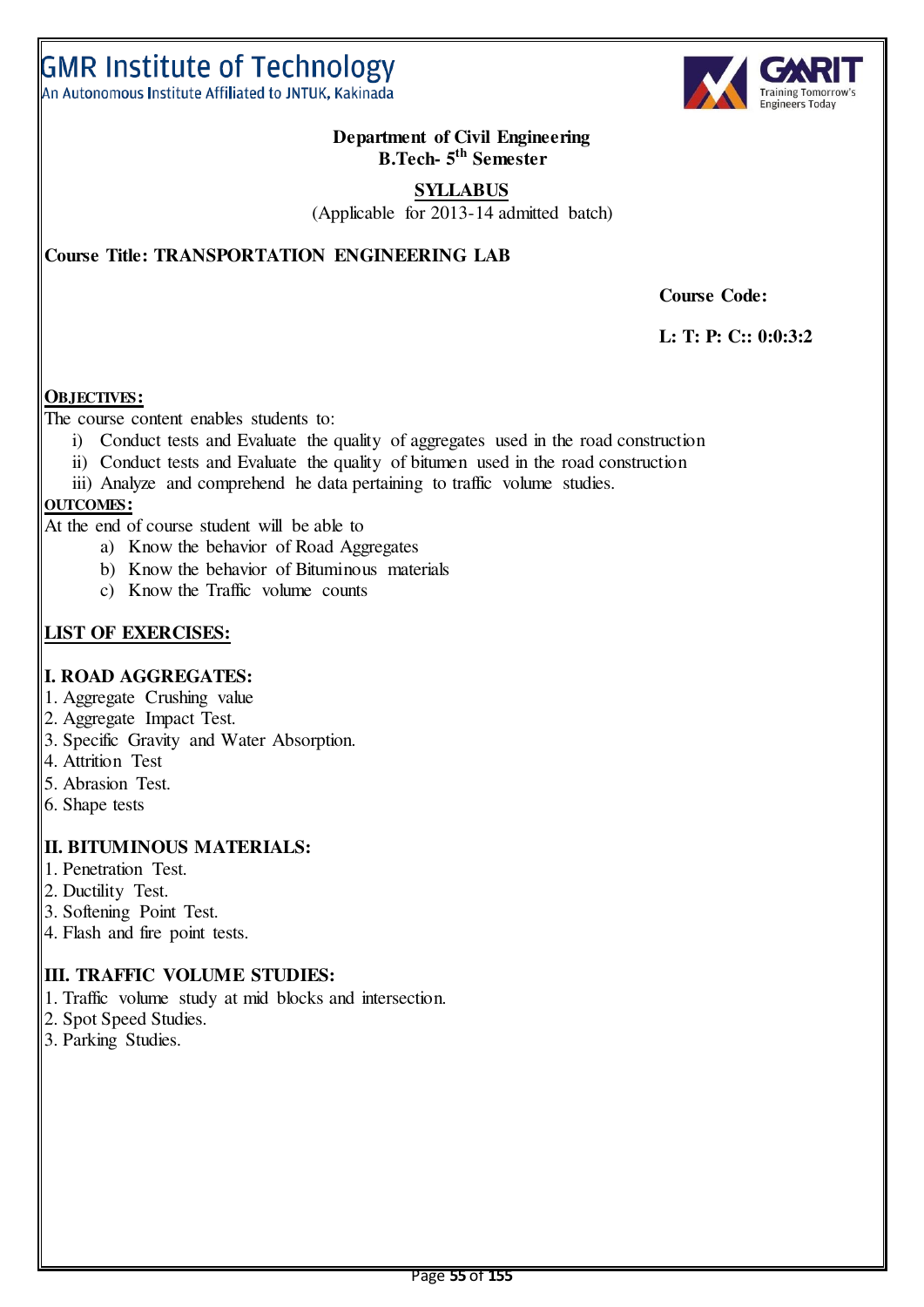

#### **Department of Civil Engineering B.Tech- 6th Semester SYLLABUS**

(Applicable for 2013 and 2014 admitted batches)

#### **Course Title: DESIGN OF STEEL STRUCTURES COURSE Course Code:**

 **L: T: P: C:: 3:1:0:4** 

#### **OBJECTIVES:**

The course content enables students to:

- i). Understand the fundamental principles and procedures of structural steel design;
- ii). Understand the versatility of Steel structures based on requirement
- iii).Apply the principles of steel design to real world problems;
- iv). Design basic steel members subjected compression, tension and bending as per IS 800 codal
- v). Provisions

#### **OUTCOMES:**

At the end of the course the learners will be able to

- a) Apply the basic requirements of the IS design specifications.
- b) Apply the concepts of strain compatibility and equilibrium concepts to determine the strength of members made of steel
- c) Design for welded connections between steel members
- d) Design simple steel members subjected compression, tension bending and their combinations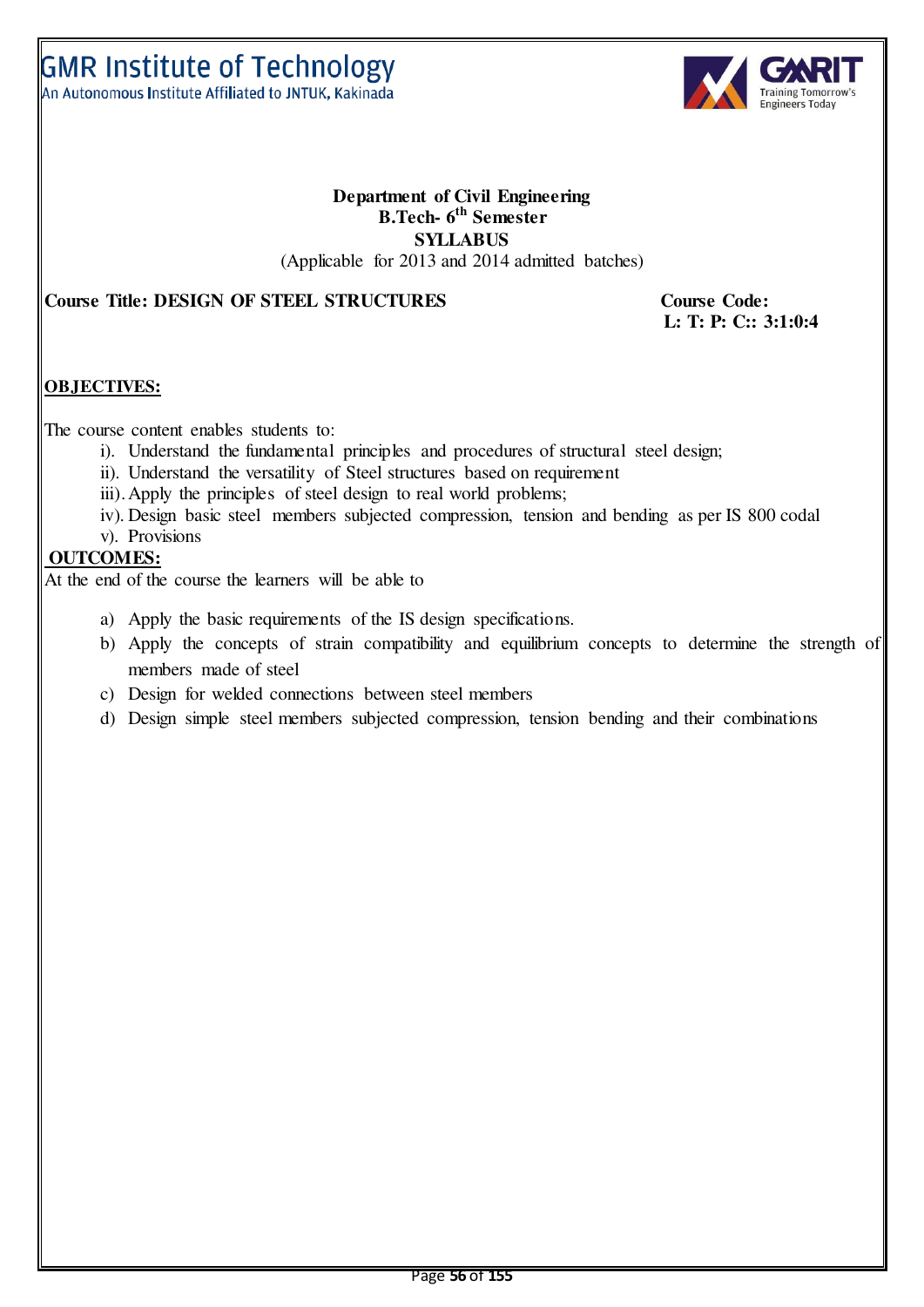# $\mathbf{I}$  **UNIT**  $-$ **I**

# **MATERIALS AND CONNECTIONS: (11+4)**

Properties of Structural Steel, I. S. Rolled Sections, I. S. Specifications,

Welded connections: Introduction, Advantages and disadvantages of welding- Strength of welds-Butt and fillet welds: Permissible stresses – IS Code requirements. Design of welds fillet weld subjected to moment acting in the plane and at right angles to the plane of the joints, beam to beam and beam to Column connections only.

# **DESIGN OF TENSION MEMBERS :**

Introduction to different modes of failures – gross section yielding, Net Section rupture and block shear failure. Determines the design strength due to yielding of gross section, rupture of critical section and block shear. Design procedure of tension members.(simple problems)

**COMPRESSION MEMBERS:** Effective length of columns. Slenderness ratio – permissible stresses. Design procedure of compression members – problems on simple sections only (no builtup sections).

# $UNIT - II$  (11+4)

**BEAMS:** Allowable stresses, design requirements as per IS Code-Design of simple and compound beams, check for deflection, shear, buckling, check for bearing, laterally supported beams only.

**DESIGN OF BUILT UP COLUMNS:** Necessity & design of built up columns, laced and battened columns including the design of lacing and battens.

**FOUNDATIONS:** Column bases: Slab base, Gusset base.

# **UNIT–III (11+4)**

**PLASTIC ANALYSIS:** Introduction, plastic hinge concept, plastic modulus, shape factor, upper and lower hound theorems, collapse mechanisms, combined mechanism, plastic analysis of beams and portal frames by equilibrium and mechanism methods.

**PLATE GIRDER**: Introduction, elements of plate girder, design steps of a plate girder, necessity of stiffeners in plate girder, various types of stiffeners, web and flange splices (only introduction),

# **UNIT – IV**  $(11+4)$

**GANTRY GIRDERS**: Introduction, various loads, specifications, design of gantry girder. **DESIGN OF MEMBERS OF ROOF TRUSS:** Design of purlins ONLY. Introduction to pre-engineered structures, concepts and advantages, disadvantages.

### **Note: All the designs should be taught in the limit state design method as per IS 800-2007.weilding connections to be used.**

DRAWINGS: 1. Detailing of built up columns, laced and battened columns

2. Detailing of Plate girder including curtailment, splicing and stiffeners.

3.Detailing of Gantry girder including curtailment, splicing and stiffeners

4. Roof truss.

**These codes and steel tables are permitted in the examinations.** 

### **IS Codes:**

1) IS  $-800 - 2007$ 

2) IS  $-875$  – Part III

3) Steel Tables.



#### Page **57** of **155**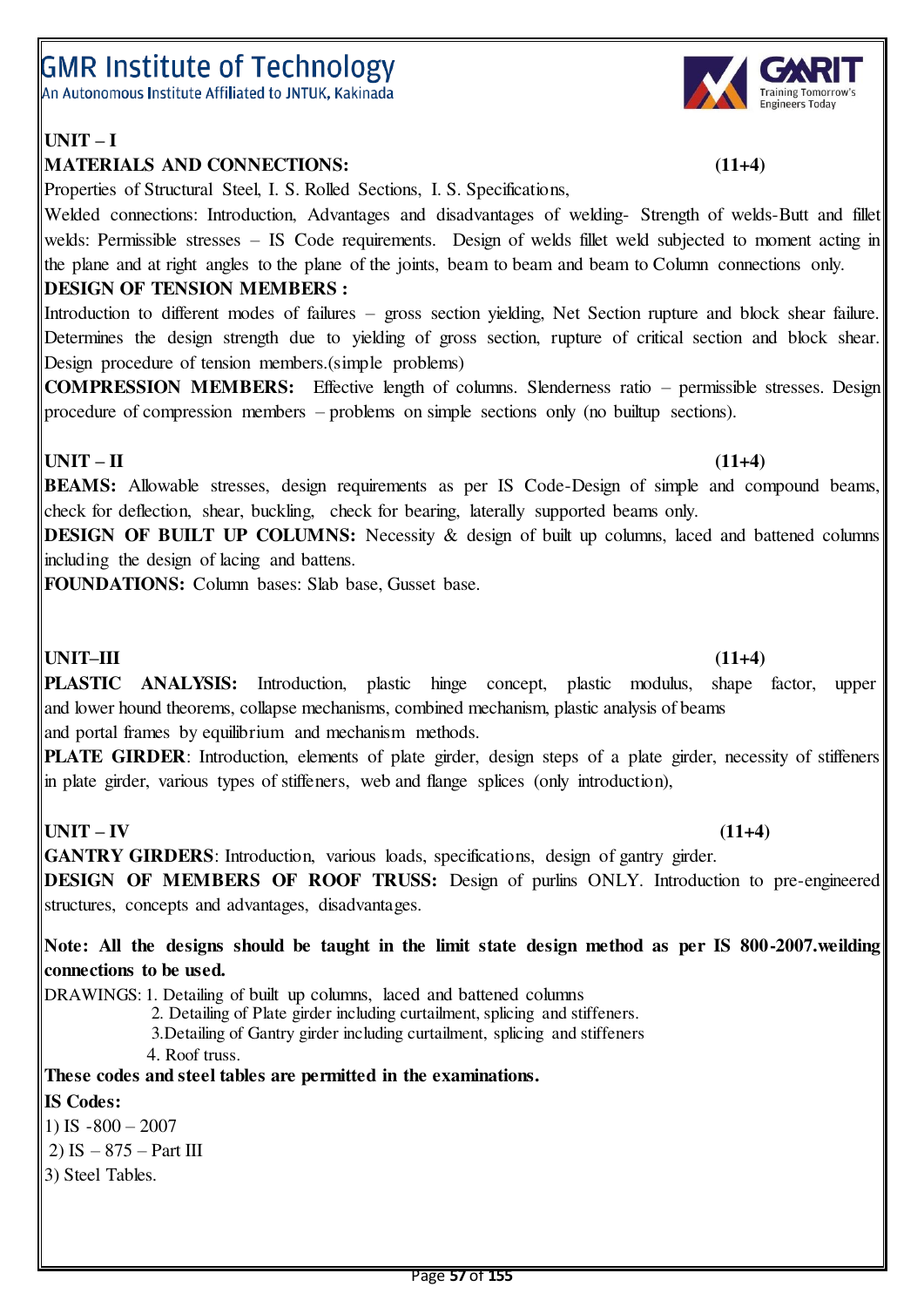An Autonomous Institute Affiliated to JNTUK, Kakinada



### **Text Books:**

- 1.Design of Steel structures N. Subramanian, Oxford University Press.
- 2. Design of steel structures by S.K. Duggal, Tata Mcgraw Hill, New Delhi
- 3. Design of steel structures Ramchandra (Vol. I  $\&$  II)
- 4. Structural Design and Drawing by N.KrishnaRaju; University Press, KAKINADA

#### **References:**

1. Limit State Design of steel structures IS: 800-2007-V.L. Shah and Veena Gore, Structures Publications, Jai – Tarang, 36 Parvati, Pune.

- 2..Design of steel structures by Limit State Method as per IS: 800-2007 S.S. Bhavikatti IK Internatinoal Publishing House, Bangalore – 560 001..
- 3. Structural design in steel by SarwarAlamRaz, New Age International Publishers, New Delhi
- 4. Design of Steel Structures by P.Dayaratnam; S. Chand Publishers
- 5. Design of Steel Structures by M.Raghupathi, Tata Mc. Graw-Hill.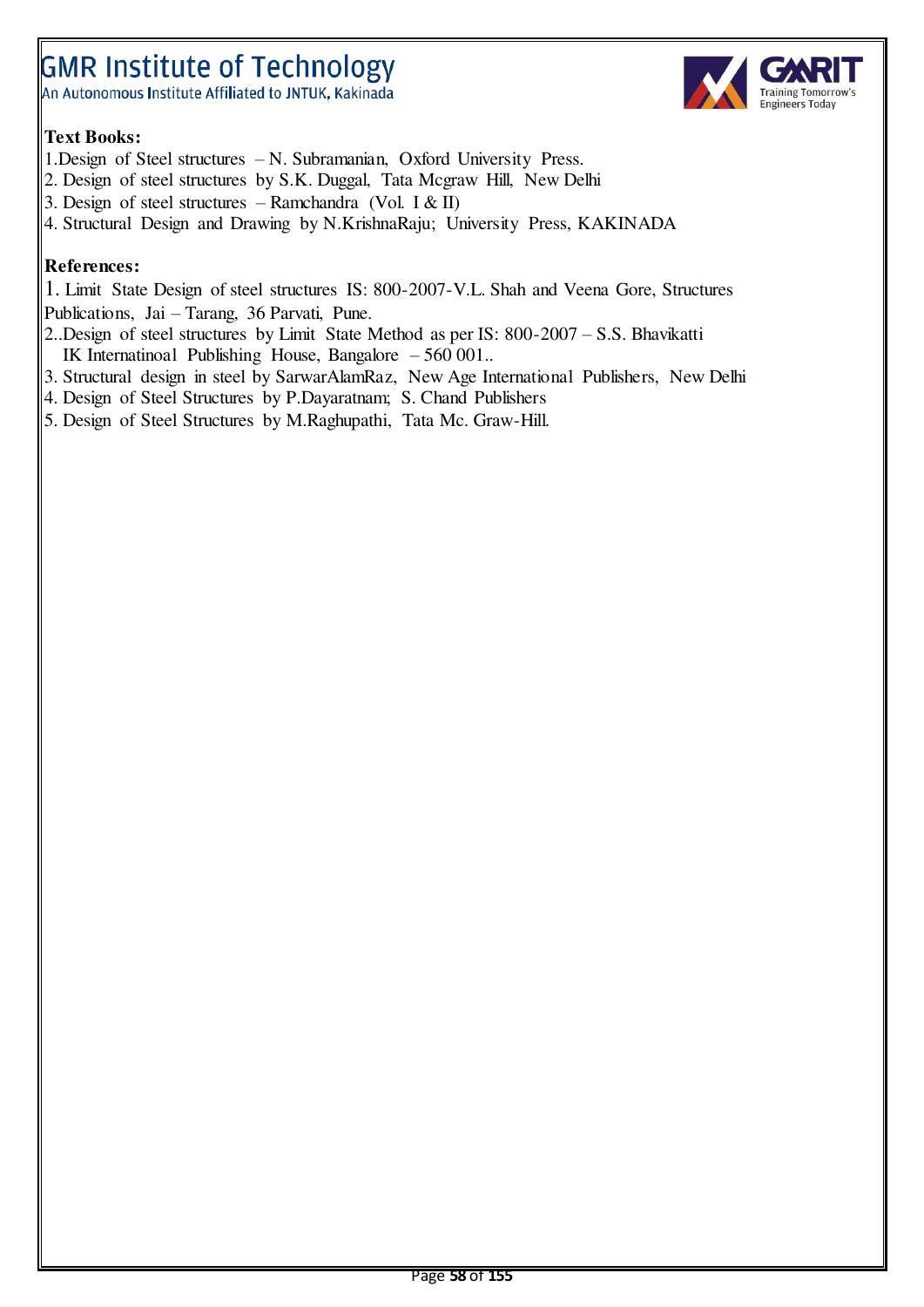

#### **Department of Civil Engineering B.Tech- 6th Semester SYLLABUS**

(Applicable for 2013 and 2014 admitted batches)

### **Course Title: HYDROLOGY AND IRRIGATION ENGINEERING**

 **Course Code: L: T: P: C:: 3:1:0:4** 

#### **OBJECTIVES:**

The course content enables students to:

- i). Understand Hydrology and hydrologic cycle, Classification of Precipitation, estimation of missing rain fall data,
- ii). Learn about unit hydrograph, estimation of hydrograph of different storm durations by using unit hydrograph and Synthetic hydrograph.
- iii).Learn about the Geological formation of the aquifers radial flow to wells in confined and unconfined aquifers.
- iv). Understand the Necessity and Impotence of irrigation, types of Irrigation, methods of application of irrigation water, duty and delta, Soil-water-plant relationship.
- v). Know about Classification of canals and design irrigation canals by Kennedys and Laceys methods and also discussed about flood routing.

### **OUTCOMES:**

At the end of the course students will be able to

- a. Identify components of hydraulic structures
- b. Estimate direct run off from total rain fall, ground water recharges potential, base flow and flood discharge in the catchment area.
- c. Construct Hydrograph at a particular location on the stream.
- d. Calculate the inflow quantity in to the confined and unconfined wells and seepage characteristics of the ground.
- e. Calculate duty and delta, depth and frequency of irrigation to improve the irrigation efficiency and design of irrigation canals suitable for different type of soils.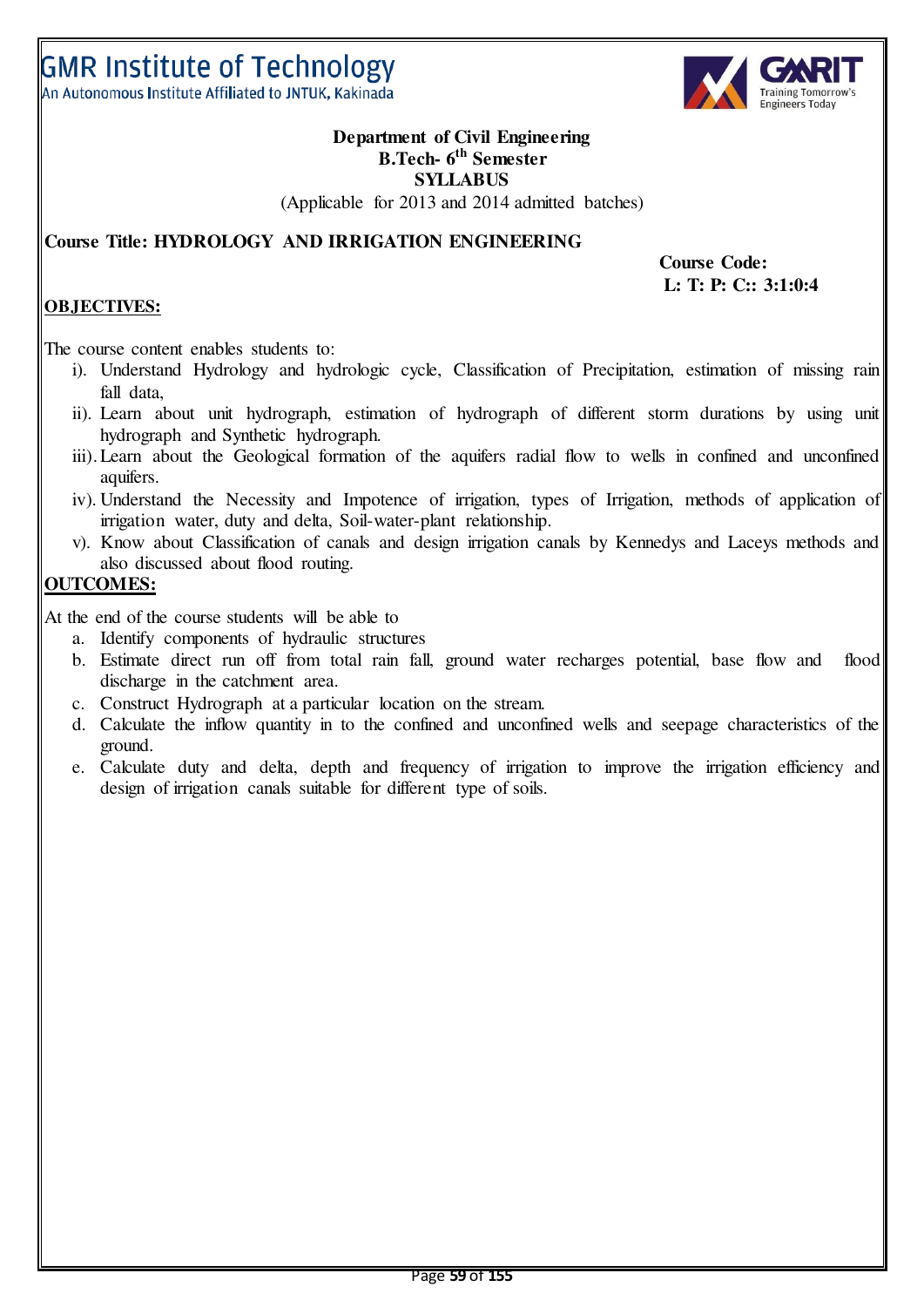An Autonomous Institute Affiliated to JNTUK, Kakinada



### $\mathbf{U}\mathbf{N}\mathbf{I}\mathbf{T} - \mathbf{I}$ :

**INTRODUCTION**: Engineering hydrology and its applications, Hydrologic cycle.

**PRECIPITATION:** Types and forms of precipitation, rainfall measurement, types of rain gauges, rain gauge network, average rainfall over a basin, consistency of rainfall data, frequency of rainfall, intensity-durationfrequency curves, probable maximum precipitation

### **ABSTRACTIONS**:

**EVAPORATION**- factors affecting evaporation, measurement of evaporation, evaporation reduction,

**EVAPOTRANSPIRATION**- factors affecting evapotranspiration, measurement of evapotranspiration

**INFILTRATION**- factors affecting infiltration, measurement of infiltration, infiltration indices.

### **UNIT – II:**

**RUNOFF:** Factors affecting runoff, components of runoff, computation of runoff-rational and SCS methods, separation of base flow.

**UNIT HYDROGRAPH** : Definition of Unit Hydrograph, assumptions, derivation of Unit Hydrograph, unit hydrographs of different durations, principle of superposition and S-hydrograph methods, limitations and applications of UH, Synthetic Unit Hydrograph,

**FLOODS AND FLOOD ROUTING:** Stream gauging, direct and indirect methods, floods-causes and effects, flood frequency analysis-Gumbel's method, log Pearson type III method, flood control methods

**FLOOD ROUTING**-hydrologic routing, channel and reservoir routing-Muskingum and Pulse method of routing.

### **UNIT – III:**

**GROUND WATER:** Occurrence, types of aquifers, aquifer parameters, porosity, specific yield, permeability, transmissivity and storage coefficient, types of wells, Darcy's law, Dupuit's equation steady radial flow to wells in confined and unconfined aquifers, yield of a open well-recuperation test.

#### **IRRIGATION**

Necessity and Importance of Irrigation, advantages and ill effects of Irrigation, types of Irrigation, methods of application of Irrigation water, water logging and drainage, standards of quality for Irrigation water, principal crops and crop seasons, crop rotation.

### $|$ **UNIT**  $-$ **IV:**

**SOIL-WATER-PLANT RELATIONSHIP**: vertical distribution of soil moisture, soil moisture tension, consumptiveuse, estimation of consumptive use,

**DUTY AND DELTA-** factors affecting duty, depth and frequency of Irrigation, irrigation efficiencies.

**CANALS:** Classification of canals, design of canals by Kennedy's and Lacey's theories, balancing depth of cutting, canal lining, design of lined canal, economics of canal lining.

#### **Text Books:**

- 1. Engineering Hydrology by K. Subramanya, TATA McGraw-HILL Education Private Limited.
- 2. Engineering Hydrology P. Jayaram Reddy, Laxmi publications pvt. Ltd., New Delhi

3. Irrigation and water power engineering by B.C. Punmia&Lal, Laxmi publications pvt.Ltd.,New Delhi **References:** 

- 1. Hand book of applied hydrology by VenTe Chow, Tata-McGraw Hill.
- 2. Hydrology by HM Raghunath, New Age International Publishers.
- 3. Irrigation and Water Resources & Water Power by P.N.Modi, Standard Book House.
- 4. Irrigation and Hydraulic structures by SK Garg, Khanna Publishers.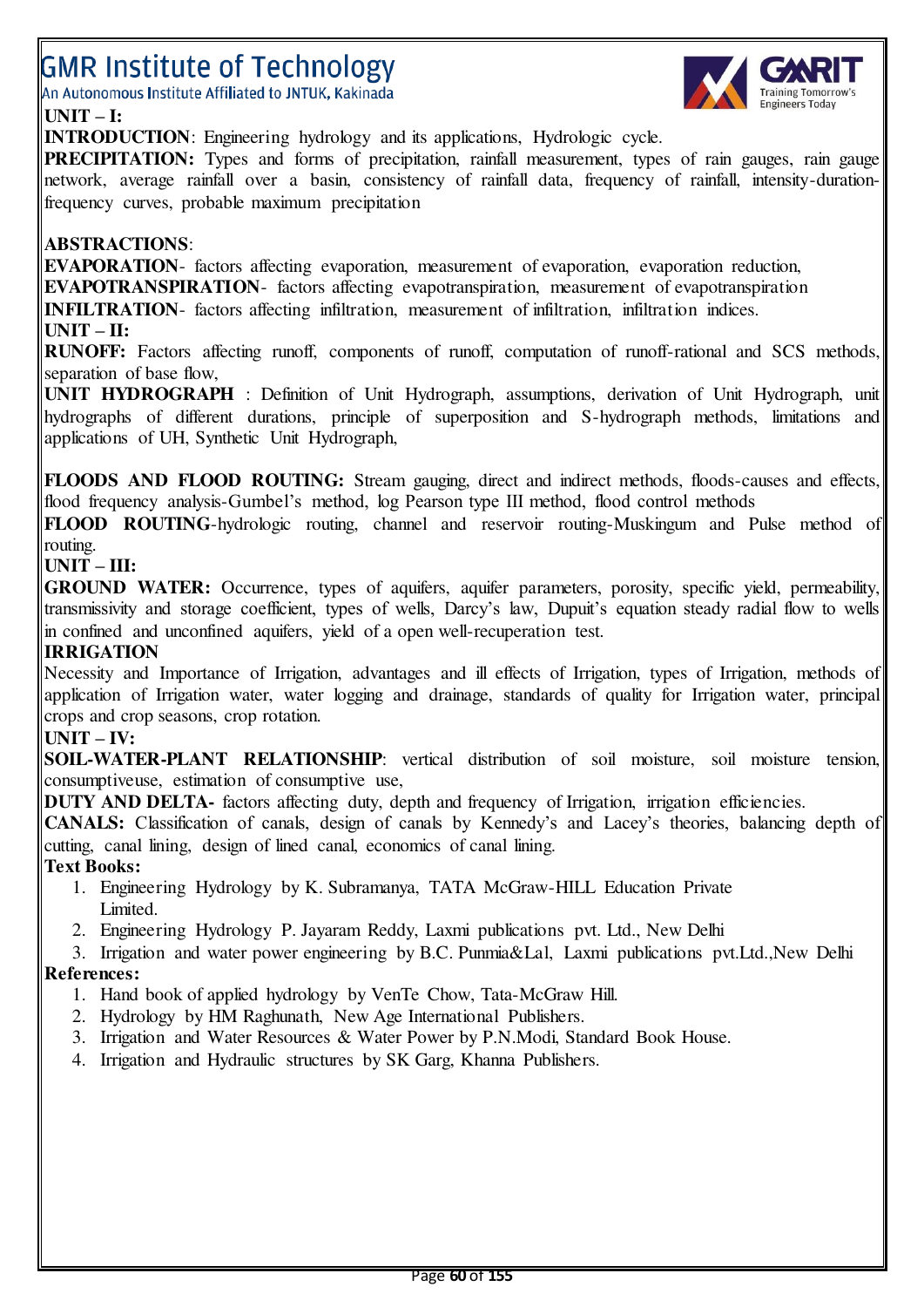

### **Department of Civil Engineering B.Tech- 6th Semester SYLLABUS**

(Applicable for 2013 and 2014 admitted batches)

#### **Course Title: SOIL MECHANICS**

 **Course Code: L: T: P: C:: 3:1:0:4** 

#### **OBJECTIVES:**

- i). Creating awareness to student about soils and their engineering importance.
- ii). Helping students in aquatinting various procedures and tests for classifying soils and develop relationships among various properties.
- iii).Imparting knowledge for students about behavior of soils under various drainage Conditions.
- iv). Making students to perform computations for determination of strength parameters of soil with using various theories.
- v). Developing knowledge about conduct of different lab tests for determining engineering properties by simulating field conditions.

#### **OUTCOMES:**

At the end of the course student will be able to

- a) Understand soil as a building material and load bearing member.
- b) Understand different procedures for classifying soils.
- c) Asses the influence of soil water relationship and analyze engineering behaviour of soils under different load/ drainage conditions
- d) Analyze the influence of field conditions on strength and consolidation properties of soils.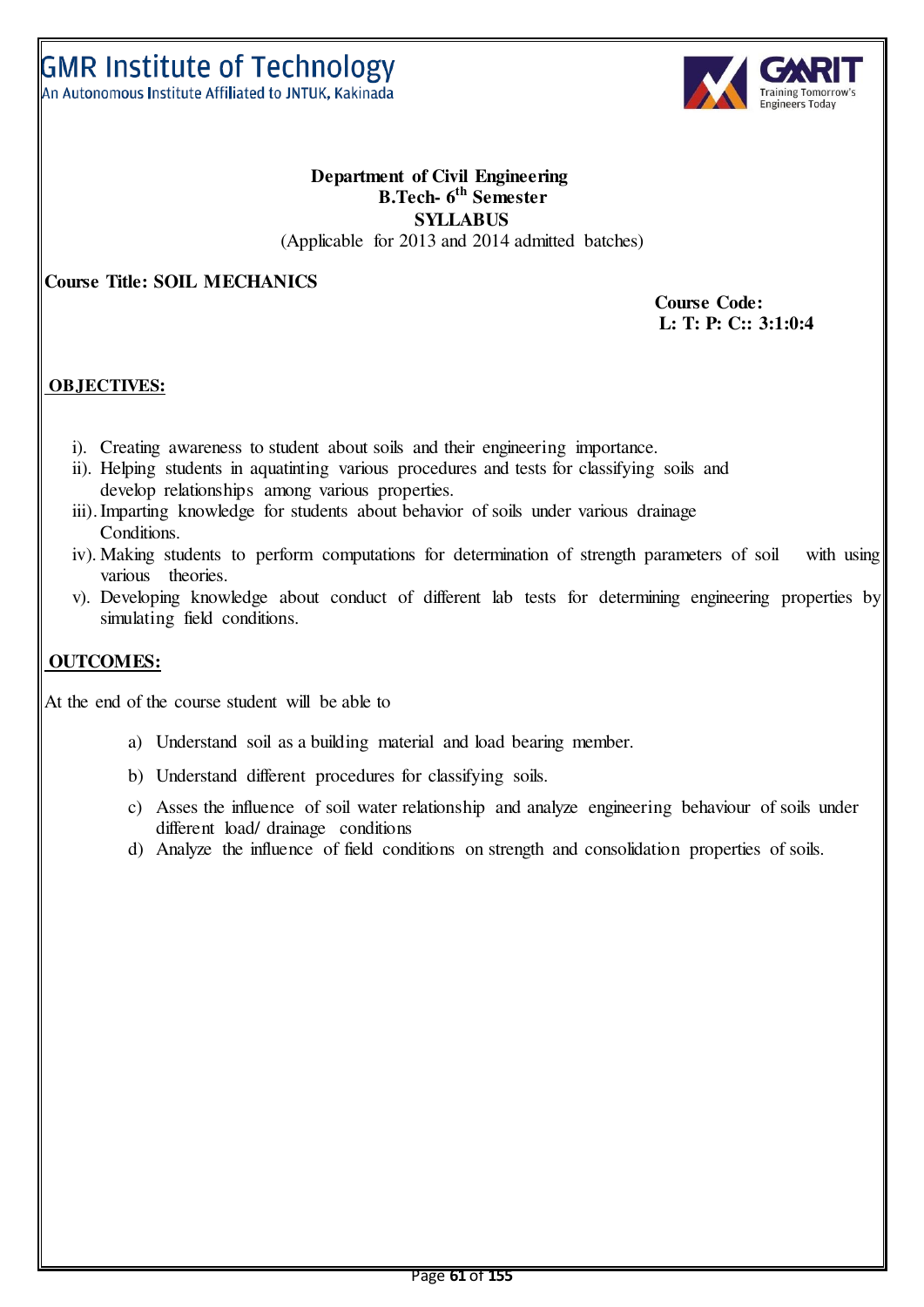An Autonomous Institute Affiliated to JNTUK, Kakinada

#### **UNIT-I.:**

#### **INTRODUCTION (10 + 4)**

### Introduction to Soil Mechanics and Soil Engineering; Complexity of soil nature; Soil formationand soil types. **SOIL STRUCTURE:** Basic concepts of clay minerals; Soil structure and fabric.

#### **SIMPLE SOIL PROPERTIES AND CLASSIFICATION**

Basic definitions; Phase relations; Index properties; Grain size distribution; Soil aggregate properties.Indian standard soil classification system.

#### **UNIT-II :**

#### **PRINCIPLE OF EFFECTIVE STRESS AND RELATED PHENOMENA (12+4)**

Principle of effective stress; Capillarity; Seepage force and quicksand condition; Total, effective and neutral pressures.

**PERMEABILITY:** One-dimensional flow; Darcy's law; Laboratory methods for permeability determination; Field pumping tests for permeability determination; Permeability as a function of soil type, permanent, void ratio, soil fabric, and effective stress.

**SEEPAGE THROUGH SOILS:** Two-dimensional flow; Flow nets and their characteristics; Uplift pressure, exit gradient, and piping; Criteria for filters.

#### **UNIT-III:**

#### **COMPACTION AND STRESS DISTRIBUTION (10+3)**

Laboratory compaction tests; Factors affecting compaction; Structure and engineering behaviour of compacted cohesive soils; Field compaction; Compaction specifications and field control.

**INTRODUCTION TO STRESS DISTRIBUTION**: 2 to 1 method, Boussinesq's theory for point, circular loads and Newmarks' chart.

#### **UNIT-IV:**

#### **CONSOLIDATION AND SHEAR STRENGTH (13 +4)**

#### **COMPRESSIBILITY AND CONSOLIDATION BEHAVIOUR**

Components of total settlement; Effects of soil type, stress history, and effective stress on compressibility; Normally consolidated and over-consolidated soils; Terzaghi's theory of onedimensional consolidation; Timerate of consolidation; Evaluation of compressibility and consolidation parameters from consolidometer data. **SHEAR STRENGTH:** Mohr's stress circle; Mohr-Coulomb failure criterion; Laboratory tests for shear strength determination; Effective and total stress shear strength parameters; Shear strength characteristics of clays and sands.

### **Text Books:**

- 1. A text book of Geotechnical Engineering by C.V.Ramaiah
- 2. Soil Mechanics and Foundation Engineering by B.C.Punmia

#### **Reference Books:**

- 1. Basics of applied soil mechanics GopalRanjan, ASR Rao
- 2. Geotechnical engineering by S.K.Gulhati and ManojDatta

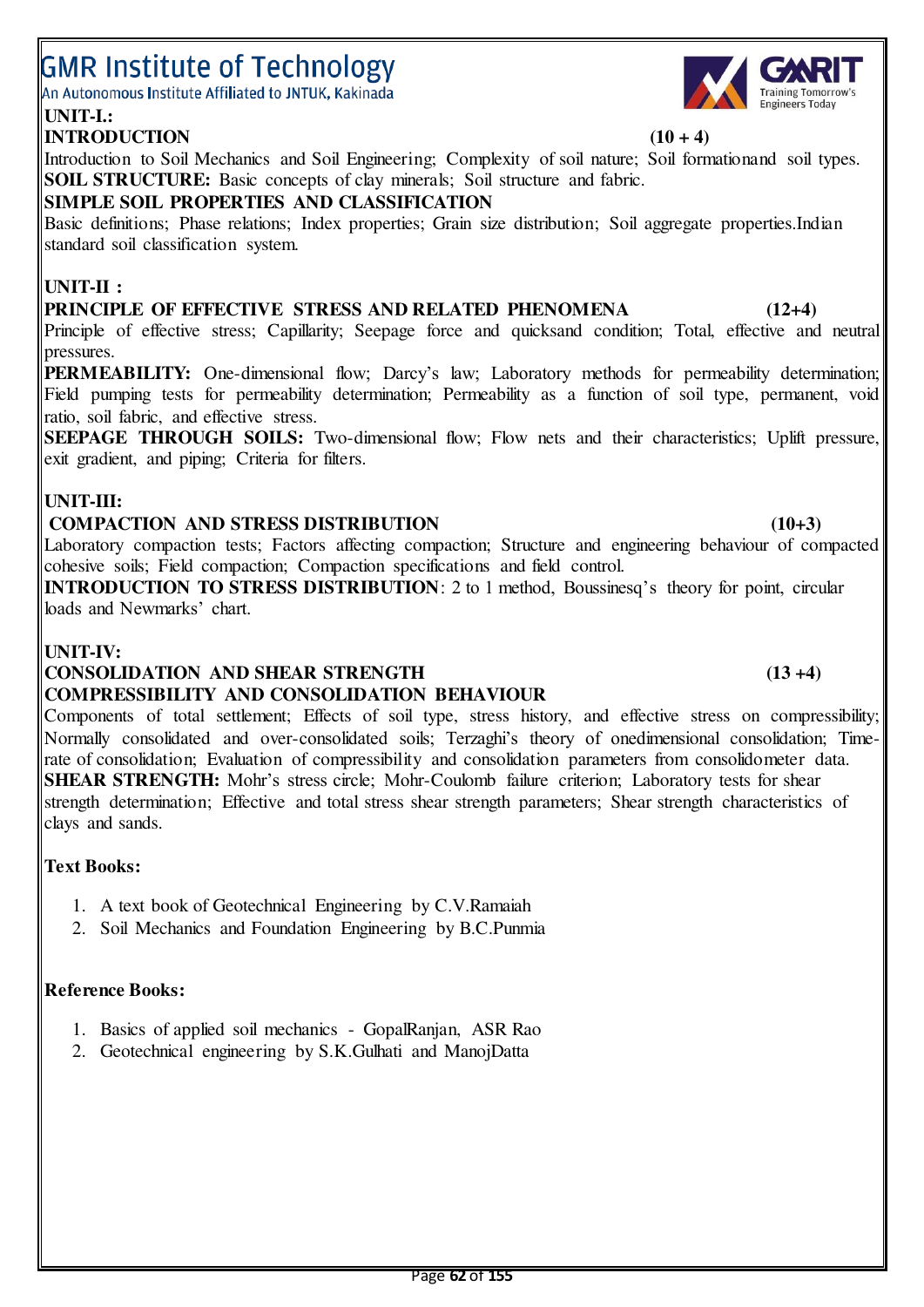

#### **Department of Civil Engineering B.Tech- 6th Semester**

**SYLLABUS** 

(Applicable for 2013 and 2014 admitted batches)

**Course Title: AIR AND NOISE POLLUTION CONTROL (Elective-II) Course Code:** 

 **L: T: P: C:: 3:1:0:4** 

**OBJECTIVES:** The course content enables students to:

- i). To study the fundamentals of air pollution and its global implication
- ii). To study the various mechanisms involved in meteorological aspects of air pollution dispersion
- iii).To understand the models available for predicting the air pollution dispersion
- iv). To understand the principles of design of particulate control devices
- v). To understand the principles of design of gaseous emission control devices
- vi). To study the concepts of noise pollution and its control aspects

# **OUTCOMES:**

At the end of the course the learners will be able to

- a) learn the concepts of air pollution and its associated problems on a global scale
- b) learn the influence of meteorological aspects on air pollution and its dispersion
- c) design the different components of particulate and gaseous control equipment
- d) understand problems of noise pollution
- e) learn the basics of noise pollution and its control measures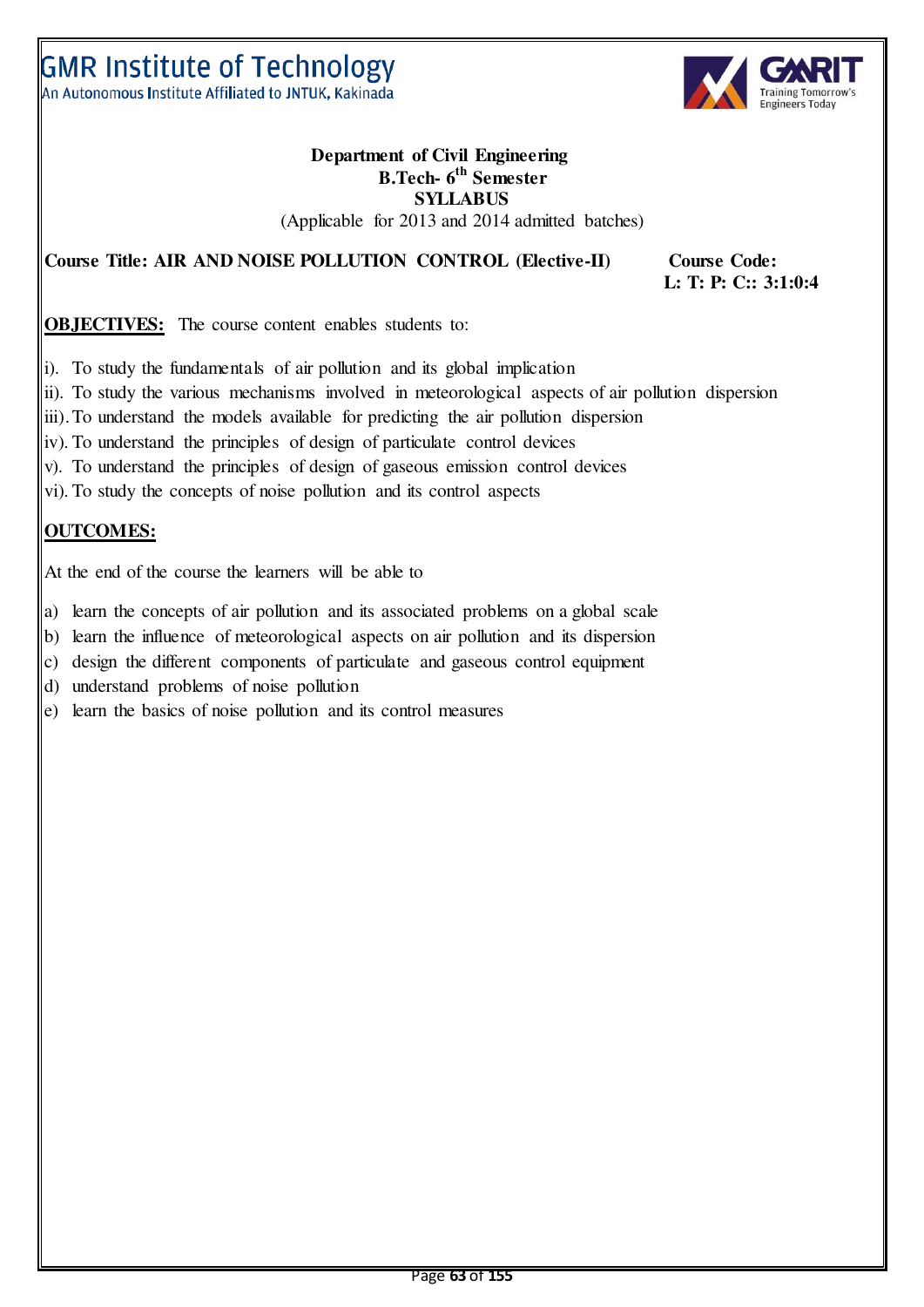An Autonomous Institute Affiliated to JNTUK, Kakinada

**UNIT – I: (10+3)** Air Pollution – Definitions, Scope, Significance and Episodes, Air Pollutants – Classifications – Natural and Artificial – Primary and Secondary, point and Non- Point, Line and Areal Sources of air pollution- stationary and mobile sources-Effects of Air pollutants on man, material and vegetation: Global effects of air pollution – Green House effect, Heat Islands, Acid Rains, Ozone Holes – Carbon trading

**UNIT – II: (12+4)** Meteorology and plume Dispersion; properties of atmosphere; Heat, Pressure, Wind forces, Moisture and relative Humidity, Influence of Meteorological phenomena on Air Quality-wind rose diagrams-Lapse Rates, Pressure Systems, Winds and moisture plume behaviour and plume Rise Models; Gaussian Model for Plume Dispersion.

**UNIT – III: (12+4)** Control of particulates – Control at Sources, Process Changes, Equipment modifications, Design and operation of control Equipment's – Settling Chambers, Centrifugal separators, filters Dry and Wet scrubbers, Electrostatic precipitators.

**UNIT – IV: (11+4)** General Methods of Control of NOx and SOx emissions, Air Quality Management – Measurement and monitoring of SPM, SO; NO and CO Emissions- Standards-Air quality Index- Noise Pollution – effects of noise and control methods

#### **Text Books:**

- 1) Environmental Engineering, by H S Peavy, L Rowe and G Tchobanoglous, McGraw Hill Publications.
- 2) Air pollution by M.N.Rao and H.V.N.Rao Tata Mc.Graw Hill Company

#### **References:**

- 1) Sewage disposal and air pollution Engineering by S K Garg, Khanna Publishers
- 2) An introduction to Air pollution by R.K. Trivedy and P.K. Goel, B.S. Publications
- 3) Environmental Pollution and Control, by Dr H.S. Bhatia Galgotia Publication (P) Ltd, Delhi
- 4) Air pollution and control by KVSG Muralikrishna

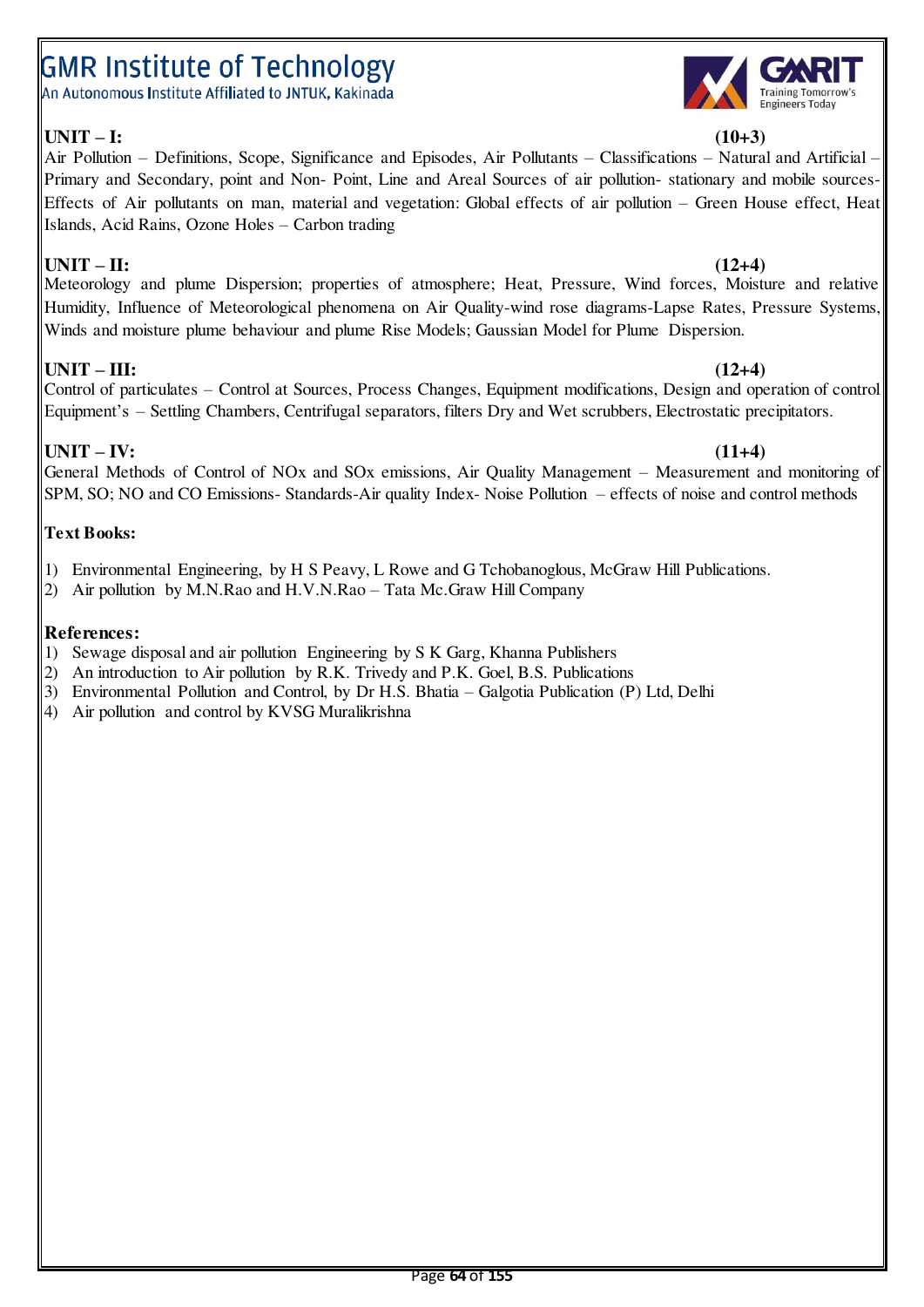**GMR Institute of Technology** An Autonomous Institute Affiliated to JNTUK, Kakinada



# **Department of Civil Engineering**

**B.Tech- 6th Semester SYLLABUS** 

(Applicable for 2013 and 2014 admitted batches)

**Course Title: AIRPORT AND HARBOUR ENGINEERING (Elective-II)** 

 **Course Code: L: T: P: C:: 3:1:0:4** 

**OBJECTIVES:** The course content enables students to:

- i). Build knowledge on airport planning and design considerations
- ii). Build knowledge on runway design and its considerations
- iii).Understand the requirements to plan the docks and harbors
- iv). Build knowledge on design and maintain considerations of docks and harbors

 **OUTCOMES:** At the end of the course the learners will be able to

- a) Model the airport layout with all features
- b) Design runway based on terrain
- c) Model the docks and harbors layout
- d) Design structures and non-structures and their maintenance in docks and harbors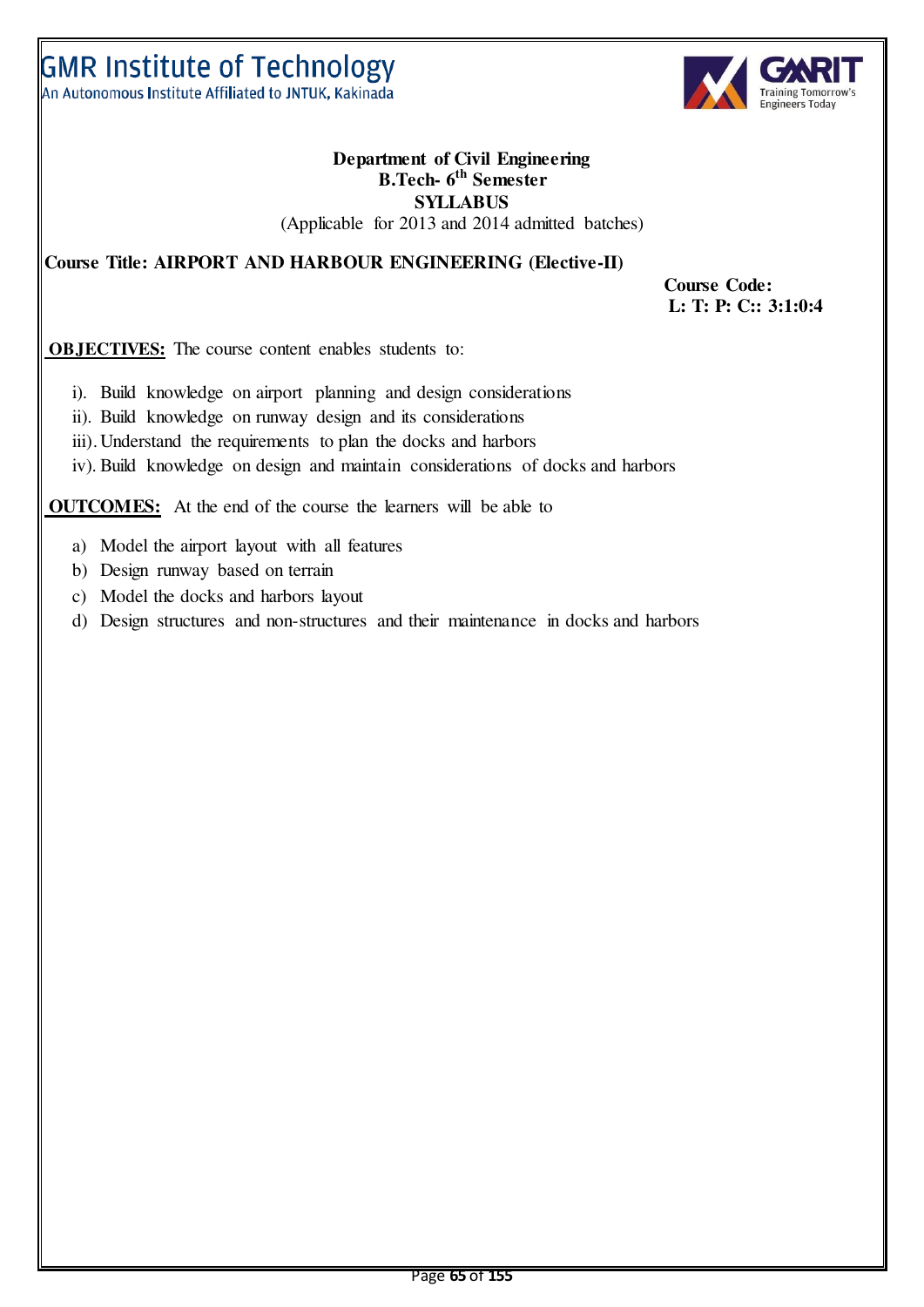An Autonomous Institute Affiliated to JNTUK, Kakinada

# **UNIT-I**



**AIRPORT PLANNING AND DESIGN:** Airport site selection – Air craft characteristics – Zoning laws – Airport classification

**AIRPORT DESIGN:** Runway orientation – Wind rose diagram – Runway length – Taxiway design – Terminal area and Airport layout – Visual aids and Air traffic control.

# **UNIT- II**

**RUNWAY DESIGN:** Various Design factors – Design methods for Flexible pavements – Design methods for Rigid pavements – LCN system of Pavement Design

**RUNWAYFAILURES AND MAINTENANCE**: Airfield Pavement Failures – Maintenance and Rehabilitation of Airfield pavements – Evaluation &Strenthening of Airfield pavements – Airport Drainage – surface and subsurface drainage.

# **UNIT- III**

**PLANNING AND LAYOUT SHORE STRUCTURES:** Definition of Terms - Harbors, Ports, Docks, Tides and Waves,Dredging, Littoral Drift, Sounding, Area, Depth, Satellite Ports-Requirements and Classification of Harbors.

Site Selection & Selection Investigation, Shore Considerations- Proximity to Towns/Cities, Utilities, Construction Materials, Coast Lines, Dry and Wet Docks

**PLANNING AND LAYOUT OFF SHORE STRUCTURES:** Planning and Layouts. Terminal Facilities – Port Buildings, Warehouse, Transit Sheds, Inter-modal Transfer Facilities, Mooring **Accessories** 

# **UNIT-IV**

**CONSTRUCTION OF DOCKS & HARBOURS:** Coastal Structures- Piers, Breakwaters, Wharves, Jetties, Quays, Spring Fenders Coastal Shipping, Inland Water Transport and Container Transportation. Pipe Ways, Rope Ways

**MAINTENANCE OF DOCKS &HARBOURS:**Maintenance of Ports and Harbors – Navigational aids.

### **Text Books:**

- 4. Airport Enginnering- Khanna&Arora- nemchand Bros, new Delhi
- 5. Airport engineering Virendrakumar , , DhanpathiRai Publishers, new Delhi
- 6. Docks and HarbourEngineering,Bindra S.P- DhanpathiRai& Sons, New Delhi

### **References:**

- 3. **Ashford, N. J., Mumayiz, S. A.,** and **Wright, P. H.** Airport Engineering: Planning, Design and Development of 21st Century Airports, Fourth Edition, John Wiley & Sons, New Jersey, USA, 2011.
- 4. **Kumar, V.,** and **Chandra, S.** Air Transportation Planning and Design, Galgotia Publications Pvt. Ltd., New Delhi, India, 1999.
- 3. Seetharaman, S. Dock and Harbour Engineering, Umesh Publications, New Delhi, India, 1999.

4. Srinivasan, R., Harbour, Dock and Tunnel Engineering, Charotar Publishing House, Anand, India, 2009.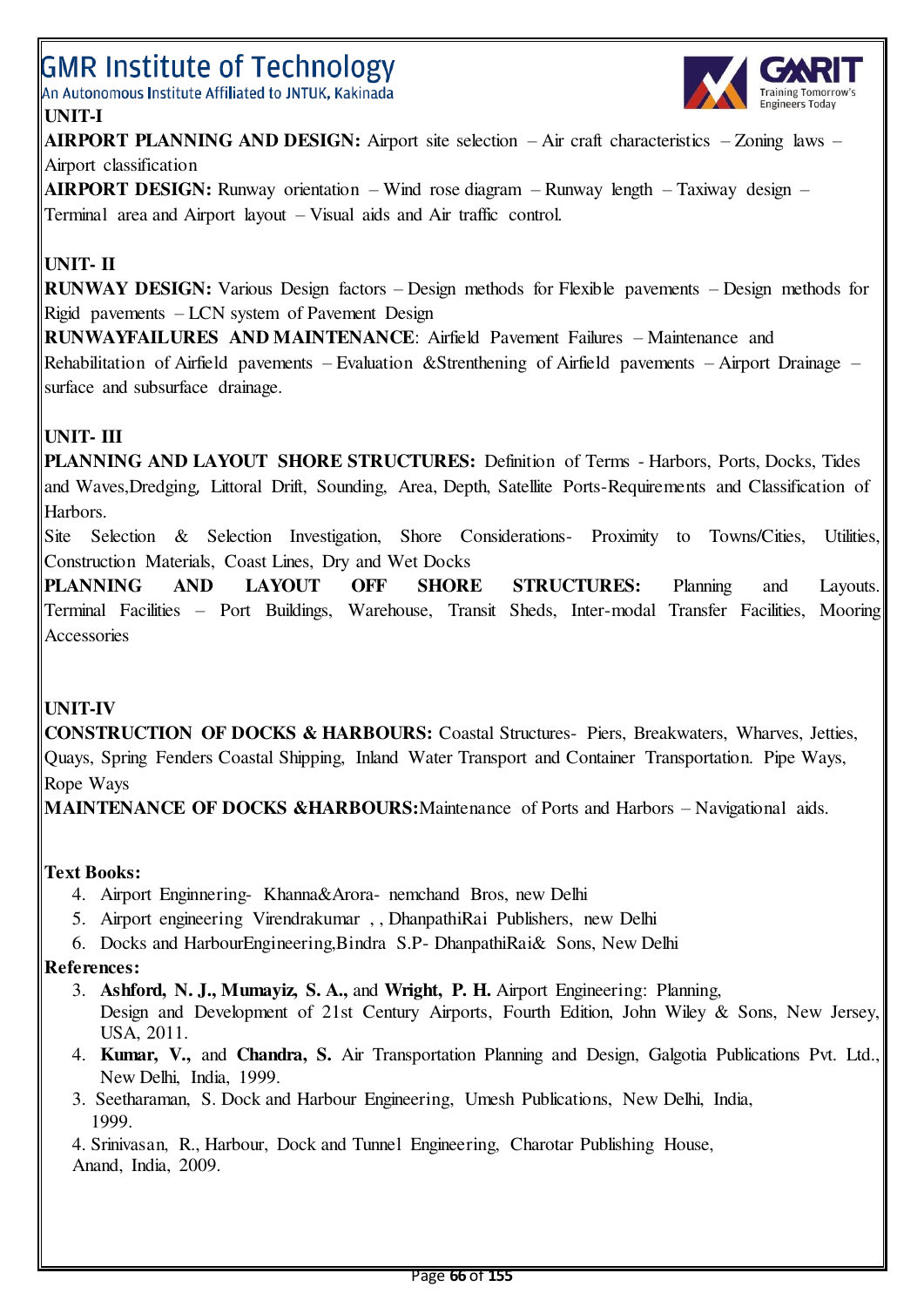

### **Department of Civil Engineering B.Tech- 6th Semester SYLLABUS**

(Applicable for 2013 and 2014 admitted batches)

#### **Course Title: SOLID WASTE AND ENVIRONMENTAL MANAGEMENT (Elective-II)**

#### **Course Code:**

 **L: T: P: C:: 3:1:0:4** 

 **OBJECTIVES:** The course content enables students to:

- i). Develop insight into the collection, transfer, and transport of municipal solid waste.
- ii). Explain the design and operation of a municipal solid waste landfill.
- iii).Examine the design and operation of a resource recovery facility.
- iv). Summarize the design and operation of a waste-to-energy facility

### **OUTCOMES:**

At the end of the course students are able to :

- a) Understand the implications of the production, resource management and environmental impact of solid waste management;
- b) Assimilate the significance of recycling, reuse and reclamation of solid wastes;
- c) be familiar with relationships between inappropriate waste management practices and impacts on water, soil and sediment quality;
- d) Appreciate the current practices available and implement the systems available in solid waste management;
- e) be capable of carrying out an assessment of the relationships between environmental guidelines, human activities and environmental quality of impacted soils and water;
- f) Integrate technical solid waste management options and imposed environmental legislation and guidance to develop legal and safe solutions.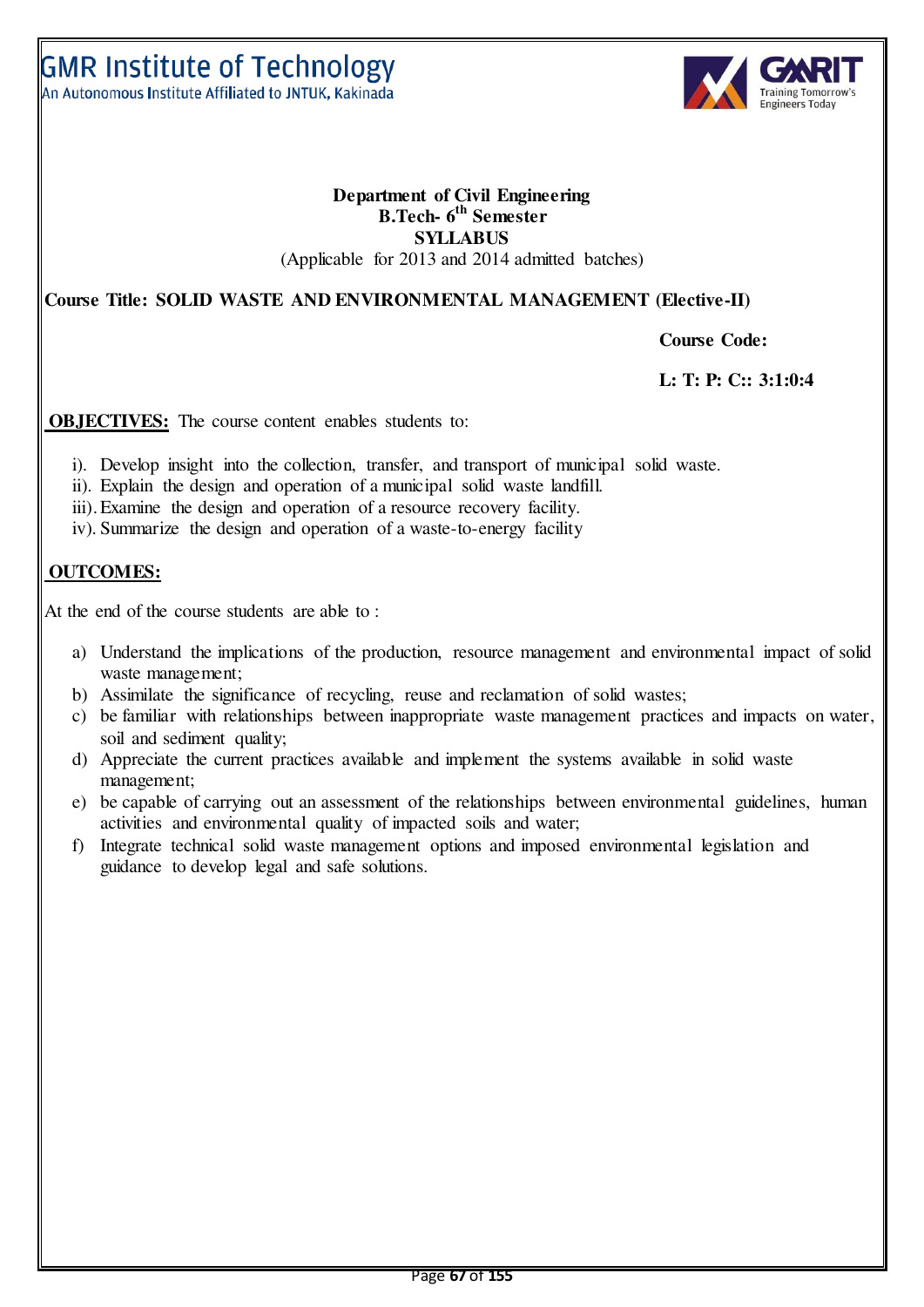An Autonomous Institute Affiliated to JNTUK, Kakinada

**UNIT-I** (13) **SOLID WASTE MANAGEMENT:** – sources, composition and properties of solid waste – collection and handling – separation and processing

**SOLID WASTE DISPOSAL METHODS:** Land filling – Incineration composting

**UNIT-II (10) ENVIRONMENTAL IMPACT ASSESSMENT:**Hazardous Waste –Biomedical wastes –Control methods-Impact Assessment - Methodologies-Impacts on water-air-soil-biological environments-Quality indices

# **UNIT-III (13)**

**AUDIT AND LEGISLATIONS:**Environmental Audit & Environmental legislation objectives of Environmental Audit, Types of environmental Audit, Audit-protocol, stages of Environmental Audit, onsite activities, evaluation of Audit data and preparation of Audit report - Post Audit activities

# **UNIT – IV (9)**

**POLLUTION ACTS AND REGULATORY BODIES:**The Environmental pollution Act, The water Act, The Air (Prevention & Control of pollution Act.), Bio medical waste Rules, Solid Waste Management Rules, Hazardous Waste Management Rules, ISO 14000 series – Quality management – case studies on EIA, Audit and ISO series

# **Text Books:**

1. Environmental Impact Assessment Methodologies, by Y. Anjaneyulu, B.S. Publication, Sultan Bazar, KAKINADA.

2. Environmental Science and Engineering, by Suresh K. Dhaneja – S.K.,Kataria& Sons Publication., New Delhi.

# **References:**

1. Environmental Engineering, by H S Peavy, L Rowe and G Tchobanoglous, McGraw Hill Publications.

2.Environmental Pollution and Control, by Dr H.S. Bhatia – Galgotia Publication (P) Ltd, Delhi



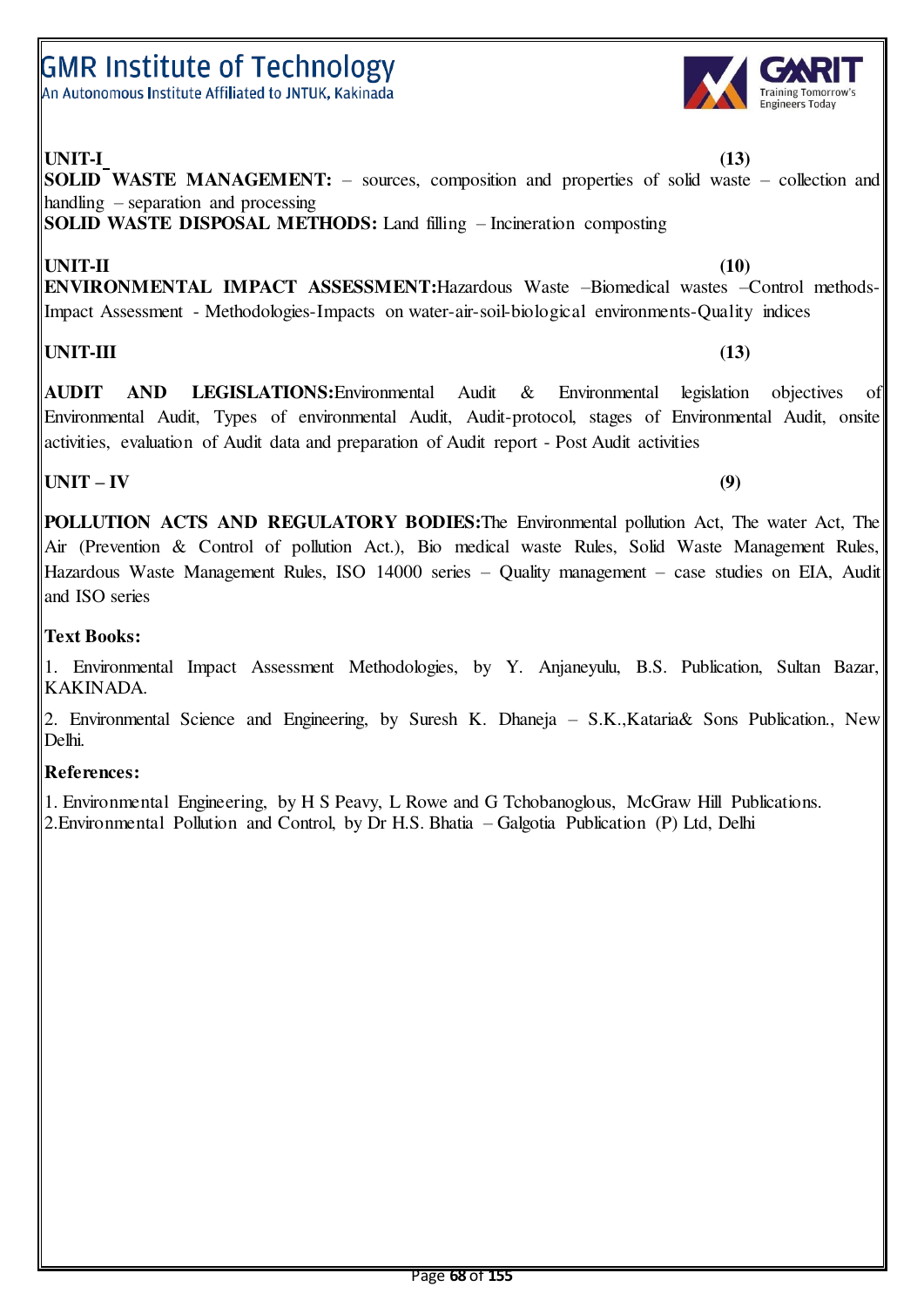

#### **Department of Civil Engineering B.Tech- 6th Semester SYLLABUS**

(Applicable for 2013 and 2014 admitted batches)

**Course Title: DISASTER MANAGEMENT** (Open Elective) Course Code:

 **L: T: P: C:: 3:1:0:4** 

### **OBJECTIVES:**

The course content enables students to :

- i). Demonstrate a critical understanding of key concepts in disaster risk reduction and humanitarian response
- ii). Understand and appreciate the specific contributions of the Red Cross/Red Crescent movement to the practice and conceptual understanding of disaster management and humanitarian response and their significance in the current context
- iii).Critically evaluate disaster risk reduction and humanitarian response policy and practice from multiple perspectives
- iv). Develop an understanding of standards of humanitarian response and practical relevance in specific types of disasters and conflict situations Critically understand the strengths and weaknesses of disaster management approaches, planning and programming in different countries, particularly their home country or the countries they work in, and
- v). Respond to disaster risk reduction initiatives and disasters in an effective, humane and sustainable manner.

#### **OUTCOMES:**

At the end of the course the learners will be able to Integrate knowledge and to analyze, evaluate and manage the different public health aspects of disaster events at a local and global levels, even when limited information is available.

- a) Describe, analyze and evaluate the environmental, social, cultural, economic, legal and organizational aspects influencing vulnerabilities and capacities to face disasters.
- b) Work theoretically and practically in the processes of disaster management (disaster risk reduction, response, and recovery) and relate their interconnections, particularly in the field of the Public Health aspects of the disasters.
- c) Manage the Public Health aspects of the disasters.
- d) Obtain, analyze, and communicate information on risks, relief needs and lessons learned from earlier disasters in order to formulate strategies for mitigation in future scenarios with the ability to clearly present and discuss their conclusions and the knowledge and arguments behind them.
- e) Design and perform research on the different aspects of the emergencies and disaster events while demonstrating insight into the potential and limitations of science, its role in society and people's responsibility for how it is used.
- f) Analyze and evaluate research work on the field of emergencies and disaster while demonstrating insight into the potential and limitations of science, its role in society and people's responsibility for how it is used.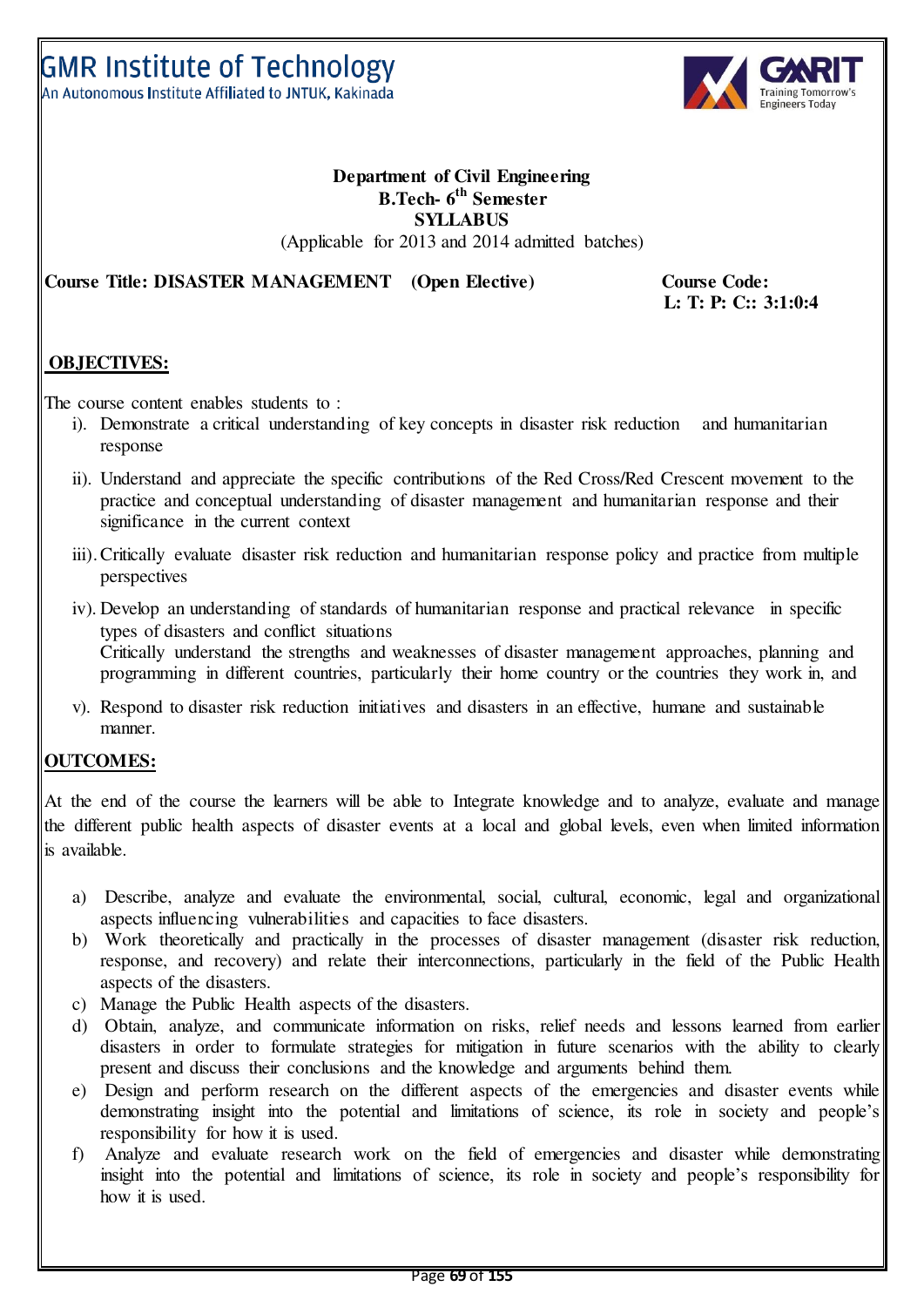

## **UNIT-1:**

**DISASTER MANAGEMENT AN OVER VIEW**: Introduction of DM- inter disciplinary – nature of the subject – Hyogo frame of work of action (HFA) (2005-2015) – Five priorities for action

**NATURAL HAZARDS AND DISASTER AND THEIR MANAGEMENT:** Case study methods of the following: floods, droughts, - Earthquakes – global warming, cyclones & Tsunamis – Post Tsunami hazards along the Indian coast – landslides

# **UNIT-II**:

**MANMADE DISTRE AND THEIR MANAGEMENT ALONG WITH CASE STUDY METHODS OF THE FOLLOWING**: Fire hazards – transport hazard dynamics – solid waste management – post disaster – bio terrotirism -threat in mega cities, rail and air craft's accidents, and Emerging infectious diseases & Aids and their management.

**RISK AND VULNERABILITY:** BUILDING codes and land use planning-social vulnerability – environmental vulnerability – Macroeconomic management and sustainable development, Climate change risk rendition-financial management of disaster – related losses.

#### **UNIT – III**

**ROLE OF TECHNOLOGY IN DISASTER MANAGEMENTS**: Disaster management for infra structures, taxonomy of infrastructure treatment plants and process facilities – electrical substations – roads and bridges – mitigation programme for earth quakes – flowchart, geospatial information in agriculture drought assessment – multimedia technology in disaster risk management and training – transformable indigenous knowledge in disaster reduction.

**EDUCATION AND COMMUNITY PREPAREDNESS**: Education in disaster risk reduction – Essentials of school disaster education – community capacity and disaster resilience – Community based disaster recovery Community based disaster management and social capital – Designing resilience – building community capacity for action

### **UNIT-IV**

**MULTI – SECTIONAL ISSUES**: Impact of disaster on poverty and deprivation - Climate change adaptation and human health – Exposure, health hazards and environmental capacity in disaster management - the red cross and red crescent movement - Corporate sector and disaster risk reduction A community focused approach

**FIELD VISIT:** visit to a loccal area / site where natural or manmade hazard has occurred and prepare a report with the following details i) location of site, ii) nature of the hazard (natural or manmade), iii) details of loss of life and property iv) response from the government / NGO etc. v) whether the response is adequate or not vi) the role of technology in risk reduction vii) suggestion for improvement of disaster response / preventive measures viii) Conclusions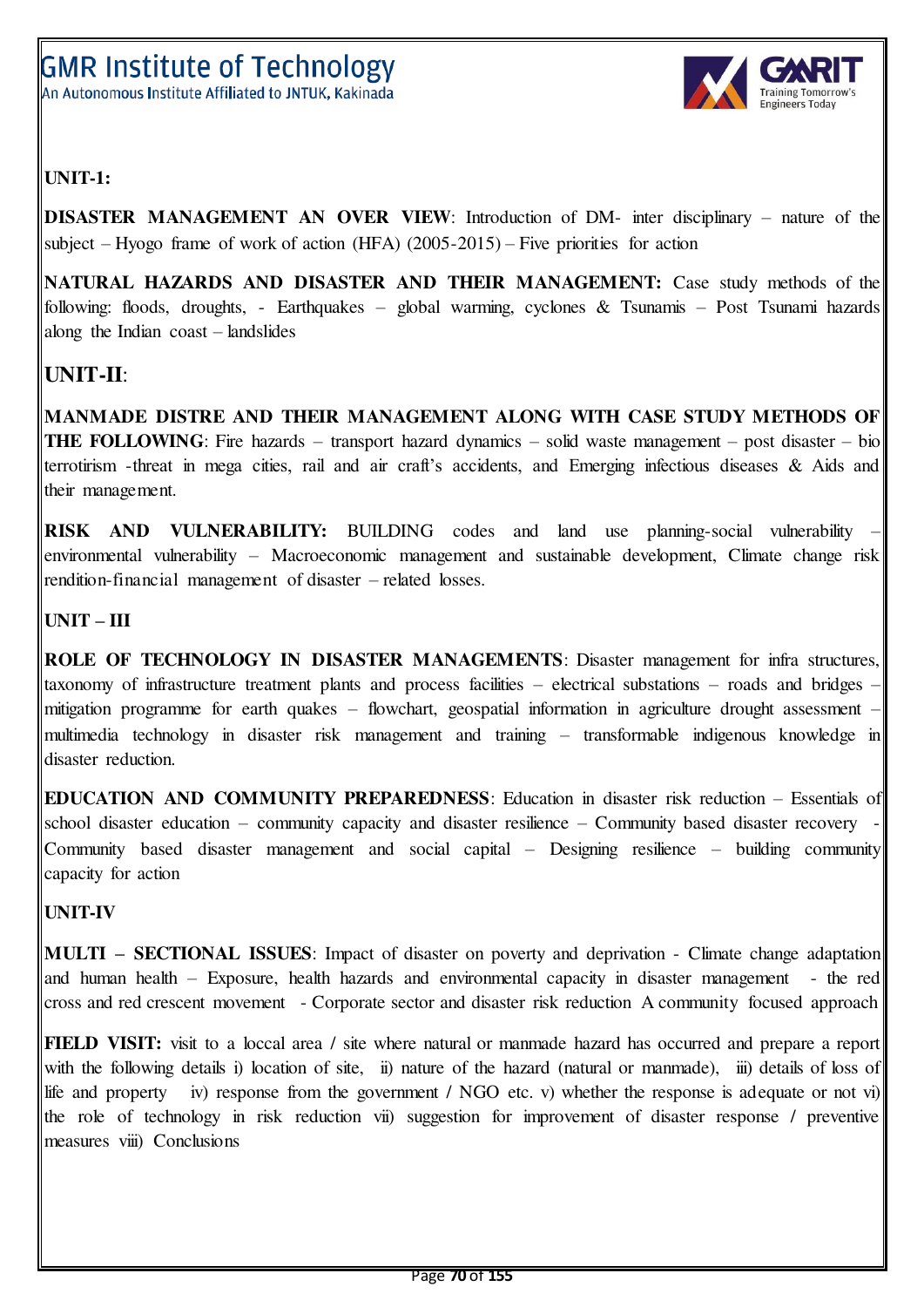

# **Text Books:**

- 1. Disaster management Global Challenges and local solution, Edited by Rajibshash and R.R.Krishnamurthy (2009) published by universities press
- 2. Disaster management future challenges and opportunities (2007) editor by Jagbirsingh. Published by I K international publishing house pvt. Ltd.

#### **Reference Book:**

1. Disaster management edited by H K Gupta (2003) published by universities press.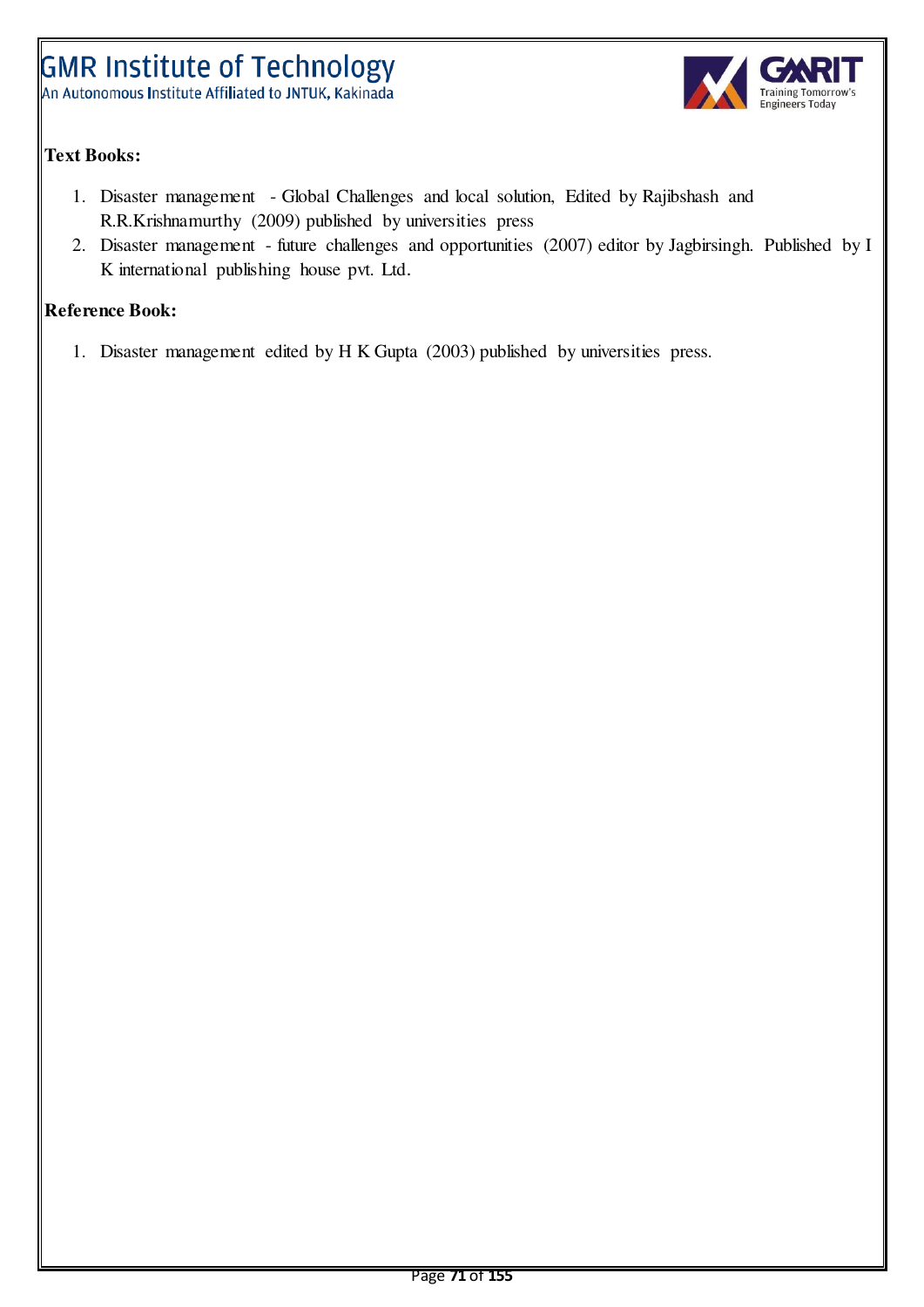

# **Department of Civil Engineering B.Tech- 6th Semester**

**SYLLABUS** 

(Applicable for 2013 and 2014 admitted batches)

**Course Title: ENVIRONMENTAL ENGINEERING LAB Course Code:** 

 **L: T: P: C:: 0:0:3:2** 

# **OBJECTIVES:**

- i). The course content enables students to:
- ii). Determine of pH and Electrical Conductivity<br>iii). Estimate total Hardness
- Estimate total Hardness
- iv). Determine of Alkalinity, Acidity of given water sample
- v). Determine chlorides, Iron, total solids, dissolved solids in water vi). Determine D.O B.O.D/COD.
- Determine D.O B.O.D/COD.

# **OUTCOMES:**

At the end of course student will be able to

- a) know how to perform relevant tests in the laboratory to determine the major characteristics of water and wastewater
- b) Get hands on experience in operating the various equipment/methods available for examining water and wastewater
- c) understand the practical significance of the characteristics, the relevant codes of practice for examination and permissible limits for the characteristics of water and wastewater

# **LIST OF EXERCISES:**

- i). Determination of pH and Electrical Conductivity
- ii). Determination and estimation of total Hardness
- liii). Determination of Calcium and Magnesium hardness
- iv). Determination of Alkalinity
- v). Determination of Acidity
- vi). Determination of chlorides in water and soil.
- vii).Determination and estimation of total solids, dissolved solids
- viii).Determination of Iron
- ix). Determination of dissolved oxygen with D.O Meter &Winklers Method
- x). Physical parameters-Temperature, Turbidity
- xi). Determination of B.O.D/COD
- xii). Determination of chlorine demand
- xiii).Determination of optimum coagulant dose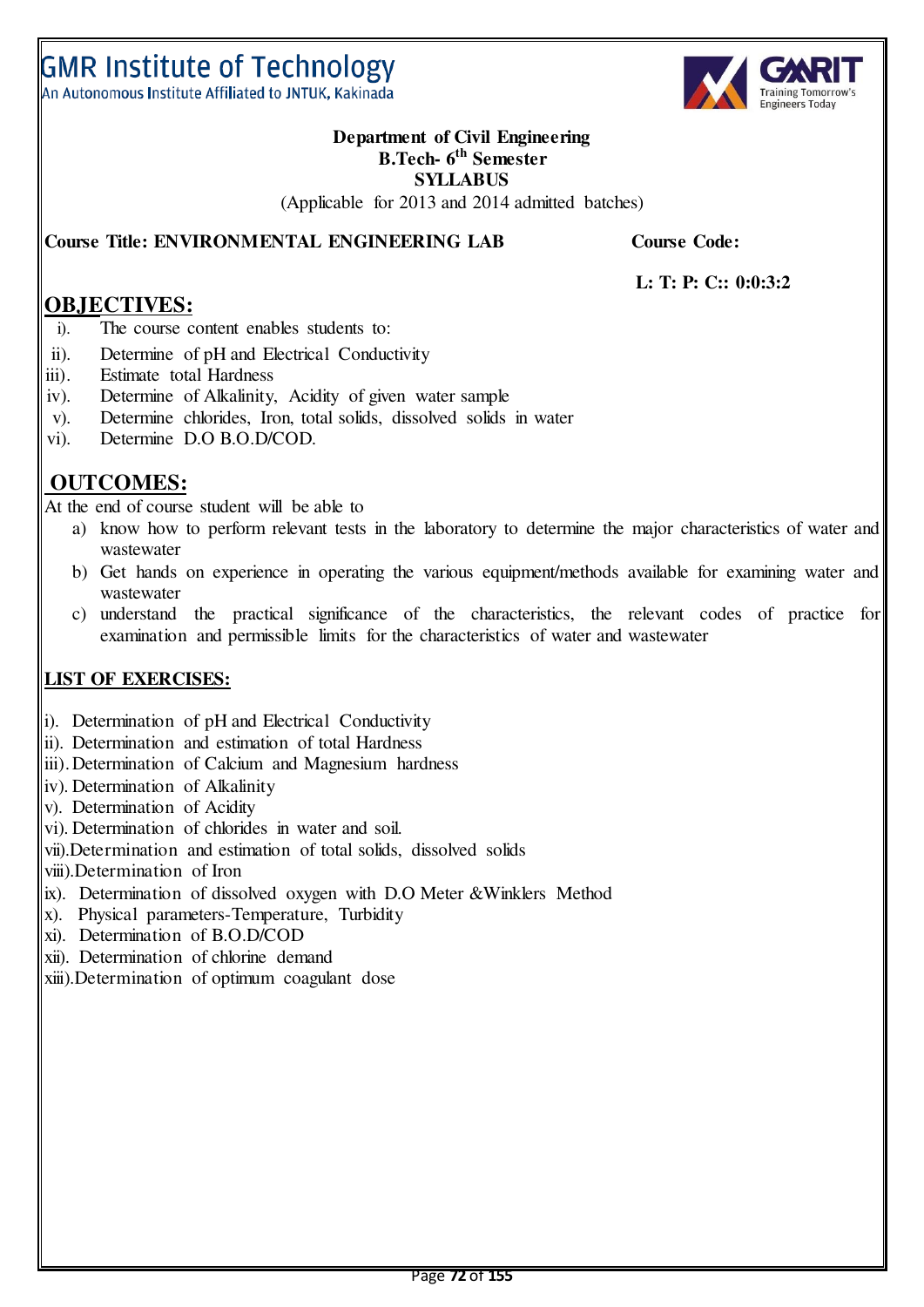

# **Department of Civil Engineering B.Tech- 6th Semester**

**SYLLABUS** 

(Applicable for 2013 and 2014 admitted batches)

# **Course Title: SOIL MECHANICS LAB Course Code:**

 **L: T: P: C:: 0:0:3:2** 

# **OBJECTIVES:**

i). To make the student learn, apply his ability of knowledge with hands of practice to determine index and engineering properties of soils.

ii). To have an exposure for determining various properties of soils in field and through simulating in lab.  **OUTCOMES:** 

- a) Identify tools, equipment required and familiarity with experimental procedures for determining index and engineering properties of soils
- b) Perform field tests for soil investigations.
- **c)** Apply field conditions for computing and analyzing the experimental data.
- **d)** Infer the results and compare.

# **LIST OF EXERCISES:**

- 1. Determination of Consistency Limits (Liquid, plastic and Shrinkage limit) for soil.
- 2. Determination of Field density with Core cutter method & Sand replacement method.
- 3. Determination of particle size distribution through mechanical and hydrometer analysis.
- 4. Determination of Optimum Moisture content and Maximum Dry Density for given soil with Proctor Compaction Tests.
- 5. Determination of coefficient Permeability of soil with constant head and variable head Tests.
- 6. Determination of strength parameters of given soil with Unconfined Compression strength (UCS) test.
- 7. Determination of Consolidation characteristics of given cohesive soil by performing consolidation test.
- 8. Determination of Free swell index for soil.
- 9. Determination of Strength parameters of given soil under different drainage conditions with Triaxial Test.
- 10. Determination of strength parameter of given cohesion-less soil by performing Direct shear test.
- 11. Determination of C.B.R Value of given soil with Laboratory CBR Test. (Any eight shall be conducted.)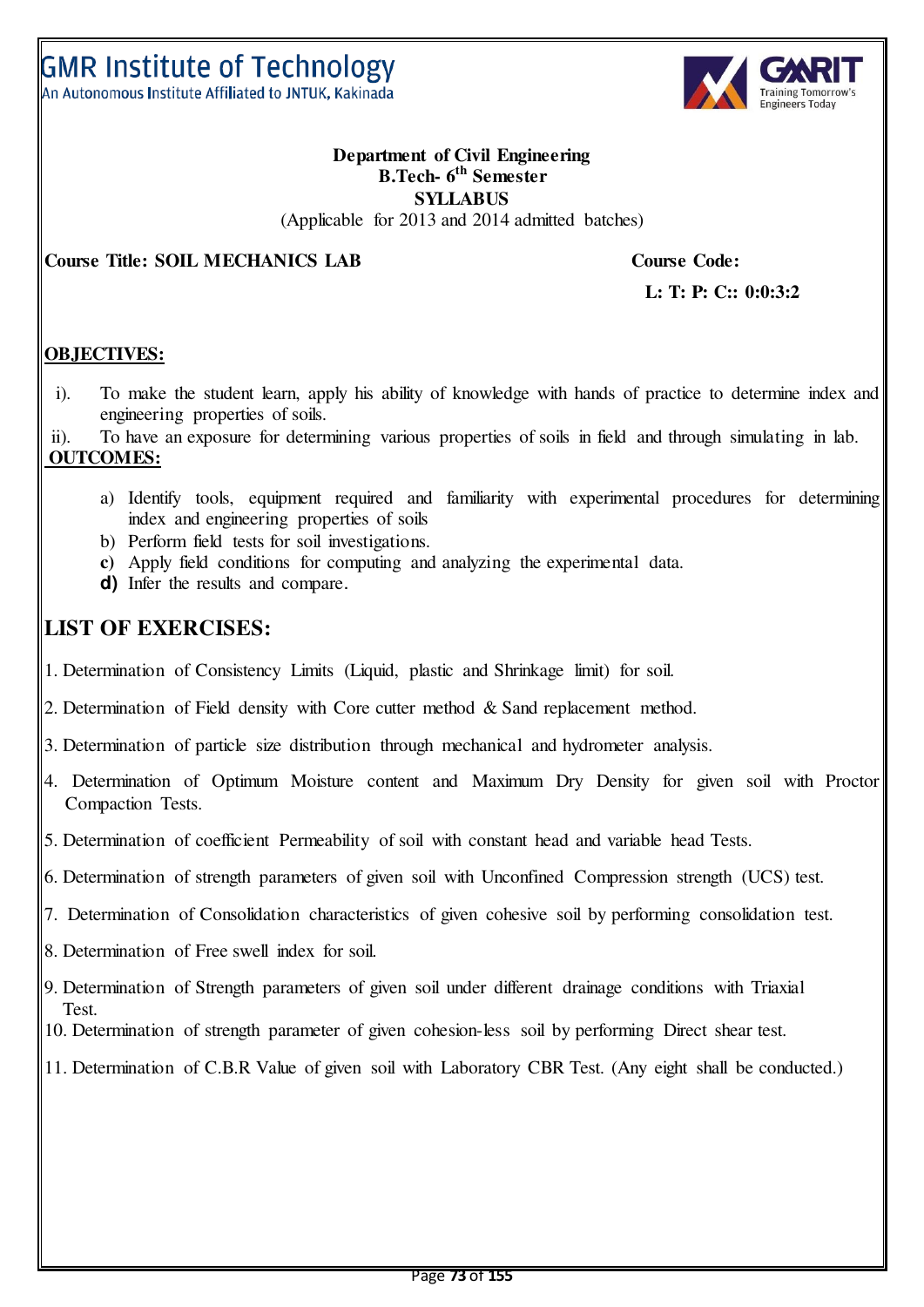

**L: T: P: C:: 3:1:0:4** 

# **Department of Civil Engineering B.Tech- 7th Semester**

# **SYLLABUS**

(Applicable for  $2013$  and  $2014$  admitted batches)

# **Course Title: FOUNDATION ENGINEERING COURSE CODE:** Course Code:

**OBJECTIVES**:

Leaner is expected to

- i). Conceptualize the necessity of site investigations for soil sampling.
- ii). Understand the essence of engineering properties in design of various structures constructed on and with soil.
- iii). Ascertain the stability of earthen structures.
- iv). Know the importance of foundation and different types with their design concepts.

# **OUTCOMES:**

At the end of the course student will be able to

- a) Learn various types and methods of undisturbed and disturbed soil sampling.
- b) Perform computations for stability of earthen structures.
- c) Use the various properties of soils to design the shallow foundations for different loading conditions.
- **d)** Extend the theory of foundation design for special foundation types namely deep foundations.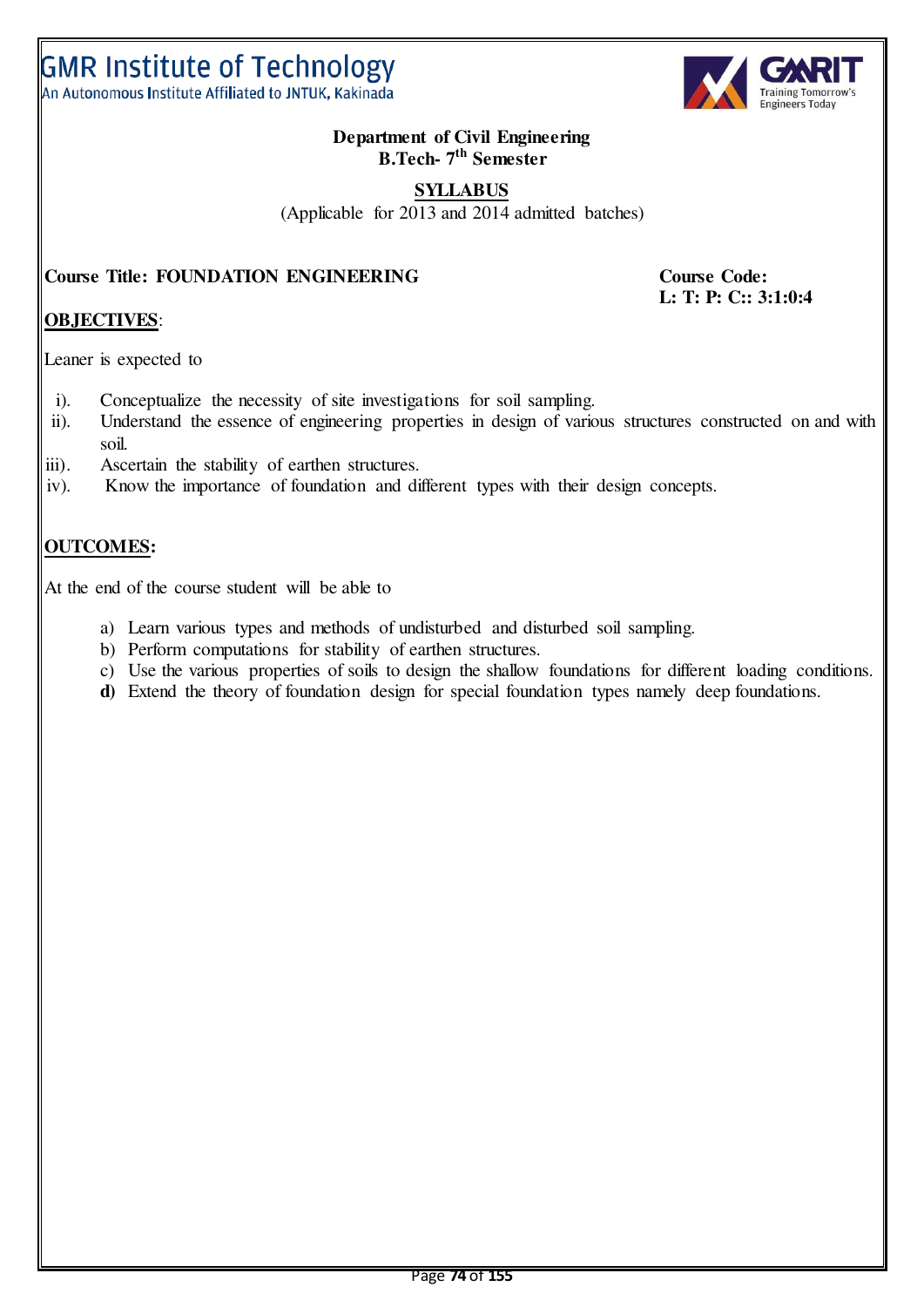

# **UNIT**  $-1$  (12+ 4)

**SOIL EXPLORATION:** Methods of soil exploration – Boring and Sampling methods – Field tests – Penetration Tests – Plate load test – planning of Programme- preparation of soil investigation report. **EARTH SLOPE STABILITY**: Infinite and finite earth slopes – types of failures – factor of safety of infinite slopes: stability analysis- Bishop's Simplified method – Taylor's Stability Number- Stability of slopes of earth dams under different conditions.

# **UNIT** – **II**  $(10+3)$

**EARTH PRESSURE THEORIES:** Rankine's theory of earth pressure – earth pressures in layered soils -Coulomb's earth pressure theory – Culmann's graphical method.

**RETAINING WALLS:** Types of retaining walls – stability of retaining walls.

# **UNIT** – **III**  $(10 + 4)$

**SHALLOW FOUNDATIONS:** Types - choice of foundation – Location of depth – Safe Bearing Capacity and IS Methods Safe bearing pressure based on N- value

Allowable bearing pressure; safe bearing capacity and settlement from plate load test – allowable settlements of structures<br>UNIT-IV

# **UNIT –IV**  $(13 + 4)$

**PILE FOUNDATION:** Types of piles – Load carrying capacity of piles based on static pile formulae Dynamic pile formulae – Pile load tests - Load carrying capacity of pile groups.

**WELL FOUNDATIONS:** Types – Different shapes of wells – Components of wells – functions- construction of well foundations- Sinking of wells – Tilts and shifts.

# **Text Books:**

1. Basic and Applied Soil Mechanics by Gopal Ranjan & ASR Rao, New Age International Pvt. Ltd, (2004). 2. Foundation Engineering by Varghese,P.C., Prentice Hall of India., New Delhi.

3. Soil Mechanics and Foundations by - by B.C.Punmia, Ashok Kumar Jain and Arun Kumar Jain, Laxmi, publications Pvt. Ltd., New Delhi

# **References:**

1. Das, B.M., - (1999) Principles of Foundation Engineering –6th edition (Indian edition) Thomson Engineering 2. Bowles, J.E., (1988) Foundation Analysis and Design – 4th Edition, McGraw-Hill Publishing company, Newyork.

3. Analysis and Design of Substructures – Swami Saran, Oxford and IBH Publishing company Pvt Ltd ( 1998 ). 4. Geotechnical Engineering by S. K.Gulhati & Manoj Datta – Tata Mc.Graw Hill Publishing company New Delhi. 2005.

5. Teng,W.C – Foundation Design , Prentice Hall, New Jersy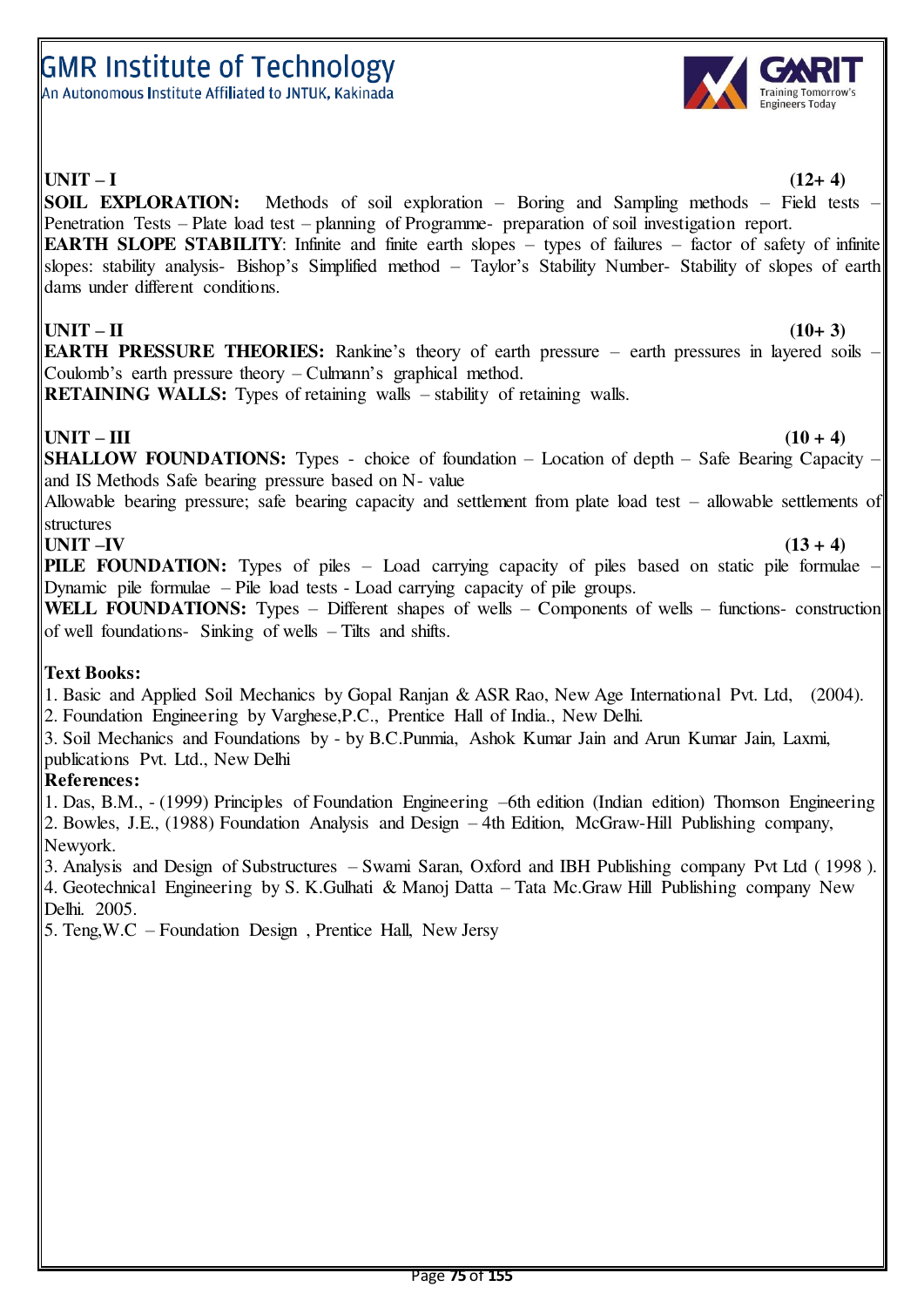

## **Department of Civil Engineering B.Tech- 7th Semester**

#### **SYLLABUS**

(Applicable for  $2013$  and  $2014$  admitted batches)

# **Course Title: HYDRAULIC STRUCTURES** Course Code:

 **L: T: P: C:: 3:1:0:4** 

# **OBJECTIVES:**

The course content enables students to

- i). Relate the head works constructed at the head of the canal and types and different components and their purposes.
- ii). Understand different theories behind the design of impervious floor in permeable soils.
- iii). Identify canal regulation structures and cross drainage structures come in the alignment of the channels.
- iv). Analyze for the forces to be considered in the in the stability Gravity dams
- v). Distinguish between earthen embankments and Causes of its failures and seepage theories

# **OUTCOMES:**

At the end of the course students will be able to

- a) Design the different water retaining structures.
- b) Analyze the parameters needed in the design of weirs/barrages in permeable soils.
- c) Analyze and design the Gravity dams and Earth dams with available foundation strata.
- d) Design the canal regulation structures and cross drainage structure
- e) Understand the design principles of canal fall and Spillway and able to design various components.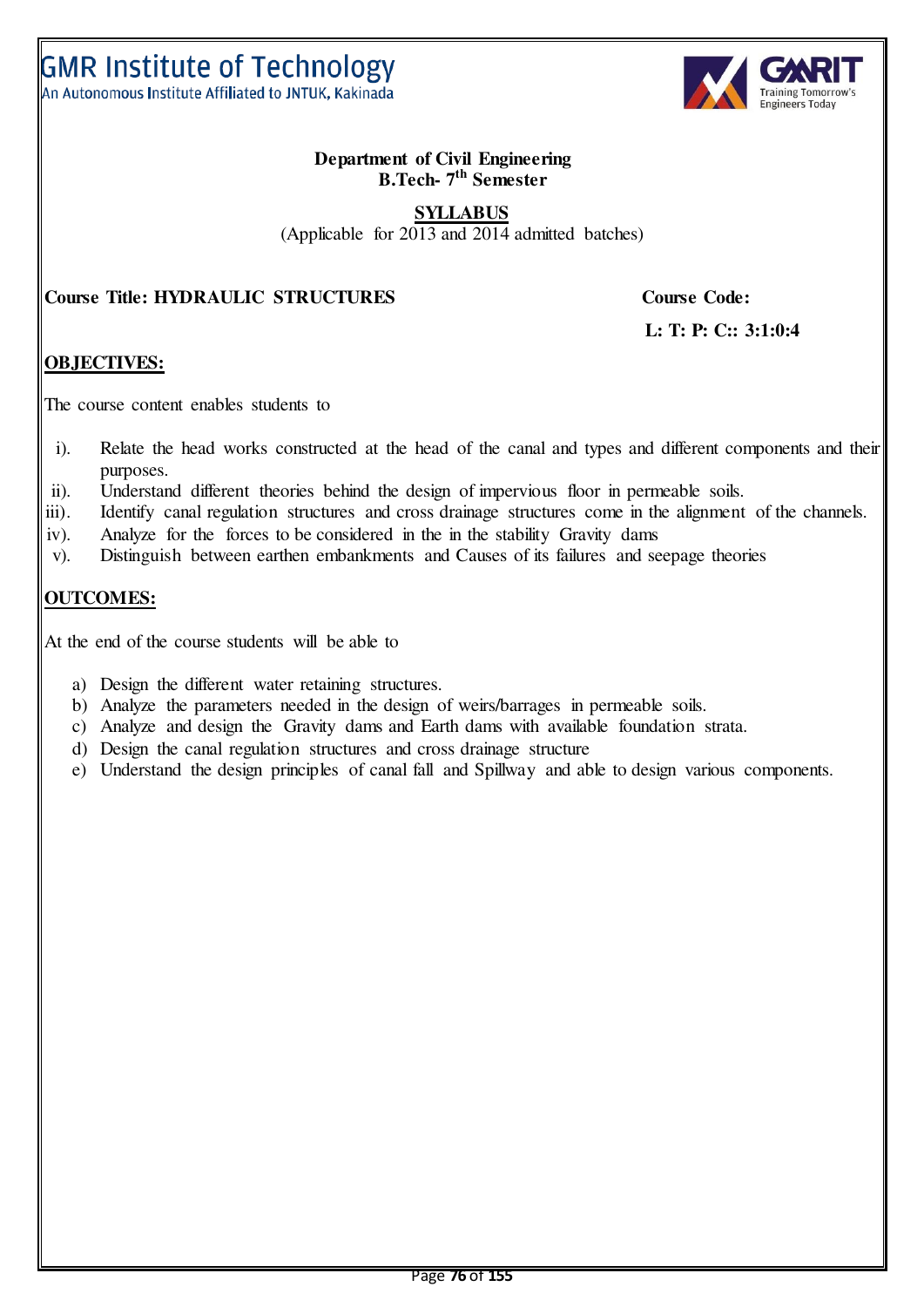# **GMR Institute of Technology**

An Autonomous Institute Affiliated to JNTUK, Kakinada



# **UNIT-I**

**DIVERSION HEAD WORKS:** Types of Diversion head works-diversion and storage head works, weirs and barrages, layout of diversion head works, components. Causes and failure of hydraulic structures on permeable foundations, Bligh's creep theory, Khosla's theory, determination of uplift pressure, impervious floors using Bligh's and Khosla's theory, exit gradient, functions of U/s and d/s sheet piles.

**DAMS:** Types of dams, merits and demerits, factors affecting selection of type of dam, factors governing selecting site for dam, types of reservoirs, selection of site for reservoir, zones of storage of a reservoir, reservoir yield, estimation of capacity of reservoir using mass curve.

# **UNIT-II**

**EARTH DAMS:** types of Earth dams, causes of failure of earth dam, criteria for safe design of earth dam, seepage through earth dam-graphical method, measures for control of seepage.

**GRAVITY DAMS:** Forces acting on a gravity dam, causes of failure of a gravity dam, elementary profile and practical profile of a gravity dam, limiting height of a low gravity dam, stability analysis, drainage galleries.

# **UNIT-III**

**SPILLWAYS**: types of spillways, design principles of Ogee spillways, types of spillway gates.

**CANAL FALLS:** types of falls and their location, design principles of Sarda type fall, trapezoidal notch fall and straight glacis fall.

# **UNIT-IV**

**CANAL REGULATION WORKS:** Head regulator and cross regulator, design principles of Cross regulator and head regulators, canal outlets, types of canal modules, proportionality, sensitivity and flexibility.

**CROSS DRAINAGE WORKS:** types, selection of site, design principles of aqueduct, siphon aqueduct and super passage.

## **Text Books:**

- 1. Irrigation engineering and hydraulic structures by S.K Garg, Khanna publishers.
- 2. Irrigation engineering by K.R.Arora
- 3. Irrigation Engineering by R.K. Sharma and T.K. Sharma, S. Chand Publishers

## **References:**

- 1. Irrigation and water resources engineering by G.L. Asawa, New Age International Publishers
- 2. Concrete dams by Varshney.
- 3. Theory and Design of Hydraulic structures by Varshney, Gupta & Gupta
- 4 Water resources engineering by Satyanarayana Murthy. Challa, New Age International Publishers.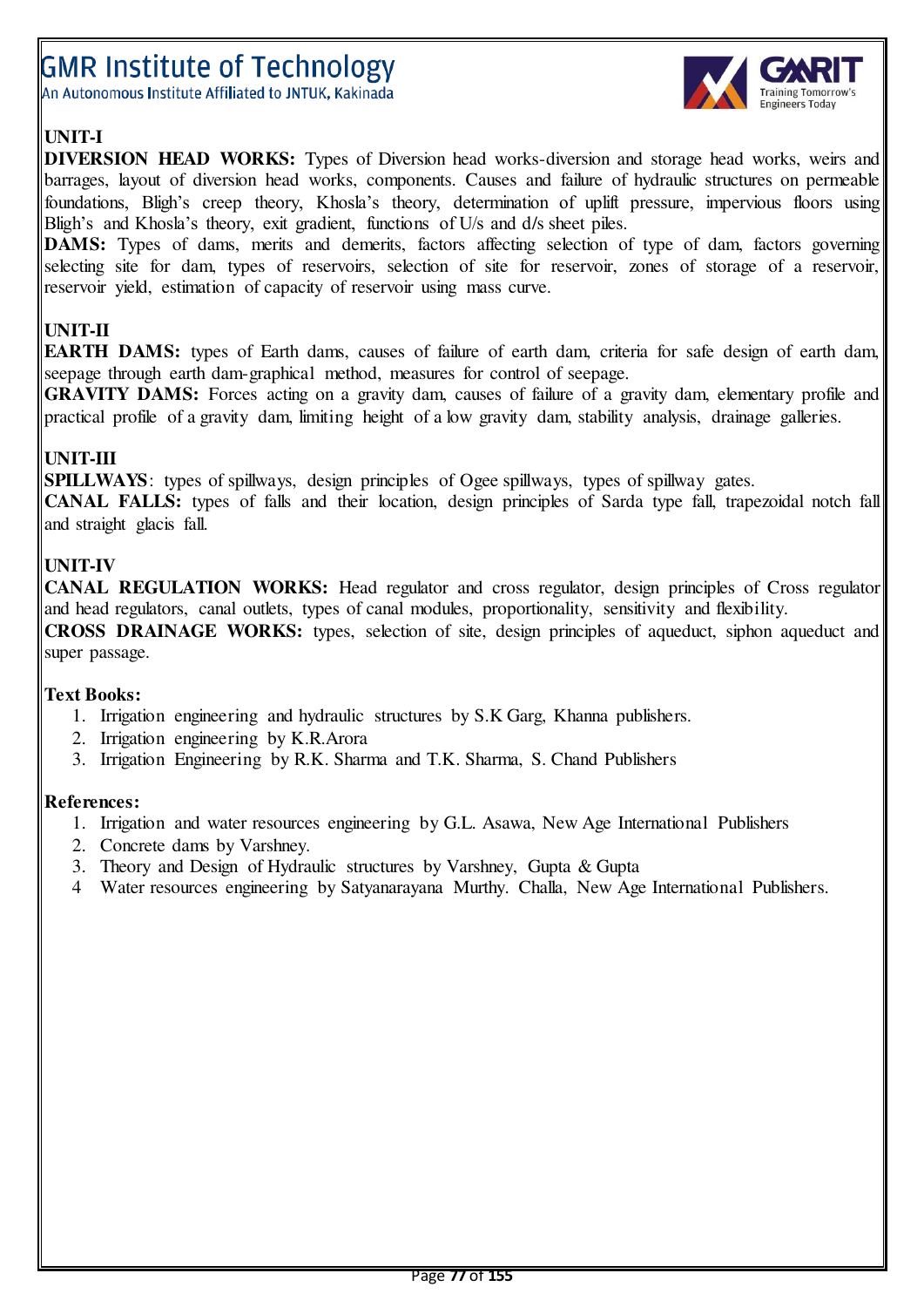

#### **Department of Civil Engineering B.Tech- 7th Semester**

# **SYLLABUS**

(Applicable for 2013 and 2014 admitted batches)

# **Course Title: DESIGN OF REINFORCED CONCRETE STRUCTURES (Elective-IV)**

 **Course Code: L: T: P: C:: 3:1:0:4** 

# **OBJECTIVES:**

The student is expected to

- i). Design continuous beams and slabs as per IS456: 2000
- ii). Distinguish between RCC and PSC members
- iii). Understand principle in various methods of pre stressing systems
- iv). Evaluate the losses in pre and post tensioned members
- v). Analyze and design members subjected to flexure and shear.

# **OUTCOMES:**

At the end of the course student will be able to

- a) **Design** the cross section and evaluate the amount of reinforcement required in the continuous beam as per IS: 456 codal recommendations for all practical loadings.
- b) **Design** the amount of reinforcement required in the continuous slab and stair case as per IS: 456 codal recommendations for all practical loadings.
- c) Perform analysis and design of prestressed concrete members and connections
- d) Identify and interpret the appropriate relevant industry design codes.
- e) Relate with professional and contemporary issues in the design and fabrication of prestressed concrete members.
- f) Perform an industry relevant design project in a team setting.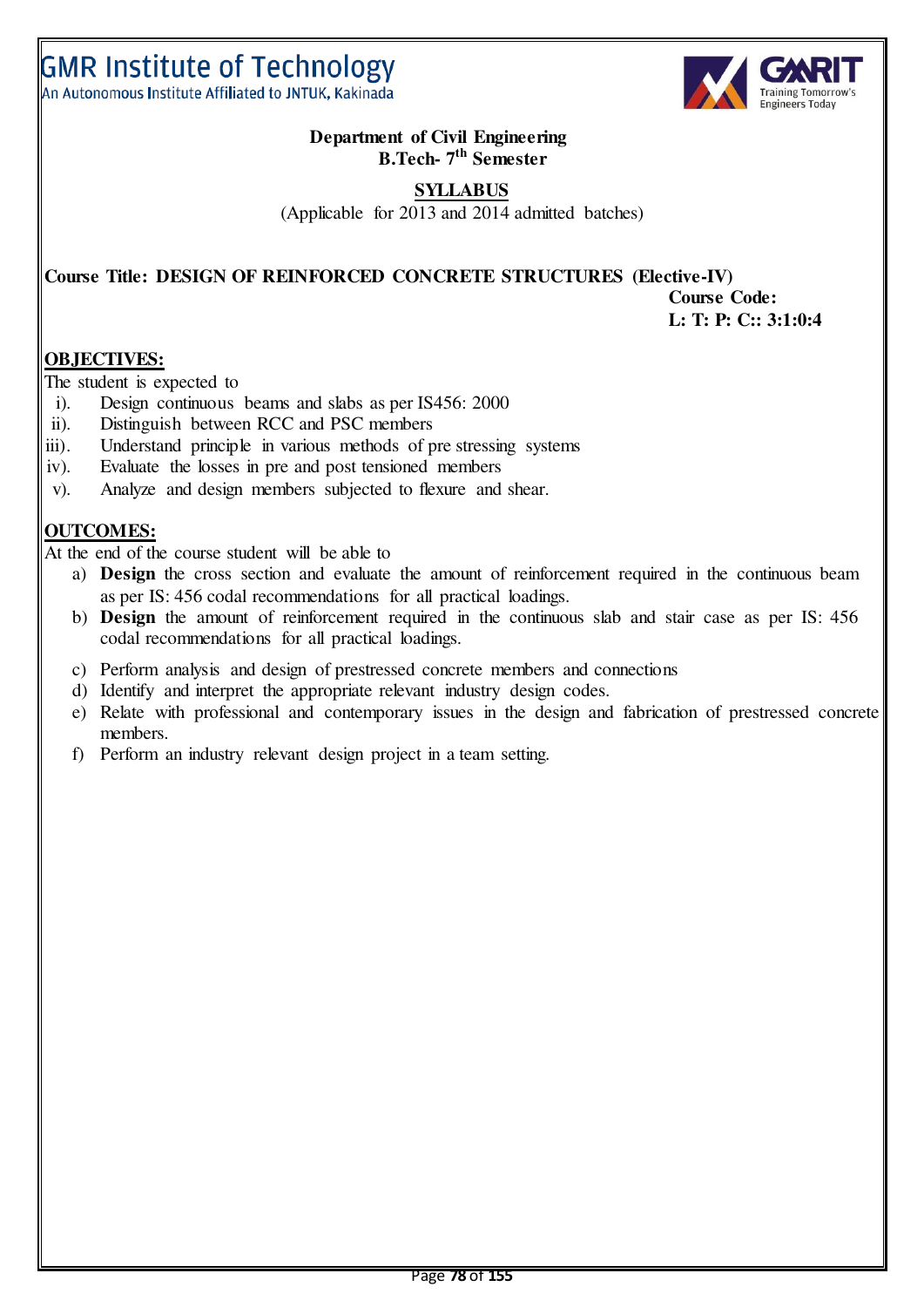

**BEAMS:** Design examples in simply supported and continuous beams, detailing.

**SLABS:** Design of continuous slab Using IS Coefficients, detailing, Design of stair case.

**UNIT – II:**  $(11+4)$ 

**INTRODUCTION:** Historic development – General principles of prestressing pretensioning and post tensioning – Advantages and limitations of prestressed concrete – Materials – High strength concrete and high tensile steel their characteristics.

**ANALYSIS OF PRESTESS & METHODS OF PRESTESSING:** I.S.Code provisions, Methods and Systems of Prestressing; Pre-tensioning and post tensioning methods – Analysis of post tensioning - Different systems of prestressing like Hoyer System, Magnel System Freyssinet system and Gifford – Udall System.

# **UNIT–III: (13+4)**

**LOSSES OF PRESTRESS:** Loss of prestress in pre-tensioned and post-tensioned members due to various causes like elastic shortage of concrete, shrinkage of concrete, creep of concrete, Relaxation of steel, slip in anchorage bending of member and frictional losses.

**ANALYSIS OF SECTIONS FOR FLEXURE:** Elastic analysis of concrete beams prestressed with straight, concentric, eccentric, bent and parabolic tendons.

# $\mathbf{I}$ **INIT** – **IV**:

## **DESIGN OF SECTIONS FOR FLEXURE AND SHEAR: (12+3)**

 Allowable stress, Design criteria as per I.S.Code – Elastic design of simple rectangular and I-section for flexure, shear, and principal stresses – design for shear in beams – Kern – lines, cable profile.

# **Text books:**

1**.**Structural Design and Drawing (Concrete and Steel) by N. Krisna Raju, University press publcations 2.Design of R.C.C structural elements by S.S Bhavikatti, New age International publications.

3. Prestressed Concrete by Krishna Raju; - Tata Mc.Graw Hill Publications.

4.Prestressed Concrete by N.Rajasekharan; - Narosa publications.

## **References:**

1. Reinforced concrete Design by S.N Sinha,Tata Mc. Hill publications

2. Prestressed Concrete by Ramamrutham; Dhanpatrai Publications.

3. Design of Prestressed concrete structures (Third Edition) by T.Y. Lin & Ned H.Burns, John Wiley & Sons.



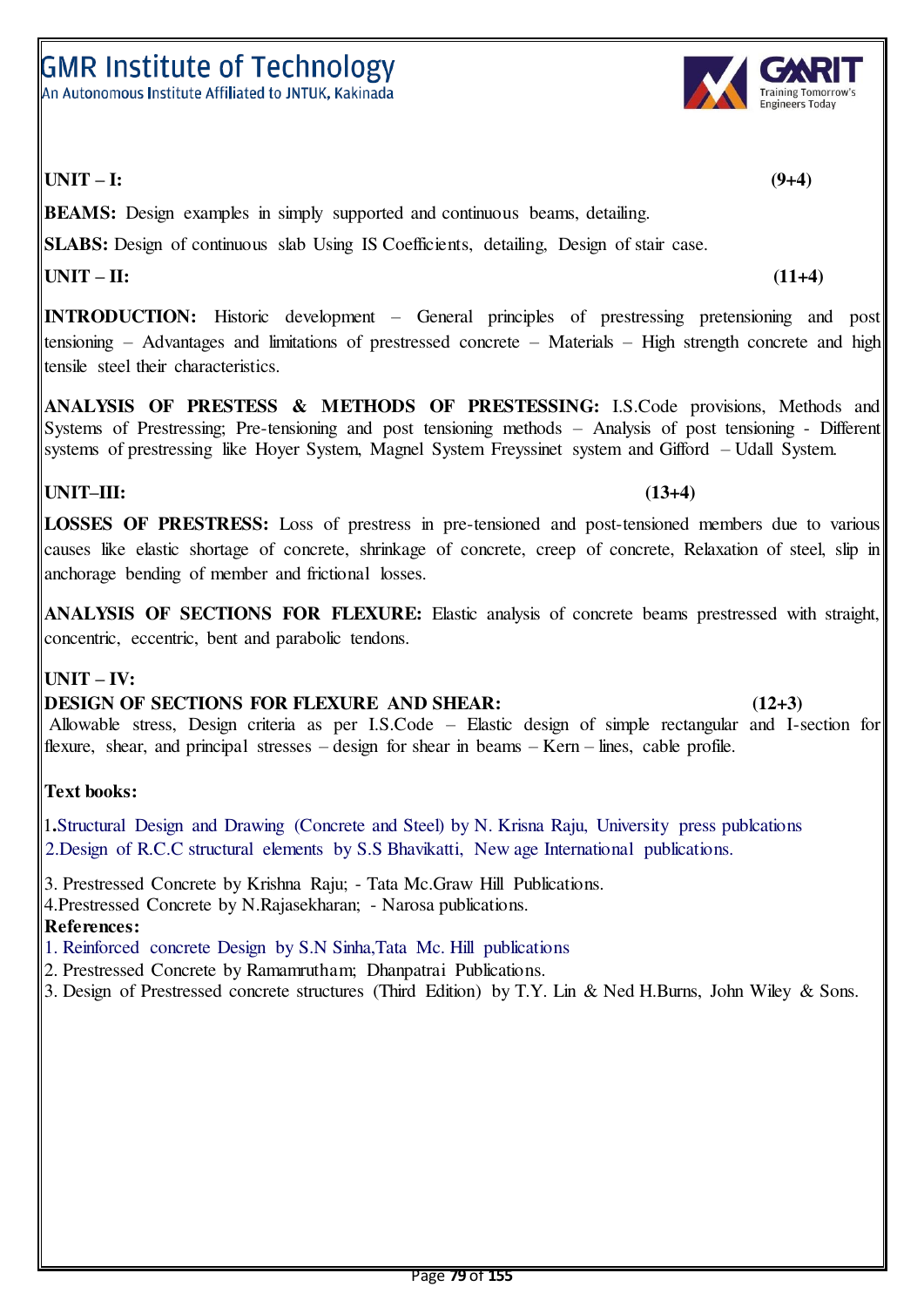

#### **Department of Civil Engineering B.Tech- 7th Semester SYLLABUS**  (Applicable for 2013-14 admitted batch)

**Course Title: EARTHQUAKE RESISTANT DESIGN (Elective – IV) Course Code:** 

 **L: T: P: C:: 3:1:0:4** 

# **OBJECTIVES:**

The student is expected to:

- i). i). Create a strong understanding on application of single degree and multi-degree of freedom systems.
- ii). Impart the knowledge on causes and effects of earthquakes.
- iii). Formulate and analyze structures subjected to earthquake excitation.
- iv). Familiarize with seismic codal and detailing provisions.

# **OUTCOMES:**

On successful completion of this course, it is expected that students should be able to;

- a) Analyze the free and forced vibration response of single-degree and multi-degree of freedom and continuous systems.
- b) Distinguish between earthquake magnitude and earthquake damage (intensity),
- c) Understand why earthquakes occur, how they are measured and categorized and the effect they may have on engineering structures. Predict the Dynamic Behavior of simple structural systems,
- d) Develop an understanding of structural dynamics of simple systems subject to harmonic, impulse and/or arbitrary loading,
- e) Employ the Response Spectrum Analysis Method for Earthquake resistant R/C Buildings,
- f) Apply the Basic Principles of Conceptual Design for Earthquake resistant R/C Buildings. Understand the concepts and implementation of IS codes in relation to earthquake design.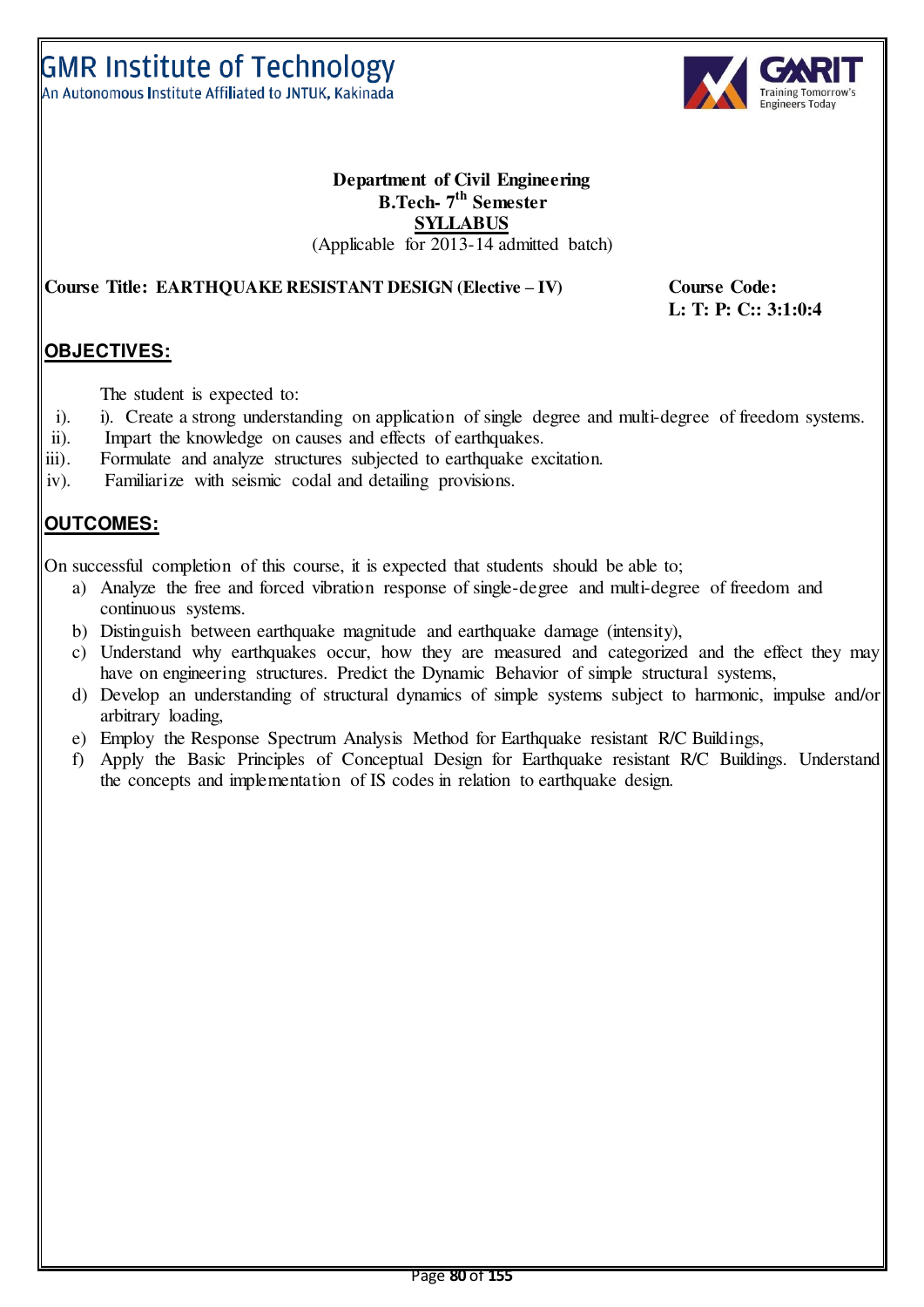An Autonomous Institute Affiliated to JNTUK, Kakinada

# **UNIT – I (9+4)**

 **INTRODUCTION TO STRUCTURAL DYNAMICS:** – Theory of vibrations – Lumped mass and continuous mass systems –Single Degree of Freedom (SDOF) Systems – Formulation of equations of motion – Un damped and damped free vibration –Damping – Response to harmonic excitation – Concept of response spectrum.

# $UNIT - II$  (9+4)

**MULTI-DEGREE OF FREEDOM (MDOF) SYSTEMS:** - Formulation of equations of motion – Free vibration –Determination of natural frequencies of vibration and mode shapes – Orthogonal properties of normal modes – Mode superposition method of obtaining response.

# **UNIT – III (13+4)**

**EARTHQUAKE ANALYSIS** : - Introduction – Rigid base excitation – Formulation of equations of motion for SDOF and MDOF Systems – Earthquake response analysis of single and multi-storyed buildings – Use of response spectra.

**EARTHQUAKE ENGINEERING:** - Engineering Seismology – Earthquake phenomenon – Causes and effects of earthquakes – Faults – Structure of earth – Plate Tectonics – Elastic Rebound Theory – Earthquake Terminology – Source, Focus, Epicenter etc - Earthquake size – Magnitude and intensity of earthquakes – Classification of earthquakes – Seismic waves – Seismic zones – Seismic Zoning Map of India – Seismograms and Accelegrams.

# **UNIT** – **IV**  $(10+3)$

**CODAL DESIGN PROVISIONS :** - Review of the latest Indian seismic code IS:1893 – 2002 (Part-I) provisions for buildings Earthquake design philosophy – Assumptions – Design by seismic coefficient and response spectrum methods – Displacements and drift requirements – Provisions for torsion.

 **CODAL DETAILING PROVISIONS:** - Review of the latest Indian Seismic codes IS:4326 and IS:13920 provisions for ductile detailing of R.C buildings – Beam, column and joints

## **Text Books:**

1. Dynamics of Structures – Clough & Penzien, McGraw Hill – International Edition.

2. Earthquake Resistant Design of Structures – Pankaj Agarwal & Manish Shrikhande – Printice Hall of India, New Delhi

## **References:**

1. Dynamics of Structures by A.K.Chopra – Pearson Education, Indian Branch, Delhi.

2. Earthquake Tips by C.V.R.Murty, I.I.T. Kanpur.

3. Structural Dynamics by Mario Paaz.

**IS Codes:** IS: 1893, IS: 4326 and IS:13920

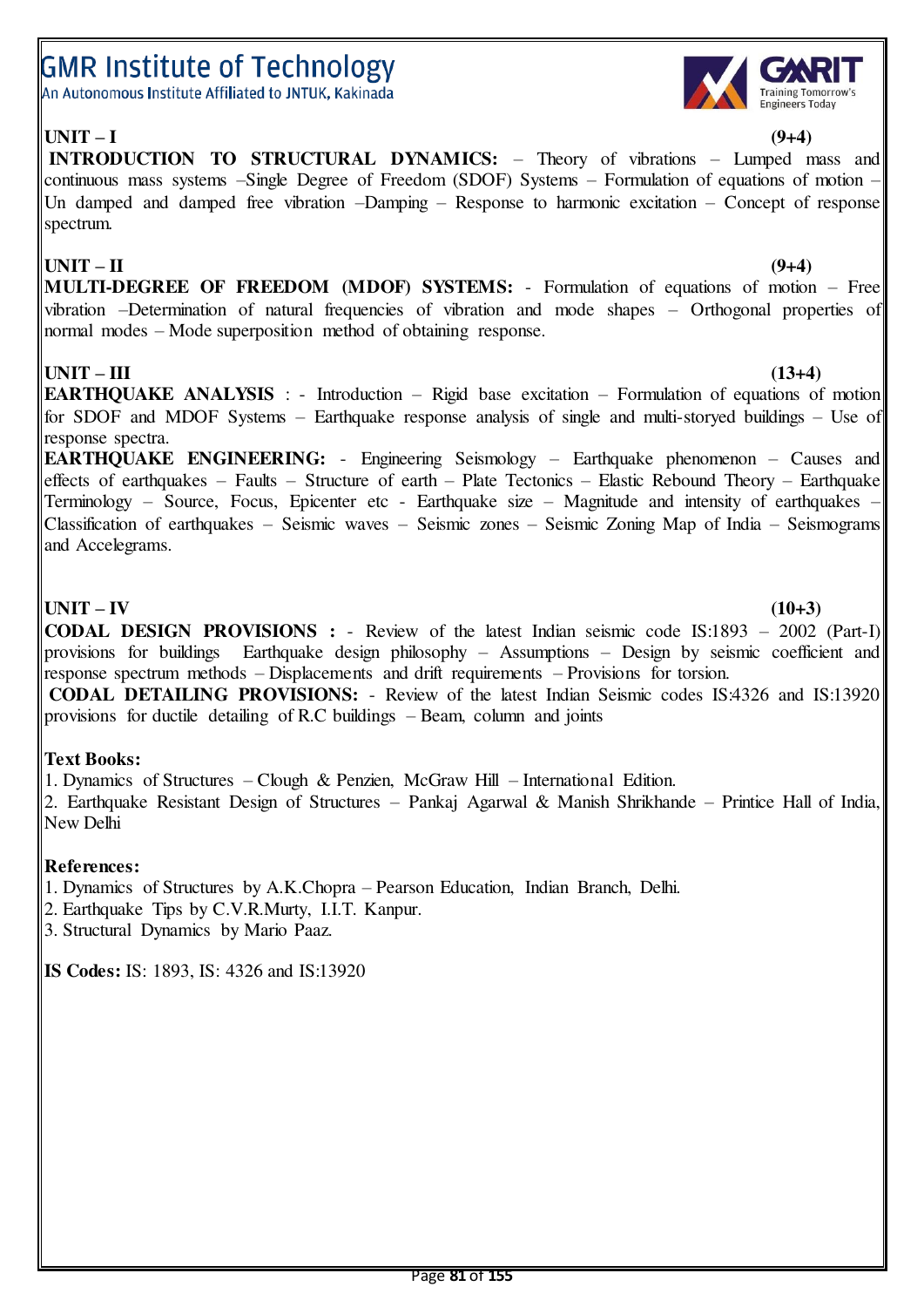

## **Department of Civil Engineering B.Tech- 7th Semester**

# **SYLLABUS**

(Applicable for  $2013$  and  $2014$  admitted batches)

**Course Title: RETROFITING AND REHABILITATION OF STRUCTURES (Elective-IV)** 

**Course Code:** 

**L: T: P: C: 3:1:0:4** 

# **OBJECTIVES:**

The student is expected to:

- i). Recognize the mechanisms of degradation of concrete structures and conduct preliminary forensic assessment of deteriorated concrete structures;
- ii). Learn how to conduct field monitoring and non-destructive evaluation of concrete structures;
- iii). Assess alternative repair strategies for deteriorated concrete structures including repairing with composites;
- iv). Evaluate stabilizing and strengthening techniques of reinforced concrete structural elements;
- v). Carry out a study on a topic related to the durability and repair of concrete structures, author a technical paper on the study and present it verbally.

# **OUTCOMES:**

At the end of the course the learners will be able to

- a) Identify the probable reasons for the deterioration of various structural members
- b) Able to assess the severity of damage in the structural members
- c) Choose materials and appropriate technologies for repair.
- d) Identify the appropriate method for strengthening of existing members.
- e) Plan for the monitoring of the new buildings by using sensor technology.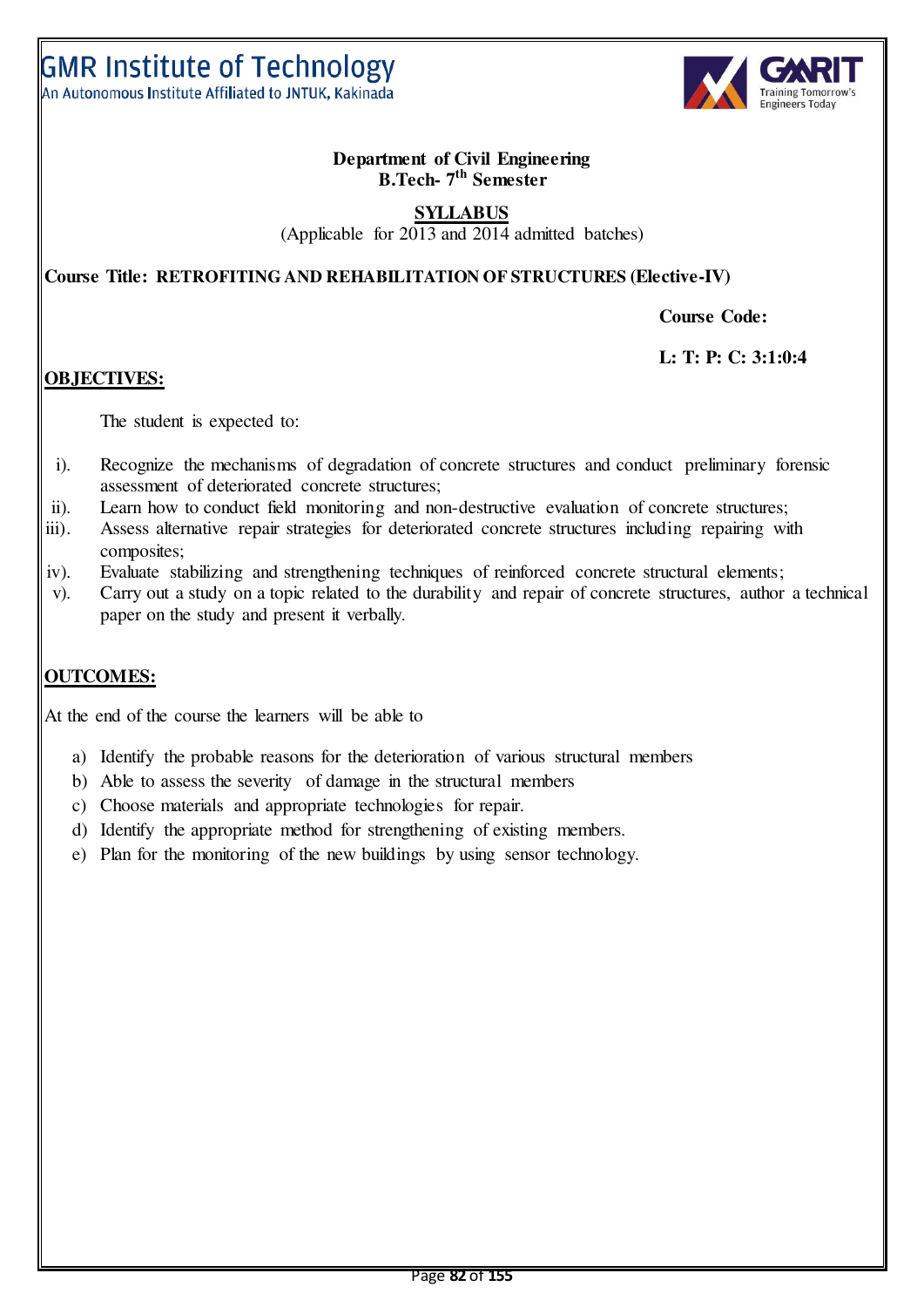An Autonomous Institute Affiliated to JNTUK, Kakinada

**UNIT – I: (9+4) STRUCTURAL DISTRESS:** Introduction – Deterioration of Structures – Distress in Structures – Causes and prevention.

**STRUCTURAL DAMAGE:** Mechanism of Damage – Types of Damage.

**UNIT – II: (11+4) CORROSION AND FIRE DAMAGE:** Corrosion of Steel Reinforcement – Causes – Mechanism and Prevention. Damage of Structures due to Fire – Fire Rating of Structures – Phenomena of Desiccation. **DIAGNOSIS AND DAMAGE ASSESSMENT:** Inspection and Testing – Symptoms and Diagnosis of Distress - Damage assessment – NDT.

**UNIT – III: (13+4) DAMAGE REPAIRS**: Repair of Structure – Common Types of Repairs – Repair in Concrete Structures – Repairs in Under Water Structures – Guniting – Shot Create – Underpinning. **RETROFITTING:** Strengthening of Structures – Strengthening Methods – Retrofitting – Jacketing.

**UNIT – IV: (7+3) MONIT ORING:** Health Monitoring of Structures – Use of Sensors **BUILDING INSTRUMENTATION:** Various instruments used in for monitoring structural behavior of building.

## **Text Books:**

- 1. Concrete Technology by A.R. Santakumar, Oxford University press
- 2. Defects and Deterioration in Buildings, E F & N Spon, London

3. Non-Destructive Evaluation of Concrete Structures by Bungey - Surrey University Press

4. Maintenance and Repair of Civil Structures, B.L. Gupta and Amit Gupta, Standard Publications.

#### **References:**

1. Concrete Repair and Maintenance Illustrated, RS Means Company Inc W. H. Ranso, (1981)

2. Building Failures : Diagnosis and Avoidance, EF & N Spon, London, B. A. Richardson, (1991)

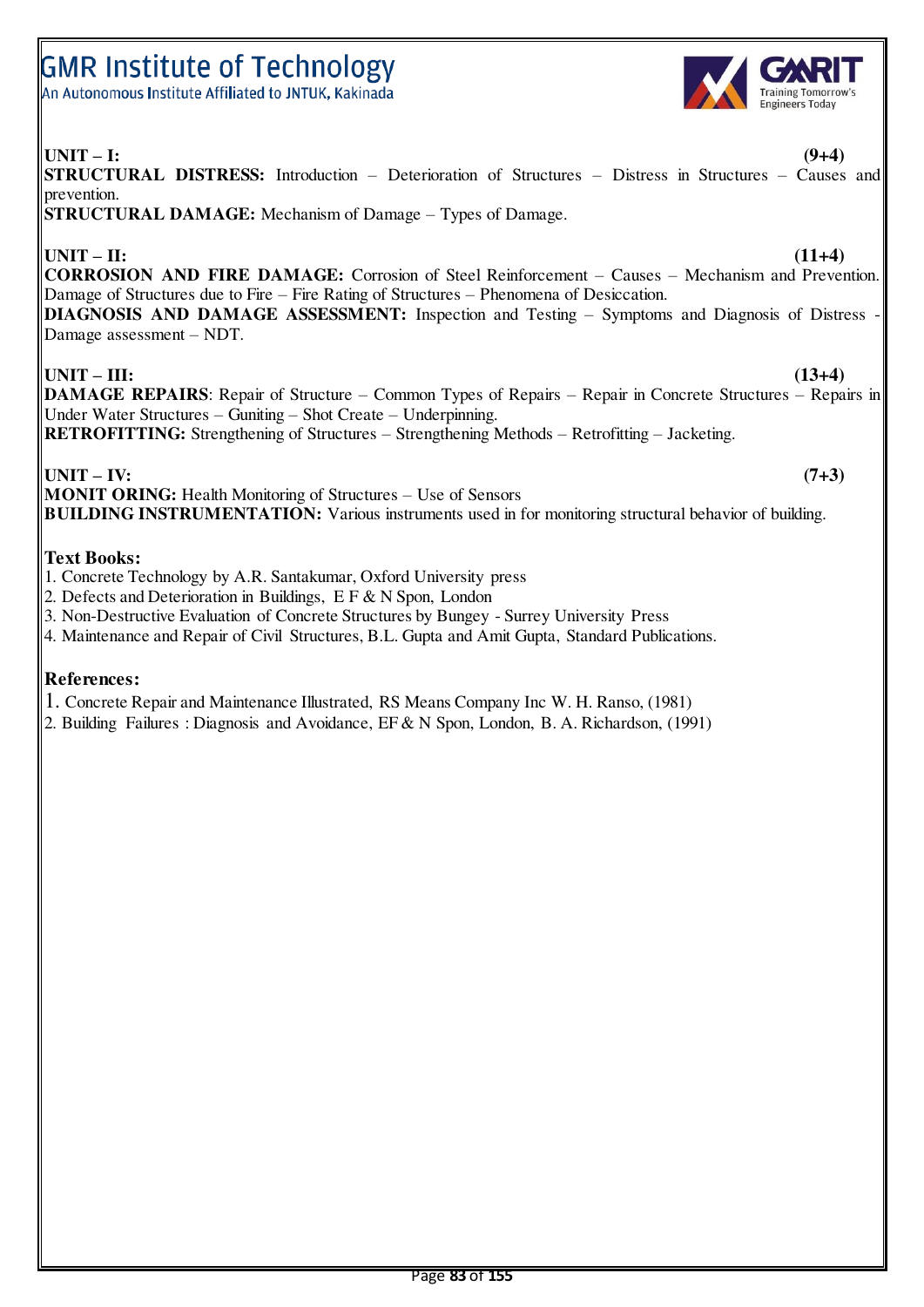**GMR Institute of Technology** 



An Autonomous Institute Affiliated to JNTUK, Kakinada

# **Department of Civil Engineering**

**B.Tech- 7th Semester** 

# **SYLLABUS**

(Applicable for 2013-14 admitted batch)

**Course Title: CONSTRUCTION COSTING AND MANAGEMENT (Elective-V) Course Code: L: T: P: C: 3:1:0:4** 

# **OBJECTIVES:**

- i). Learn the quantity estimation of the different components of the civil engineering structures
- ii). Learn the cost estimate of the different components of the civil engineering structures.
- iii). Organize and schedule of estimating work.
- iv). Clearly understand the cost management discipline and process.
- v). Use a cost management estimation and control plan

# **OUTCOMES:**

At the end of the course the learners will be able to

- a) Identify, analyze and solve the complex problems that deal with estimation of buildings and pavements.
- b) Perform cost analysis of Civil Engineering projects.
- c) Establish relationship between cost and quality of the construction process.
- d) Manage and administer construction contracts.
- e) Estimate the value of existing infrastructure.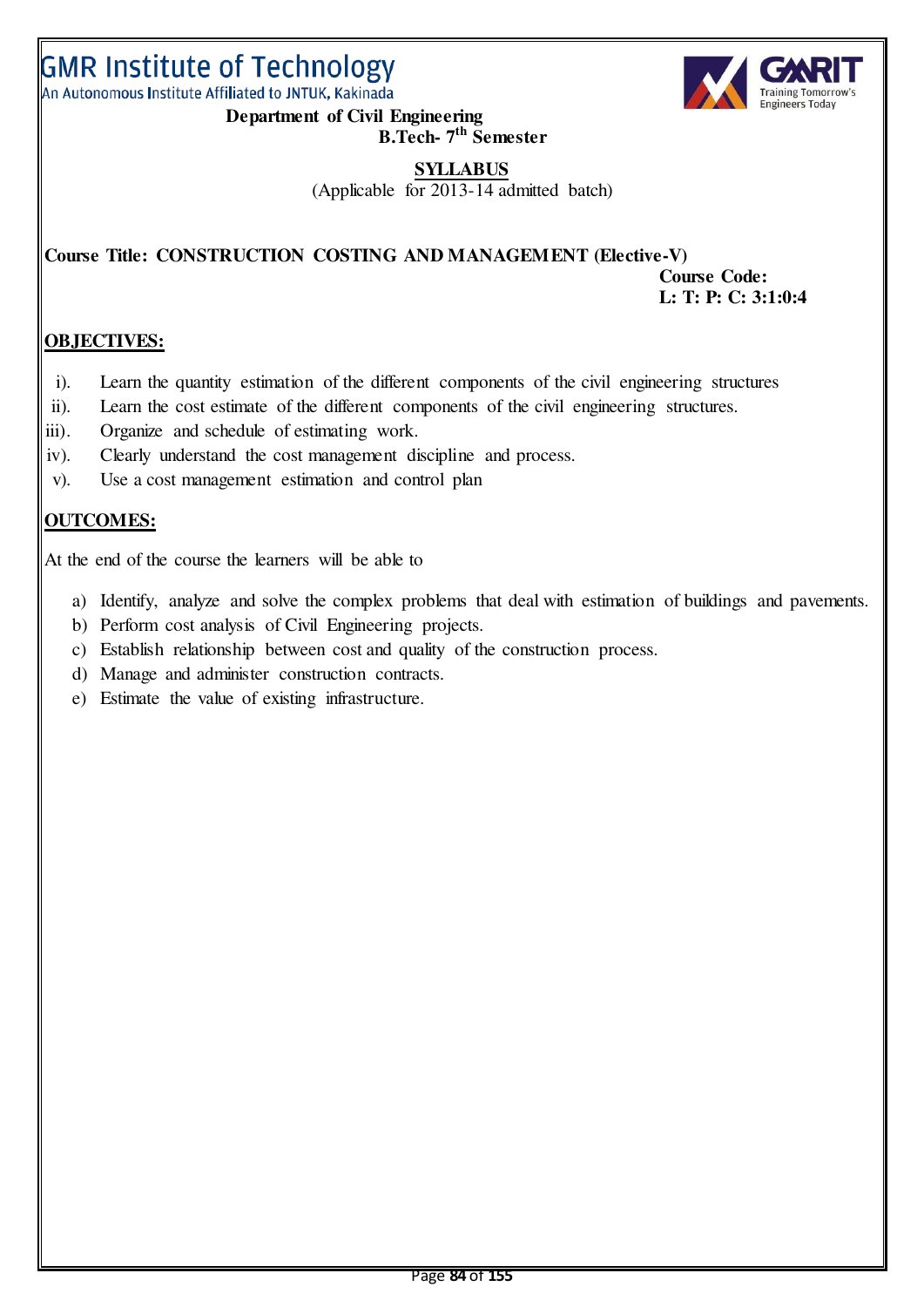**PART-A**

# **UNIT – I (12+3)**

**GENERAL ITEMS OF WORK IN BUILDING:** Standard Units. Principles of working out quantities for detailed and abstract estimates. Approximate method of Estimating. **RATE ANALYSIS:** Working out data for various items of work over head and contingent charges.

Standard specifications for different items of building construction.

# $\mathbf{UNIT} - \mathbf{II}$  (10+4)

**REINFORCEMENT BAR BENDING SCHEDULES:** Reinforcement bar bending and bar requirement schedules.

**VALUATION OF BUILDINGS:** Valuation of various components of buildings

# $\frac{UNIT - III}{(11+3)}$

**CONTRACTS**: Types of contracts - Contract Documents - Conditions of contract.

**PLANNING OF CONSTRUCTION PROJECTS:** Planning scheduling and monitoring of building construction projects, Bar chart, CPM and PERT Network planning. Computation of times and floats – their significance.

# **PART-B (12+5)**

**DETAILED ESTIMATES OF BUILDINGS:** Individual wall method and center line method.

# **TEXT BOOKS:**

- 1. Estimating and Costing by B.N. Dutta, UBS publishers, 2000.
- 2. Estimating and Costing by G.S. Birdie
- 3. PERT and CPM Project planning and control with by Dr.B.C.Punmia & Khandelwal Laxmi publications.

# **REFERENCES:**

- 1. Standard Schedule of rates and standard data book by public works department.
- 2. I. S. 1200 (Parts I to XXV 1974/ method of measurement of building and Civil [Engineering](http://www.globalshiksha.com/engineering/search/) works B.I.S.)
- 3. Estimation, Costing and Specifications by M. Chakraborthi; Laxmi publications.
- 4. National Building Code.

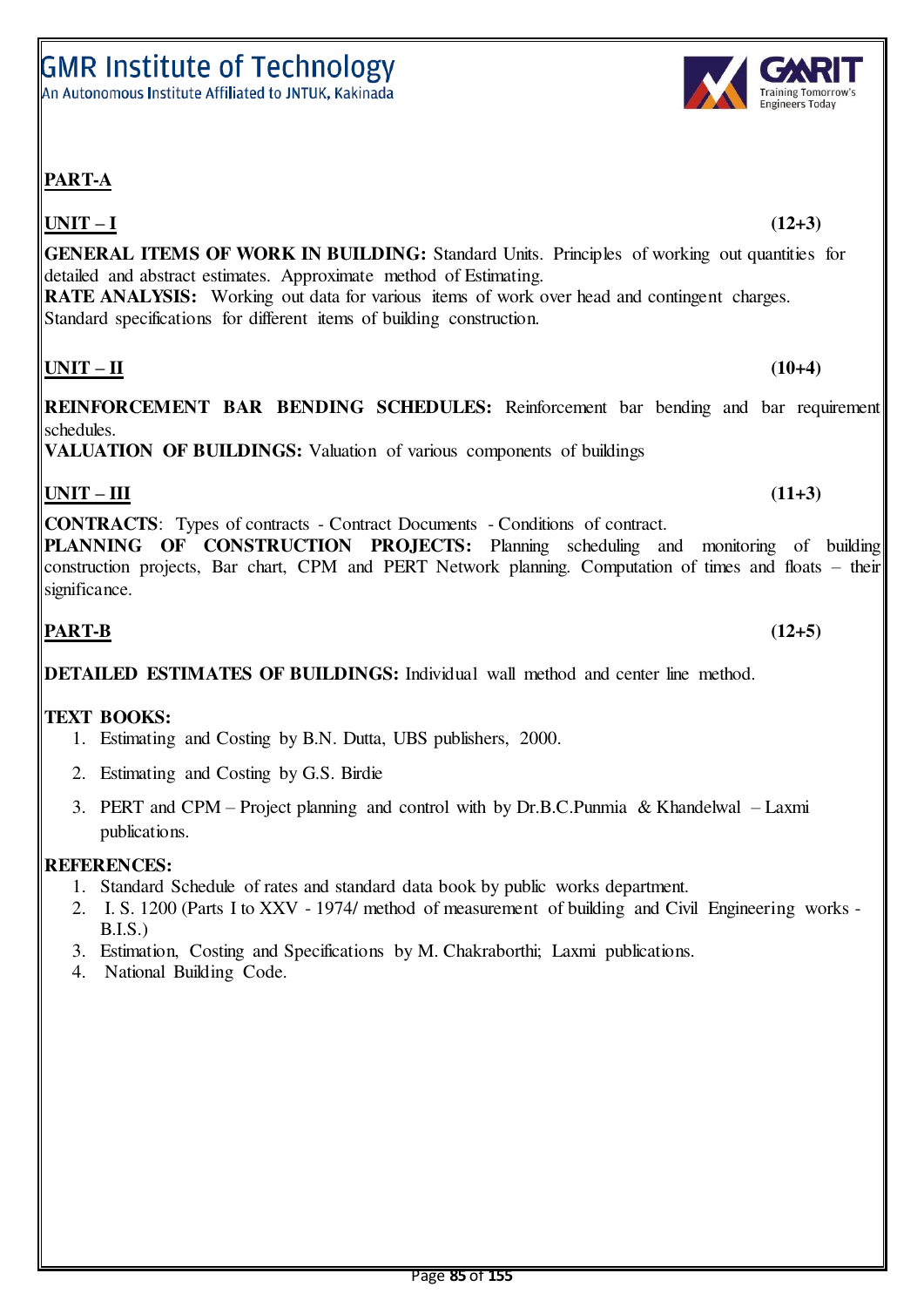

# **Department of Civil Engineering B.Tech- 7th Semester**

**SYLLABUS** 

(Applicable for 2013-14 admitted batch)

**Course Title: GROUND IMPROVEMENT TECHNIQUES (Elective-V) Course Code:** 

**L: T: P: C: 3:1:0:4**

# **OBJECTIVES:**

- i). Understand the modern methods of treating soils in order to improve their engineering properties.
- ii). Explain the underlying principles of the different methods of ground treatment
- iii). identify when such treatment may be necessary what results can be expected in different soil types

# **OUTCOMES:**

At the end of the course the learners will be able to

- a) Interpret the concepts behind a range of ground improvement and soil remediation techniques.
- b) Find out the advantages, disadvantages, limitations for each ground improvement method discussed.
- c) Choose appropriate techniques for a range of ground and site conditions.
- d) Identify criteria to determine the applicability of each ground improvement method for a specific project and soil condition under consideration.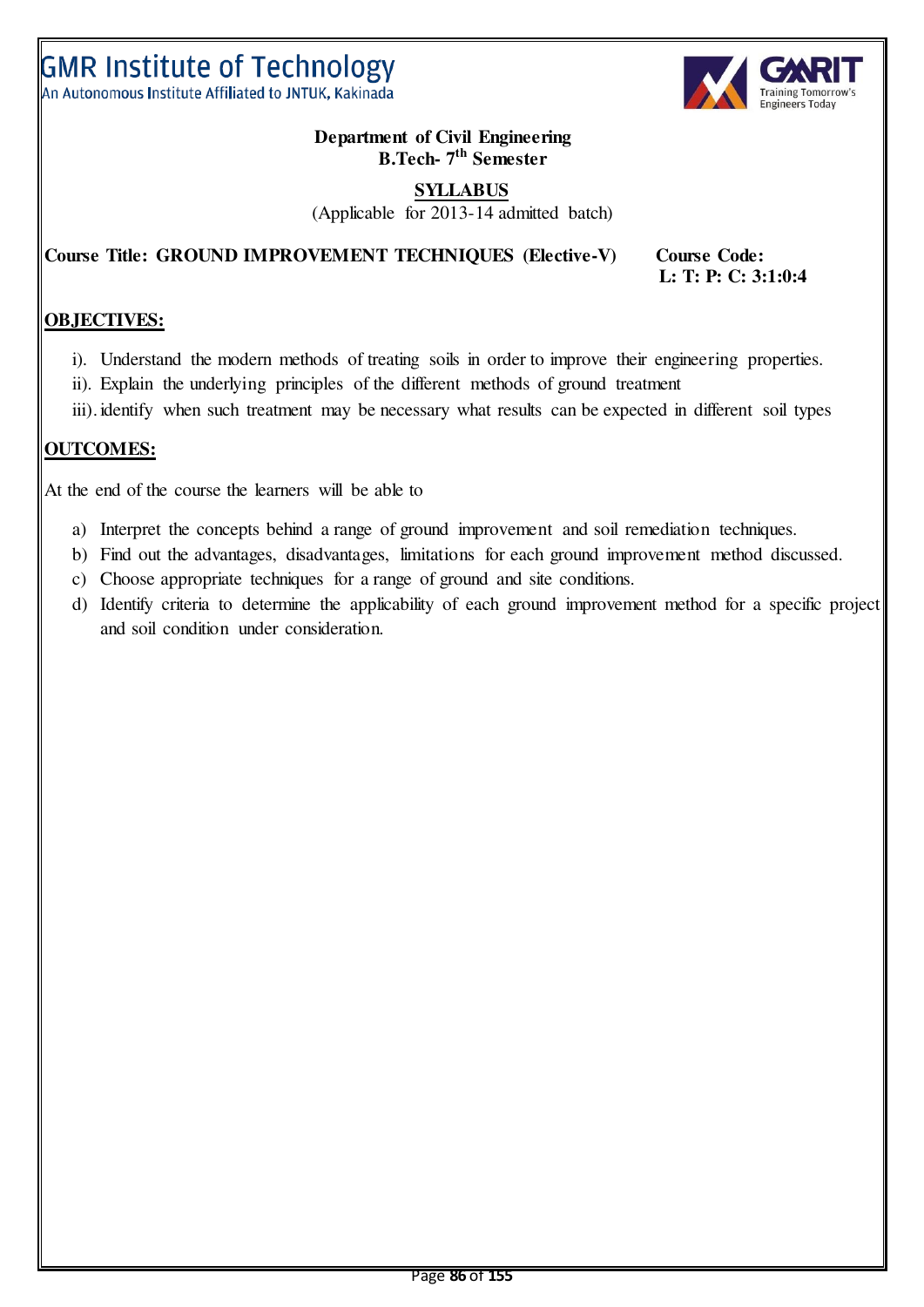**UNIT**  $-$  **I** (11+3) **DEWATERING:** Methods of de-watering - sumps and interceptor ditches - single, multi stage well points vacuum well points - Horizontal wells - foundation drains - blanket drains - criteria for selection of fill material around drains - Electro-osmosis.

**GROUTING:** Objectives of grouting - grouts and their properties - grouting methods - ascending, descending and stage grouting - hydraulic fracturing in soils and rocks - post grout test.

 $UNIT - II$  (12+5) **IN – SITU DENSIFICATION METHODS IN GRANULAR SOILS:** Vibration at the ground surface, Impact at the Ground Surface, Vibration at depth, Impact at depth.

**IN – SITU DENSIFICATION METHODS IN COHESIVE SOILS:** Preloading or dewatering, Vertical drains – Sand Drains, Sand wick geodrains – Stone and lime columns – thermal methods.

# **UNIT – III (13+5)**

**STABILISATION:** Methods of stabilization – mechanical – cement – lime – bituminous - chemical stabilization with calcium chloride - sodium silicate and gypsum

**EXPANSIVE SOILS:** Problems of expansive soils – tests for identification – methods of determination of swell pressure - Improvement of expansive soils – Foundation techniques in expansive soils – under reamed piles.

# **UNIT – IV (9+2)**

**GEOSYNTHETICS** : Geotextiles- Types, Functions and applications – geogrids and geomembranes – functions and applications.

**REINFORCED EARTH:** Principles – Components of reinforced earth – factors governing design of reinforced earth walls – design principles of reinforced earth walls.

## **Text Books:**

1. Hausmann M.R. ( 1990 ), Engineering Principles of Ground Modification, McGraw-Hill International Edition.

2. Purushotham Raj. Ground Improvement Techniques, Laxmi Publications, New Delhi

# **References:**

1. Moseley M.P. ( 1993 ) Ground Improvement, Blackie Academic and Professional, Boca Taton, Florida,  $\text{USA.}$  2.

Xanthakos P.P, Abramson, L.W and Brucwe, D.A ( 1994 ) Ground Control and Improvement, John Wiley and Sons, New York, USA. 3.

Robert M. Koerner, Designing with Geosynthetics, Prentice Hall New Jercy, US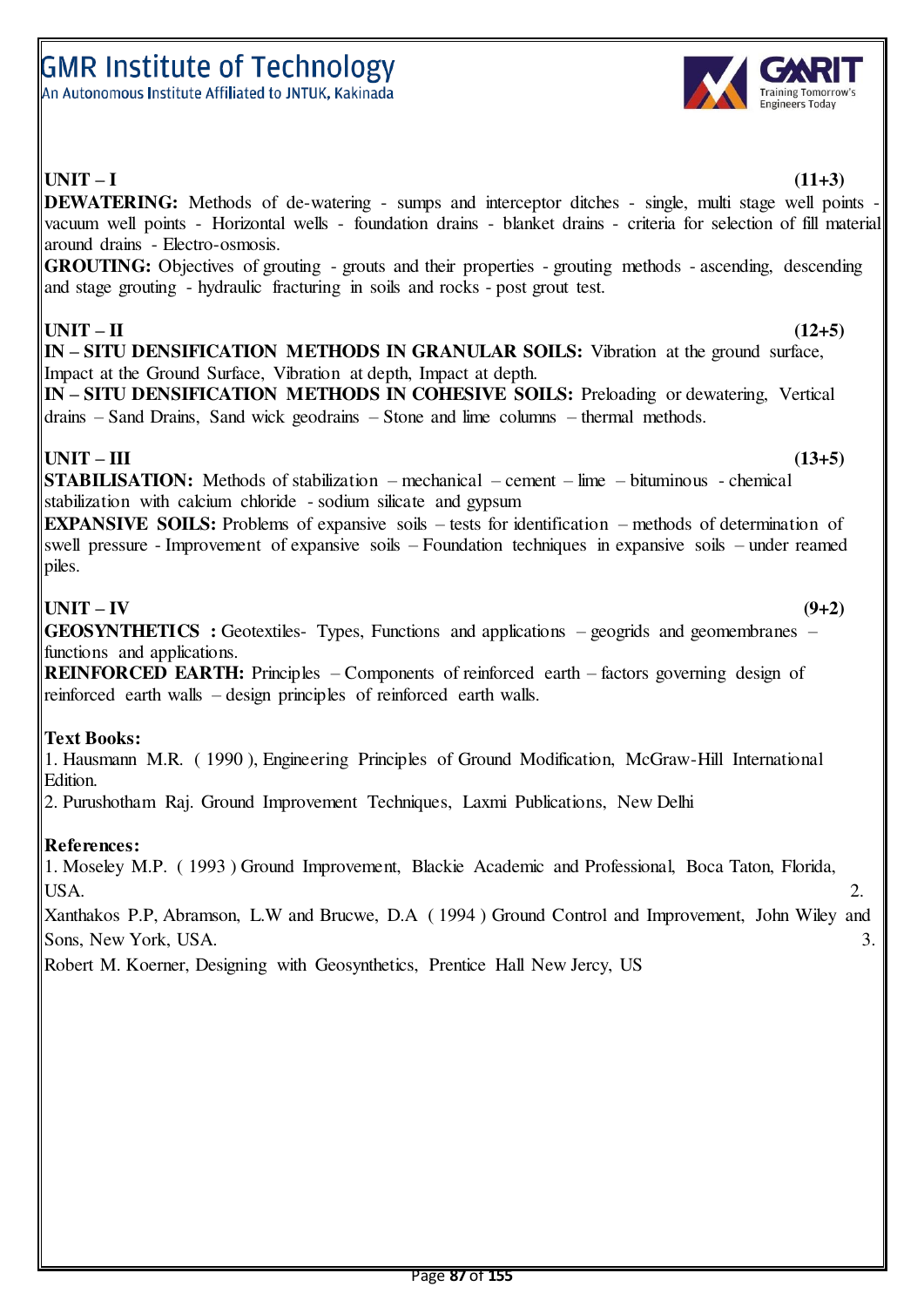

#### **Department of Civil Engineering B.Tech- 7th Semester SYLLABUS**

(Applicable for 2013-14 admitted batch)

**Course Title: PAVEMENT ANALYSIS AND DESIGN (Elective-V) Course Code:** 

 **L: T: P: C:: 3:1:0:4** 

# **OBJECTIVES:**

- i). To understand the various factors affecting in pavement design
- ii). To build knowledge on design aspects and methods for flexible pavement design
- iii).To build knowledge on design aspects and methods for rigid pavement design
- iv). To build knowledge on types of pavement failures and maintenance solutions

## **OUTCOMES:**

At the end of the course the learners will be able to

- a) Build knowledge on the various factors affecting in pavement design
- b) Design flexible pavement considering sub grade condition and axle loads
- c) Design rigid pavement considering sub grade condition and axle loads
- d) Discover pavement failures and their remedies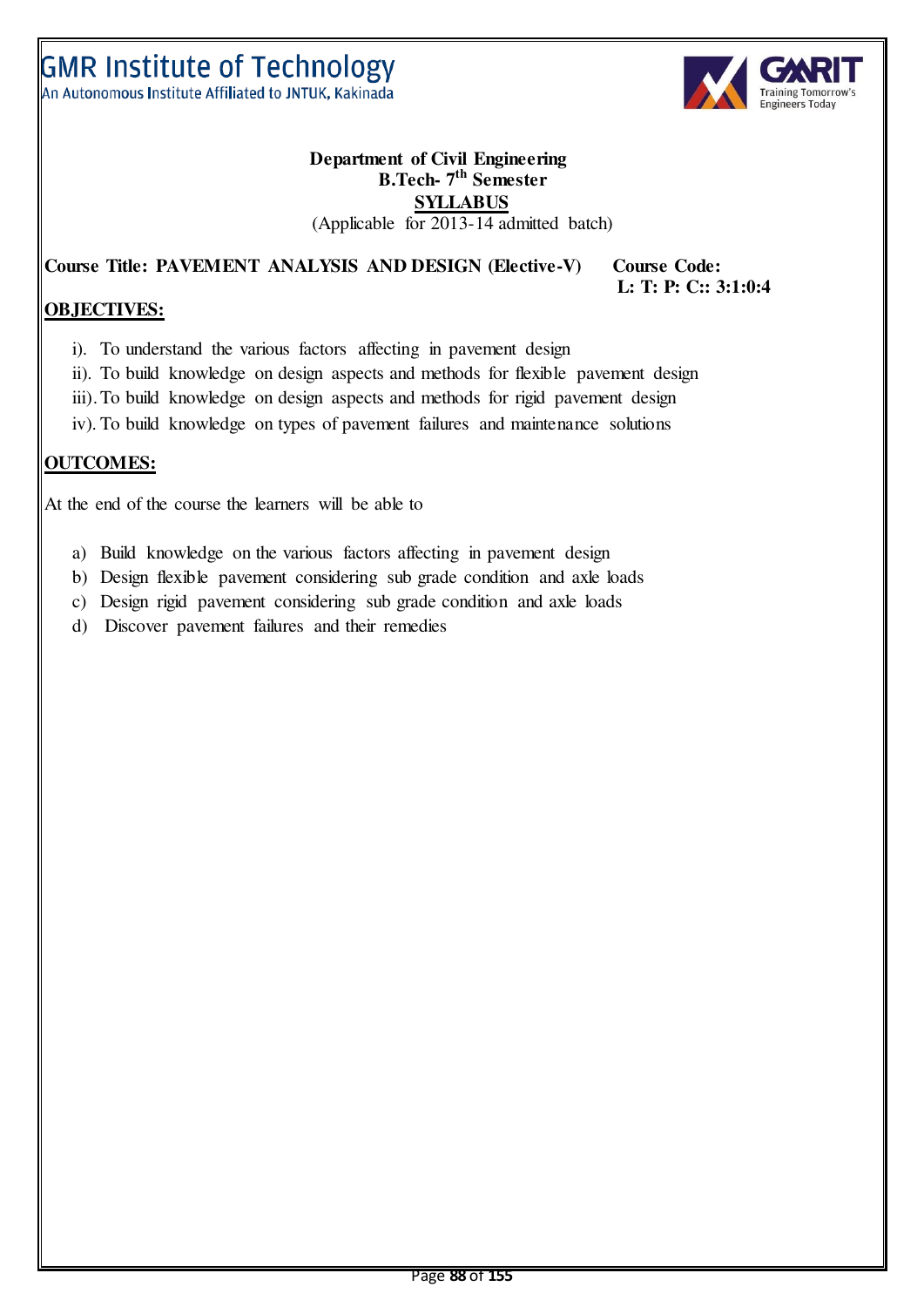

An Autonomous Institute Affiliated to JNTUK, Kakinada

# **UNIT-I**

**ROAD FACTORS IN PAVEMENT DESIGN:** Variables Considered in Pavement Design, Types of Pavements, Functions of Individual Layers, Classification of Axle Types of Rigid Chassis and Articulated Commercial Vehicles, Legal Axle and Gross Weights on Single and Multiple Units, Tire Pressure, Contact Pressure, EAL and ESWL Concepts

**TRAFFIC FACTORS IN PAVEMENT DESIGN:** ADT, AADT, Truck Factor, Growth Factor, Lane Distributions & Vehicle Damage Factors, Effect of Transient & Moving Loads.

# **UNIT- II**

**REQUIREMENTS AND FUNCTIONS OF FLEXIBLE PAVEMENT DESIGN:** Objects and requirements of pavements-Types-Functions of pavement components

**DESIGN FACTORS AND METHODS OF FLEXIBLE PAVEMENT:** Flexible pavement Design methods-CBR method-IRC method-Bur mister method -IRC Method for volume Flexible Pavements

# **UNIT- III**

**RIGID PAVEMENTS DESIGN CONSIDERATIONS**: Design considerations-wheel load stresses-Temperature stresses-frictional stresses-combination of stresses

**DESIGN ELEMENTS AND METHODS OF FLEXIBLE PAVEMENT:** Design of slabs-Design of joints-IRC method for low volume roads-Continuously Reinforced cement concrete pavements-Roller Compacted Concrete Pavements

# **UNIT-IV**

# **PAVEMENT FAILURES:**

Causes of pavement failures-failures in flexible pavements-alligator cracking-consolidation of pavement failures-shear failure-longitudinal cracking-frost heaving-reflection cracking-formation of waves and corrugation

**REMEDIES FOR PAVEMENT FAILURES:** alligator cracking-consolidation of pavement failures-shear failure-longitudinal cracking-frost heaving-reflection cracking-formation of waves and corrugation

# **Text Books:**

- **5.** Highway engineering by khanna & justo
- 6. Yoder and Witczak, Priniciples of Pavement Design, John Wiley and Sons
- 7. 2. Yang. H. Huang, Pavement Analysis and Design, Second Edition, Prentice Hall Inc.
- 8. IRC:37 & 58 Codes for Flexible and Rigid Pavements Design.

# **References:**

- 5. Rajib B. Mallick and Tahar El-Korchi, Pavement Engineering Principles and Practice, CRC Press (Taylor and Francis Group)
- 6. W.Ronald Hudson, Ralph Haas and Zeniswki , Modern Pavement Management, Mc Graw Hill and Co .
- 7. Shell Pavement Design Manual asphalt pavements and overlays for road traffic, by Nilanjan Sarkar, Ooms Avenhorn Holding India Pvt.Ltd;
- 4. Relevant IRC Codes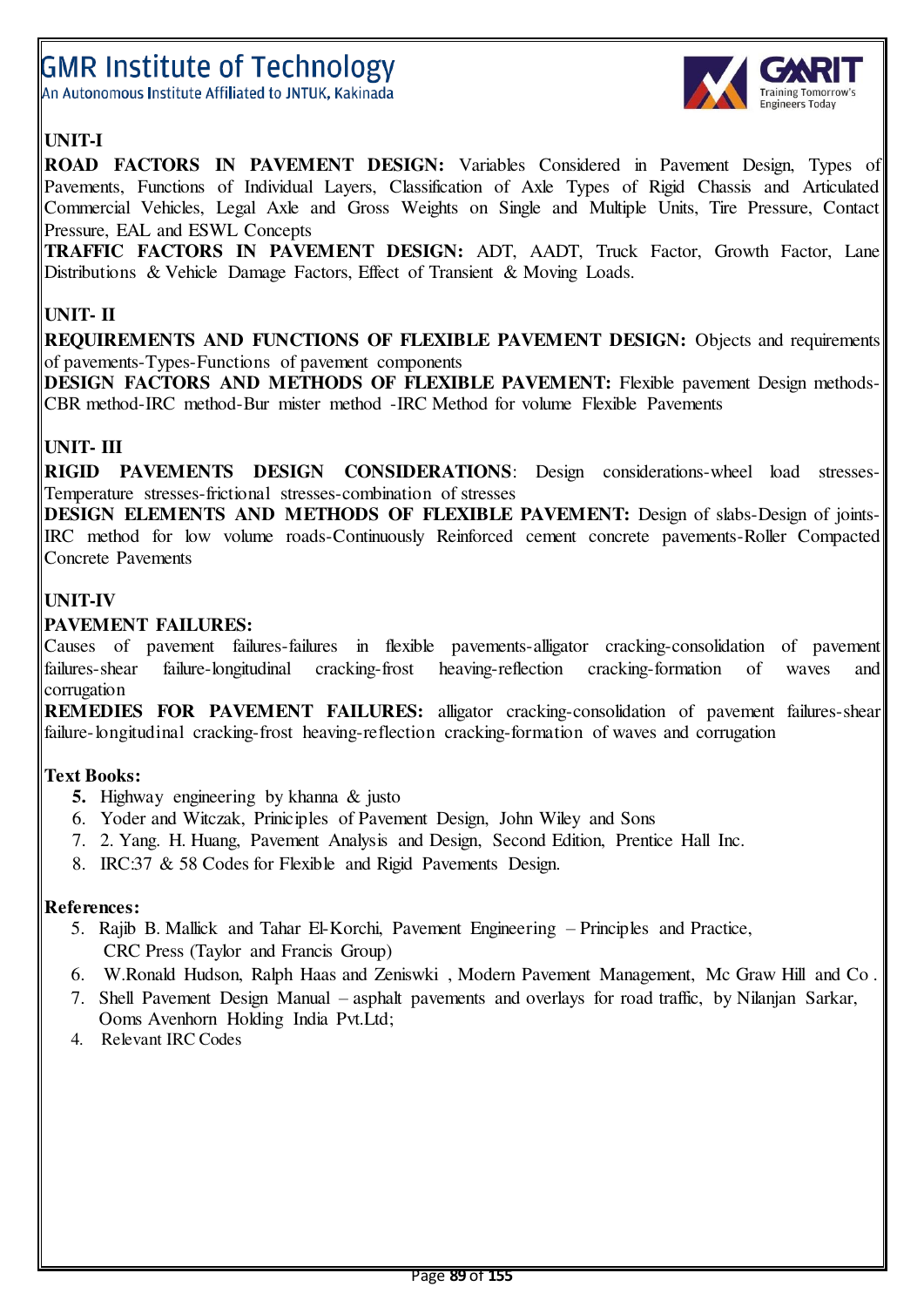

# **Department of Civil Engineering B.Tech- 7th Semester**

# **SYLLABUS**

(Applicable for 2013-14 admitted batch)

**Course Title: GEOMATICS LAB Course Code: Course Code: Course Code: Course Code: Course Code: Course Code: Course Code: Course Code: Course Code: Course Code: Course Code: Course Code: Course Code:** 

# **OBJECTIVES**

- i). Megascopic identification of Rock forming, Ore forming minerals and rocks based on physical properties.
- ii). Interpretation of geological maps showing tilted beds, faults, unconformities etc.
- iii). Solving Structural Geology problems.
- iv). To orient them towards usage of spatial technologies
- v). To give exposure on the state of the art technologies in Geomatics

# **OUCOMES**

At the end of course student will be able to

- a) Identify the various rocks and minerals based on the physical properties
- b) Interpret different geological maps
- c) Solve the various strike and dip problems
- d) Work independently on various spatial technologies
- e) Understand state of the art technologies in Geomatics

## **LIST OF EXERCISES:**

## **ENGINEERING GEOLOGY**

**1.** Physical properties of minerals: Megascopic identification of

a) Rock forming minerals – Quartz group, Feldspar group, garnet group, mica group & talc,

Chlorite, olivine, kyanite, asbestos, tourmelene, calcite, gypsum, etc…

b) Ore forming minerals – magnetite, hematite, pyrite, pyralusite, graphite, chromite, etc…

2. Megascopic description and identification of rocks.

a) Igneous rocks – Types of granite, pegmatite, gabbro, dolerite, syenite, Granite poryphery, Basalt, etc…

b) Sedimentary rocks – sand stone, ferrugineous sand stone, lime stone, shale, laterite, Conglomerate, etc…

c) Metamorphic rocks – biotite – granite gneiss, slate, muscovite & biotite, schist, marble, khondalite etc…

3. Interpretation of geological maps

4. Simple Structural Geology problems.

# **GIS**

- 1. Georeferencing
- 2. Projection of Map
- 3. Digitization of Map/Toposheet
- 4. Creation of thematic maps.
- 5. Study of features estimation
- 6. Generation of Digital Elevation model
- 7. Generation of LULC
- 8. Watershed Delineation

**L: T: P: C: 0:0:3:2**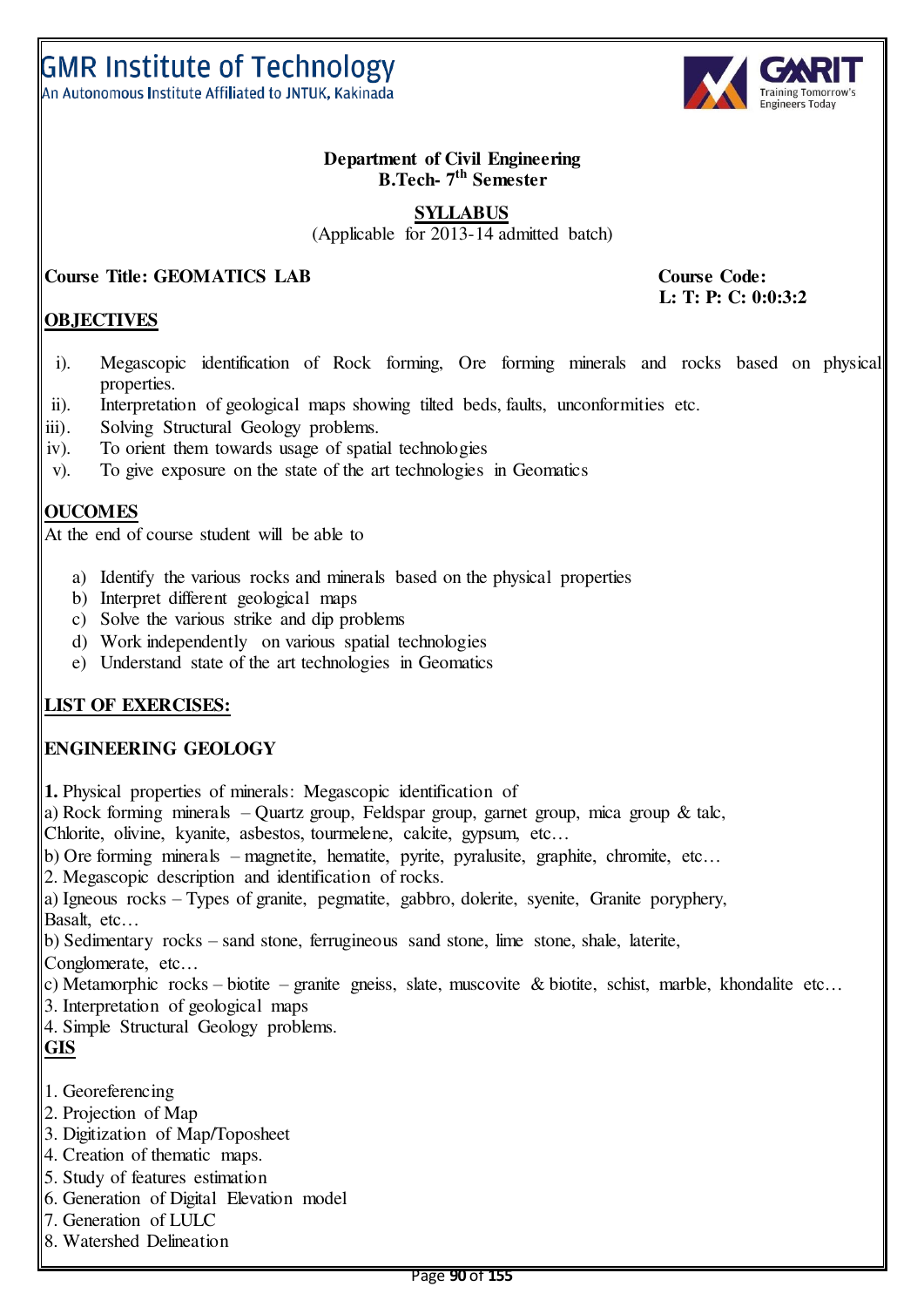**GMR Institute of Technology** An Autonomous Institute Affiliated to JNTUK, Kakinada



**Department of Civil Engineering** 

#### **B.Tech- 7th Semester SYLLABUS**

(Applicable for 2013-14 admitted batch)

# **Course Title: SOFTWARE APPLICATIONS IN CIVIL ENGINEERING Course Code:**

 **L: T: P: C:: 0:0:3:2** 

# **OBJECTIVES:**

Learner is expected to

- i). Model, analyze and design simple steel frames subjected practical loads.
- ii). Model, analyze and design steel trusses of various shapes used in the field
- iii). Model, analyze the given multi storied structure.
- iv). Design the reinforcement in beams, slabs and stair cases.
- v). Design the reinforcement in retaining walls and water tanks.

# **OUTCOMES:**

At the end of the course the student will be able to

- a) Validate the results of analysis and design of portal frame
- b) Analyze and Interpret of results of analysis of Steel trusses used in practice
- c) Model, analyze and design the components of multi storied RCC framed structure
- d) Interpret and cross check the reinforcement provided in the construction sites of buildings.
- e) Interpret and cross check the reinforcement provided in the construction sites of retaining walls and water tanks.

# **EXPERIMENTS TO BE PERFORMED (MIN 8 EXPERIMENTS) ANALYSIS AND DESIGN USING STAAD**

- 1. Analysis and design of portal frame
- 2. Analysis and Interpretation of Results of Analysis of Steel trusses

3. Analysis and Interpretation of Results of Analysis of RCC Frame.

## **RCC WORKING DRAWINGS**

Plate 1 Detailing of Continuous beams

Plate 2 Detailing of Continuous slabs and stair case

Plate 3 Detailing of flat and grid slab

Plate 4 Detailing of combined footing and retaining wall

Plate 5 Detailing of rectangular and circular water tanks

# **SOFTWARE REQUIRED: STAAD PRO**.

All experiments are compulsory.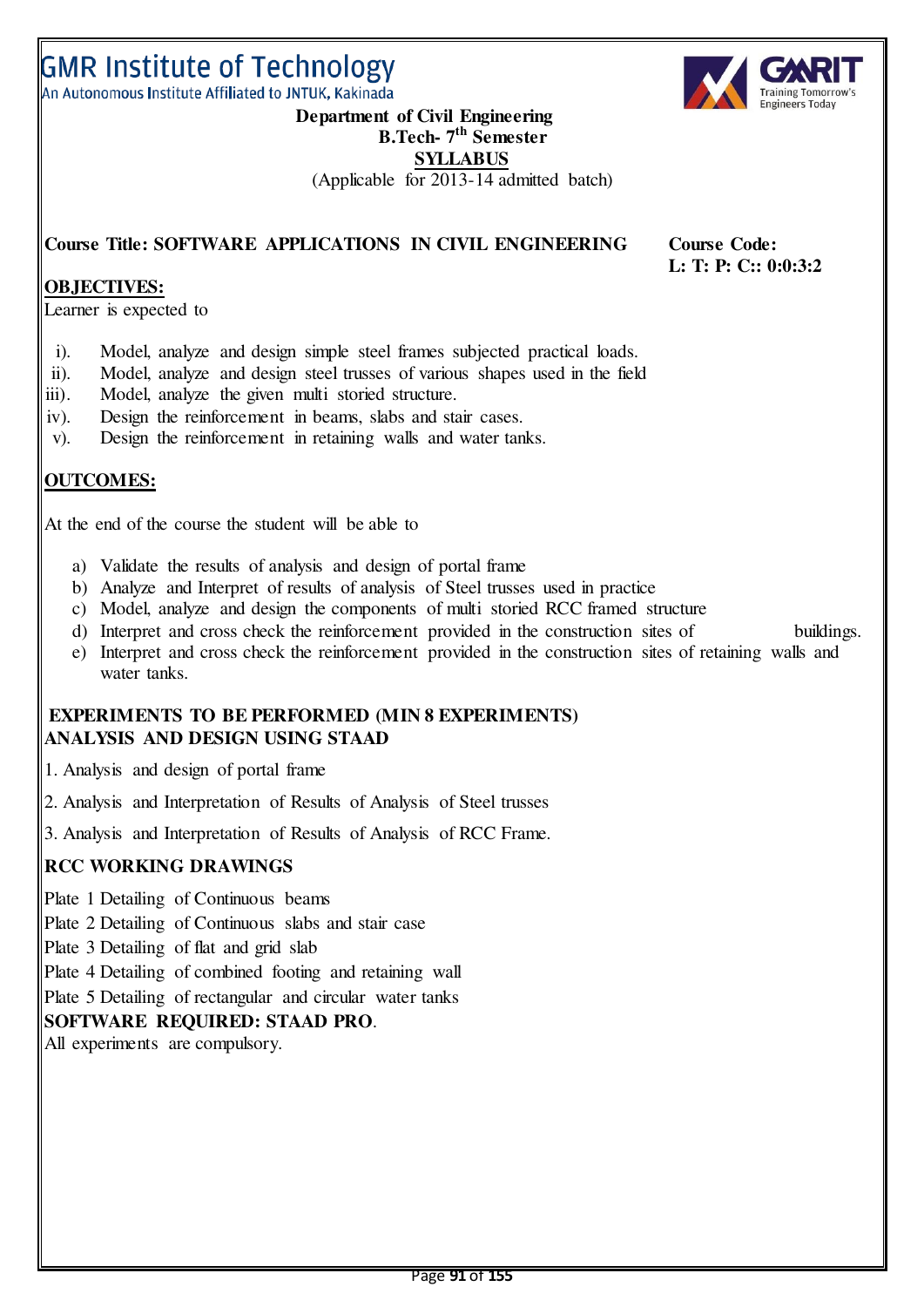

# **Department of Civil Engineering**

# **B.Tech (Civil Engineering)**

#### **COURSE STRUCTURE**

(Applicable for 2013-14 admitted batches)

# **B.Tech - 5th Semester**

| Code              | <b>Course</b>                                                   | <b>Theory</b> | <b>Practical</b> | <b>Credits</b>              |
|-------------------|-----------------------------------------------------------------|---------------|------------------|-----------------------------|
|                   | Elements of Reinforced Concrete Design                          | $3+1*$        |                  | $\overline{4}$              |
|                   | Environmental Engineering                                       | $3+1*$        |                  | $\overline{4}$              |
|                   | Methods of Structural Analysis                                  | $3+1*$        |                  | $\overline{4}$              |
|                   | Transportation Engineering                                      | $3 + 1*$      |                  | $\overline{4}$              |
| <b>Elective-I</b> |                                                                 |               |                  |                             |
|                   | 1. Geomatics<br>2. Finite Element methods in Civil Engineering. | $3 + 1*$      |                  | $\overline{4}$              |
|                   | 3. Building Technology                                          |               |                  |                             |
|                   | Building Planning and AutoCAD Lab                               |               | 3                | $\mathcal{D}_{\mathcal{L}}$ |
|                   | Transportation Engineering Lab                                  |               | 3                | $\mathcal{D}_{\mathcal{L}}$ |
|                   | Term paper/Mini project                                         |               | 3                | $\mathcal{D}_{\mathcal{L}}$ |
|                   | <b>Total</b>                                                    | 20            | 9                | 26                          |

# **B.Tech- 6th Semester**

| Code | Course                                      | <b>Theory</b> | <b>Practical</b> | <b>Credits</b> |
|------|---------------------------------------------|---------------|------------------|----------------|
|      | Design of Steel Structures                  | $3 + 1*$      |                  | 4              |
|      | Hydrology and Irrigation Engineering        | $3 + 1*$      |                  | 4              |
|      | Soil Mechanics                              | $3+1*$        |                  | 4              |
|      | Elective-II                                 |               |                  |                |
|      | 3. Air and Noise pollution                  | $3+1*$        |                  |                |
|      | 4. Airport and Harbor Engineering           |               |                  | 4              |
|      | 3. Solid Waste and Environmental Management |               |                  |                |
|      | Elective-III (Open elective)                |               |                  |                |
|      | Cloud Computing (IT);                       |               |                  |                |
|      | Disaster Management (Civil)                 |               |                  |                |
|      | Fundamentals of GPS(ECE),                   |               |                  |                |
|      | Ind. Safety and Hazards                     | $3+1*$        |                  |                |
|      | Operation Research (ME)                     |               |                  |                |
|      | Renewable Energy (EEE),                     |               |                  |                |
|      | Soft Computing (CSE)                        |               |                  |                |
|      | Environmental Engineering Lab               |               | 3                | $\overline{2}$ |
|      | Soil Mechanics Lab                          |               | 3                | $\overline{2}$ |
|      | Mini Project/Term paper                     |               |                  | $\overline{2}$ |
|      | <b>Audit Course</b>                         |               |                  |                |
|      | <b>Total</b>                                | 20            | 6                | 26             |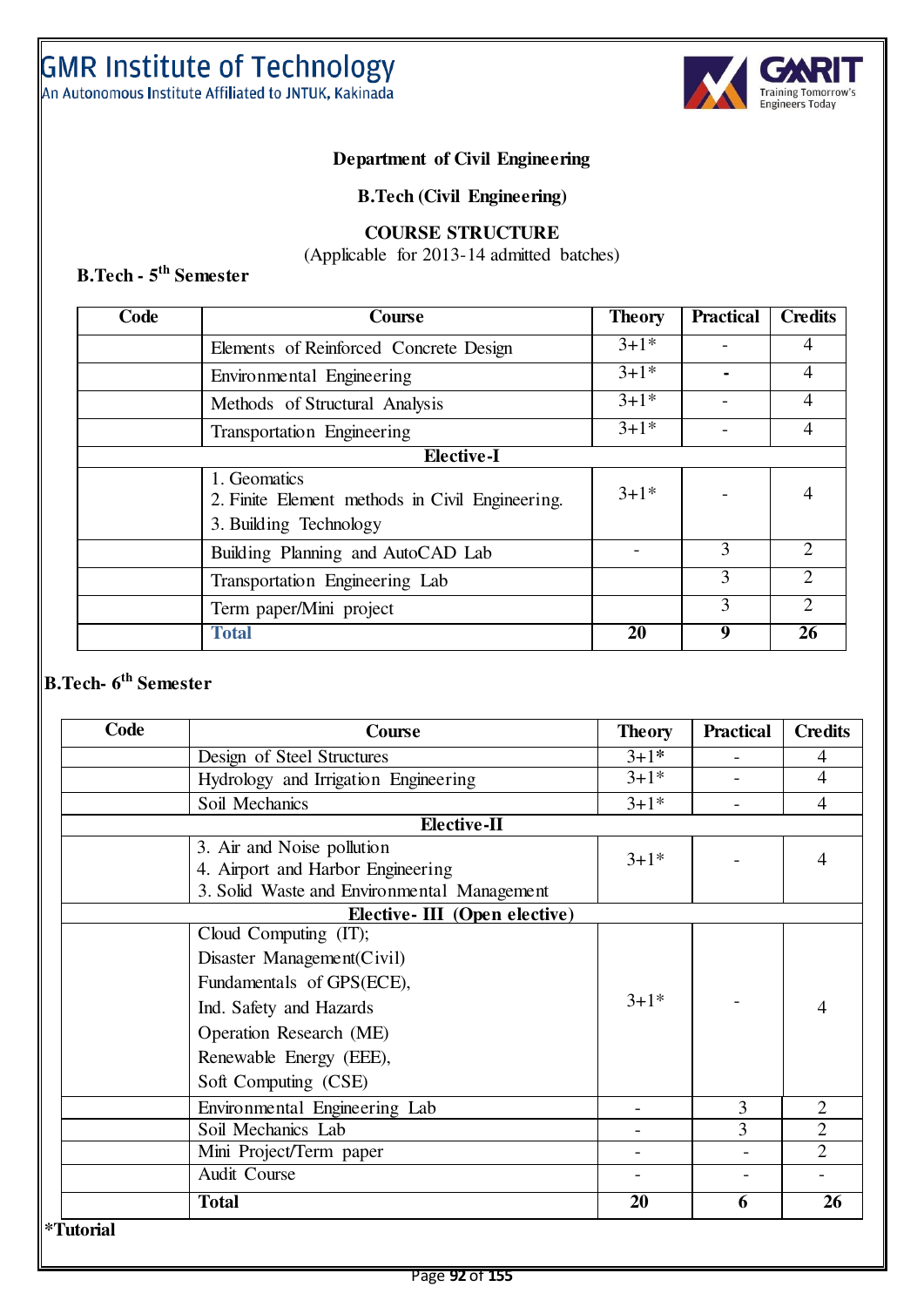

# **Department of Civil Engineering**

# **B.Tech (Civil Engineering)**

#### **COURSE STRUCTURE**

(Applicable for 2013-14 admitted batches)

# **B.Tech- 7th Semester**

| Code | <b>Course</b>                                                                                                                              | <b>Theory</b> | <b>Practical</b> | <b>Credits</b> |  |
|------|--------------------------------------------------------------------------------------------------------------------------------------------|---------------|------------------|----------------|--|
|      | Foundation Engineering                                                                                                                     | $3+1*$        |                  | $\overline{4}$ |  |
|      | Hydraulic Structures                                                                                                                       | $3+1*$        |                  |                |  |
|      | <b>Elective-IV</b>                                                                                                                         |               |                  |                |  |
|      | Design of Reinforced concrete Structures<br>1.<br>Earthquake Resistant Design<br>2.<br>Retrofitting and Rehabilitation of Structures<br>3. | $3 + 1*$      |                  |                |  |
|      | Geomatics Lab                                                                                                                              |               | 3                |                |  |
|      | Software Applications in Civil Engineering Lab                                                                                             |               | 3                |                |  |
|      | <b>Total</b>                                                                                                                               | 12            | 6                | 16             |  |

# **B.Tech- 8th Semester**

| Code               | <b>Course</b>                                  | <b>Theory</b> | <b>Practical</b> | <b>Credits</b> |  |
|--------------------|------------------------------------------------|---------------|------------------|----------------|--|
|                    | Construction Costing Management.               | $3 + 1*$      |                  |                |  |
|                    | <b>Elective-V</b>                              |               |                  |                |  |
|                    | 1. Design and Drawing of Irrigation Structures | $3+1*$        |                  | $\overline{4}$ |  |
|                    | 2. Ground Improvement Techniques.              |               |                  |                |  |
|                    | 3. Pavement Analysis and Design                |               |                  |                |  |
| <b>Elective-VI</b> |                                                |               |                  |                |  |
|                    | 1. Environmental hydraulics and Waste Water    | $3+1*$        |                  |                |  |
|                    | treatment                                      |               |                  | $\overline{4}$ |  |
|                    | 2. Prestressed Concrete Design                 |               |                  |                |  |
|                    | 3. Traffic Engineering                         |               |                  |                |  |
|                    | Project work                                   | 4             |                  | 12             |  |
| <b>Total</b>       |                                                | 12            |                  | 24             |  |

#### **\*Tutorial**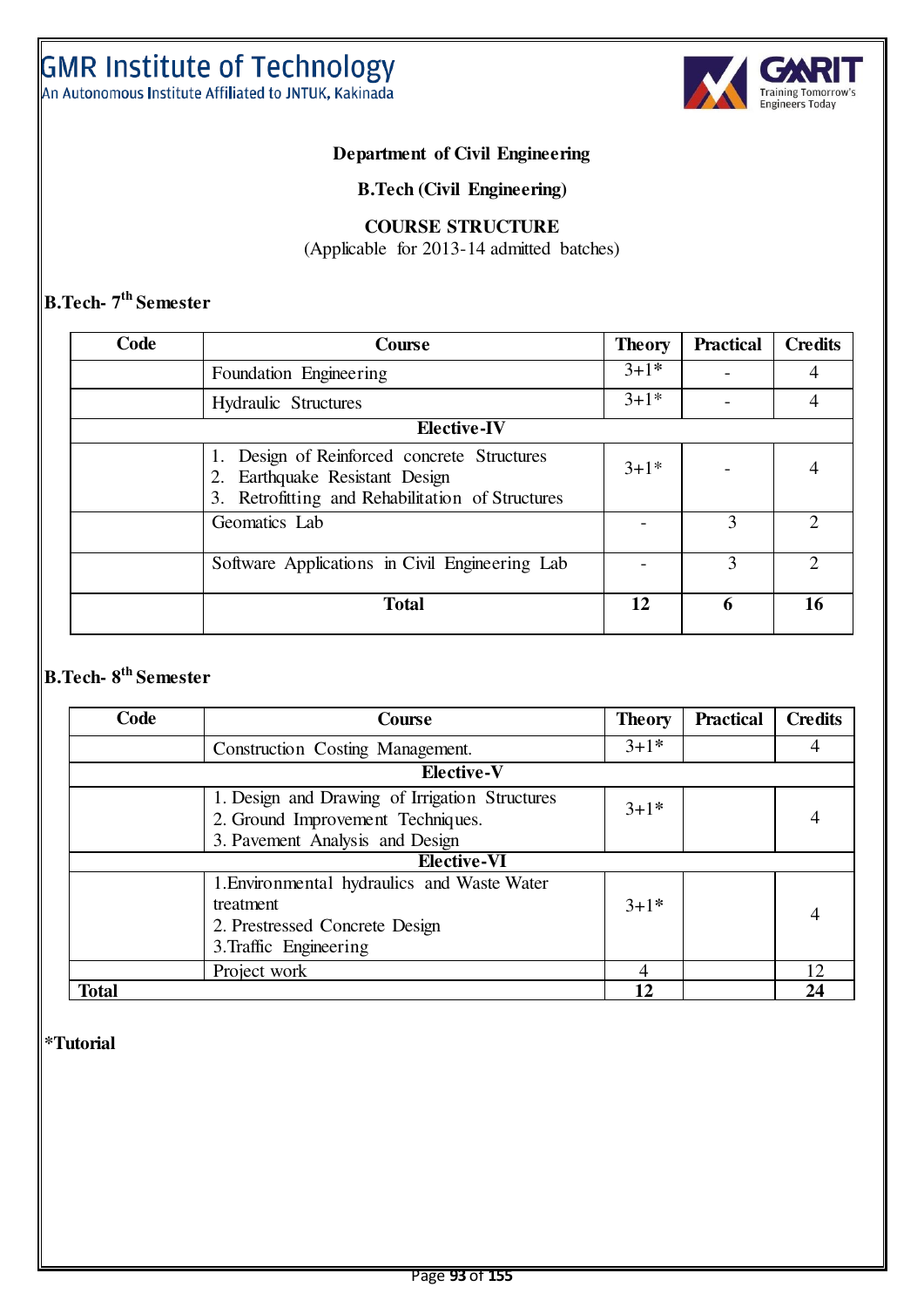

# **Department of Civil Engineering B.Tech- 5th Semester**

**SYLLABUS**  (Applicable for 2013-14 admitted batch)

# **Course Title: ELEMENTS OF REINFORCED CONCRETE DESIGN**

 **Course Code: L: T: P: C:: 3:1:0:4** 

# **OBJECTIVES:**

This course enables the student

- i). i). To learn design principles of Working stress and Limit state Designs as per IS: 456-2000
- ii). To know the design parameters of singly reinforced, doubly reinforced, flanged beam elements for flexure as well as their load carrying capacities.
- iii). To design beam element subjected to shear, torsion and bond.
- iv). To know the design parameters of short and long columns subjected axial load, axial load and moments using SP: 16 charts
- v). To know the design parameters of slabs and footings.
- vi). To check for Limit state of serviceability

# **OUTCOMES:**

At the end of the course student will be able to

At the end of the course student will be able to

- a) **Design** a singly reinforced concrete beam of rectangular cross section by using Working Stress Design philosophy.
- b) **Apply** IS: 456-2000, codal requirements of limit state philosophy related to shear bond, torsion and **Design** singly, doubly reinforced beams of rectangular, T and L cross sections.
- c) **Design** long and short rectangular and circular columns subjected to axial load, uniaxial and biaxial moments as per IS: 456-2000
- d) **Design** the isolated rectangular and combined footing subjected to axial load, axial load and moment as per IS: 456-2000
- e) **Design** one way and two way slabs as per IS: 456-2000
- f) **Compute** the deflections under serviceability criteria as per IS: 456-2000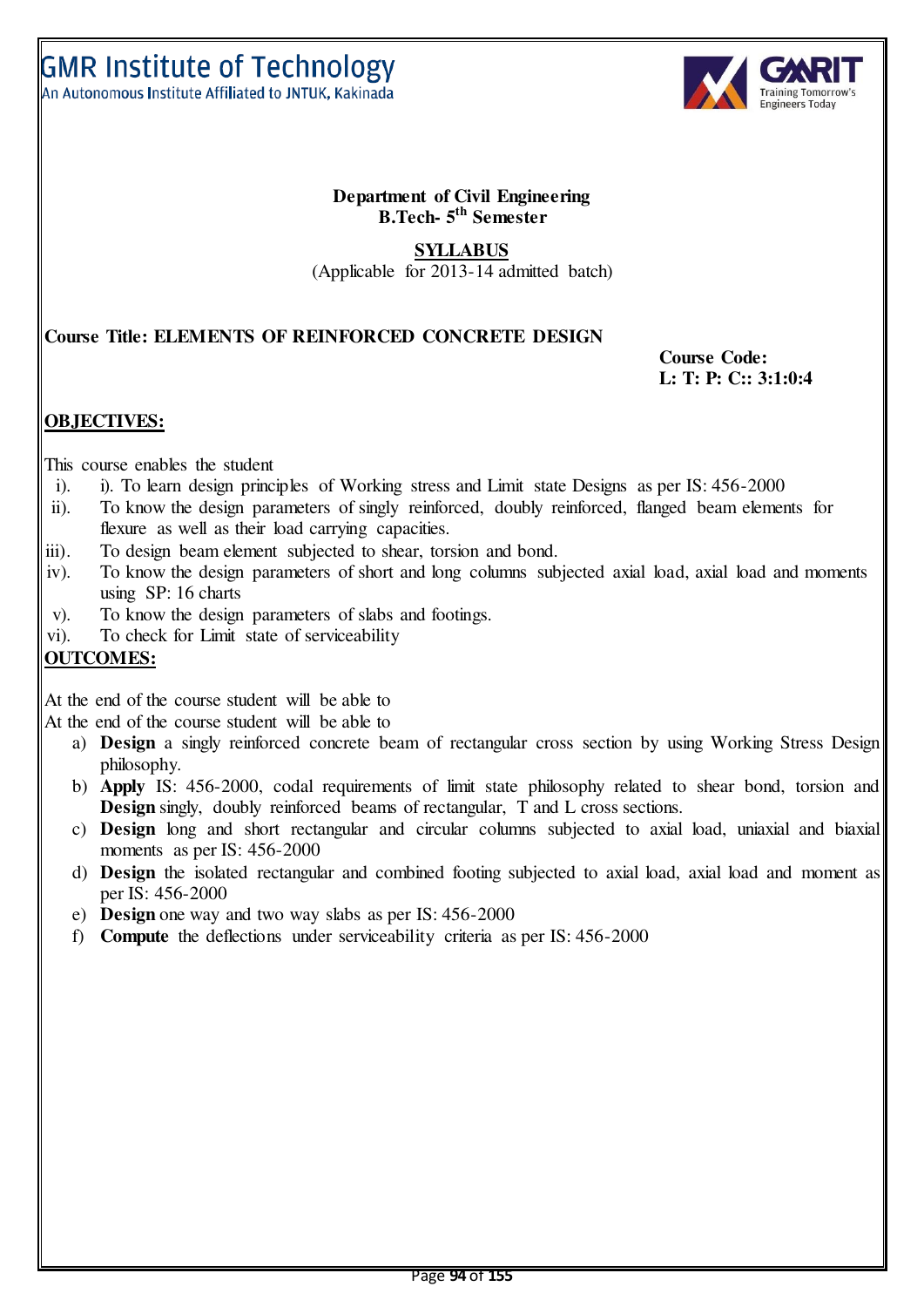An Autonomous Institute Affiliated to JNTUK, Kakinada



**UNIT –I: (8+2) WORKING STRESS DESIGN:** Introduction- Materials, recommendation of IS 456 – 2000, elastic theory, design constants; singly reinforced beam.

**INTRODUCTION OF LIMIT STATE DESIGN:** Concepts of limit state design – Basic statistical principles – Characteristic loads –Characteristic strength – Partial load and safety factors – representative stress-strain curves for cold worked deformed bars and mild steel bars. Assumptions in limit state design – stress - block parameters – limiting moment of Resistance

# **UNIT –II: (12+5)**

#### **BEAMS:** Limit state analysis and design of singly reinforced, doubly reinforced, T and L beam sections.

**SHEAR, TORSION AND BOND:** Limit state analysis and design of section for shear and torsion – concept of bond, anchorage and development length, I.S. code provisions.

**UNIT – III: (13+5) COLUMNS:** Short and Long columns – under axial loads, uniaxial bending and biaxial bending – Braced and un-braced columns – I S Code provisions.

**FOOTINGS:** Different types of footings – Design of isolated, square, rectangular and circular footings.

**UNIT –IV:**  $(12+3)$ 

**SLABS:** Design of Two-way slabs, one way slab

**DEFLECTION:** Limit state design for serviceability for deflection, cracking and codal provision.

**NOTE:** All the designs to taught in Limit State Method. Following plates should be prepared by the students.

1. Reinforcement particulars of simply supported, cantilever-beams.

2. Reinforcement detailing of T and L-beams

3. Reinforcement particulars of columns and footings.

4. Detailing of One way, two way slabs

# **FINAL EXAMINATION PATTERN:**

The end examination paper should consist of Part A and Part B. part A consist of two questions in Design and Drawing out of which one question is to be answered. Part B should consist of five questions and design out of which three are to be answered. Weightage for Part – A is  $40\%$  and Part- B is  $60\%$ .

## **Text books:**

1.Reinforced concrete design by S.UnnikrishnaPillai&DevdasMenon, Tata Mc.Graw Hill, New Delhi.

2.Reinforced concrete design by N. Krishna Raju and R.N. Pranesh, New age International Publishres, New Delhi

3.Limit State Design by B.C.Punmia, Ashok Kumar Jain and Arun Kumar Jain, Laxmi, publications Pvt. Ltd., New Delhi

## **References :**

1.Fundamentals of Reinforced concrete design by M.L. Gambhir, Printice Hall of India Private Ltd., New Delhi.

2.Reinforced concrete structural elements – behaviour, Analysis and design by P.Purushotham, Tata Mc.Graw-Hill, 1994.

3.Reinforced concrete structures, Vol.1, by B.C.Punmia, Ashok Kumar Jain and Arun Kumar Jain, Laxmi, publications Pvt.Ltd., New Delhi

4.Limit state designed of reinforced concrete – P.C.Varghese, Printice Hall of India, New Delhi.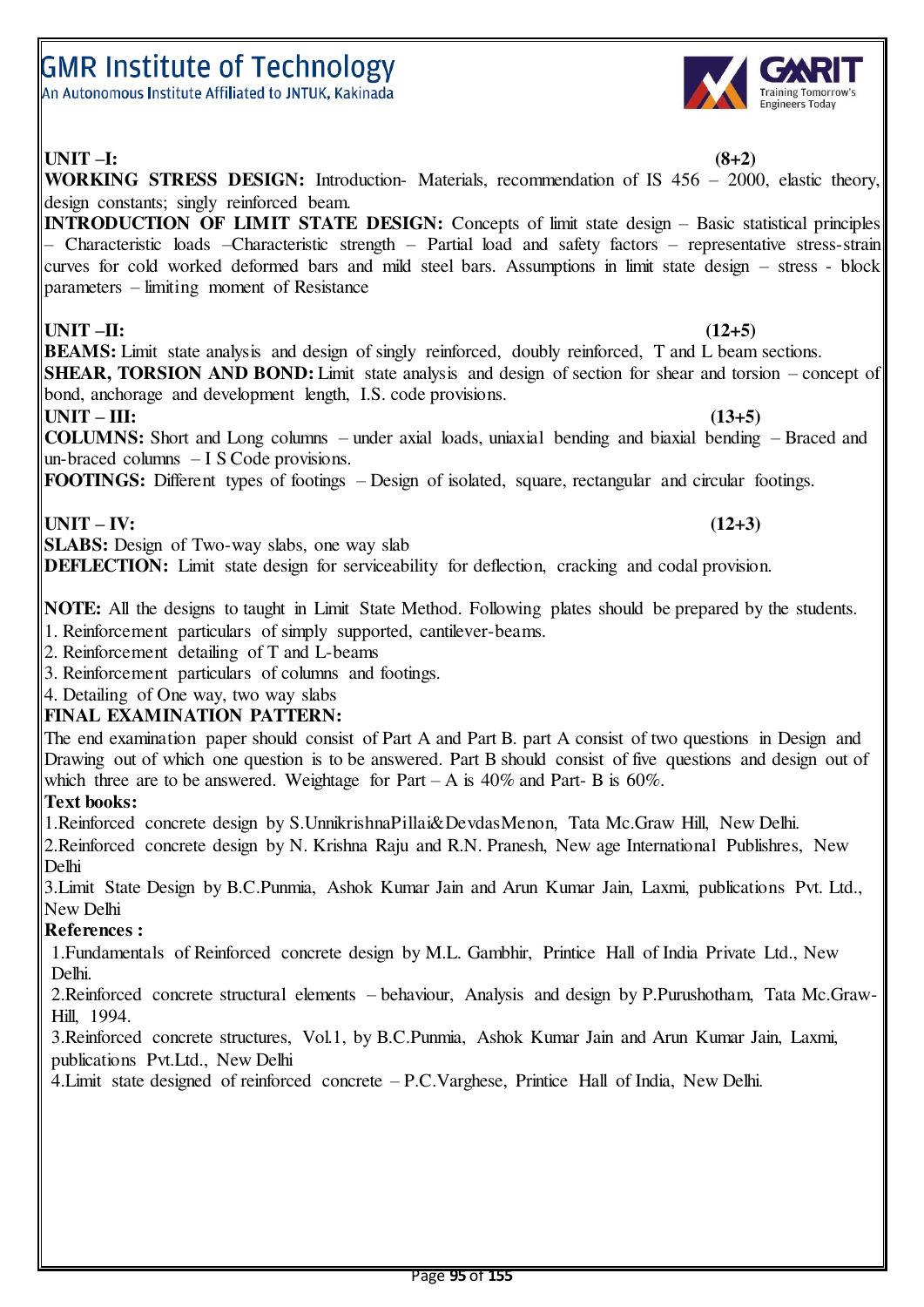

## **Department of Civil Engineering B.Tech- 5th Semester**

# **SYLLABUS**

(Applicable for 2013-14 admitted batch)

# **Course Title: ENVIRONMENTAL ENGINEERING**

 **Course Code: L: T: P: C:: 3:1:0:4** 

# **OBJECTIVES:**

The course content enables students to:

- i). i). Develop overall technical competence in the students for understanding the concepts of the subject and enabling them to address the industry problems
- ii). Update students knowledge in planning, design, construction, operation and maintenance aspects of water supply and sewerage systems.
- iii). Reinforce management skills with regard to sustainable water supply and sewerage facilities.
- iv). Provide theoretical background and practical expertise in the field of water supply and sewerage engineering.

# **OUTCOMES :**

At the end of the course the learners will be able to

- a) List the factors affecting water supply and wastewater generation
- b) Understand the various types of water and wastewater characteristics
- c) Design water and wastewater systems
- d) Analyze available disposal options and their practical implications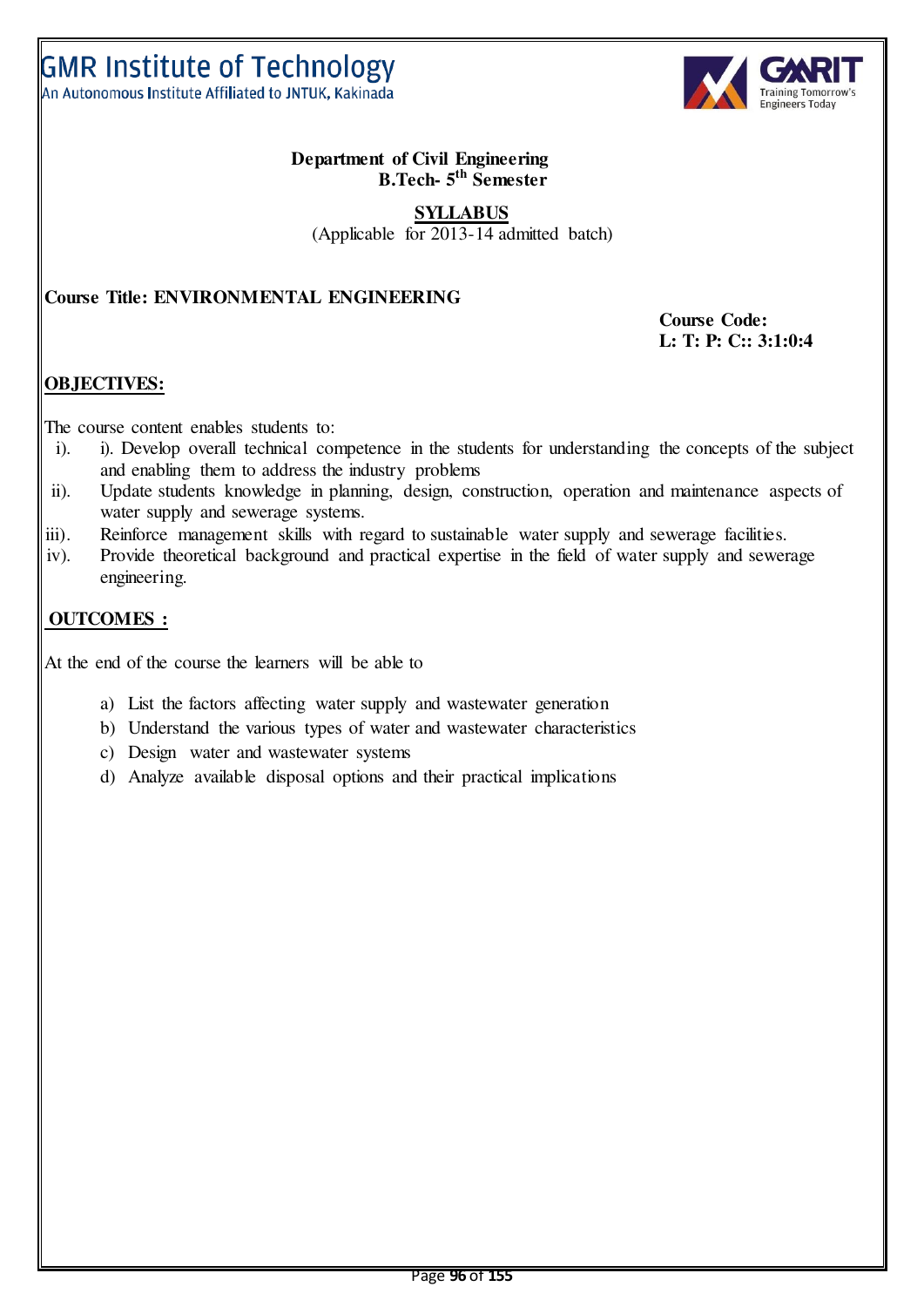# **GMR Institute of Technology** An Autonomous Institute Affiliated to JNTUK, Kakinada

**UNIT – I: (11+3)**

# **WATER SOURCES AND QUALITY**

Introduction: Waterborne diseases – protected water supply – Population forecasts, design period – water demand – factors affecting – fluctuations – fire demand – storage capacity – water quality and testing drinking water standards. Sources of water: Comparison from quality and quantity and other considerations – intakes

# **UNIT – II: (12+5)**

# **DESIGN OF WATER TREATMENT UNITS**

Layout and general outline of water treatment units – sedimentation – principles – design factors – coagulationflocculation, clarifier design – coagulants – feeding arrangements, Filtration – theory – working of slow and rapid gravity filters – multimedia filters – design of filters – troubles in operation, comparison of filters – disinfection – theory of chlorination, chlorine demand, other disinfection practices- Miscellaneous treatment methods-water softening.

# **UNIT – III (13+5)**

# **SEWAGE QUALITY AND DESIGN OF SEWAGE TREATMENT UNITS**

Conservancy and water carriage systems –characteristics of sewage – B.O.D. – C.O.D. equations. ultimate disposal of sewage –dilution-Self purification of rivers - Layout and general outline of various units in a waste water treatment plant – primary treatment design of screens – grit chambers – skimming tanks – sedimentation tanks – principles of design – biological treatment – trickling filters – standard and high rate.

# $UNIT - IV:$  (9+2)

# **SLUDGE HANDLING AND DESIGN OF PONDS**

Concept of ponds-Construction and design of anaerobic and oxidation ponds - Sludge digestion – factors effecting – design of Digestion tank – Sludge disposal by drying – Other options-septic tanks working principles and design – soak pits.

# **Text Books:**

- 1. Water Supply Engineering, Vol. 1, Wastewater Engineering, Vol. II, B.C. Punmia, Ashok Jain &Arun Jain,
	- Laxmi Publications Pvt. Ltd, New Delhi
- 2. Water supply and Sanitary Engineering by G.S. Birdi, DhanpatRai& Sons Publishers.
- 3. Elements of Environmental Engineering by K.N. Duggal, S. Chand Publishers

# **References:**

- 1. Water and Waste Water Technology by Mark J Hammer and Mark J. Hammer Jr.
- 2. Waste water treatment- concepts and design approach by G.L. Karia and R.A. Christian, Prentice Hall of India
- 3. Unit operations in Environmental Engineering by R. Elangovan and M.K. Saseetharan, New age India Publishing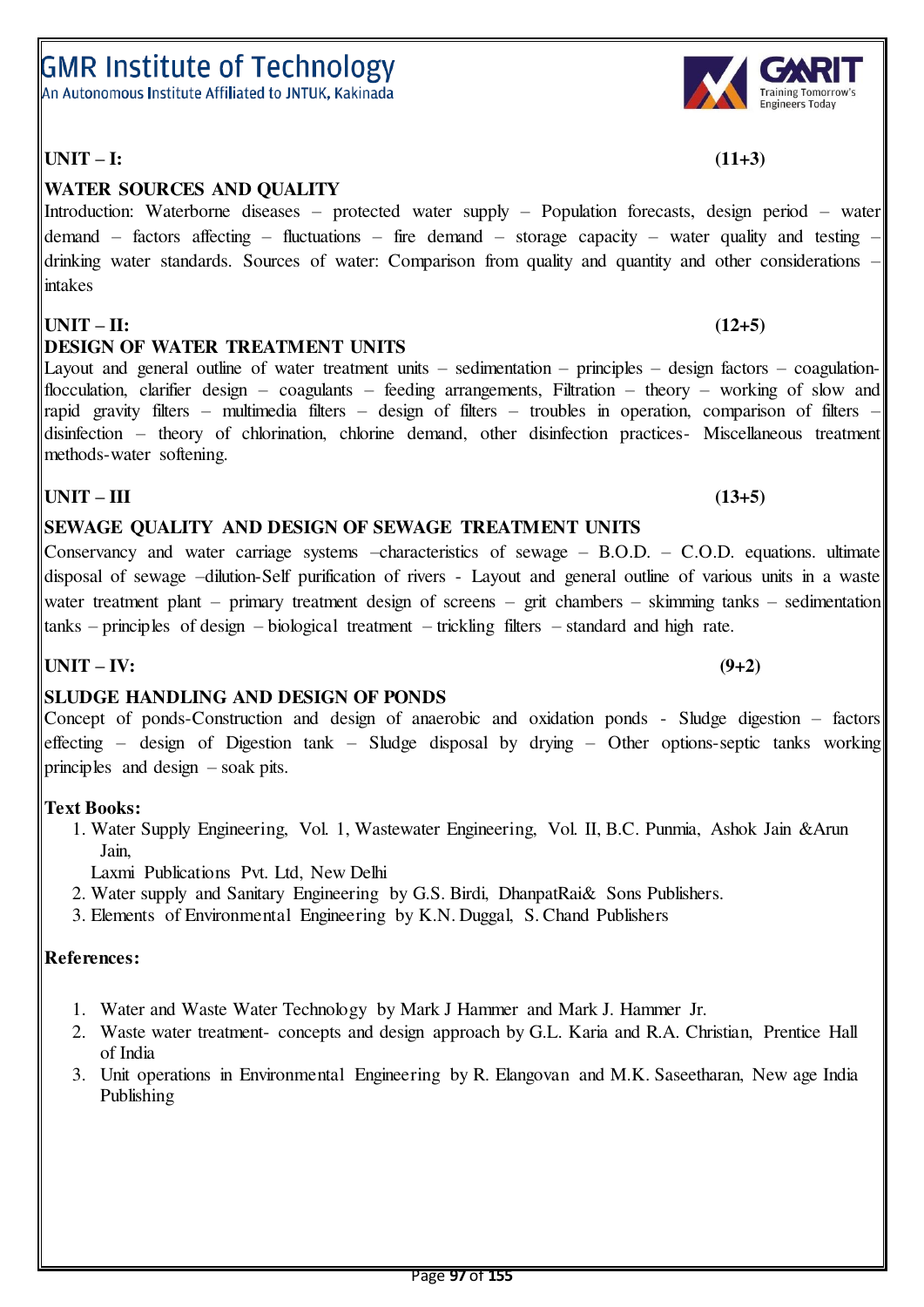

An Autonomous Institute Affiliated to JNTUK, Kakinada

# **Department of Civil Engineering B.Tech- 5th Semester**

**SYLLABUS**  (Applicable for 2013-14 admitted batch)

# **Course Title : METHODS OF STRUCTURAL ANALYSIS**

 **Course Code: L: T: P: C:: 3:1:0:4** 

# **OBJECTIVES:**

The course content enables students to:

- i). i). Become proficient in applying the classical methods of analysis with speed and accuracy
- ii). Understand the concept used in the structural analysis software.
- iii). Use updated structural analysis software in solving indeterminate structures
- iv). Submit accurate analysis in an efficient and professional way
- v). Preparing student to Identify the relevant method for the analysis

# **OUTCOMES :**

At the end of the course student will be able to

- a) Analyze three /two hinged arches and obtain internal forces at any cross section.
- b) Determine design forces in arches subjected to concentrated, distributed and varying loads.
- c) Determine the forces in indeterminate frames subjected to lateral loads by using approximate methods of analysis.
- d) Solve statically indeterminate beams and frames using classical methods.
- e) Evaluate the suitability of classical methods for a given structure and loading.
- f) Utilize modern structural analysis software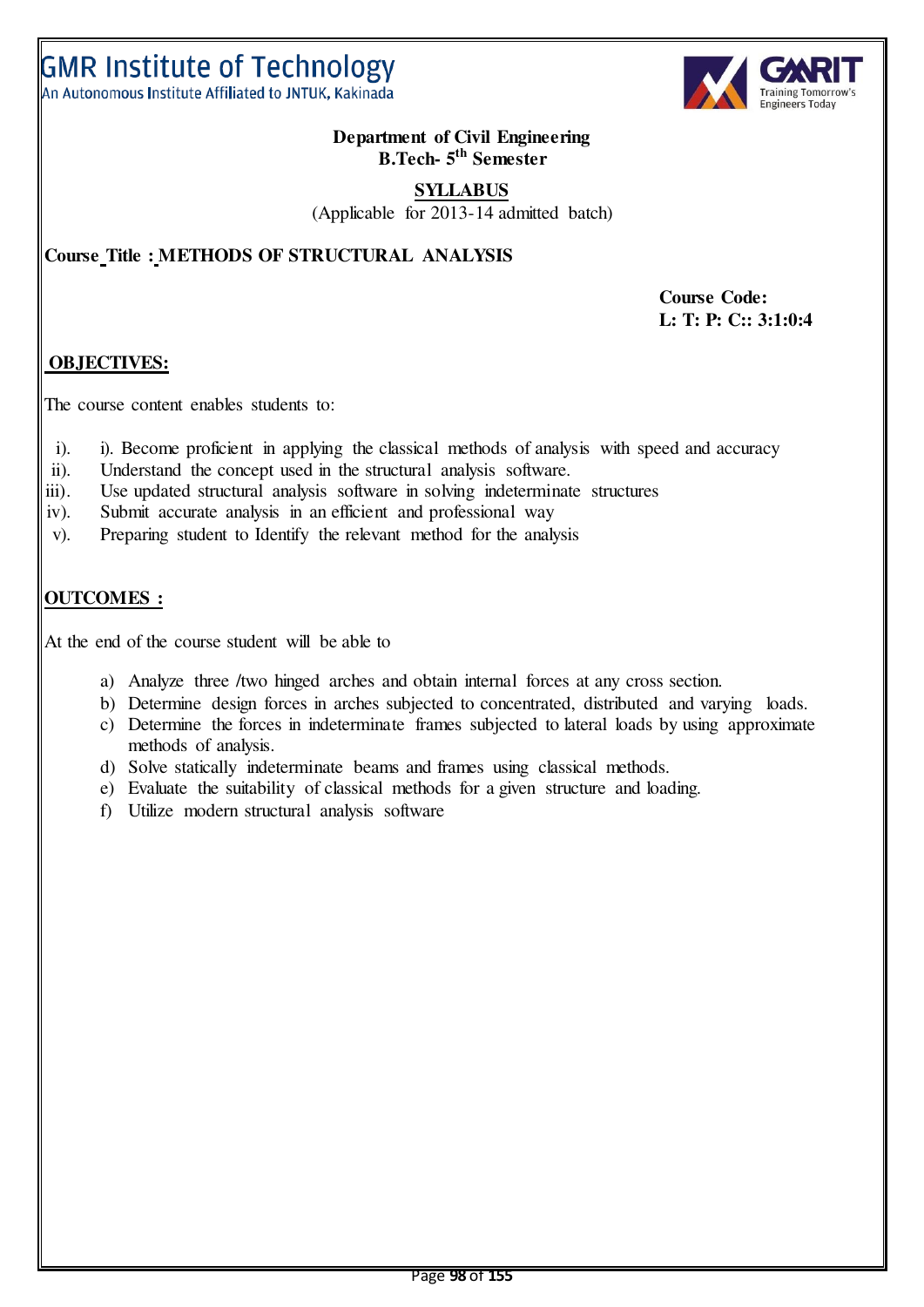# **GMR Institute of Technology**

An Autonomous Institute Affiliated to JNTUK, Kakinada

# **THREE HINGEDARCHES:**

Elastic theory of arches – Eddy's theorem – Determination of horizontal thrust, bending moment, normal thrust and radial shear – effect of temperature.**(5)**

**TWO HINGED ARCHES:** Determination of horizontal thrust bending moment, normal thrust and radial shear – Rib shortening and temperature stresses, **(6)**

**UNIT – II:**  $(10+3)$ **APPROXIMATE METHOD OF STRUCTURAL ANALYSIS:** Application to building frames. (i) Portal method (ii) Cantilever method.**(5)**

**SLOPE DEFLECTION METHOD:** Derivation of slope deflection equation of supports application to continuous beams including settlement of supports.**(5)**

**UNIT – III: (13+4)** 

**MOMENT DISTRIBUTION METHOD** – Stiffness and carry over factors – Distribution factors – Analysis of continuous beams with and without sinking of supports – storey portal frames – including Sway.(**7)**

**KANI'S METHOD** – including settlement of supports and single bay portal frames with side sway by Kani's method. $(6)$ <br>**I**INIT – IV: **UNIT – IV: (10+4)** 

**FLEXIBILITY METHOD:** Introduction, application to continuous beams including support settlements (maximum of two unknowns) **(5)** 

**STIFFNESS METHOD:** Introduction, application to continuous beams including support settlements. (maximum of two unknowns) **(5)** 

# **Text Books:**

1. Analysis of structures– Vol. I & 2 by Vazrani&Ratwani – Khanna Publications

2. Analysis of Structures by Bhavikatti, Vikas publications

3. Structural Analysis (Matrix Approach) by Pundit and Gupta – Tata Mc.Graw Hill publishers.

# **References :**

1. Strength of Materials and mechanics of solids Vol-2 by B.C. Punmia, Laxmi Publications, New Delhi

2. Structural Analysis by C.S. Reddy, Tata Macgrawhill, New Delhi

3. Theory of structures by Ramamuratam

**UNIT – I: (12+4)** 

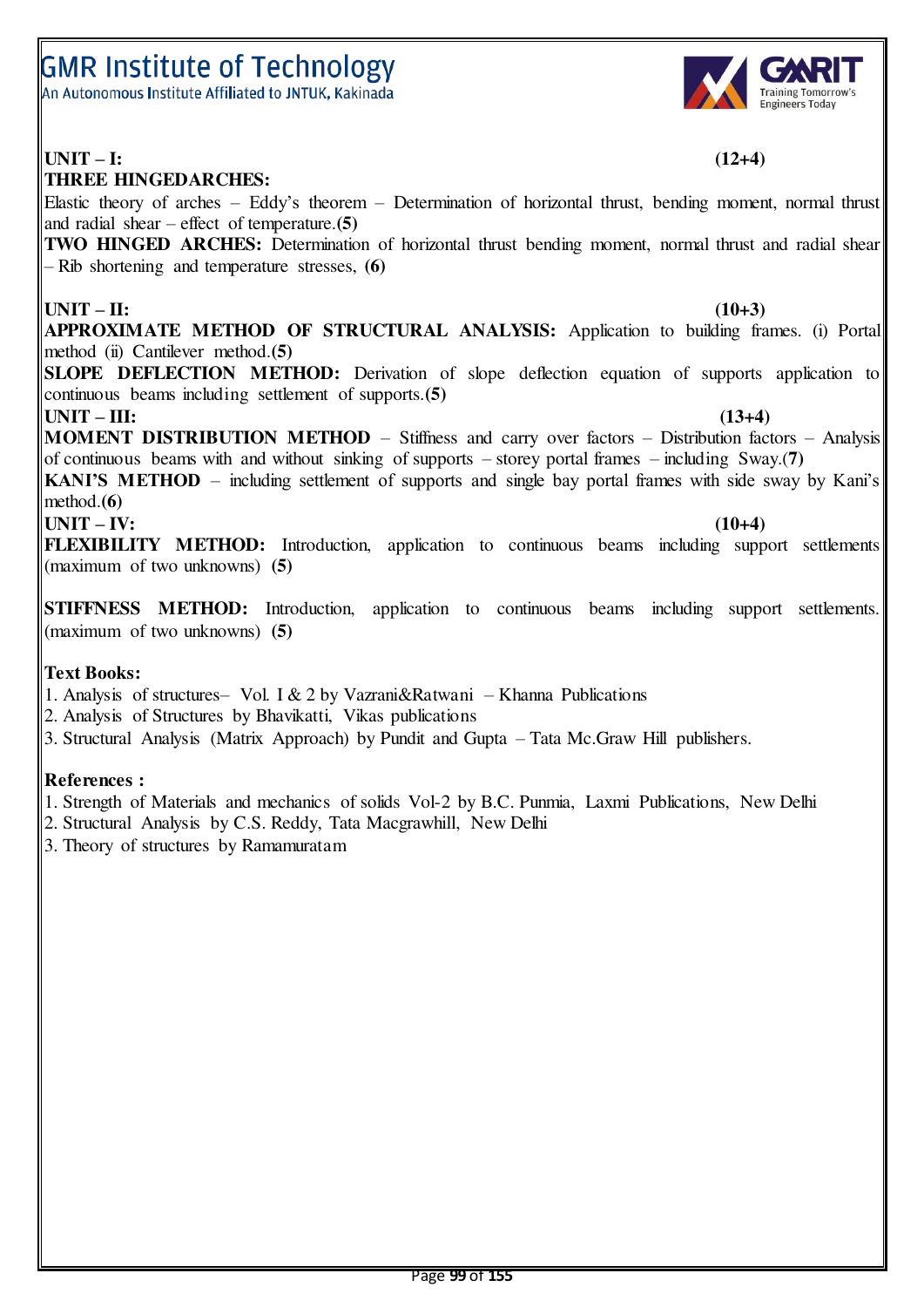

# **Department of Civil Engineering B.Tech- 5th Semester**

# **SYLLABUS**

(Applicable for 2013-14 admitted batch)

# **Course Title: TRANSPORTATION ENGINEERING**

 **Course Code: L: T: P: C:: 3:1:0:4** 

# **OBJECTIVES:**

The course content enables students to:

- i). To learn highway alignment and design aspects of ii). To Identify traffic problems and to regulate and ma
- To Identify traffic problems and to regulate and manage the traffic.
- iii). To Build knowledge on highway materials,construction and maintenance
- iv). To Build knowledge on railway track components and design

# **OUTCOMES:**

At the end of the course the Students will be able to:

- a) Understand to fix ideal alignment and design of highway
- b) Identify traffic problems and give measures to regulate the traffic
- c) Build knowledge on highway materials quality, construction and maintenance
- d) Adapt railway engineering terminology, basics and build knowledge on track geometric
- e) design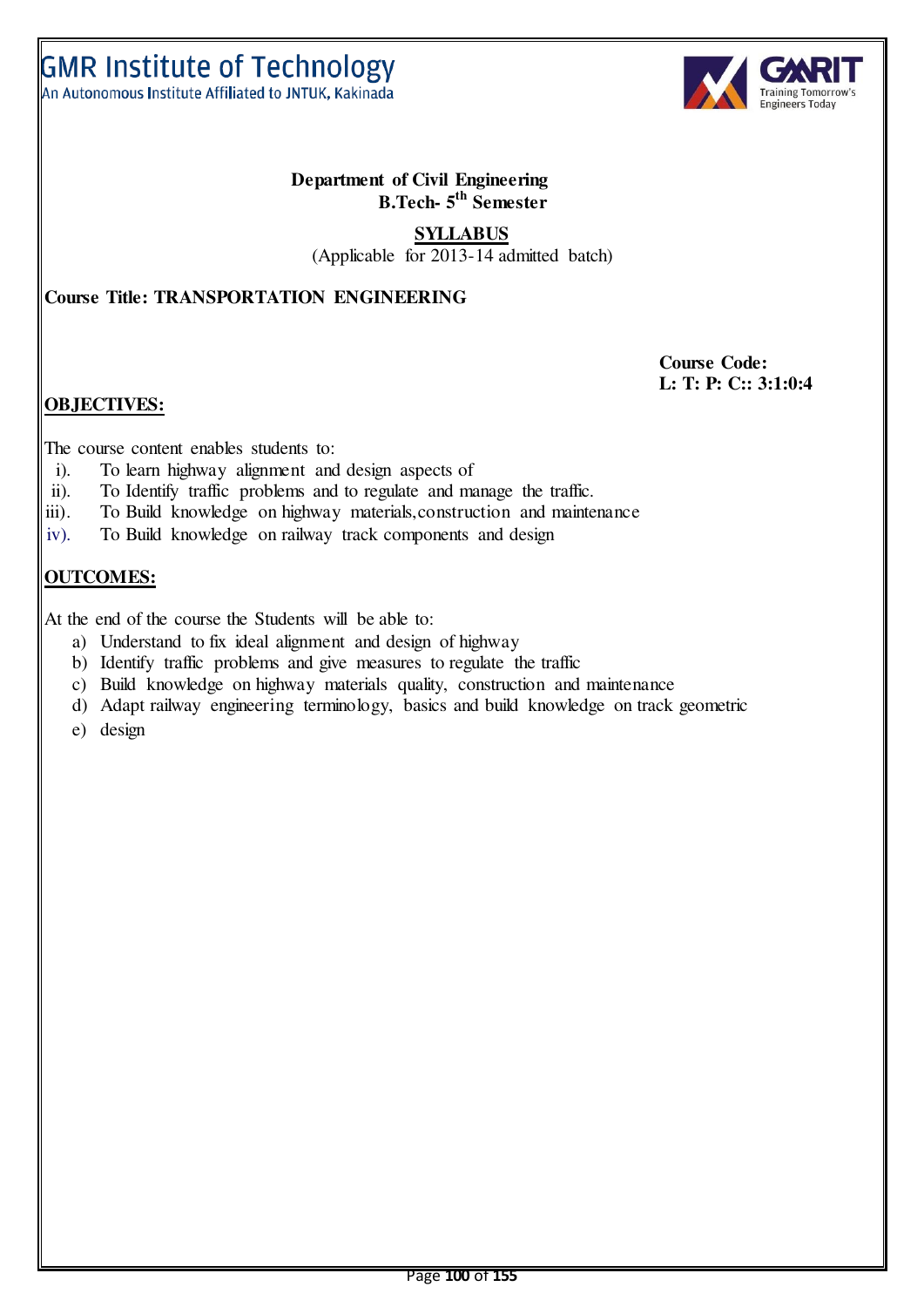

# **UNIT – I:**

# **HIGHWAY DEVELOPMENT AND ALIGNMENT**

Highway development in India - Classification of Roads- Road Network Patterns –Highway Alignment-Factors affecting Alignment- Engineering Surveys

# **HIGHWAY GEOMETIC DESIGN:**

Importance of Geometric Design- Design controls and Criteria- Highway Cross Section Elements- Sight Distance Elements-Stopping sight Distance, Overtaking Sight Distance and Intermediate Sight Distance-Design of Horizontal Alignment-Design of Super elevation and Extra widening- Design of Transition Curves-Vertical curves.

# **UNIT – II**

## **TRAFFIC ENGINEERING AND MANAGEMENT:**

Basic Parameters of Traffic-Volume, Speed and Density- Traffic Volume Studies-Speed studies-Parking Studies - Road Accidents-Causes and Preventive measures- Traffic Signs and Road markings

# **INTERSECTION DESIGN:**

Types of Intersections: At grade and grade separated – Need for channelization Islands-Design of Traffic Signals –Webster Method – Design of Rotary Intersection –Advantages and Disadvantages of Rotary Intersection

# **UNIT – III**

**HIGHWAY MATERIALS AND CONSTRUCTION & MAINTENANCE:** Highway materials: Aggregate properties and tests, Bitumen properties and tests. Highway Construction: Earthen roads, WBM roads, bituminous roads and Cement Concrete Roads.

Highway Drainage: Surface and Sub surface Drainage System.

**HIGHWAY MAINTENANCE:** Failure of Flexible and Rigid pavements and their maintenance.

# **UNIT – IV**

## **INTRODUCTION TO RAILWAY ENGINEERING:**

Permanent way components -Cross Section of Permanent Way - Functions of various Components like Rails, Sleepers and Ballast -Rail Fastenings -Creep of Rails- Adzing of Sleepers- Sleeper density.

## **GEOMETRIC DESIGN OF RAILWAY TRACK:**

Gradients- Grade Compensation- Cant and Negative Super elevation- Cant Deficiency -Degree of Curve - Crossings and Turn outs.

## **Text Books:**

1. Highway Engineering – S.K.Khanna & C.E.G.Justo, Nemchand & Bros., 7th edition (2000).

2. Highway Engineering Design – L.R.Kadiyali and Lal- Khanna Publications

3. Traffic engineering- L.R.Kadiyali, Khanna publishers

4. Railway Engineering by S.C Saxena and S.P. Arora, Dhanpat Rai Publications, N.Delhi.

# **References:**

- 1. Railway Engineering , A text book of Transportation Engineering -S.P.chadula -S.Chand & Co. Ltd. (2001).
- 2. Railway Engineering ,August , Prabha & Co., 15th Edition , 1994.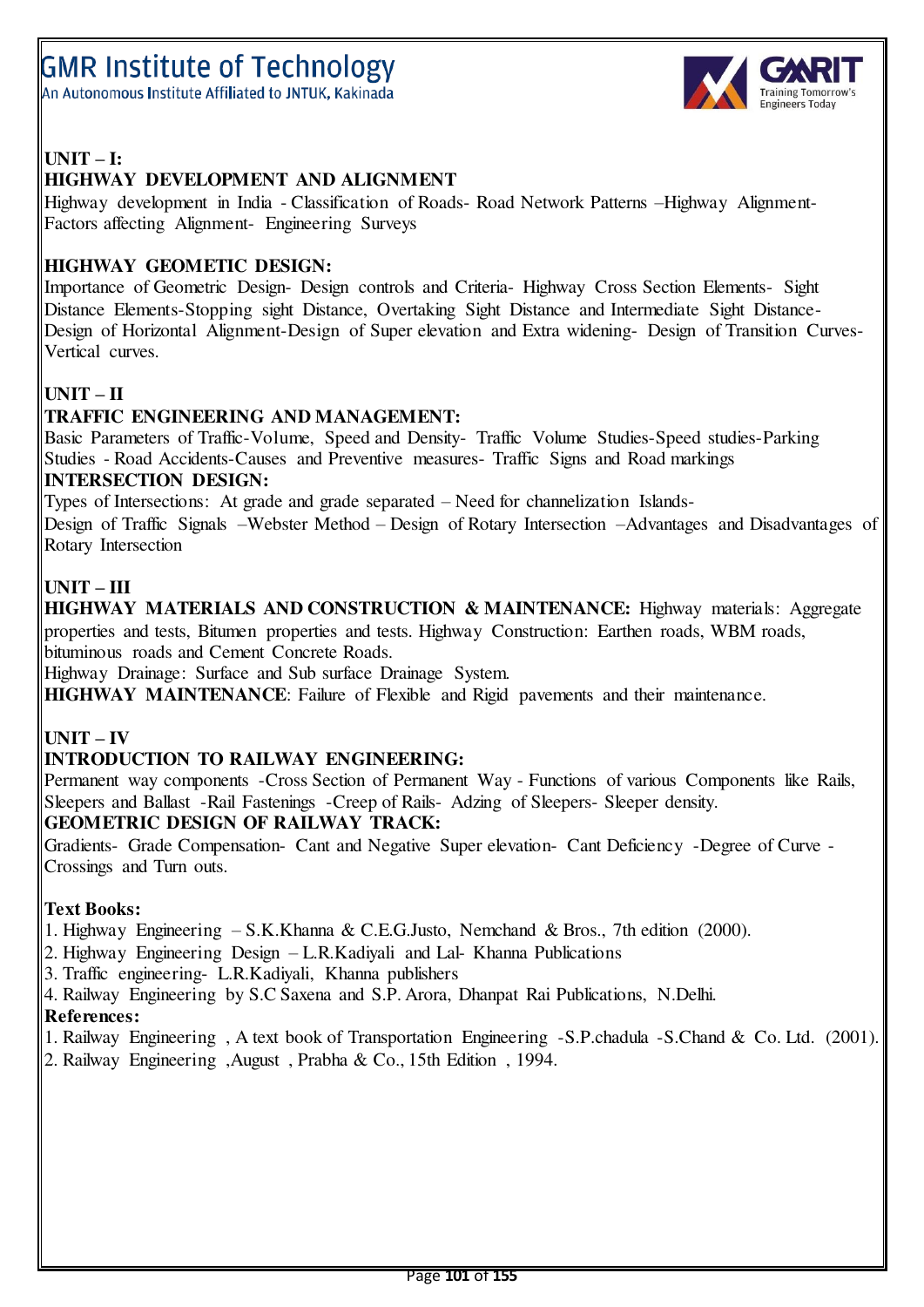

# **Department of Civil Engineering**

**B.Tech- 5th Semester** 

**SYLLABUS** 

(Applicable for 2013-14 admitted batch)

Course Title: GEOMATICS (Elective-I) Course Code:

**L: T: P: C:: 3:1:0:4** 

# **OBJECTIVES:**

The course content enables students to:

- i). Introduce the high level understanding of Remote Sensing Techniques
- ii). Explain the basic concept of GIS and different types of data representation in GIS
- iii). Impart the knowledge of different data analysis techniques in GIS.
- iv). Introduce the various spatial data models and data base models in GIS.
- v). Discuss various applications of RS and GIS in Civil Engineering.

# **OUTCOMES:**

At the end of the course, the student is able to:

- a) Understand the basic concepts of spatial data acquisition procedures
- b) Assess the quality of acquired spatial data in a quantitative way
- c) Make informed and critical judgments on technical issues relating to the acquisition, storage, management, analysis and display of spatial data.
- d) Understand the complexity of spatial data and their relationships with non-spatial information;
- e) Appreciate and understand the spatial data and spatial analysis requirements of a remote sensing and/or GIS project;
- f) Perform spatial analysis techniques on a varied range of applications in civil engineering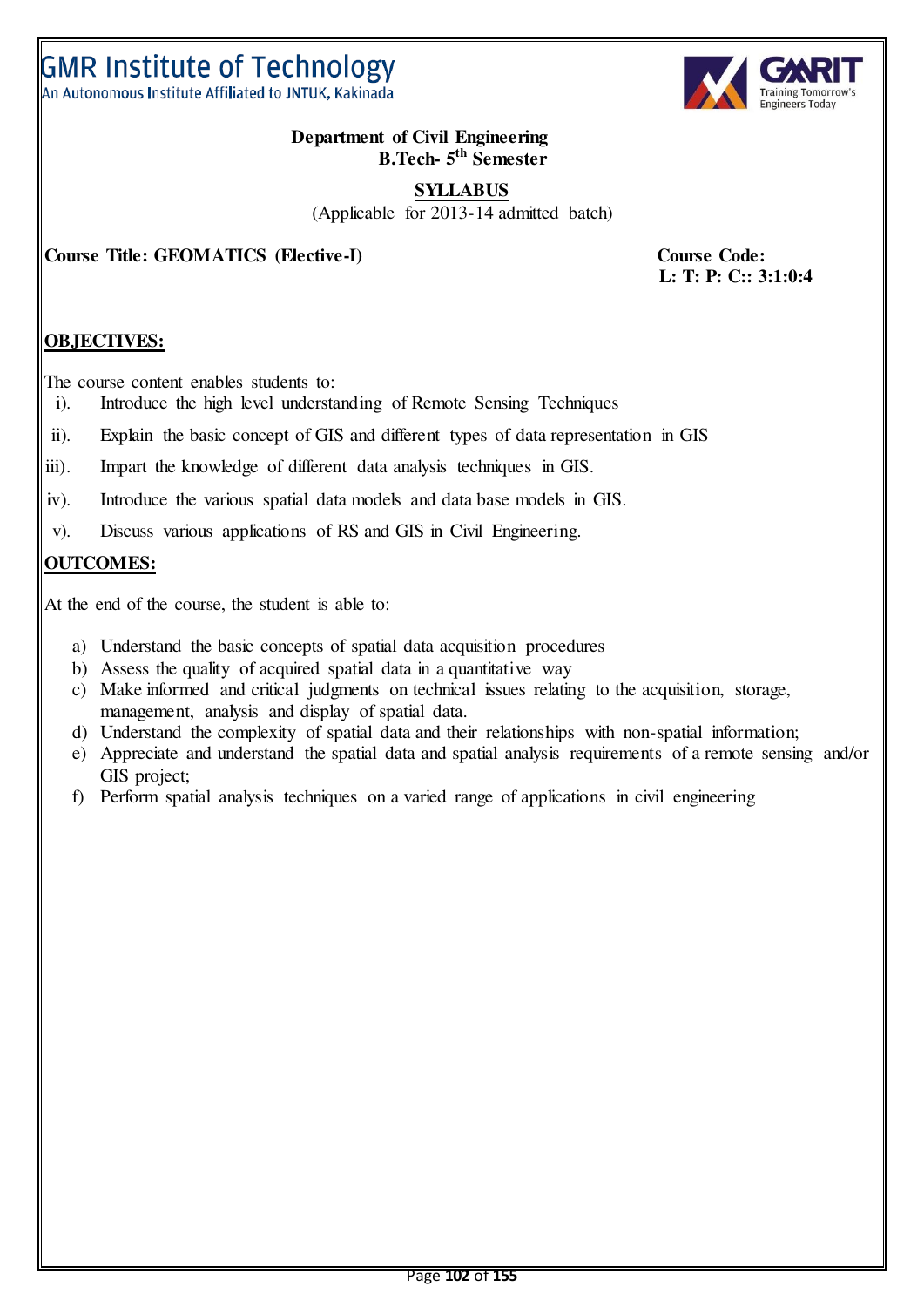

# **UNIT – I: (14+4)**

**INTRODUCTION TO REMOTE SENSING:** Basic concepts and foundation of remote sensing, Elements involved in remote sensing, Electromagnetic spectrum, remote sensing terminology and units, Energy resources, energy interactions with earth surface features and atmosphere and spectral properties of vegetation, soil and water bodies,

**REMOTE SENSING PLATFORMS & SENSORS:** Introduction, Characteristics of imaging remote sensing instruments, satellite remote sensing system - a brief over view, other remote sensing satellites, Resolution in Remote Sensing, Elements of Visual Interpretation and Basics of DIP.

**UNIT – II: (12+4)** 

**GEOGRAPHIC INFORMATION SYSTEM**: Introduction, GIS definition and terminology, GIS categories, components of GIS, fundamental operations of GIS, A theoretical framework for GIS, Applications and Advantages of GIS,Layer based GIS, Feature based GIS mapping, Functions of GIS, Process of GIS.

**DATA MANAGEMENT AND METADATA CONCEPT:** Introduction,Concept of Database and DBMS, Advantages of DBMS, Functions of DBMS, File and Data Access, Data Models, Database Models, Data Models in GIS, Concept of Meta Data.

# **UNIT – III (9+4)**

**SPATIAL DATA MODEL:**Introduction, Different dimensions of Geographic Data, Spatial Entity and Object, Spatial Data Model, Raster Data Model, Vector Data Model, Raster versus Vector, Object Oriented Data Model, File Formats of Spatial Data.

**GEOSPATIAL ANALYSIS:** Introduction, Geospatial Data Analysis, Integration and Modeling of Spatial Data, Geospatial Data Analysis Methods, database query, Geospatial measurements, Overlay Operations, Network Analysis, Surface Analysis.

# $|UNIT - IV:$  (10+3)

**GLOBAL POSITIONING SYSTEM**: Introduction, elements of satellite surveying, the global positioning system, GPS satellites, adjustment computations, GPS observables.

**APPLICATIONS:** LULC, Agriculture, Forestry, Geology, Geomorphology, Urban Development, Flood Zone Delineation and Mapping, Ground Water Prospects and Recharge.GIS data base design for physical facility planning, Decision support systems for land use planning. GIS based Highway alignment, GIS based road network planning and GIS based traffic congestion analysis, Accident investigation**,** Network Planning.

## **Text Books:**

- 1. Remote Sensing and Image Interpretation by Thomas M. Lillesand, Ralph.W.Kiefer, Jonathan.W.Chipman; Fifth Edition, Wiley India Pvt Ltd
- 2. Remote Sensing and Geographical Information System: A.M.Chandra and S.K.Ghosh, Narosha Publications
- 3. Remote Sensing and Geographical Information systems by M.Anji Reddy JNTU Hyderabad 2001, B.S.Publications.
- 4. Remote Sensing and GIS by BasudebBatta, 2<sup>nd</sup> Edition, Oxford University Press.
- 5. GPS Satellite Surveys, Alfred Leick, Willey & Sons.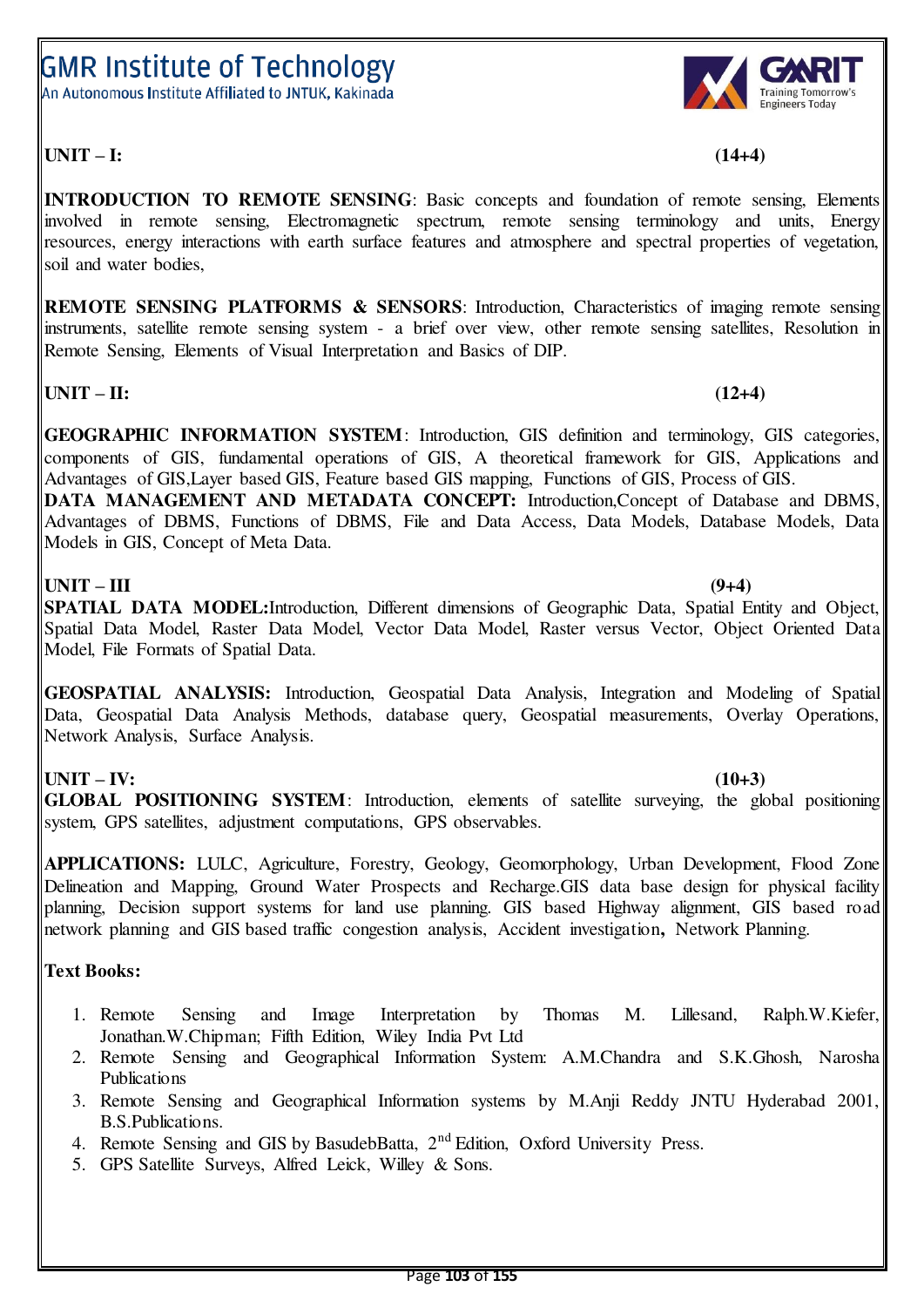

# **References:**

- 1. **Introduction to Remote Sensing,** James B. Cambell, Taylor & Francis
- 2. Remote Sensing: Principles and Interpretation by Floyd F. Sabins, Third Edition
- 3. **Geographical Information System, Volume I:** Principal and Technical Issues, **Edited by** P.A. Longley, M.F. Goodchild, D.J. Manguire, D.W. Rhino, John Wiley & Sons
- 4. **Geographical Information System: Volume II:** Management Issues and Applications, **Edited by**  P.A. Longley, M.F. Goodchild, D.J. Manguire, D.W. Rhino, John Wiley & Sons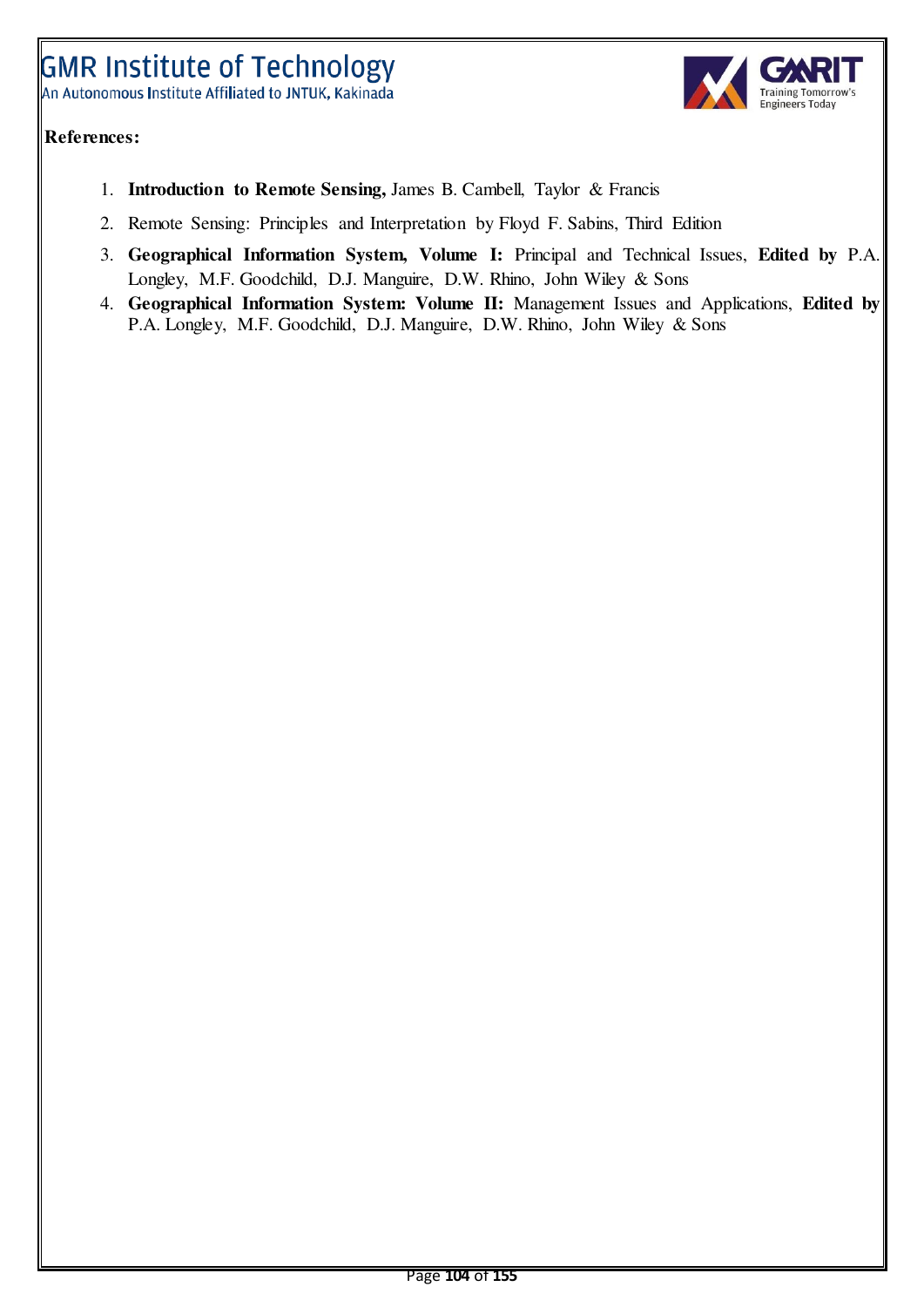

# **Department of Civil Engineering B.Tech- 5th Semester**

# **SYLLABUS**

(Applicable for 2013-14 admitted batch)

# **Course Title: FINITE ELEMENT METHODS IN CIVIL ENGINEERING (Elective-I)**

 **Course Code: L: T: P: C:: 3:1:0:4** 

# **OBJECTIVES:**

The course content enables students to :

- i). i). To Understand the fundamental ideas of the FEM
- ii). To Know the behavior and usage of each type of elements covered in this course
- iii). To prepare a suitable FE model for structural mechanical analysis problems
- iv). To interpret and evaluate the quality of the results (know the physics of the problems)
- v). To be acquaint with the limitations of the FEM being it to be a numerical tool.

# **OUTCOMES:**

At the end of the course the learners will be able to

- a) Idealize given structure with mathematical modeling and boundary conditions.
- b) Model the given structure with suitable elements.
- c) Conceptualize the Finite Element Analysis (FEA) procedure.
- d) Apply FEA procedure to 1-dimensional structures bars, trusses, plane stress and plane strain conditions using triangular and rectangular elements.
- e) Evaluating the suitability of type of element and methods of discretization.
- f) Set up and solve 1-D, 2-D, and 3-D structural problems using contemporary finite element software.
- g) Interpret results obtained from FEA software solutions, not only in terms of conclusions but also awareness of limitations.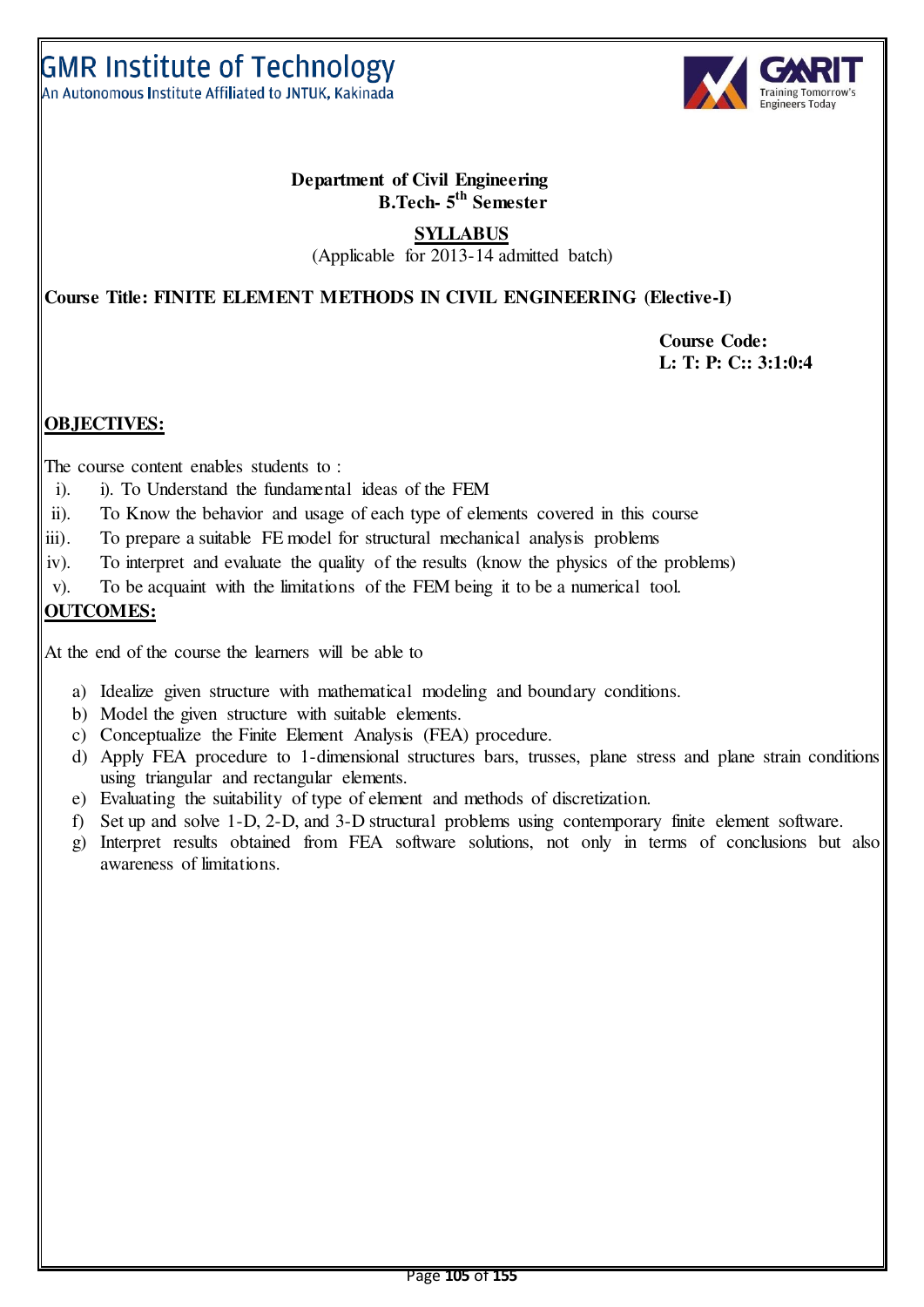

**UNIT –I (12+4) INTRODUCTION: CONCEPTS OF FEM** – Steps involved – merits & demerits – energy principles – Discretization – Rayleigh –Ritz method of functional approximation.

**PRINCIPLES OF ELASTICITY:** Equilibrium equations – strain displacement relationships in matrix form – Constitutive relationships for plane stress, plane strain and Axi-symmetric bodies of revolution with axisymmetric loading.<br>UNIT-II

**UNIT –II (11+3)** 

**ONE DIMENSIONAL FEM :** Stiffness matrix for bar element - shape functions for one dimensional elements – one dimensional problems.

# **UNIT –III (12+4)**

**TWO DIMENSIONAL FEM** : Different types of elements for plane stress and plane strain analysis – Displacement models –generalized coordinates – shape functions – convergent and compatibility requirements – Geometric invariance – Natural coordinate system – area and volume coordinates UNIT – IV

#### **UNIT –IV (10+4)**

Generation of element stiffness and nodal load matrices for 3-node triangular element and four node rectangular elements.

**ISOPARAMETRICFORMULATION:**– Concepts of, isoparametric elements for 2D analysis -formulation of CST element, 4 –noded and 8-noded iso-parametric quadrilateral elements –Lagrangian and Serendipity elements.

# **Text Book:**

1. Finite Elements Methods in Engineering by Tirupati.R. Chandrepatla and Ashok D. Belegundu - Pearson Education Publications.

2. Finite element analysis by S.S. Bhavakatti-New age international publishers

3. .Finite element analysis by David V Hutton, Tata Mcgraw Hill, New Delhi

## **References:**

1. Concepts and Applications of Finite Element Analysis by Robert D.Cook, David S. Malkus and Michael E.Plesha. Jhon Wiley & Sons.

2. Finite Element analysis – Theory & Programming by C.S.Krishna Murthy- Tata Mc.Graw Hill Publishers.

3. Text book of Finite Element analysis by P.Seshu – Prentice Hall of India.

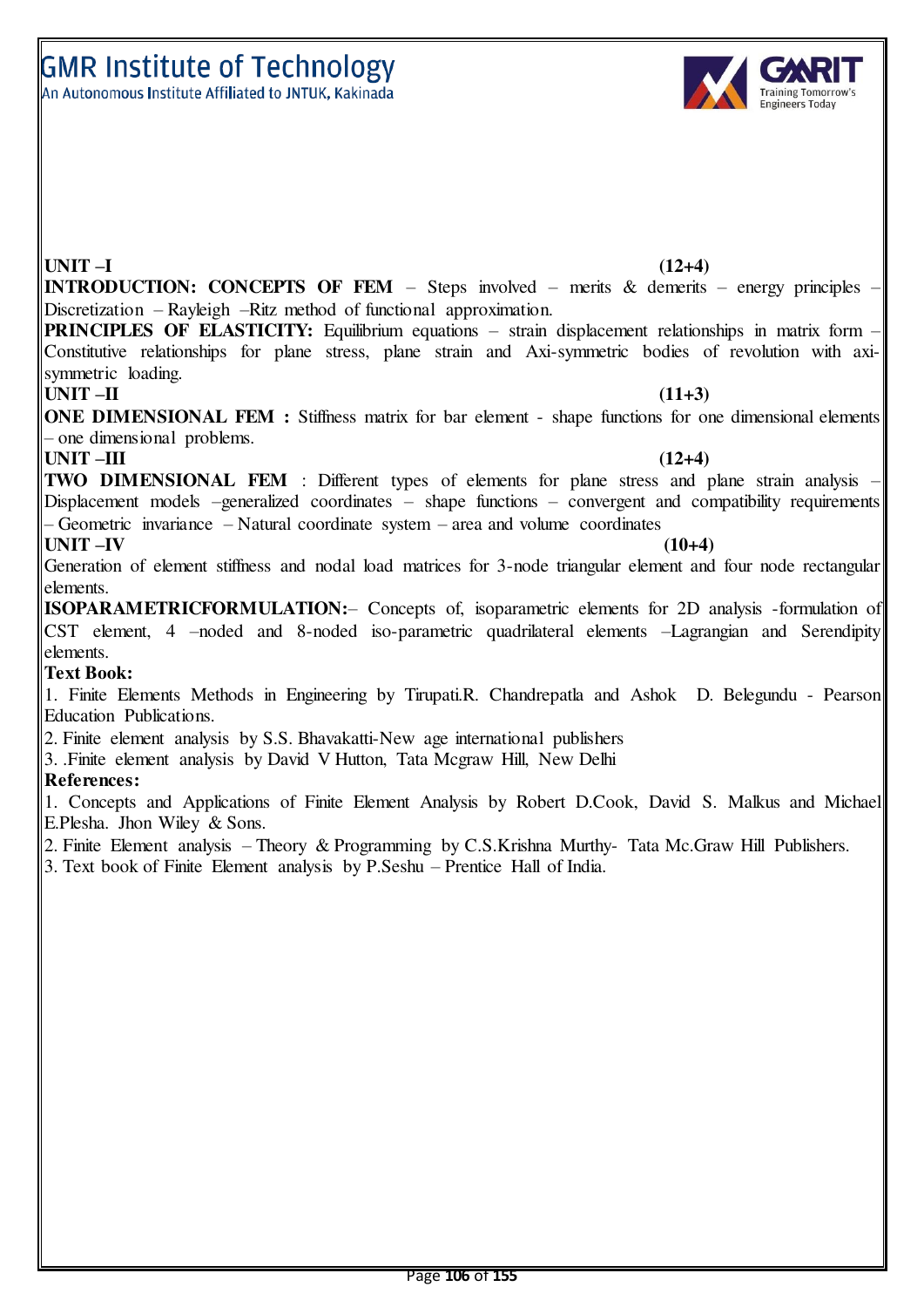An Autonomous Institute Affiliated to JNTUK, Kakinada



# **Department of Civil Engineering B.Tech- 5th Semester**

**SYLLABUS**  (Applicable for 2013-14 admitted batch)

## **Course Title: BUILDING TECHNOLOGY(Elective-I) Course Code:**

**L: T: P: C:: 3:1:0:4** 

# **OBJECTIVES:**

The course content enables students to:

- i). Get an idea about building drawing standards in various phases of a project.
- ii). Know the detailing in building construction.
- iii). Understand about planning of various buildings like residential, educational, office buildings and hospital buildings.
- iv). To know about the project planning and management techniques.

# **OUTCOMES:**

At the end of the course the learners will be able to

- a) Know the various building bye-Laws laid by town planning authorities and local regulatory bodies for planning various buildings like residential, educational, office buildings and hospital buildings.
- b) Know about the techniques for project planning and management.
- c) Understand the building drawing standards in various phases of a project.
- d) Understand the detailing in building construction.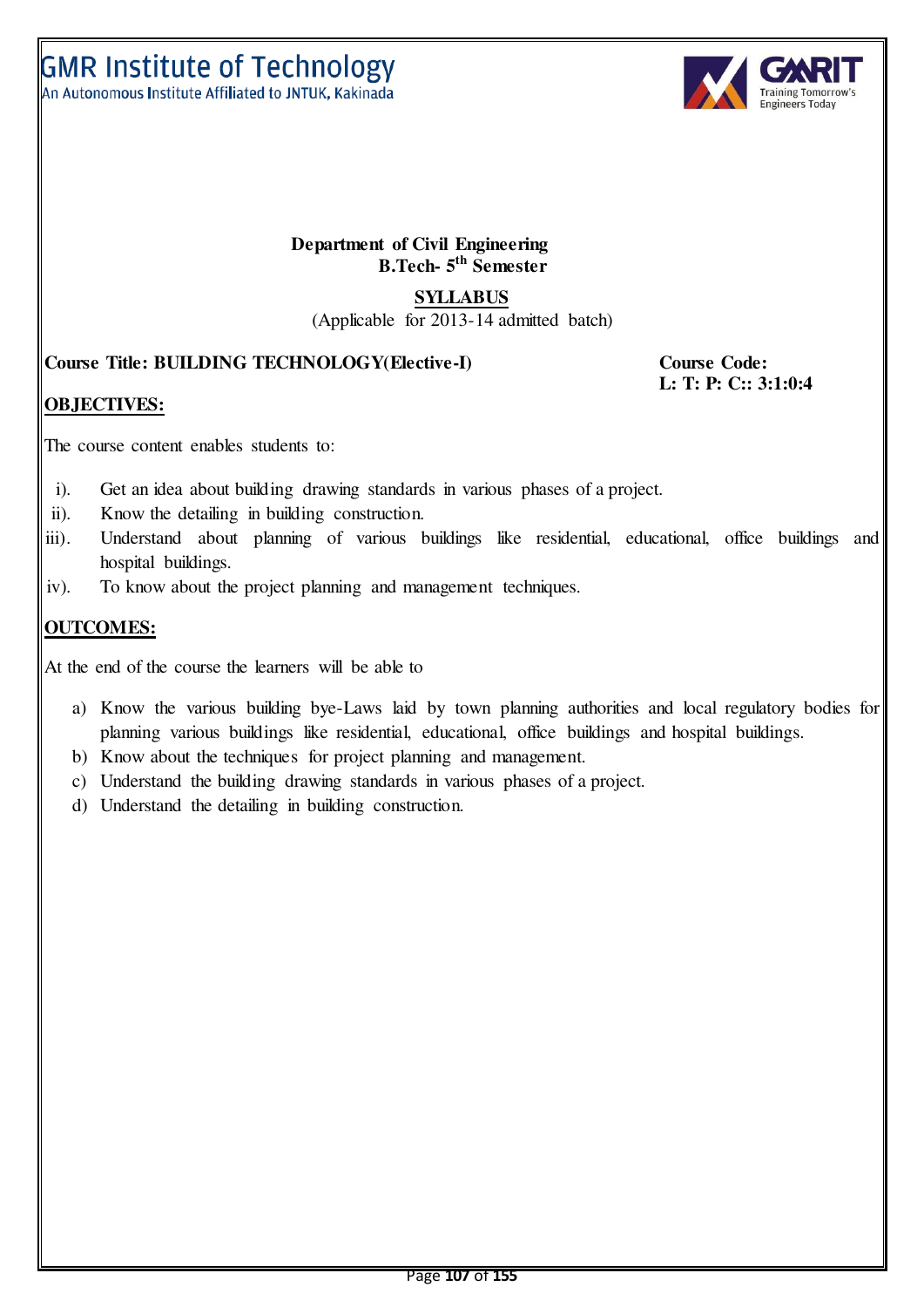

# $\mathbf{I}\mathbf{N}\mathbf{I}\mathbf{T} - \mathbf{I}$ :

**BUILDING BYELAWS AND REGULATIONS:** Introduction – Terminology – Objectives of building byelaws.Principles underlying building byelaws.Classification of buildings.Floor Area Ratio (FAR). Floor Space Index (FSI). Open space requirements. Builtup area limitations.Height of Buildings.Wall Space Index (FSI). Open space requirements. Builtup thickness.Lighting and ventilation requirement.

# **UNIT – II:**

**PLANNING OF CONSTRUCTION PROJECTS:** Planning scheduling and monitoring of building construction projects, Bar chart, CPM and PERT Network planning.Computation of times and floats – their significance.

# **UNIT – III**

**RESIDENTIAL BUILDINGS:** Minimum standards for various parts of buildings. Requirementsof different rooms and their grouping.Characteristicsof various types of residential buildings.

# $\bf UNIT - IV:$

**PUBLIC BUILDINGS:** Planning of Educational institutions, hospitals, dispensaries, office buildings, banks, industrial buildings, hotels and motels, buildings for recreation.

#### **Text Books:**

1. Construction Planning, Equipment and methods by R.L. Peurifoyetal. – Tata Mc. Graw Hill Publications.

2. PERT and CPM – Project planning and control with by Dr.B.C.Punmia&Khandelwal – Laxmi publications.

3. 'A' Series & 'B' Series of JNTU Engineering College, Anantapur,

# **References:**

1.Building by laws by state and Central Governments and Municipal corporations

2. Planning, Designing and scheduling – Girescharan Singh &Jagadish Singh.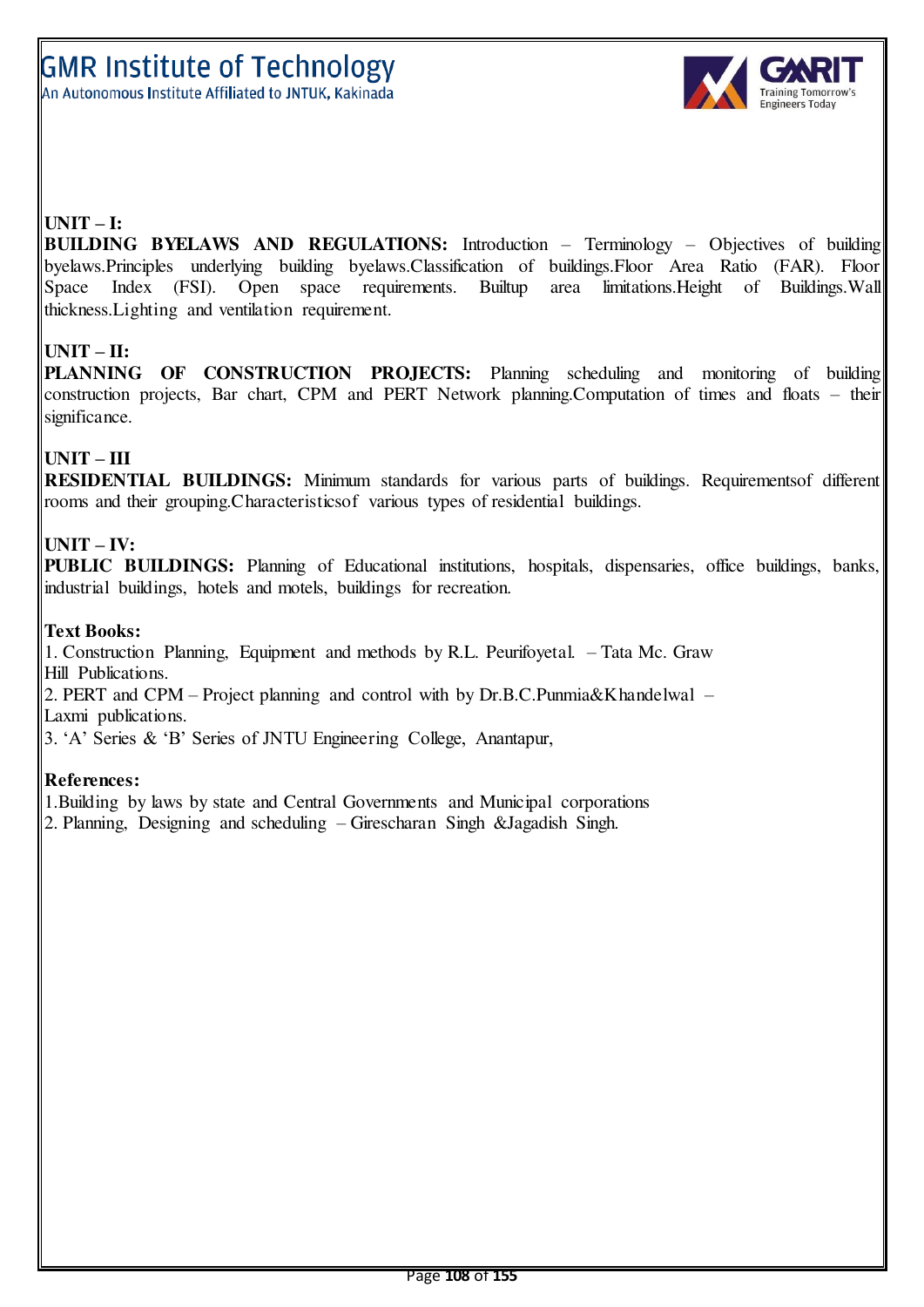An Autonomous Institute Affiliated to JNTUK, Kakinada



# **Department of Civil Engineering B.Tech- 5th Semester**

**SYLLABUS**  (Applicable for 2013-14 admitted batch)

# **Course Title: BULIDING PLANNING AND AUTO CAD LAB Course Code:**

**L: T: P: C:: 0:0:3:2** 

### **OBJECTIVES:**

The course content enables students to:

- i). Plot the layout of building for a given details
- ii). Create multi-view drawings (orthographic projections).
- iii). iii)Draw section views.
- iv). iv)Create shapes and symbols for different uses.
- v). Create and manage symbols libraries.

#### **OUTCOMES:**

At the end of the course student will be able to

- a) Create, display, and plot working drawings.
- b) Use layering techniques.
- c) Construct technical drawings using a standard computer aided drafting program.
- d) Identify, operate and adjust input and output devices.
- f) Demonstrate file management techniques.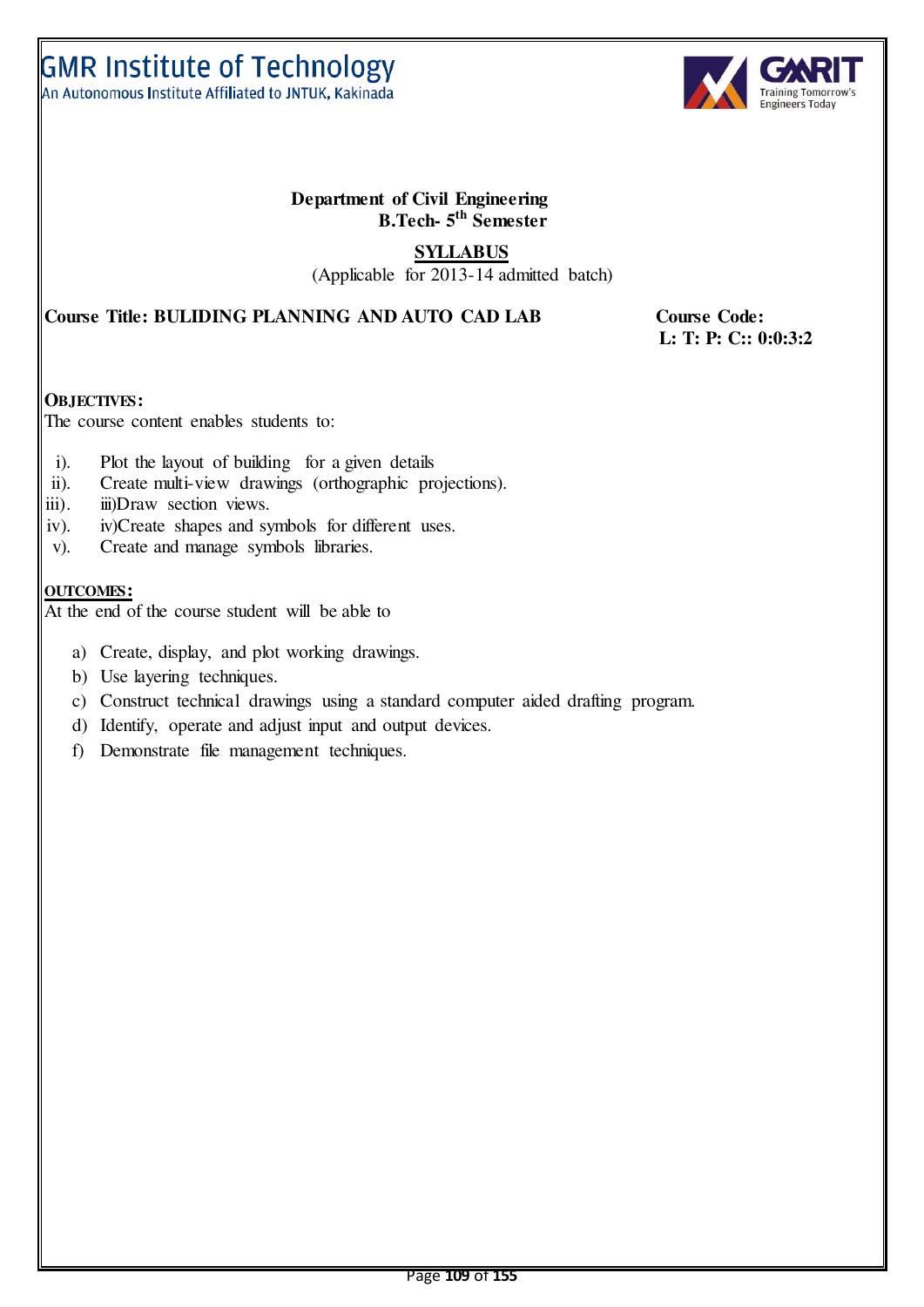An Autonomous Institute Affiliated to JNTUK, Kakinada



### **1. Using CAD software draw & print the following drawings.**

- 4.6 Draw conventional signs as per I.S. standards , symbols used in civil engineering drawing.
- 4.7 Draw the important joinery components of the building like elevation of fully panelled double leaf door, elevation of partly glazed and partly panelled window.
- 4.8 Prepare the king post & Queen post truss and lable the various parts.

## **2. Residential buildings.**

- a. Plan, Elevation, Section of single roomed building
- b. Single storied Two bed room residential building.

#### **3. Structural detailing drawings**

- a. Lintel cum Sunshade
- b. Continuous Beam.
- c. Isolated Column with square footing

#### **4. Drawings to be submitted for approval to corporation or municipality showing required details in one sheet such as**

- a. Plan Showing Dimensions of all rooms.
- b. Section showing Specifications and Typical Foundation Details.
- c. Elevation.
- d. Site Plan Showing Boundaries of Site and Plinth Area
- e. Key plan Showing the location of Building.
- f. Title Block Showing signature of Owner & Licensed surveyor's.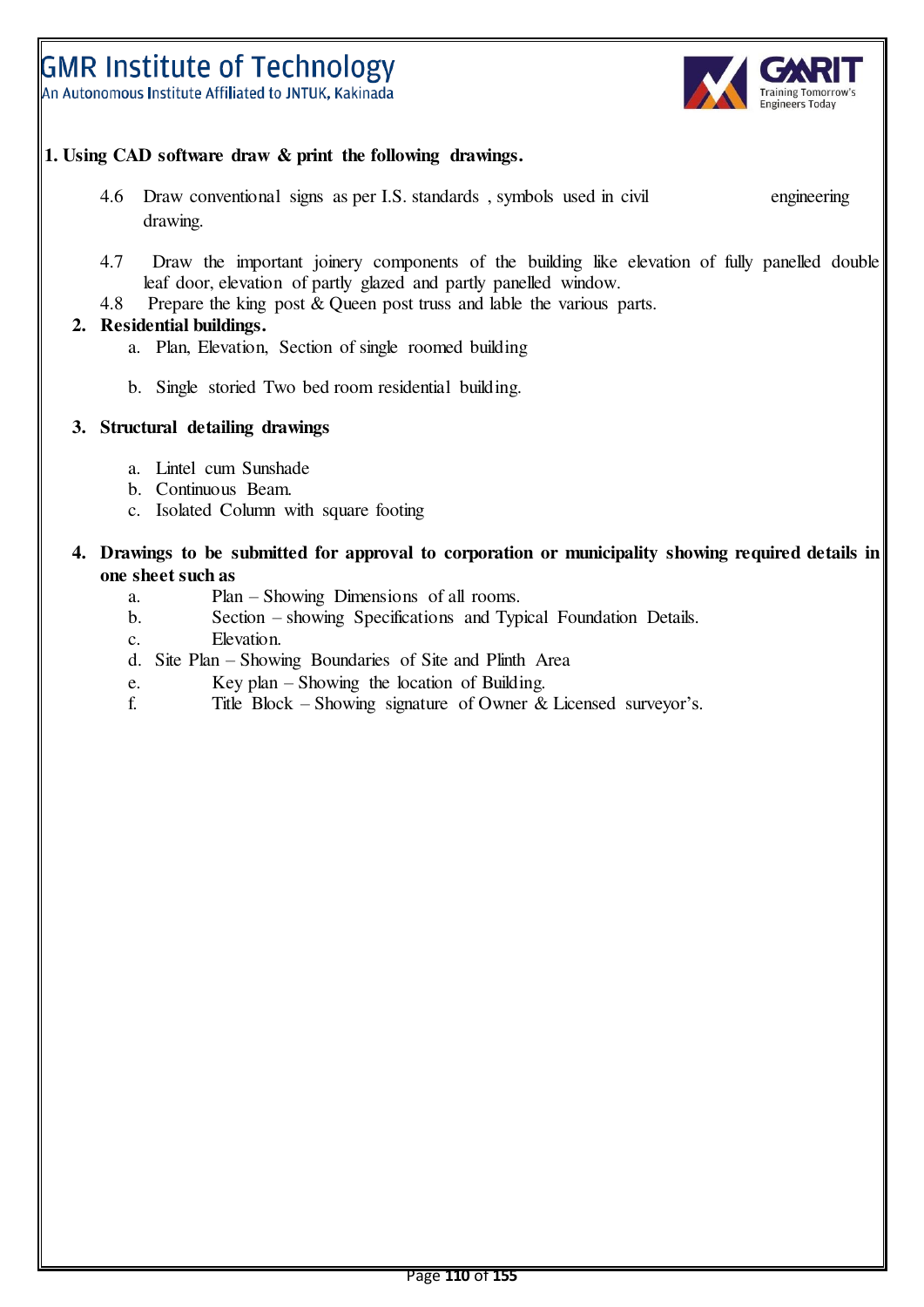

# **Department of Civil Engineering B.Tech- 5th Semester**

**SYLLABUS** 

(Applicable for 2013-14 admitted batch)

# **Course Title: TRANSPORTATION ENGINEERING LAB**

 **Course Code:** 

**L: T: P: C:: 0:0:3:2** 

#### **OBJECTIVES:**

The course content enables students to:

- i). Conduct tests and Evaluate the quality of aggregates used in the road construction
- ii). Conduct tests and Evaluate the quality of bitumen used in the road construction
- iii). Analyze and comprehend he data pertaining to traffic volume studies.

# **OUTCOMES:**

At the end of course student will be able to

- a) Know the behavior of Road Aggregates
- b) Know the behavior of Bituminous materials
- c) Know the Traffic volume counts

# **LIST OF EXERCISES:**

# **I. ROAD AGGREGATES:**

- 1. Aggregate Crushing value
- 2. Aggregate Impact Test.
- 3. Specific Gravity and Water Absorption.
- 4. Attrition Test
- 5. Abrasion Test.
- 6. Shape tests

#### **II. BITUMINOUS MATERIALS:**

1. Penetration Test.

- 2. Ductility Test.
- 3. Softening Point Test.
- 4. Flash and fire point tests.

#### **III. TRAFFIC VOLUME STUDIES:**

- 1. Traffic volume study at mid blocks and intersection.
- 2. Spot Speed Studies.
- 3. Parking Studies.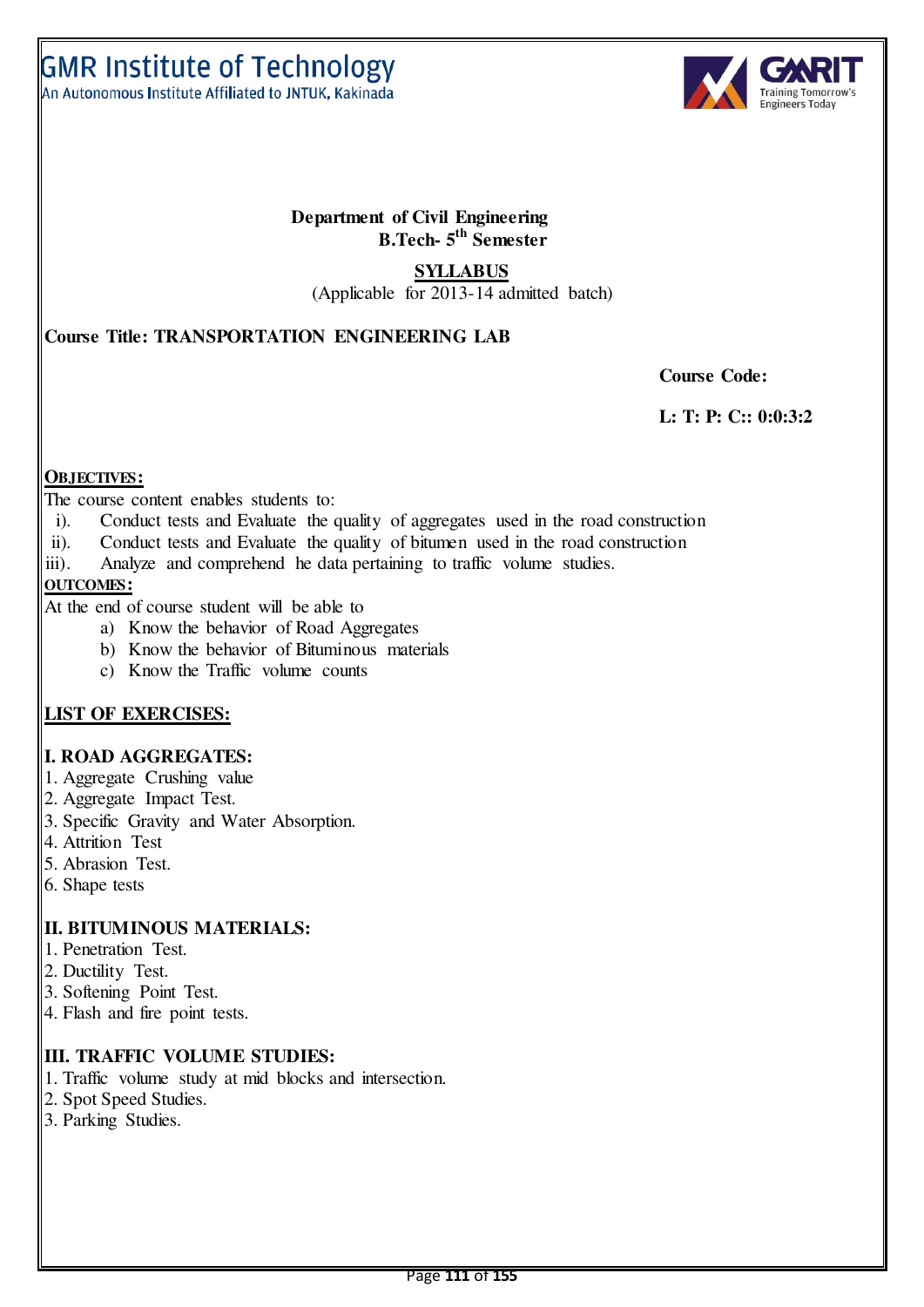

#### **Department of Civil Engineering B.Tech- 6th Semester SYLLABUS**  (Applicable for 2013 and 2014 admitted batches)

# **Course Title: DESIGN OF STEEL STRUCTURES Course Code:**

 **L: T: P: C:: 3:1:0:4** 

# **OBJECTIVES:**

The course content enables students to:

- i). Understand the fundamental principles and procedures of structural steel design;
- ii). Understand the versatility of Steel structures based on requirement
- iii). Apply the principles of steel design to real world problems;
- iv). Design basic steel members subjected compression, tension and bending as per IS 800 codal
- v). Provisions

# **OUTCOMES:**

At the end of the course the learners will be able to

- a) Apply the basic requirements of the IS design specifications.
- b) Apply the concepts of strain compatibility and equilibrium concepts to determine the strength of members made of steel
- c) Design for welded connections between steel members
- d) Design simple steel members subjected compression, tension bending and their combinations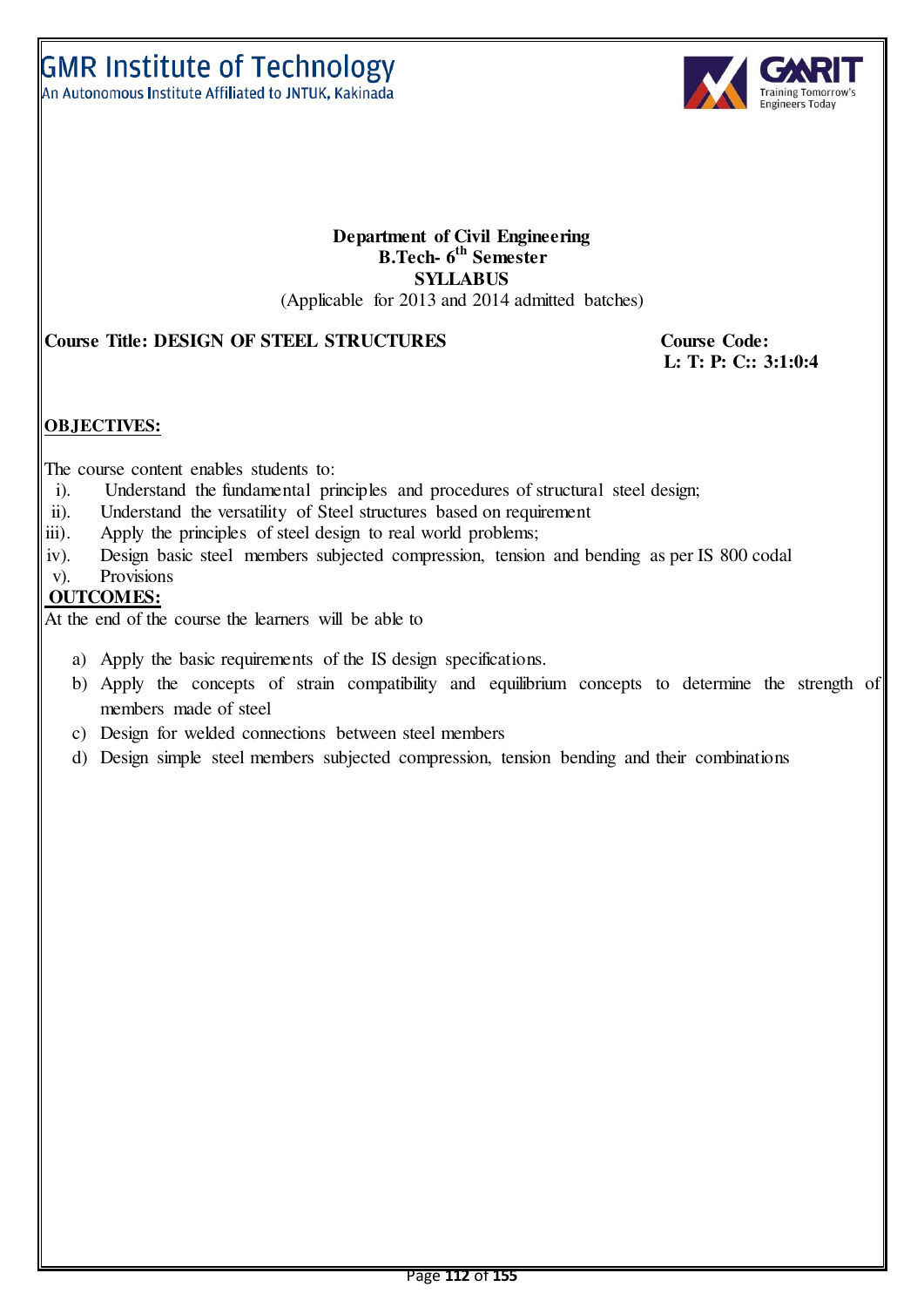# $\mathbf{U}$ **NIT**  $-$ **I**

# **MATERIALS AND CONNECTIONS: (11+4)**

Properties of Structural Steel, I. S. Rolled Sections, I. S. Specifications,

Welded connections: Introduction, Advantages and disadvantages of welding- Strength of welds-Butt and fillet welds: Permissible stresses – IS Code requirements. Design of welds fillet weld subjected to moment acting in the plane and at right angles to the plane of the joints, beam to beam and beam to Column connections only.

# **DESIGN OF TENSION MEMBERS :**

Introduction to different modes of failures – gross section yielding, Net Section rupture and block shear failure. Determines the design strength due to yielding of gross section, rupture of critical section and block shear. Design procedure of tension members.(simple problems)

**COMPRESSION MEMBERS:** Effective length of columns. Slenderness ratio – permissible stresses. Design procedure of compression members – problems on simple sections only (no builtup sections).

# $UNIT - II$  (11+4)

**BEAMS:** Allowable stresses, design requirements as per IS Code-Design of simple and compound beams, check for deflection, shear, buckling, check for bearing, laterally supported beams only.

**DESIGN OF BUILT UP COLUMNS:** Necessity & design of built up columns, laced and battened columns including the design of lacing and battens.

**FOUNDATIONS:** Column bases: Slab base, Gusset base.

# **UNIT–III (11+4)**

**PLASTIC ANALYSIS:** Introduction, plastic hinge concept, plastic modulus, shape factor, upper and lower hound theorems, collapse mechanisms, combined mechanism, plastic analysis of beams and portal frames by equilibrium and mechanism methods.

**PLATE GIRDER**: Introduction, elements of plate girder, design steps of a plate girder, necessity of stiffeners in plate girder, various types of stiffeners, web and flange splices (only introduction),

# **UNIT – IV**  $(11+4)$

**GANTRY GIRDERS**: Introduction, various loads, specifications, design of gantry girder.

**DESIGN OF MEMBERS OF ROOF TRUSS:** Design of purlins ONLY. Introduction to pre-engineered structures, concepts and advantages, disadvantages.

# **Note: All the designs should be taught in the limit state design method as per IS 800-2007.weilding connections to be used.**

DRAWINGS: 1. Detailing of built up columns, laced and battened columns

- 2. Detailing of Plate girder including curtailment, splicing and stiffeners.
- 3.Detailing of Gantry girder including curtailment, splicing and stiffeners 4. Roof truss.

#### **These codes and steel tables are permitted in the examinations.**

# **IS Codes:**

1) IS -800 – 2007

2) IS – 875 – Part III

3) Steel Tables.

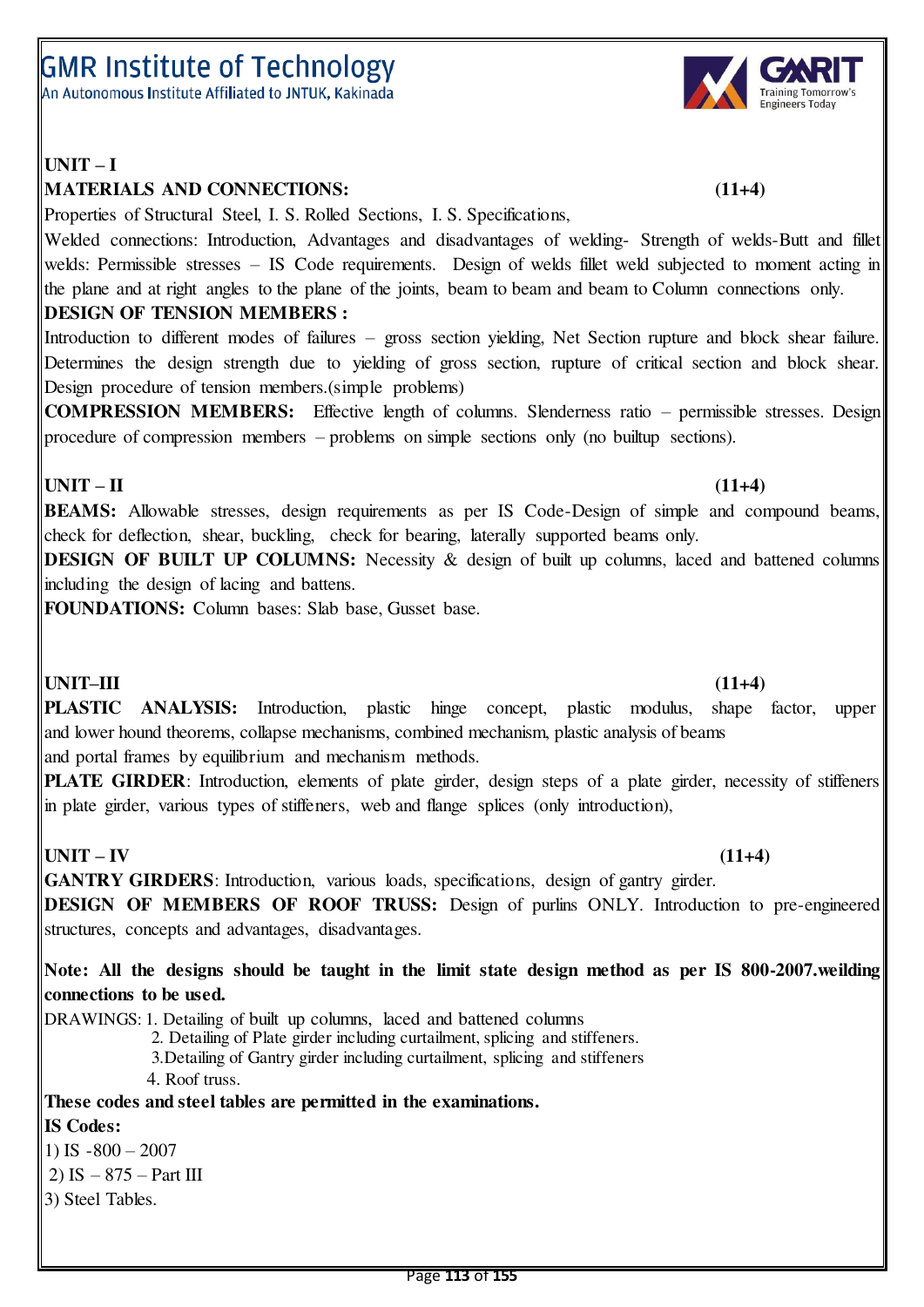# **GMR Institute of Technology**

An Autonomous Institute Affiliated to JNTUK, Kakinada



# **Text Books:**

- 1.Design of Steel structures N. Subramanian, Oxford University Press.
- 2. Design of steel structures by S.K. Duggal, Tata Mcgraw Hill, New Delhi
- 3. Design of steel structures Ramchandra (Vol. I  $\&$  II)
- 4. Structural Design and Drawing by N.KrishnaRaju; University Press, KAKINADA

#### **References:**

1. Limit State Design of steel structures IS: 800-2007-V.L. Shah and Veena Gore, Structures Publications, Jai – Tarang, 36 Parvati, Pune.

- 2..Design of steel structures by Limit State Method as per IS: 800-2007 S.S. Bhavikatti IK Internatinoal Publishing House, Bangalore – 560 001..
- 3. Structural design in steel by SarwarAlamRaz, New Age International Publishers, New Delhi
- 4. Design of Steel Structures by P.Dayaratnam; S. Chand Publishers
- 5. Design of Steel Structures by M.Raghupathi, Tata Mc. Graw-Hill.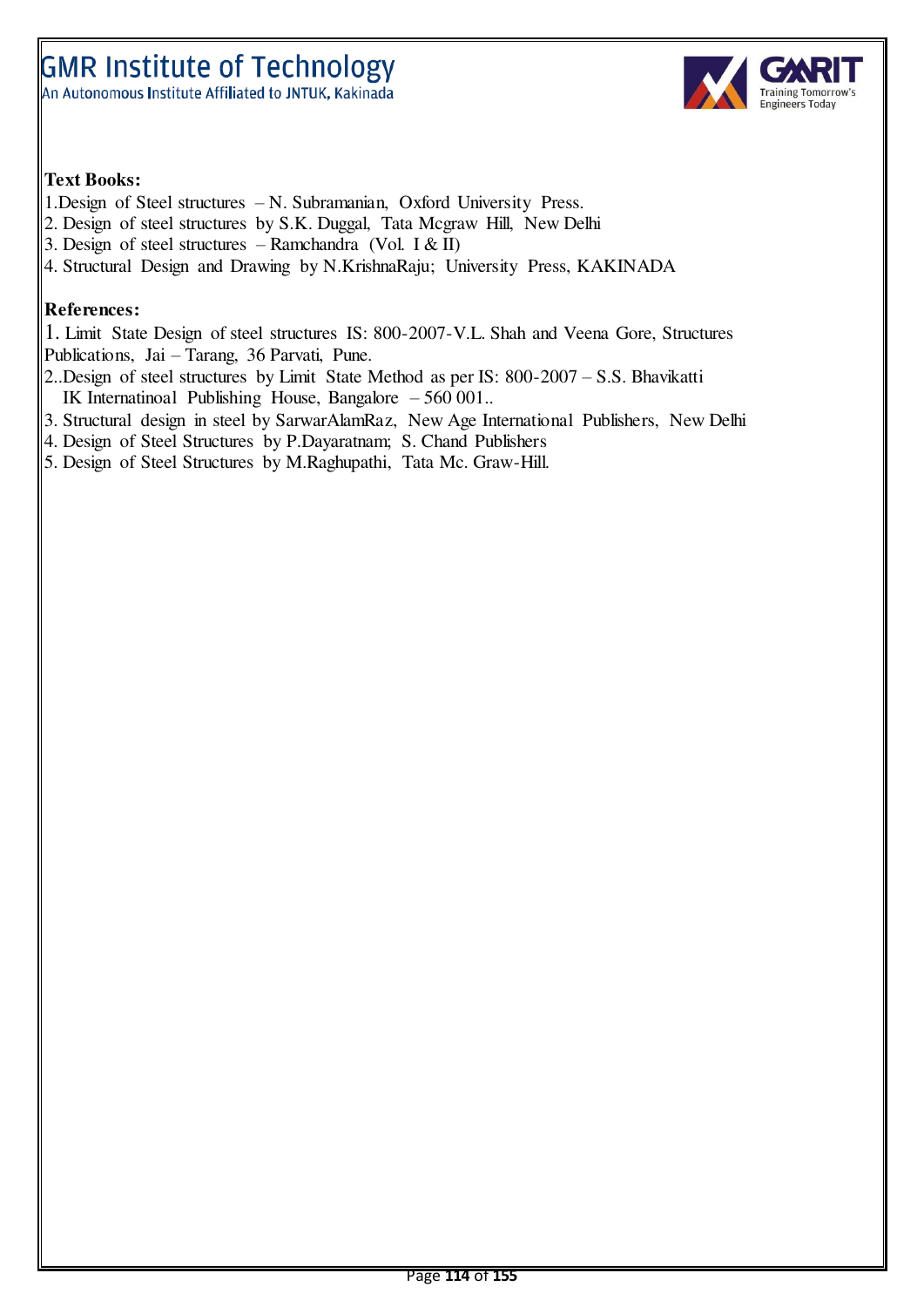

#### **Department of Civil Engineering B.Tech- 6th Semester SYLLABUS**

(Applicable for 2013 and 2014 admitted batches)

# **Course Title: HYDROLOGY AND IRRIGATION ENGINEERING**

 **Course Code: L: T: P: C:: 3:1:0:4** 

### **OBJECTIVES:**

The course content enables students to:

- i). Understand Hydrology and hydrologic cycle, Classification of Precipitation, estimation of missing rain fall data,
- ii). Learn about unit hydrograph, estimation of hydrograph of different storm durations by using unit hydrograph and Synthetic hydrograph.
- iii). Learn about the Geological formation of the aquifers radial flow to wells in confined and unconfined aquifers.
- iv). Understand the Necessity and Impotence of irrigation, types of Irrigation, methods of application of irrigation water, duty and delta, Soil-water-plant relationship.
- v). Know about Classification of canals and design irrigation canals by Kennedys and Laceys methods and also discussed about flood routing.

# **OUTCOMES:**

At the end of the course students will be able to

- a) Identify components of hydraulic structures
- b) Estimate direct run off from total rain fall, ground water recharges potential, base flow and flood discharge in the catchment area.
- c) Construct Hydrograph at a particular location on the stream.
- d) Calculate the inflow quantity in to the confined and unconfined wells and seepage characteristics of the ground.
- e) Calculate duty and delta, depth and frequency of irrigation to improve the irrigation efficiency and design of irrigation canals suitable for different type of soils.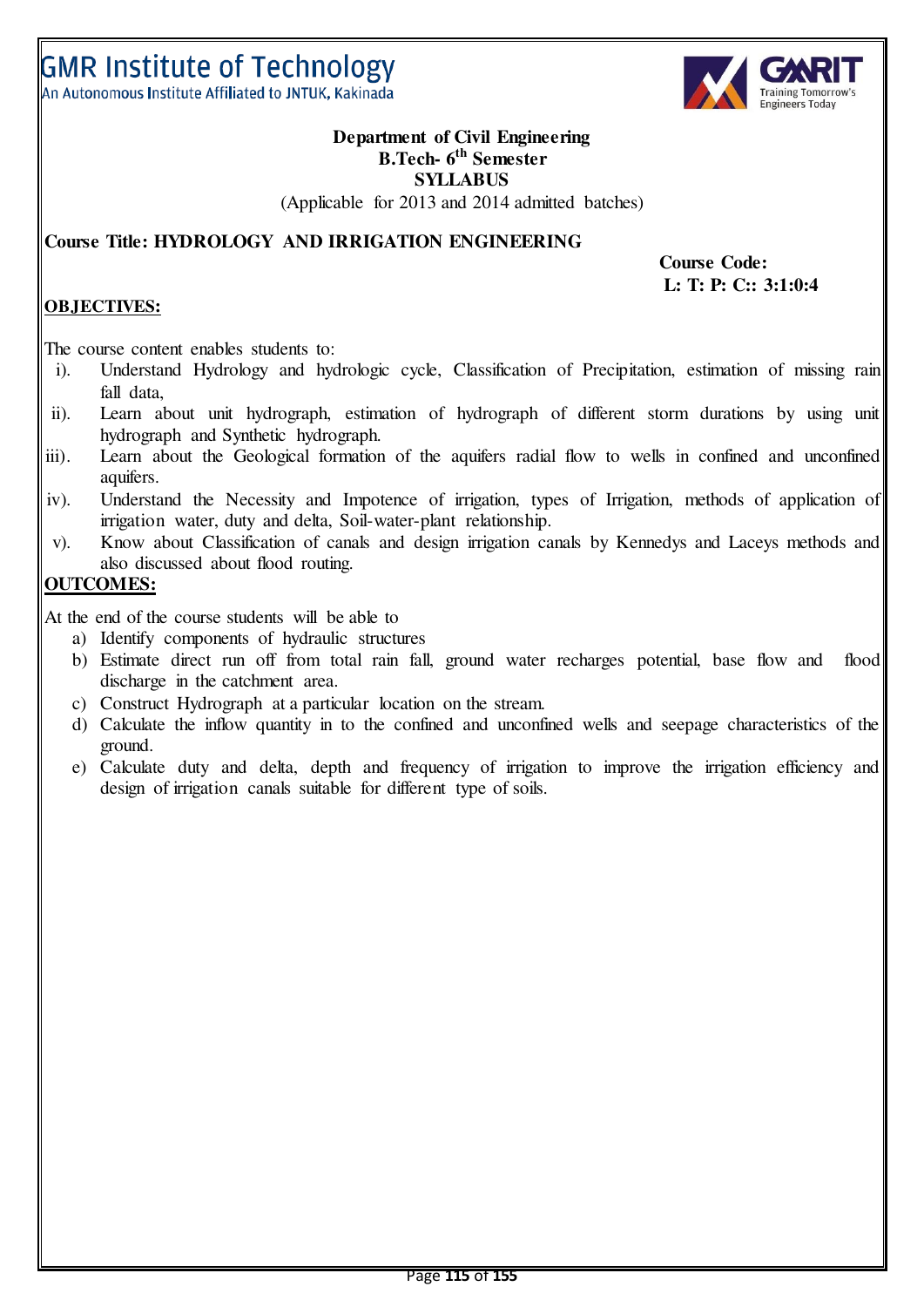

# $\textbf{UNIT} - \textbf{I}:$

**INTRODUCTION**: Engineering hydrology and its applications, Hydrologic cycle.

**PRECIPITATION:** Types and forms of precipitation, rainfall measurement, types of rain gauges, rain gauge network, average rainfall over a basin, consistency of rainfall data, frequency of rainfall, intensity-durationfrequency curves, probable maximum precipitation

#### **ABSTRACTIONS**:

**EVAPORATION**- factors affecting evaporation, measurement of evaporation, evaporation reduction,

**EVAPOTRANSPIRATION**- factors affecting evapotranspiration, measurement of evapotranspiration

**INFILTRATION**- factors affecting infiltration, measurement of infiltration, infiltration indices.

# **UNIT – II:**

**RUNOFF:** Factors affecting runoff, components of runoff, computation of runoff-rational and SCS methods, separation of base flow,

**UNIT HYDROGRAPH** : Definition of Unit Hydrograph, assumptions, derivation of Unit Hydrograph, unit hydrographs of different durations, principle of superposition and S-hydrograph methods, limitations and applications of UH, Synthetic Unit Hydrograph,

**FLOODS AND FLOOD ROUTING:** Stream gauging, direct and indirect methods, floods-causes and effects, flood frequency analysis-Gumbel's method, log Pearson type III method, flood control methods

**FLOOD ROUTING**-hydrologic routing, channel and reservoir routing-Muskingum and Pulse method of routing.

#### **UNIT – III:**

**GROUND WATER:** Occurrence, types of aquifers, aquifer parameters, porosity, specific yield, permeability, transmissivity and storage coefficient, types of wells, Darcy's law, Dupuit's equation steady radial flow to wells in confined and unconfined aquifers, yield of a open well-recuperation test.

#### **IRRIGATION**

Necessity and Importance of Irrigation, advantages and ill effects of Irrigation, types of Irrigation, methods of application of Irrigation water, water logging and drainage, standards of quality for Irrigation water, principal crops and crop seasons, crop rotation.

#### **UNIT – IV:**

**SOIL-WATER-PLANT RELATIONSHIP**: vertical distribution of soil moisture, soil moisture tension, consumptiveuse, estimation of consumptive use,

**DUTY AND DELTA-** factors affecting duty, depth and frequency of Irrigation, irrigation efficiencies.

**CANALS:** Classification of canals, design of canals by Kennedy's and Lacey's theories, balancing depth of cutting, canal lining, design of lined canal, economics of canal lining.

#### **Text Books:**

- 1. Engineering Hydrology by K. Subramanya, TATA McGraw-HILL Education Private a. Limited.
- 2. Engineering Hydrology P. Jayaram Reddy, Laxmi publications pvt. Ltd., New Delhi

3. Irrigation and water power engineering by B.C. Punmia&Lal, Laxmi publications pvt.Ltd.,New Delhi **References:** 

- 1. Hand book of applied hydrology by VenTe Chow, Tata-McGraw Hill.
- 2. Hydrology by HM Raghunath, New Age International Publishers.
- 3. Irrigation and Water Resources & Water Power by P.N.Modi, Standard Book House.
- 4. Irrigation and Hydraulic structures by SK Garg, Khanna Publishers.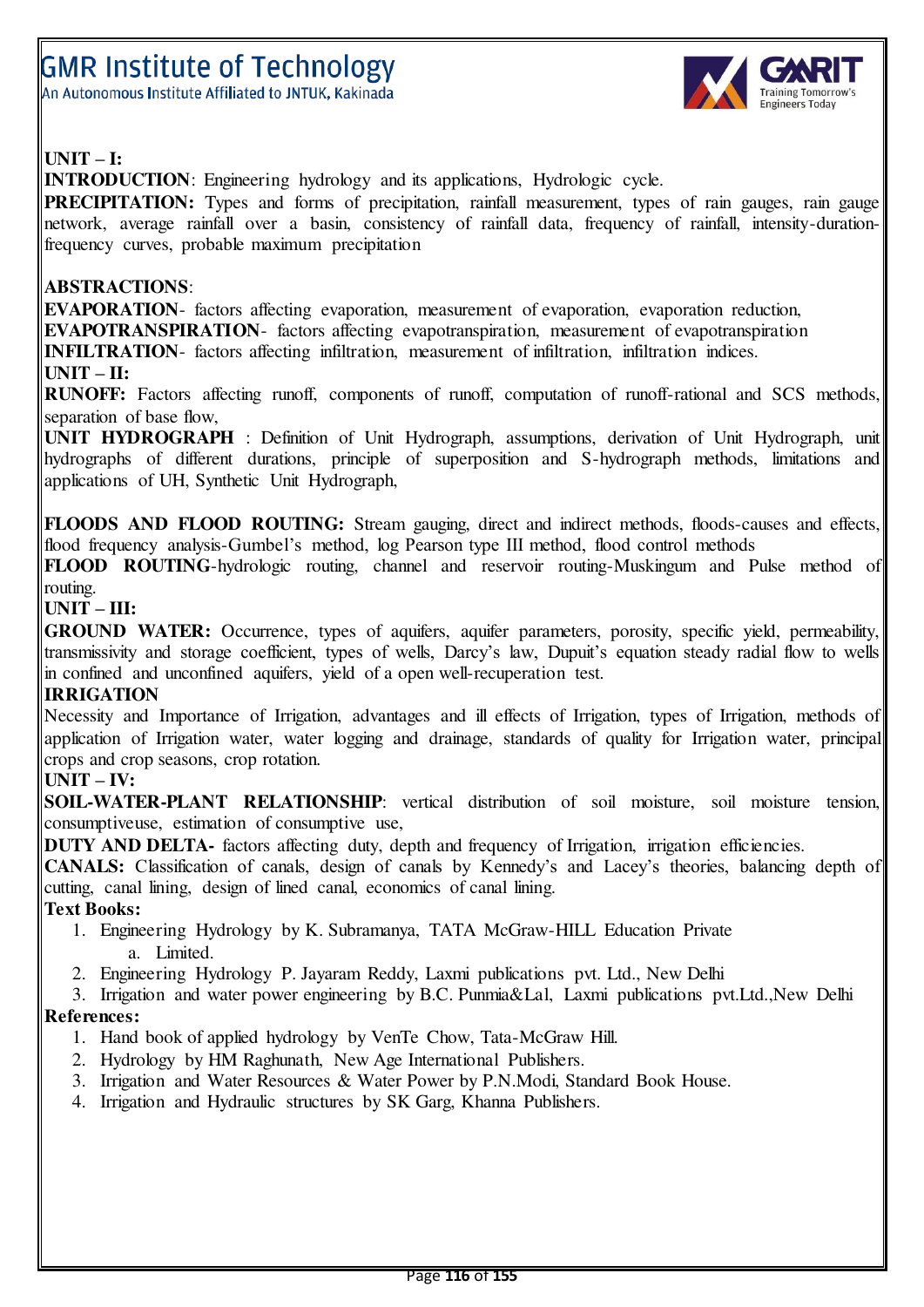**GMR Institute of Technology** 

An Autonomous Institute Affiliated to JNTUK, Kakinada



# **Department of Civil Engineering B.Tech- 6th Semester**

# **SYLLABUS**

(Applicable for 2013 and 2014 admitted batches)

### **Course Title: SOIL MECHANICS**

 **Course Code: L: T: P: C:: 3:1:0:4** 

#### **OBJECTIVES:**

- i). Creating awareness to student about soils and their engineering importance.
- ii). Helping students in aquatinting various procedures and tests for classifying soils and develop relationships among various properties.
- iii). Imparting knowledge for students about behavior of soils under various drainage Conditions.
- iv). Making students to perform computations for determination of strength parameters of soil with using various theories.
- v). Developing knowledge about conduct of different lab tests for determining engineering properties by simulating field conditions.

#### **OUTCOMES:**

At the end of the course student will be able to

- a. Understand soil as a building material and load bearing member.
- b. Understand different procedures for classifying soils.
- c. Asses the influence of soil water relationship and analyze engineering behaviour of soils under different load/ drainage conditions
- d. Analyze the influence of field conditions on strength and consolidation properties of soils.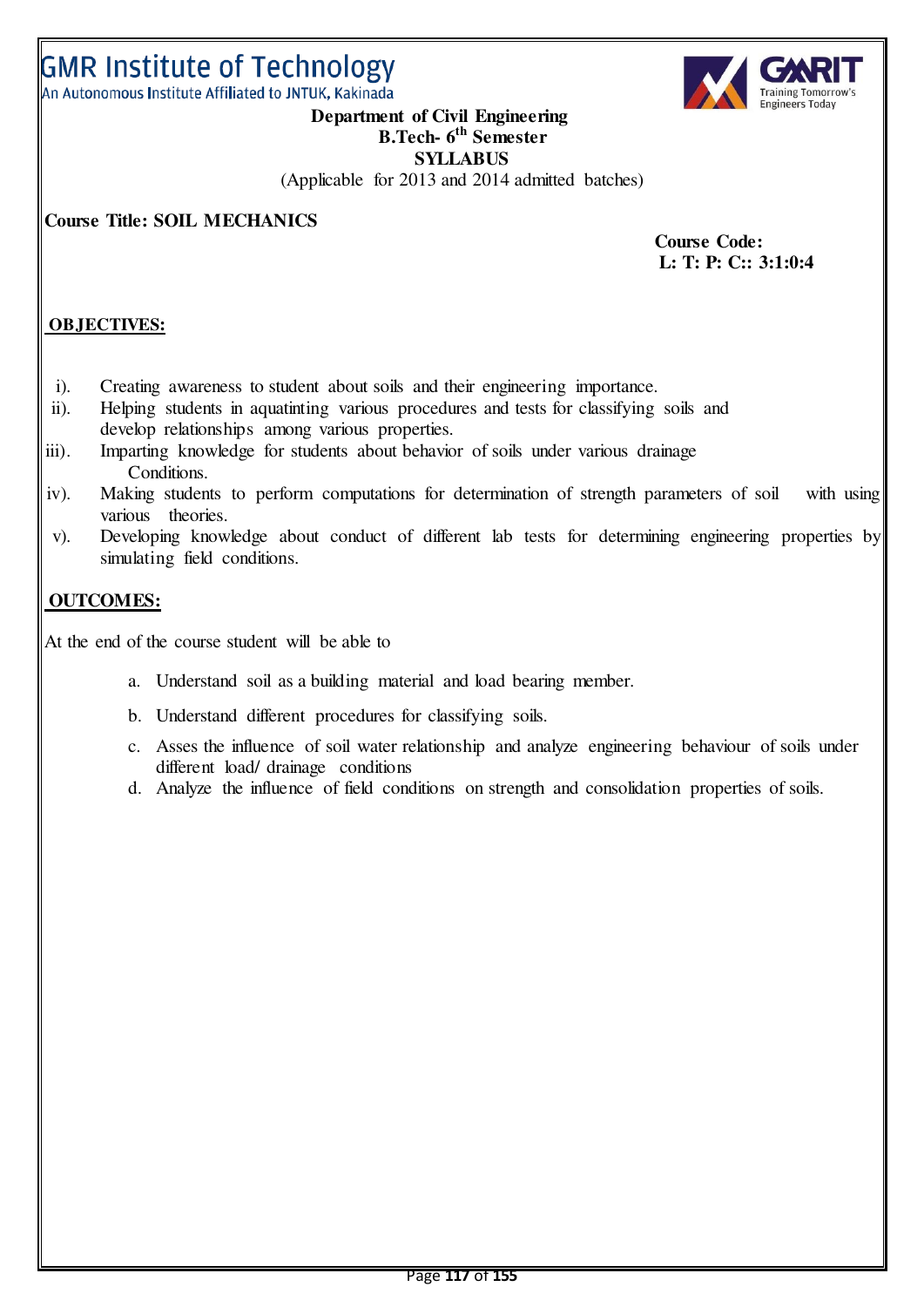

#### **INTRODUCTION** (10 + 4)

Introduction to Soil Mechanics and Soil Engineering; Complexity of soil nature; Soil formationand soil types. **SOIL STRUCTURE:** Basic concepts of clay minerals; Soil structure and fabric.

#### **SIMPLE SOIL PROPERTIES AND CLASSIFICATION**

Basic definitions; Phase relations; Index properties; Grain size distribution; Soil aggregate properties.Indian standard soil classification system.

#### **UNIT-II :**

#### **PRINCIPLE OF EFFECTIVE STRESS AND RELATED PHENOMENA (12+4)**

Principle of effective stress; Capillarity; Seepage force and quicksand condition; Total, effective and neutral pressures.

PERMEABILITY: One-dimensional flow; Darcy's law; Laboratory methods for permeability determination; Field pumping tests for permeability determination; Permeability as a function of soil type, permanent, void ratio, soil fabric, and effective stress.

**SEEPAGE THROUGH SOILS:** Two-dimensional flow; Flow nets and their characteristics; Uplift pressure, exit gradient, and piping; Criteria for filters.

#### **UNIT-III:**

#### **COMPACTION AND STRESS DISTRIBUTION (10+3)**

Laboratory compaction tests; Factors affecting compaction; Structure and engineering behaviour of compacted cohesive soils; Field compaction; Compaction specifications and field control.

**INTRODUCTION TO STRESS DISTRIBUTION**: 2 to 1 method, Boussinesq's theory for point, circular loads and Newmarks' chart.

#### **UNIT-IV:**

#### **CONSOLIDATION AND SHEAR STRENGTH (13 +4) COMPRESSIBILITY AND CONSOLIDATION BEHAVIOUR**

Components of total settlement; Effects of soil type, stress history, and effective stress on compressibility; Normally consolidated and over-consolidated soils; Terzaghi's theory of onedimensional consolidation; Timerate of consolidation; Evaluation of compressibility and consolidation parameters from consolidometer data. **SHEAR STRENGTH:** Mohr's stress circle; Mohr-Coulomb failure criterion; Laboratory tests for shear strength determination; Effective and total stress shear strength parameters; Shear strength characteristics of clays and sands.

#### **Text Books:**

- 1. A text book of Geotechnical Engineering by C.V.Ramaiah
- 2. Soil Mechanics and Foundation Engineering by B.C.Punmia

#### **Reference Books:**

- 1. Basics of applied soil mechanics GopalRanjan, ASR Rao
- 2. Geotechnical engineering by S.K.Gulhati and ManojDatta

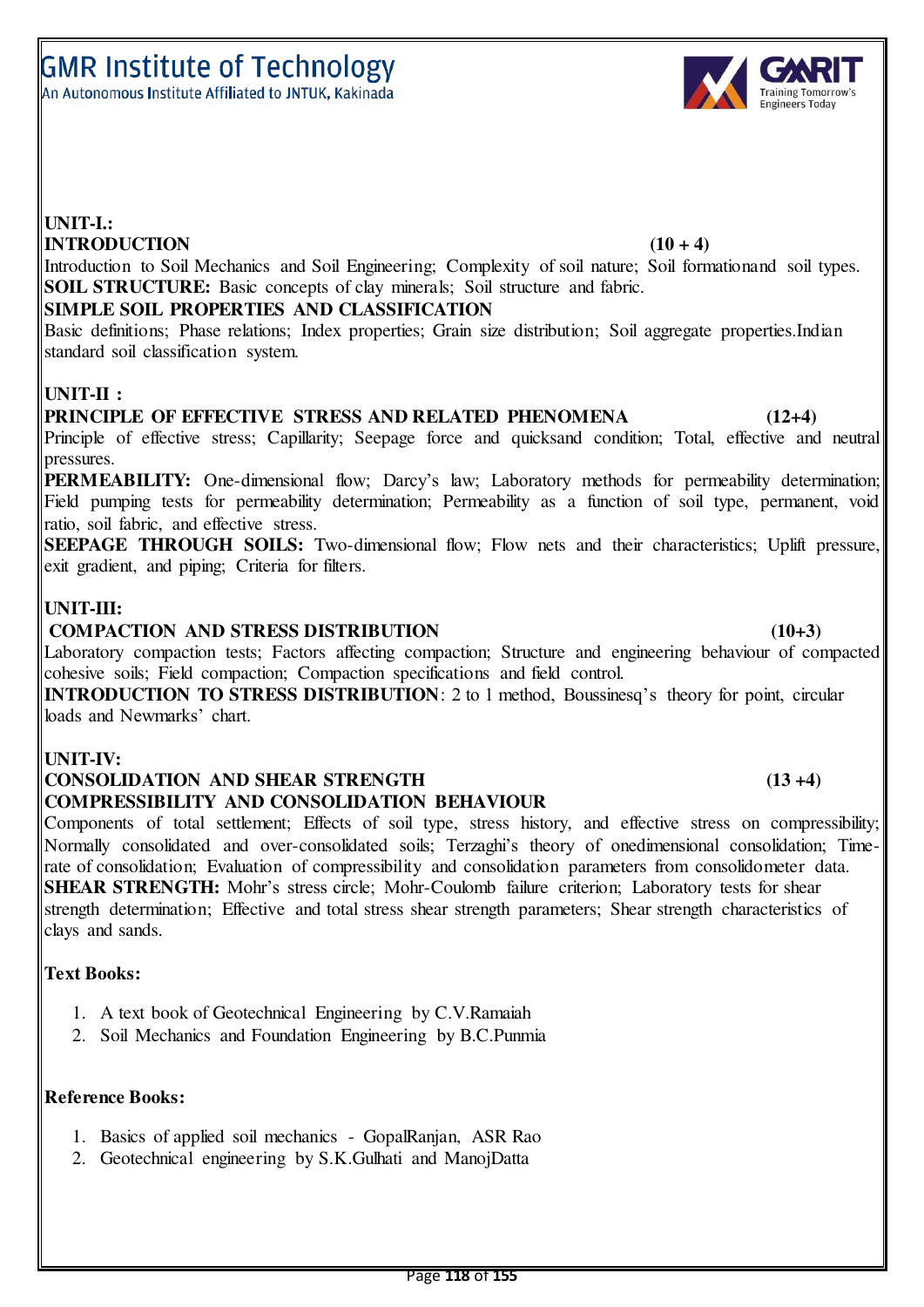

#### **Department of Civil Engineering B.Tech- 6th Semester SYLLABUS**

(Applicable for 2013 and 2014 admitted batches)

#### **Course Title: AIR AND NOISE POLLUTION CONTROL (Elective-II) Course Code:**

 **L: T: P: C:: 3:1:0:4** 

**OBJECTIVES:** The course content enables students to:

- i). To study the fundamentals of air pollution and its global implication
- ii). To study the various mechanisms involved in meteorological aspects of air pollution dispersion
- iii). To understand the models available for predicting the air pollution dispersion
- iv). To understand the principles of design of particulate control devices
- v). To understand the principles of design of gaseous emission control devices
- vi). To study the concepts of noise pollution and its control aspects

# **OUTCOMES:**

At the end of the course the learners will be able to

- a) learn the concepts of air pollution and its associated problems on a global scale
- b) learn the influence of meteorological aspects on air pollution and its dispersion
- c) design the different components of particulate and gaseous control equipment
- d) understand problems of noise pollution
- e) learn the basics of noise pollution and its control measures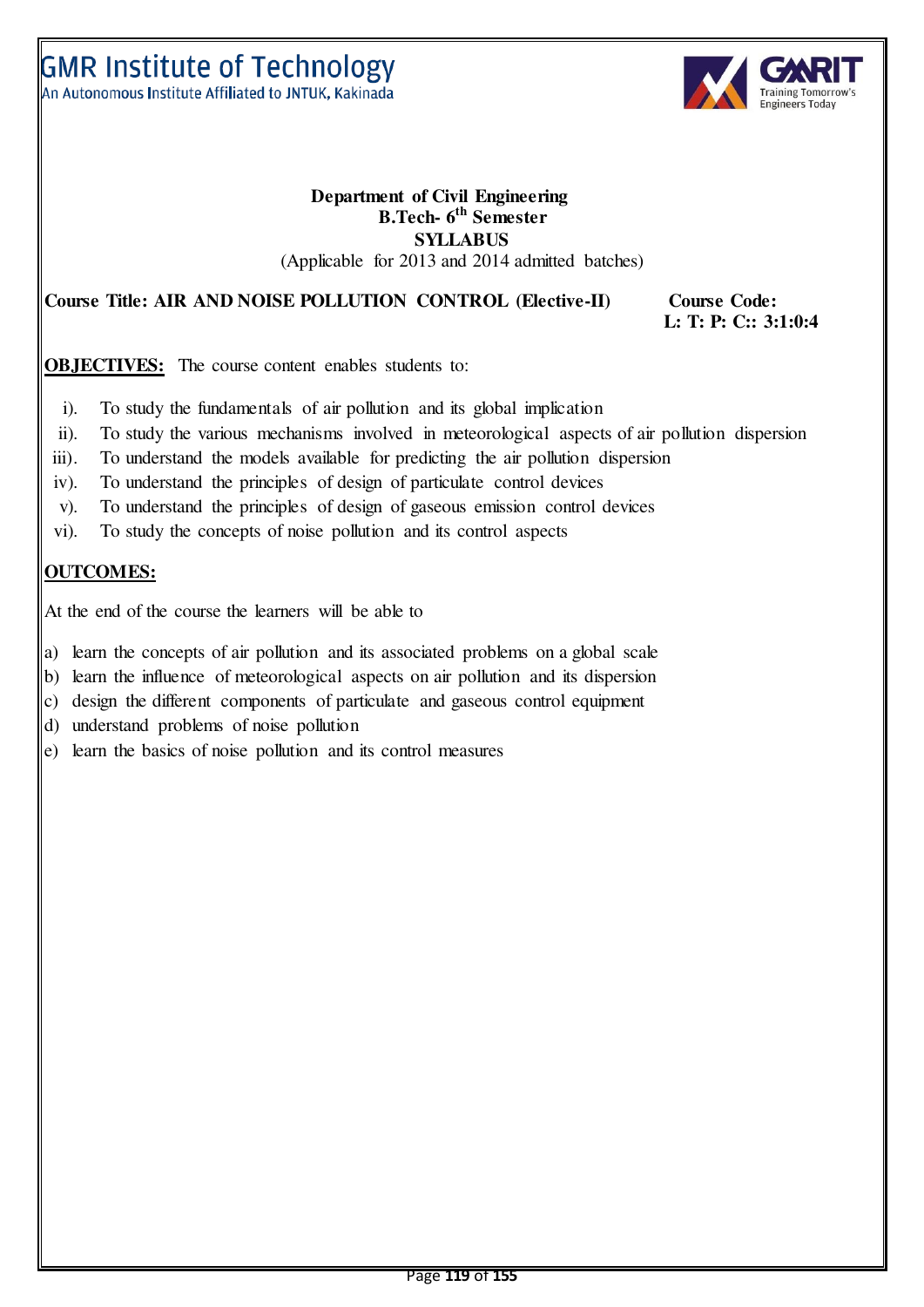

**UNIT – I: (10+3)** Air Pollution – Definitions, Scope, Significance and Episodes, Air Pollutants – Classifications – Natural and Artificial – Primary and Secondary, point and Non- Point, Line and Areal Sources of air pollution- stationary and mobile sources-Effects of Air pollutants on man, material and vegetation: Global effects of air pollution – Green House effect, Heat Islands, Acid Rains, Ozone Holes – Carbon trading

**UNIT – II: (12+4)** Meteorology and plume Dispersion; properties of atmosphere; Heat, Pressure, Wind forces, Moisture and relative Humidity, Influence of Meteorological phenomena on Air Quality-wind rose diagrams-Lapse Rates, Pressure Systems, Winds and moisture plume behaviour and plume Rise Models; Gaussian Model for Plume Dispersion.

# **UNIT – III: (12+4)**

Control of particulates – Control at Sources, Process Changes, Equipment modifications, Design and operation of control Equipment's – Settling Chambers, Centrifugal separators, filters Dry and Wet scrubbers, Electrostatic precipitators.

# **UNIT – IV: (11+4)**

# General Methods of Control of NOx and SOx emissions, Air Quality Management – Measurement and monitoring of SPM, SO; NO and CO Emissions- Standards-Air quality Index- Noise Pollution – effects of noise and control methods

# **Text Books:**

- 1. Environmental Engineering, by H S Peavy, L Rowe and G Tchobanoglous, McGraw Hill Publications.
- 2. Air pollution by M.N.Rao and H.V.N.Rao Tata Mc.Graw Hill Company

#### **References:**

- 1. Sewage disposal and air pollution Engineering by S K Garg, Khanna Publishers
- 2. An introduction to Air pollution by R.K. Trivedy and P.K. Goel, B.S. Publications
- 3. Environmental Pollution and Control, by Dr H.S. Bhatia Galgotia Publication (P) Ltd, Delhi
- 4. Air pollution and control by KVSG Muralikrishna

#### Page **120** of **155**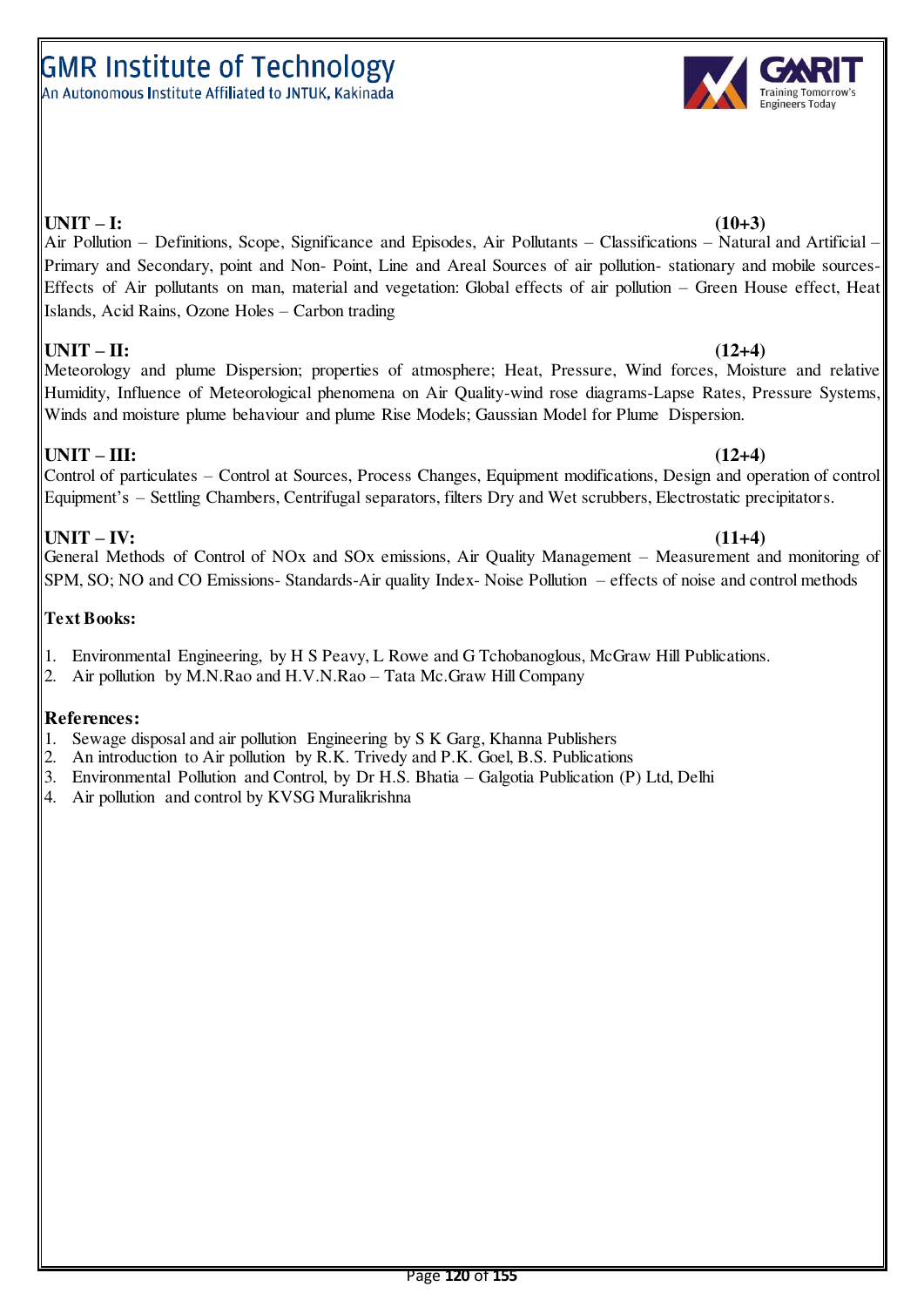

**Department of Civil Engineering B.Tech- 6th Semester SYLLABUS**  (Applicable for 2013 and 2014 admitted batches)

# **Course Title: AIRPORT AND HARBOUR ENGINEERING (Elective-II)**

 **Course Code: L: T: P: C:: 3:1:0:4** 

**OBJECTIVES:** The course content enables students to:

- i). Build knowledge on airport planning and design considerations
- ii). Build knowledge on runway design and its considerations
- iii). Understand the requirements to plan the docks and harbors
- iv). Build knowledge on design and maintain considerations of docks and harbors

 **OUTCOMES:** At the end of the course the learners will be able to

- a) Model the airport layout with all features
- b) Design runway based on terrain
- c) Model the docks and harbors layout
- d) Design structures and non-structures and their maintenance in docks and harbors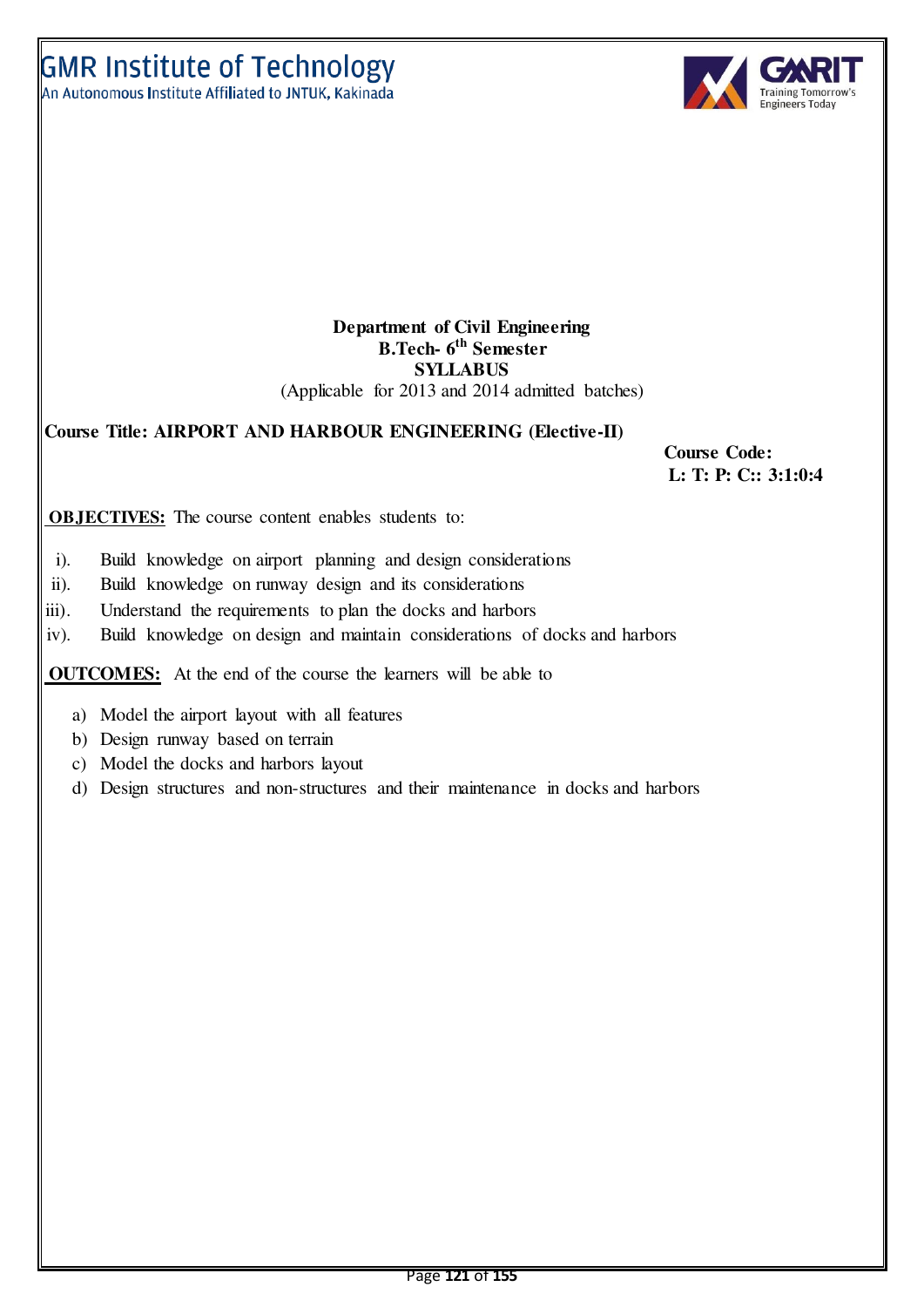

# **UNIT-I**

**AIRPORT PLANNING AND DESIGN:** Airport site selection – Air craft characteristics – Zoning laws – Airport classification

**AIRPORT DESIGN:** Runway orientation – Wind rose diagram – Runway length – Taxiway design – Terminal area and Airport layout – Visual aids and Air traffic control.

# **UNIT- II**

**RUNWAY DESIGN:** Various Design factors – Design methods for Flexible pavements – Design methods for Rigid pavements – LCN system of Pavement Design

**RUNWAYFAILURES AND MAINTENANCE**: Airfield Pavement Failures – Maintenance and Rehabilitation of Airfield pavements – Evaluation &Strenthening of Airfield pavements – Airport Drainage – surface and subsurface drainage.

# **UNIT- III**

**PLANNING AND LAYOUT SHORE STRUCTURES:** Definition of Terms - Harbors, Ports, Docks, Tides and Waves,Dredging, Littoral Drift, Sounding, Area, Depth, Satellite Ports-Requirements and Classification of Harbors.

Site Selection & Selection Investigation, Shore Considerations- Proximity to Towns/Cities, Utilities, Construction Materials, Coast Lines, Dry and Wet Docks

**PLANNING AND LAYOUT OFF SHORE STRUCTURES:** Planning and Layouts. Terminal Facilities – Port Buildings, Warehouse, Transit Sheds, Inter-modal Transfer Facilities, Mooring **Accessories** 

# **UNIT-IV**

**CONSTRUCTION OF DOCKS & HARBOURS:** Coastal Structures- Piers, Breakwaters, Wharves, Jetties, Quays, Spring Fenders Coastal Shipping, Inland Water Transport and Container Transportation. Pipe Ways, Rope Ways

**MAINTENANCE OF DOCKS &HARBOURS:**Maintenance of Ports and Harbors – Navigational aids. **Text Books:** 

- 1. Airport Enginnering- Khanna&Arora- nemchand Bros, new Delhi
- 2. Airport engineering Virendrakumar , , DhanpathiRai Publishers, new Delhi
- 3. Docks and HarbourEngineering,Bindra S.P- DhanpathiRai& Sons, New Delhi

# **References:**

- 1. **Ashford, N. J., Mumayiz, S. A.,** and **Wright, P. H.** Airport Engineering: Planning,
	- a. Design and Development of 21st Century Airports, Fourth Edition, John Wiley & Sons, New Jersey, USA, 2011.
- 2. **Kumar, V.,** and **Chandra, S.** Air Transportation Planning and Design, Galgotia Publications Pvt. Ltd., New Delhi, India, 1999.
- 3. Seetharaman, S. Dock and Harbour Engineering, Umesh Publications, New Delhi, India,
- 4. 1999.
- 5. Srinivasan, R., Harbour, Dock and Tunnel Engineering, Charotar Publishing House,
- 6. Anand, India, 2009.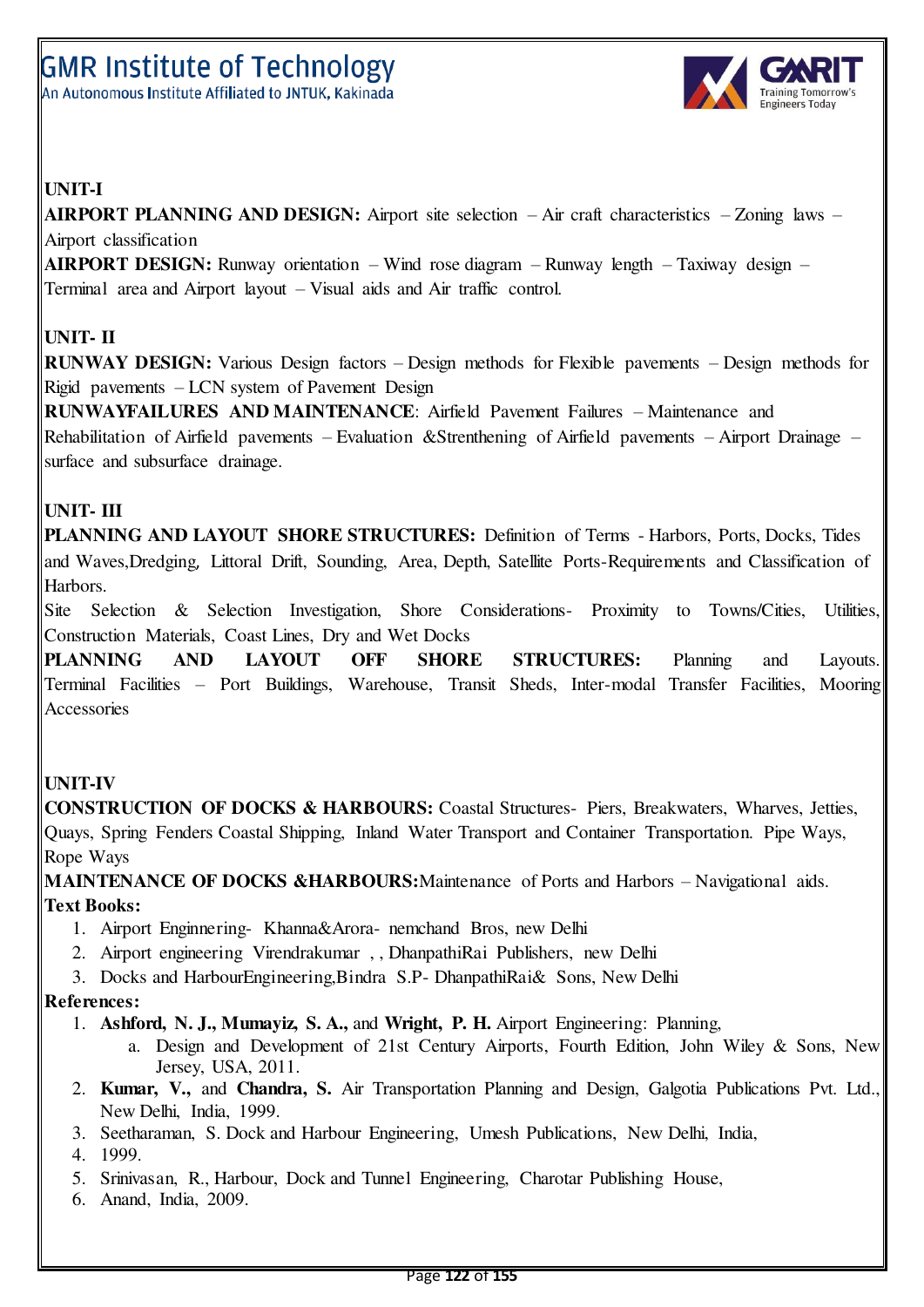**GMR Institute of Technology** An Autonomous Institute Affiliated to JNTUK, Kakinada



# **Department of Civil Engineering**

**B.Tech- 6th Semester** 

**SYLLABUS** 

(Applicable for 2013 and 2014 admitted batches)

**Course Title: SOLID WASTE AND ENVIRONMENTAL MANAGEMENT (Elective-II)** 

 **Course Code:** 

 **L: T: P: C:: 3:1:0:4** 

 **OBJECTIVES:** The course content enables students to:

- i). Develop insight into the collection, transfer, and transport of municipal solid waste.
- ii). Explain the design and operation of a municipal solid waste landfill.
- iii). Examine the design and operation of a resource recovery facility.
- iv). Summarize the design and operation of a waste-to-energy facility

# **OUTCOMES:**

At the end of the course students are able to :

- a) Understand the implications of the production, resource management and environmental impact of solid waste management;
- b) Assimilate the significance of recycling, reuse and reclamation of solid wastes;
- c) be familiar with relationships between inappropriate waste management practices and impacts on water, soil and sediment quality;
- d) Appreciate the current practices available and implement the systems available in solid waste management;
- e) be capable of carrying out an assessment of the relationships between environmental guidelines, human activities and environmental quality of impacted soils and water;
- f) Integrate technical solid waste management options and imposed environmental legislation and guidance to develop legal and safe solutions.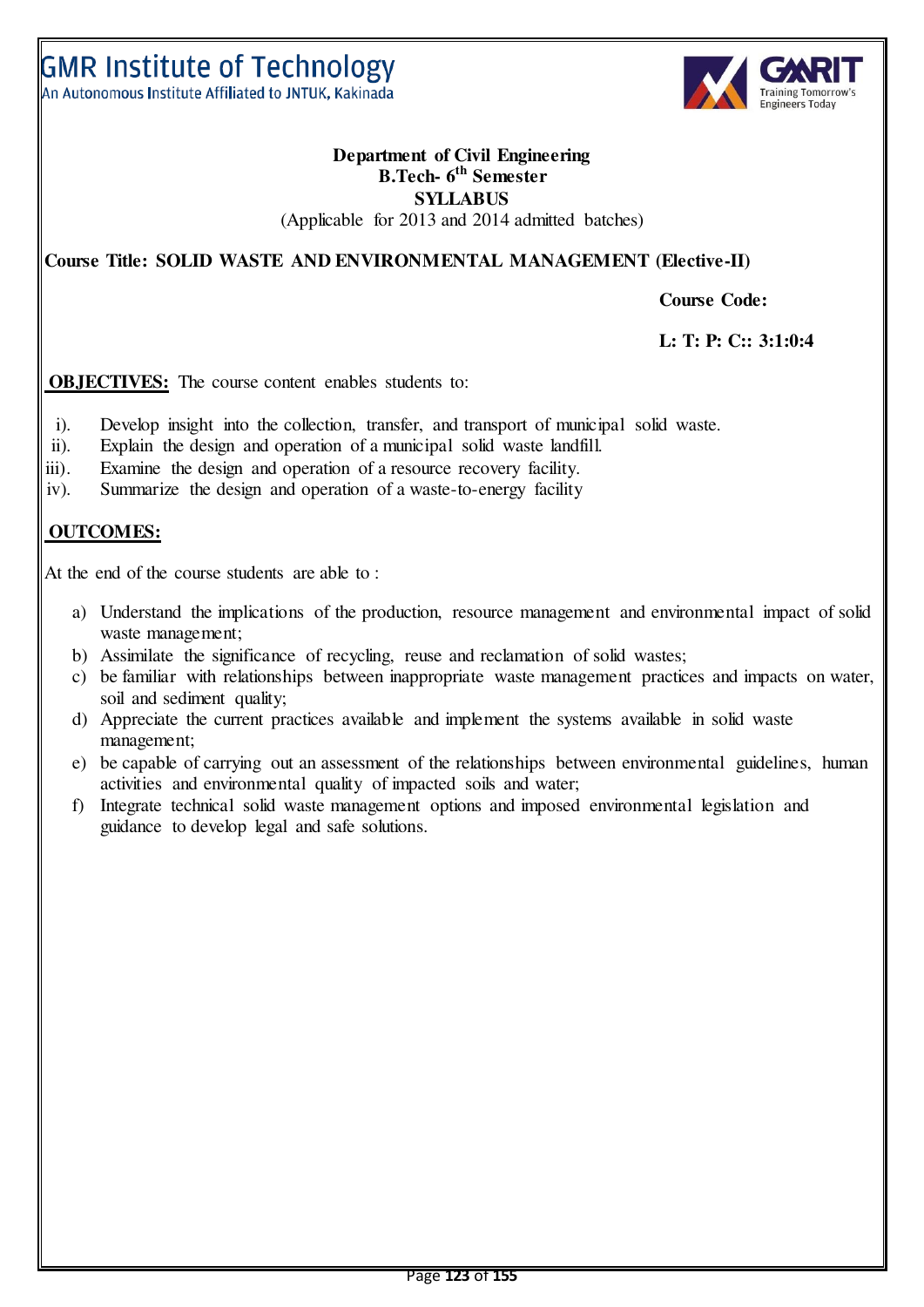**UNIT-I** (13)

**SOLID WASTE MANAGEMENT:** – sources, composition and properties of solid waste – collection and handling – separation and processing

**SOLID WASTE DISPOSAL METHODS:** Land filling – Incineration composting

# **UNIT-II (10)**

**ENVIRONMENTAL IMPACT ASSESSMENT:**Hazardous Waste –Biomedical wastes –Control methods-Impact Assessment - Methodologies-Impacts on water-air-soil-biological environments-Quality indices

# **UNIT-III (13)**

**AUDIT AND LEGISLATIONS:**Environmental Audit & Environmental legislation objectives of Environmental Audit, Types of environmental Audit, Audit-protocol, stages of Environmental Audit, onsite activities, evaluation of Audit data and preparation of Audit report - Post Audit activities

# **UNIT – IV (9)**

**POLLUTION ACTS AND REGULATORY BODIES:**The Environmental pollution Act, The water Act, The Air (Prevention & Control of pollution Act.), Bio medical waste Rules, Solid Waste Management Rules, Hazardous Waste Management Rules, ISO 14000 series – Quality management – case studies on EIA, Audit and ISO series

# **Text Books:**

1. Environmental Impact Assessment Methodologies, by Y. Anjaneyulu, B.S. Publication, Sultan Bazar, KAKINADA.

2. Environmental Science and Engineering, by Suresh K. Dhaneja – S.K.,Kataria& Sons Publication., New Delhi.

# **References:**

1. Environmental Engineering, by H S Peavy, L Rowe and G Tchobanoglous, McGraw Hill Publications. 2.Environmental Pollution and Control, by Dr H.S. Bhatia – Galgotia Publication (P) Ltd, Delhi

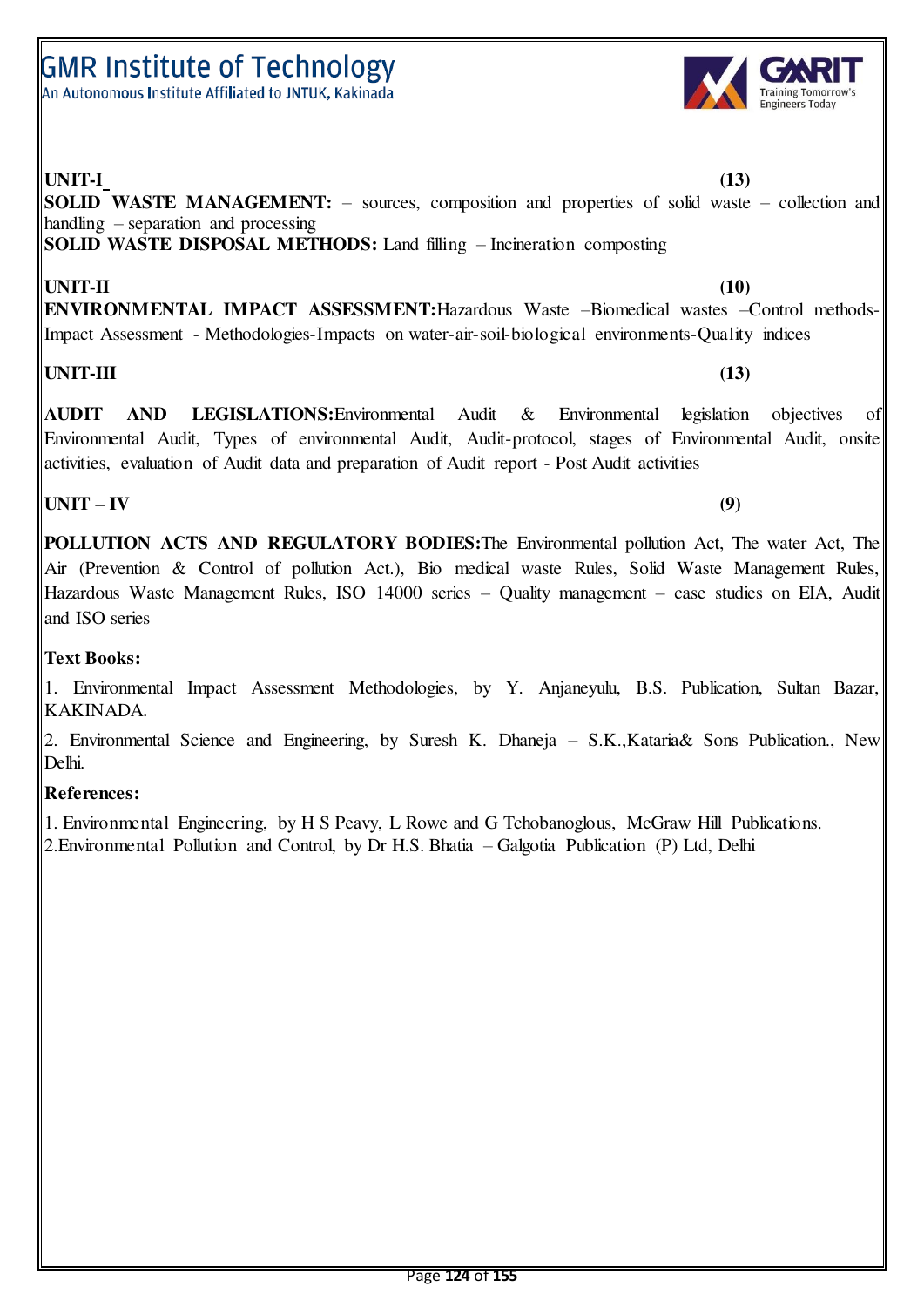#### **Department of Civil Engineering B.Tech- 6th Semester SYLLABUS**

(Applicable for 2013 and 2014 admitted batches)

**Course Title: DISASTER MANAGEMENT** (Open Elective) Course Code:

 **L: T: P: C:: 3:1:0:4** 

# **OBJECTIVES:**

The course content enables students to :

- i). Demonstrate a critical understanding of key concepts in disaster risk reduction and humanitarian response
- ii). Understand and appreciate the specific contributions of the Red Cross/Red Crescent movement to the practice and conceptual understanding of disaster management and humanitarian response and their significance in the current context
- iii). Critically evaluate disaster risk reduction and humanitarian response policy and practice from multiple perspectives
- iv). Develop an understanding of standards of humanitarian response and practical relevance in specific types of disasters and conflict situations Critically understand the strengths and weaknesses of disaster management approaches, planning and

programming in different countries, particularly their home country or the countries they work in, and

v). Respond to disaster risk reduction initiatives and disasters in an effective, humane and sustainable manner.

### **OUTCOMES:**

At the end of the course the learners will be able to Integrate knowledge and to analyze, evaluate and manage the different public health aspects of disaster events at a local and global levels, even when limited information is available.

- a) Describe, analyze and evaluate the environmental, social, cultural, economic, legal and organizational aspects influencing vulnerabilities and capacities to face disasters.
- b) Work theoretically and practically in the processes of disaster management (disaster risk reduction, response, and recovery) and relate their interconnections, particularly in the field of the Public Health aspects of the disasters.
- c) Manage the Public Health aspects of the disasters.
- d) Obtain, analyze, and communicate information on risks, relief needs and lessons learned from earlier disasters in order to formulate strategies for mitigation in future scenarios with the ability to clearly present and discuss their conclusions and the knowledge and arguments behind them.
- e) Design and perform research on the different aspects of the emergencies and disaster events while demonstrating insight into the potential and limitations of science, its role in society and people's responsibility for how it is used.
- f) Analyze and evaluate research work on the field of emergencies and disaster while demonstrating insight into the potential and limitations of science, its role in society and people's responsibility for how it is used.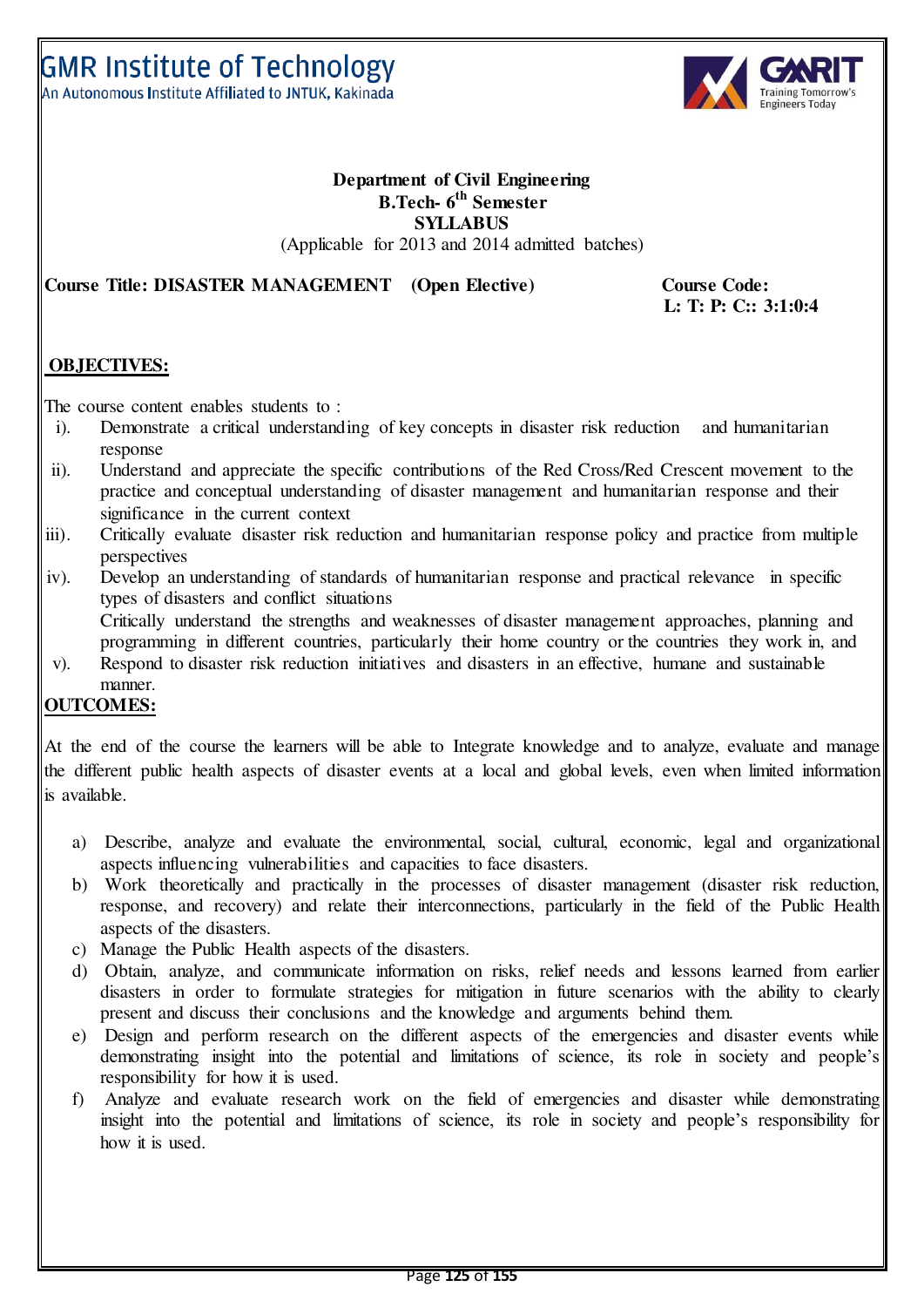

# **UNIT-1:**

**DISASTER MANAGEMENT AN OVER VIEW**: Introduction of DM- inter disciplinary – nature of the subject – Hyogo frame of work of action  $(HFA)$  (2005-2015) – Five priorities for action

**NATURAL HAZARDS AND DISASTER AND THEIR MANAGEMENT:** Case study methods of the following: floods, droughts, - Earthquakes – global warming, cyclones & Tsunamis – Post Tsunami hazards along the Indian coast – landslides

# **UNIT-II**:

**MANMADE DISTRE AND THEIR MANAGEMENT ALONG WITH CASE STUDY METHODS OF THE FOLLOWING**: Fire hazards – transport hazard dynamics – solid waste management – post disaster – bio terrotirism -threat in mega cities, rail and air craft's accidents, and Emerging infectious diseases & Aids and their management.

**RISK AND VULNERABILITY:** BUILDING codes and land use planning-social vulnerability – environmental vulnerability – Macroeconomic management and sustainable development, Climate change risk rendition-financial management of disaster – related losses.

### **UNIT – III**

**ROLE OF TECHNOLOGY IN DISASTER MANAGEMENTS**: Disaster management for infra structures, taxonomy of infrastructure treatment plants and process facilities – electrical substations – roads and bridges – mitigation programme for earth quakes – flowchart, geospatial information in agriculture drought assessment – multimedia technology in disaster risk management and training – transformable indigenous knowledge in disaster reduction.

**EDUCATION AND COMMUNITY PREPAREDNESS**: Education in disaster risk reduction – Essentials of school disaster education – community capacity and disaster resilience – Community based disaster recovery Community based disaster management and social capital – Designing resilience – building community capacity for action

# **UNIT-IV**

**MULTI – SECTIONAL ISSUES:** Impact of disaster on poverty and deprivation - Climate change adaptation and human health – Exposure, health hazards and environmental capacity in disaster management - the red cross and red crescent movement - Corporate sector and disaster risk reduction A community focused approach

**FIELD VISIT:** visit to a loccal area / site where natural or manmade hazard has occurred and prepare a report with the following details i) location of site, ii) nature of the hazard (natural or manmade), iii) details of loss of life and property iv) response from the government / NGO etc. v) whether the response is adequate or not vi) the role of technology in risk reduction vii) suggestion for improvement of disaster response / preventive measures viii) Conclusions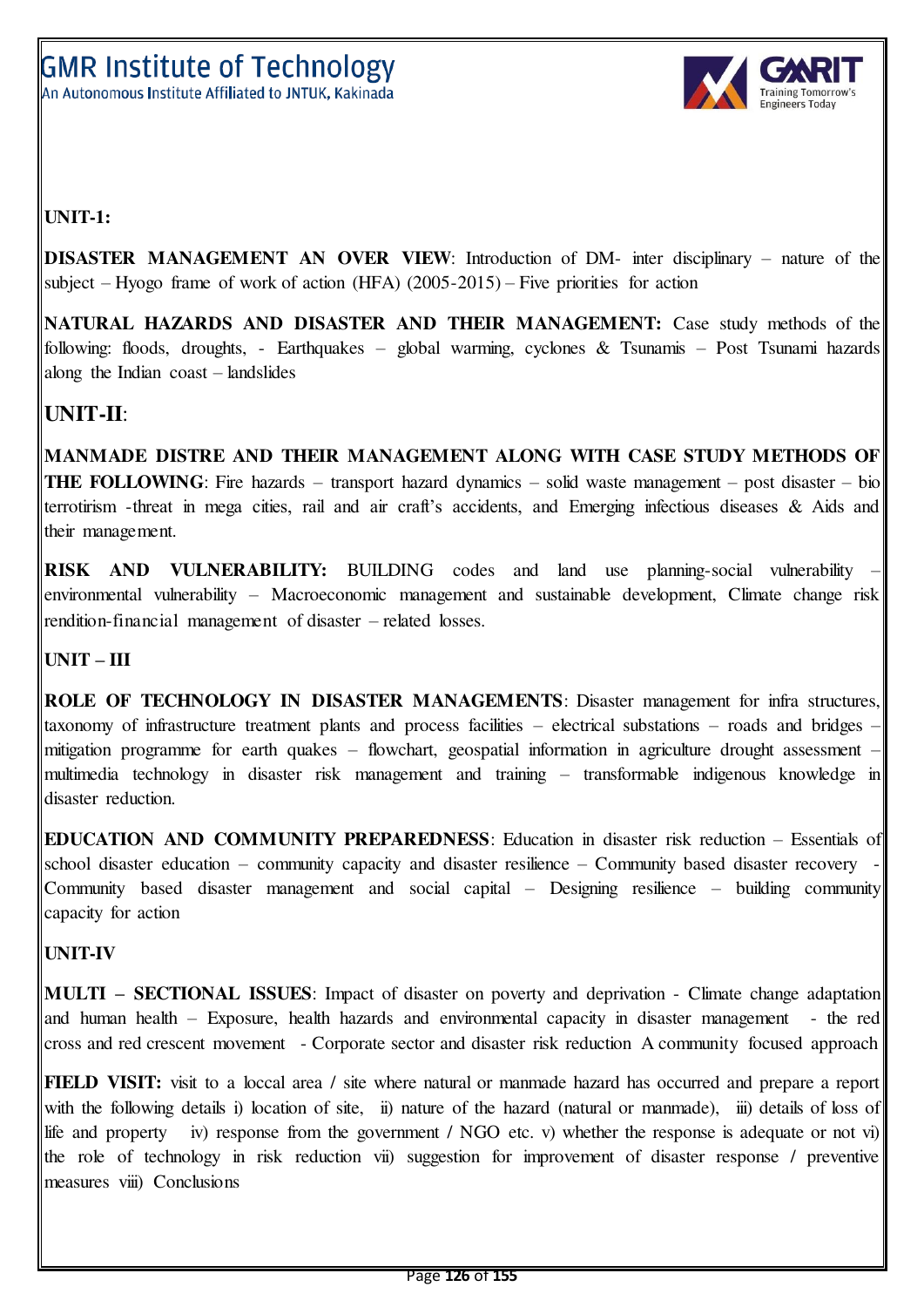

# **Text Books:**

- 1. Disaster management Global Challenges and local solution, Edited by Rajibshash and R.R.Krishnamurthy (2009) published by universities press
- 2. Disaster management future challenges and opportunities (2007) editor by Jagbirsingh. Published by I K international publishing house pvt. Ltd.

# **Reference Book:**

1. Disaster management edited by H K Gupta (2003) published by universities press.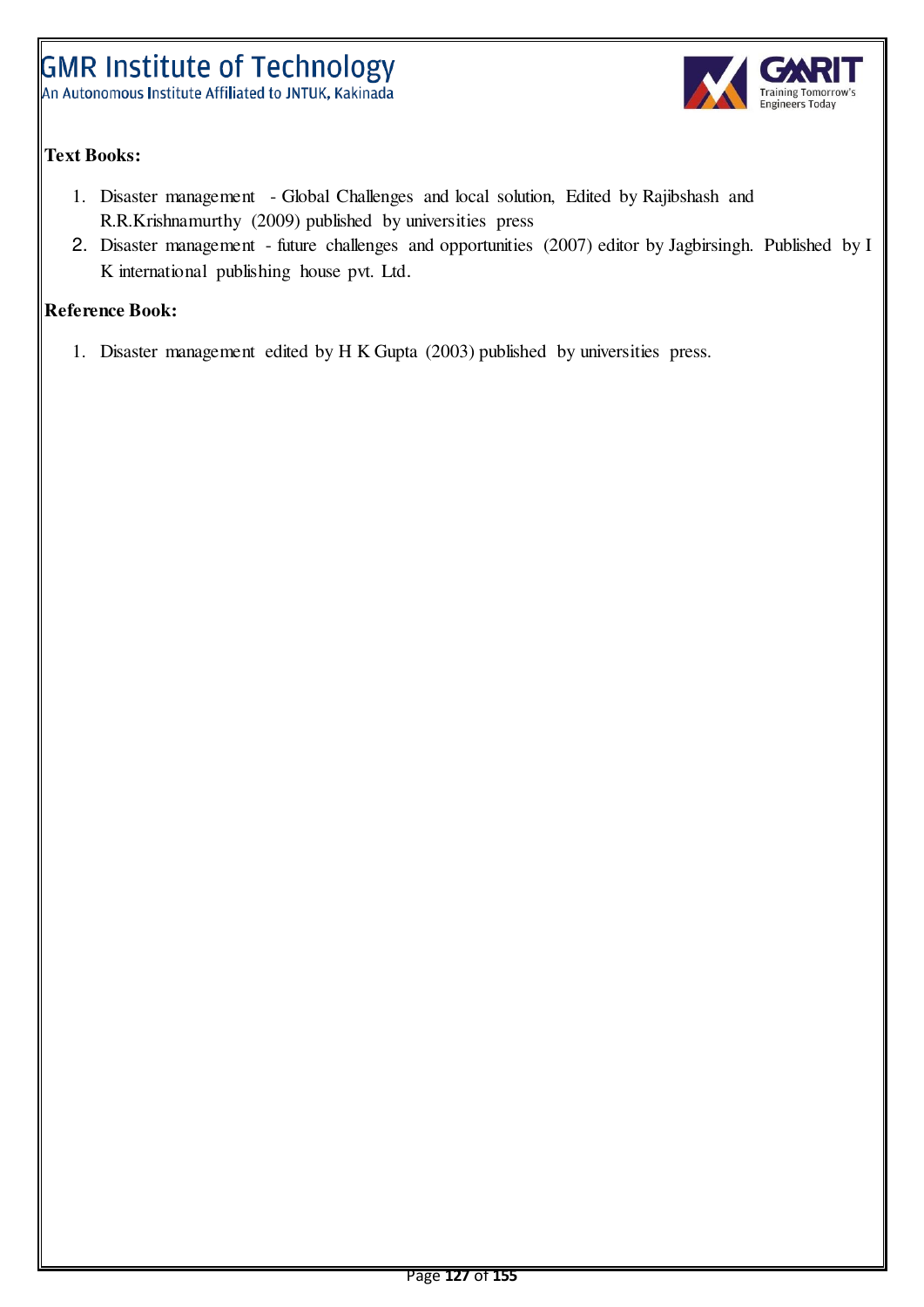

# **Department of Civil Engineering B.Tech- 6th Semester**

**SYLLABUS** 

(Applicable for 2013 and 2014 admitted batches)

**Course Title: ENVIRONMENTAL ENGINEERING LAB Course Code:** 

 **L: T: P: C:: 0:0:3:2** 

# **OBJECTIVES:**

- i). The course content enables students to:
- ii). Determine of pH and Electrical Conductivity
- iii). Estimate total Hardness
- iv). Determine of Alkalinity, Acidity of given water sample
- v). Determine chlorides, Iron, total solids, dissolved solids in water
- vi). Determine D.O B.O.D/COD.

# **OUTCOMES:**

At the end of course student will be able to

- a) know how to perform relevant tests in the laboratory to determine the major characteristics of water and wastewater
- b) Get hands on experience in operating the various equipment/methods available for examining water and wastewater
- c) understand the practical significance of the characteristics, the relevant codes of practice for examination and permissible limits for the characteristics of water and wastewater

# **LIST OF EXERCISES:**

- 1. Determination of pH and Electrical Conductivity
- 2. Determination and estimation of total Hardness
- 3. Determination of Calcium and Magnesium hardness
- 4. Determination of Alkalinity
- 5. Determination of Acidity
- 6. Determination of chlorides in water and soil.
- 7. Determination and estimation of total solids, dissolved solids
- 8. Determination of Iron
- 9. Determination of dissolved oxygen with D.O Meter &Winklers Method
- 10. Physical parameters-Temperature, Turbidity
- 11. Determination of B.O.D/COD
- 12. Determination of chlorine demand
- 13. Determination of optimum coagulant dose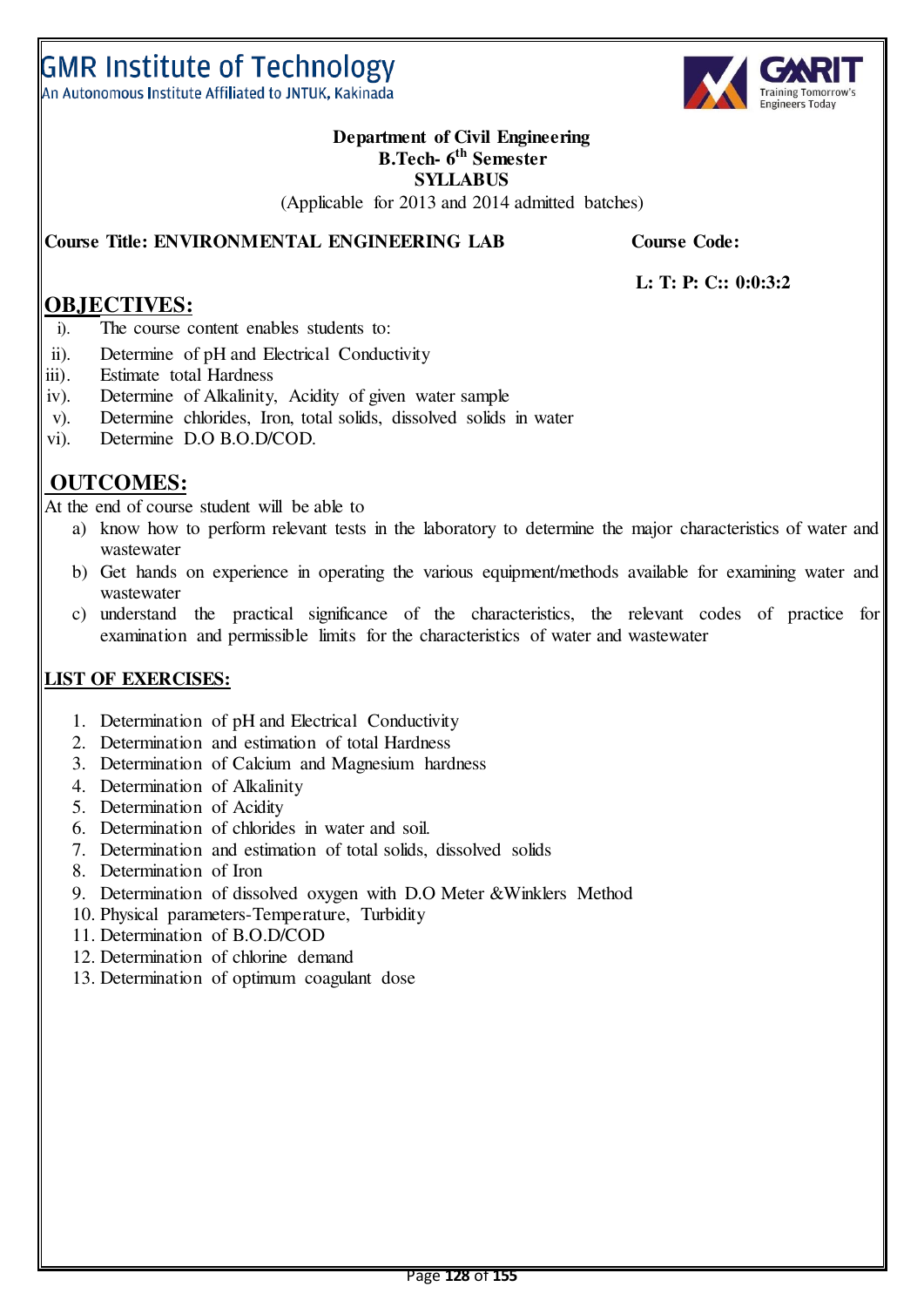

## **Department of Civil Engineering B.Tech- 6th Semester SYLLABUS**

(Applicable for 2013 and 2014 admitted batches)

#### **Course Title: SOIL MECHANICS LAB Course Code:**

 **L: T: P: C:: 0:0:3:2** 

# **OBJECTIVES:**

- i). To make the student learn, apply his ability of knowledge with hands of practice to determine index and engineering properties of soils.
- ii). To have an exposure for determining various properties of soils in field and through simulating in lab.  **OUTCOMES:** 
	- a) Identify tools, equipment required and familiarity with experimental procedures for determining index and engineering properties of soils
	- b) Perform field tests for soil investigations.
	- **c)** Apply field conditions for computing and analyzing the experimental data.
	- **d)** Infer the results and compare.

# **LIST OF EXERCISES:**

- 1. Determination of Consistency Limits (Liquid, plastic and Shrinkage limit) for soil.
- 2. Determination of Field density with Core cutter method & Sand replacement method.
- 3. Determination of particle size distribution through mechanical and hydrometer analysis.
- 4. Determination of Optimum Moisture content and Maximum Dry Density for given soil with Proctor Compaction Tests.
- 5. Determination of coefficient Permeability of soil with constant head and variable head Tests.
- 6. Determination of strength parameters of given soil with Unconfined Compression strength (UCS) test.
- 7. Determination of Consolidation characteristics of given cohesive soil by performing consolidation test.
- 8. Determination of Free swell index for soil.
- 9. Determination of Strength parameters of given soil under different drainage conditions with Triaxial Test.
- 10. Determination of strength parameter of given cohesion-less soil by performing Direct shear test.
- 11. Determination of C.B.R Value of given soil with Laboratory CBR Test. (Any eight shall be conducted.)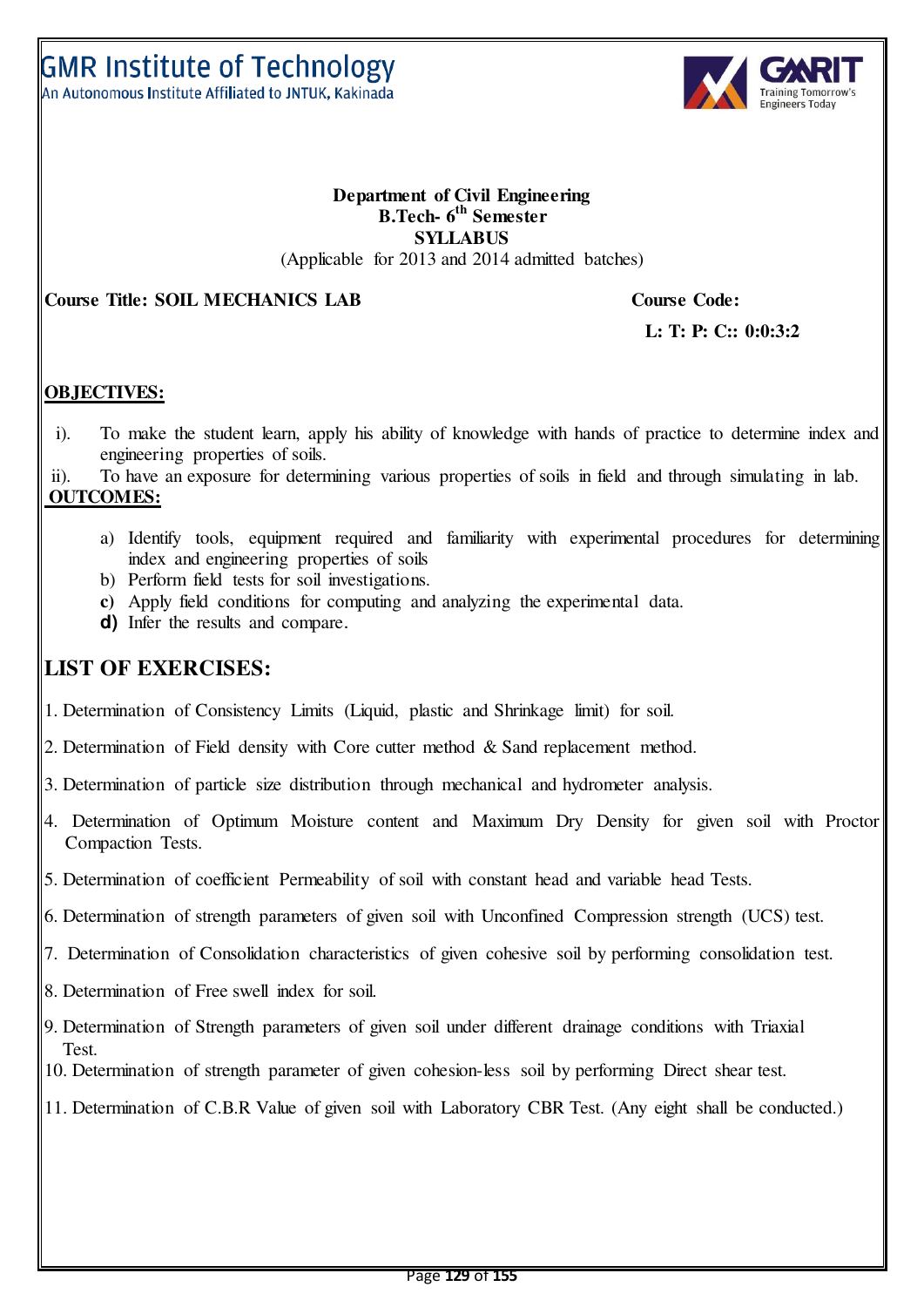**Department of Civil Engineering B.Tech- 7th Semester** 

## **SYLLABUS**

(Applicable for 2013 and 2014 admitted batches)

#### **Course Title: FOUNDATION ENGINEERING Course Code:**

**L: T: P: C:: 3:1:0:4** 

# **OBJECTIVES**:

Leaner is expected to

- i). Conceptualize the necessity of site investigations for soil sampling.
- ii). Understand the essence of engineering properties in design of various structures constructed on and with soil.
- iii). Ascertain the stability of earthen structures.
- iv). Know the importance of foundation and different types with their design concepts.

# **OUTCOMES:**

At the end of the course student will be able to

- a) Learn various types and methods of undisturbed and disturbed soil sampling.
- b) Perform computations for stability of earthen structures.
- c) Use the various properties of soils to design the shallow foundations for different loading conditions.
- **d)** Extend the theory of foundation design for special foundation types namely deep foundations.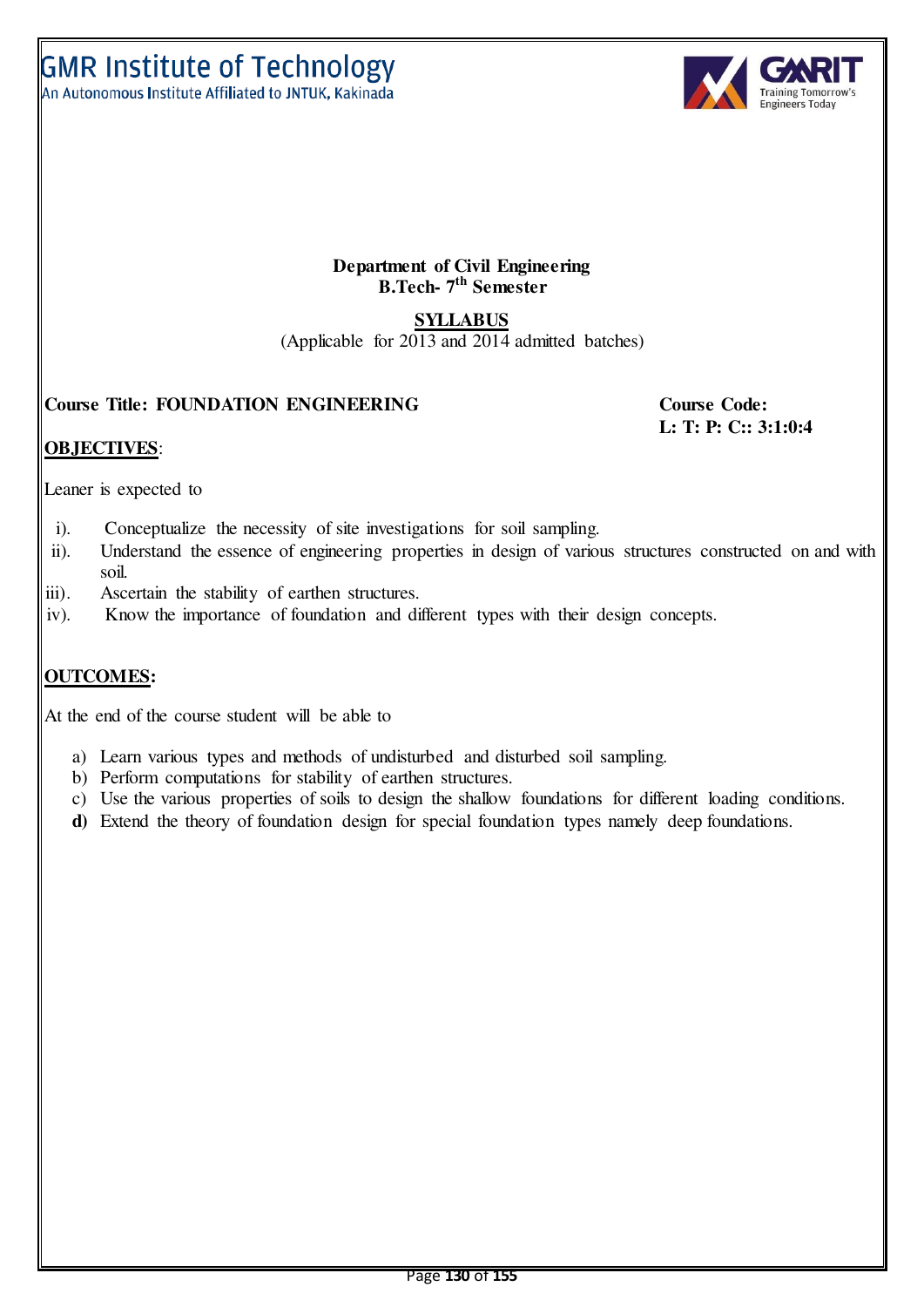

**UNIT**  $-1$  (12+ 4)

**SOIL EXPLORATION:** Methods of soil exploration – Boring and Sampling methods – Field tests Penetration Tests – Plate load test – planning of Programme- preparation of soil investigation report. **EARTH SLOPE STABILITY**: Infinite and finite earth slopes – types of failures – factor of safety of infinite slopes: stability analysis- Bishop's Simplified method – Taylor's Stability Number- Stability of slopes of earth dams under different conditions.

# **UNIT** – **II**  $(10+3)$

**EARTH PRESSURE THEORIES:** Rankine's theory of earth pressure – earth pressures in layered soils Coulomb's earth pressure theory – Culmann's graphical method.

**RETAINING WALLS:** Types of retaining walls – stability of retaining walls.

# **UNIT** – **III**  $(10 + 4)$

**SHALLOW FOUNDATIONS:** Types - choice of foundation – Location of depth – Safe Bearing Capacity – and IS Methods Safe bearing pressure based on N- value

Allowable bearing pressure; safe bearing capacity and settlement from plate load test – allowable settlements of structures<br>UNIT-IV

**UNIT –IV**  $(13 + 4)$ **PILE FOUNDATION:** Types of piles – Load carrying capacity of piles based on static pile formulae – Dynamic pile formulae – Pile load tests - Load carrying capacity of pile groups.

WELL FOUNDATIONS: Types – Different shapes of wells – Components of wells – functions- construction of well foundations- Sinking of wells – Tilts and shifts.

# **Text Books:**

1. Basic and Applied Soil Mechanics by Gopal Ranjan & ASR Rao, New Age International Pvt. Ltd, (2004). 2. Foundation Engineering by Varghese,P.C., Prentice Hall of India., New Delhi.

3. Soil Mechanics and Foundations by - by B.C.Punmia, Ashok Kumar Jain and Arun Kumar Jain, Laxmi, publications Pvt. Ltd., New Delhi

# **References:**

1. Das, B.M., - (1999) Principles of Foundation Engineering –6th edition (Indian edition) Thomson Engineering 2. Bowles, J.E., (1988) Foundation Analysis and Design – 4th Edition, McGraw-Hill Publishing company, Newyork.

3. Analysis and Design of Substructures – Swami Saran, Oxford and IBH Publishing company Pvt Ltd ( 1998 ). 4. Geotechnical Engineering by S. K.Gulhati & Manoj Datta – Tata Mc.Graw Hill Publishing company New Delhi. 2005.

5. Teng,W.C – Foundation Design , Prentice Hall, New Jersy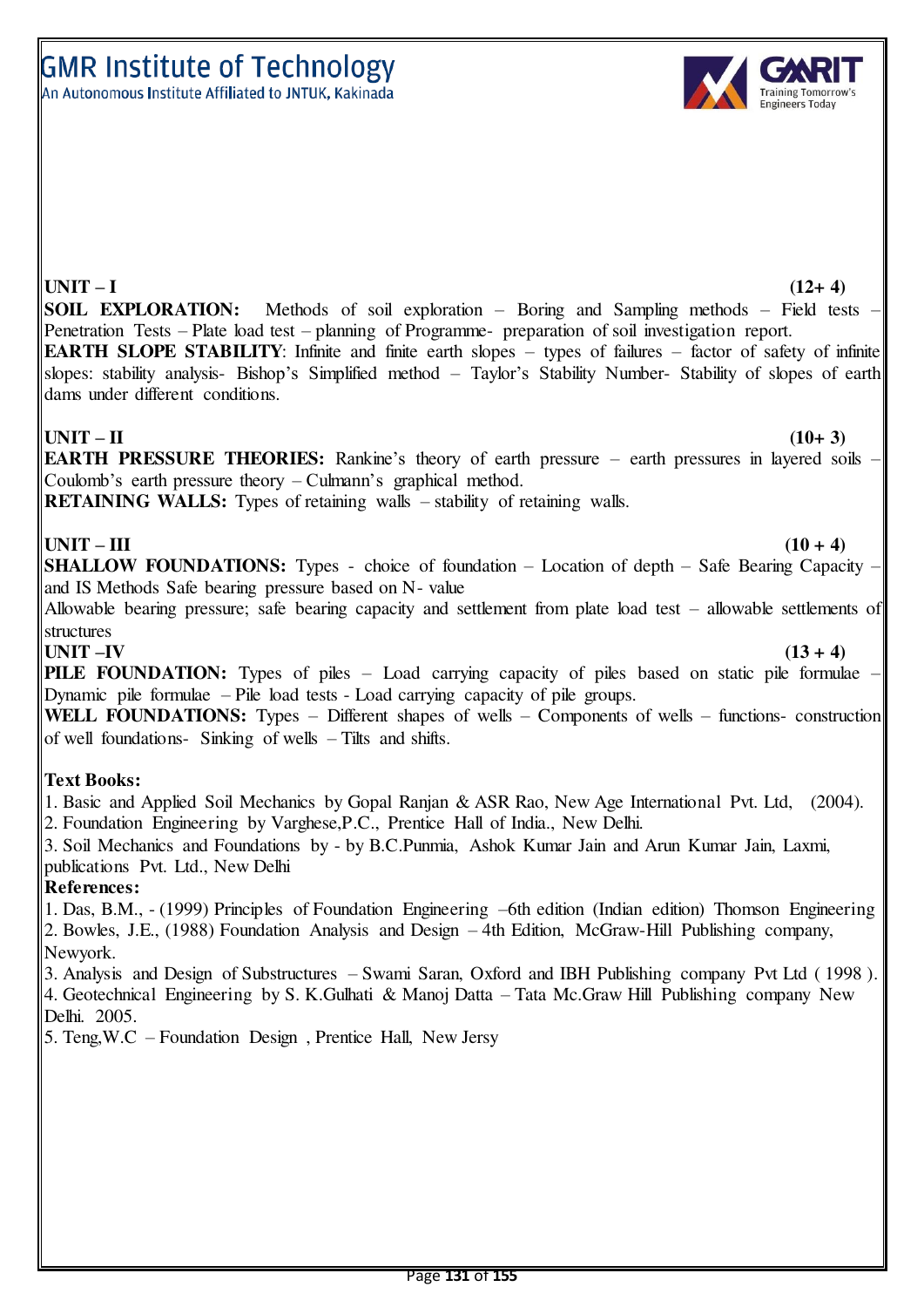

#### **Department of Civil Engineering B.Tech- 7th Semester**

#### **SYLLABUS**

(Applicable for  $2013$  and  $2014$  admitted batches)

# **Course Title: HYDRAULIC STRUCTURES** Course Code:

 **L: T: P: C:: 3:1:0:4** 

# **OBJECTIVES:**

The course content enables students to

- i). Relate the head works constructed at the head of the canal and types and different components and their purposes.
- ii). Understand different theories behind the design of impervious floor in permeable soils.
- iii). Identify canal regulation structures and cross drainage structures come in the alignment of the channels.
- iv). Analyze for the forces to be considered in the in the stability Gravity dams
- v). Distinguish between earthen embankments and Causes of its failures and seepage theories

# **OUTCOMES:**

At the end of the course students will be able to

- a) Design the different water retaining structures.
- b) Analyze the parameters needed in the design of weirs/barrages in permeable soils.
- c) Analyze and design the Gravity dams and Earth dams with available foundation strata.
- d) Design the canal regulation structures and cross drainage structure
- e) Understand the design principles of canal fall and Spillway and able to design various components.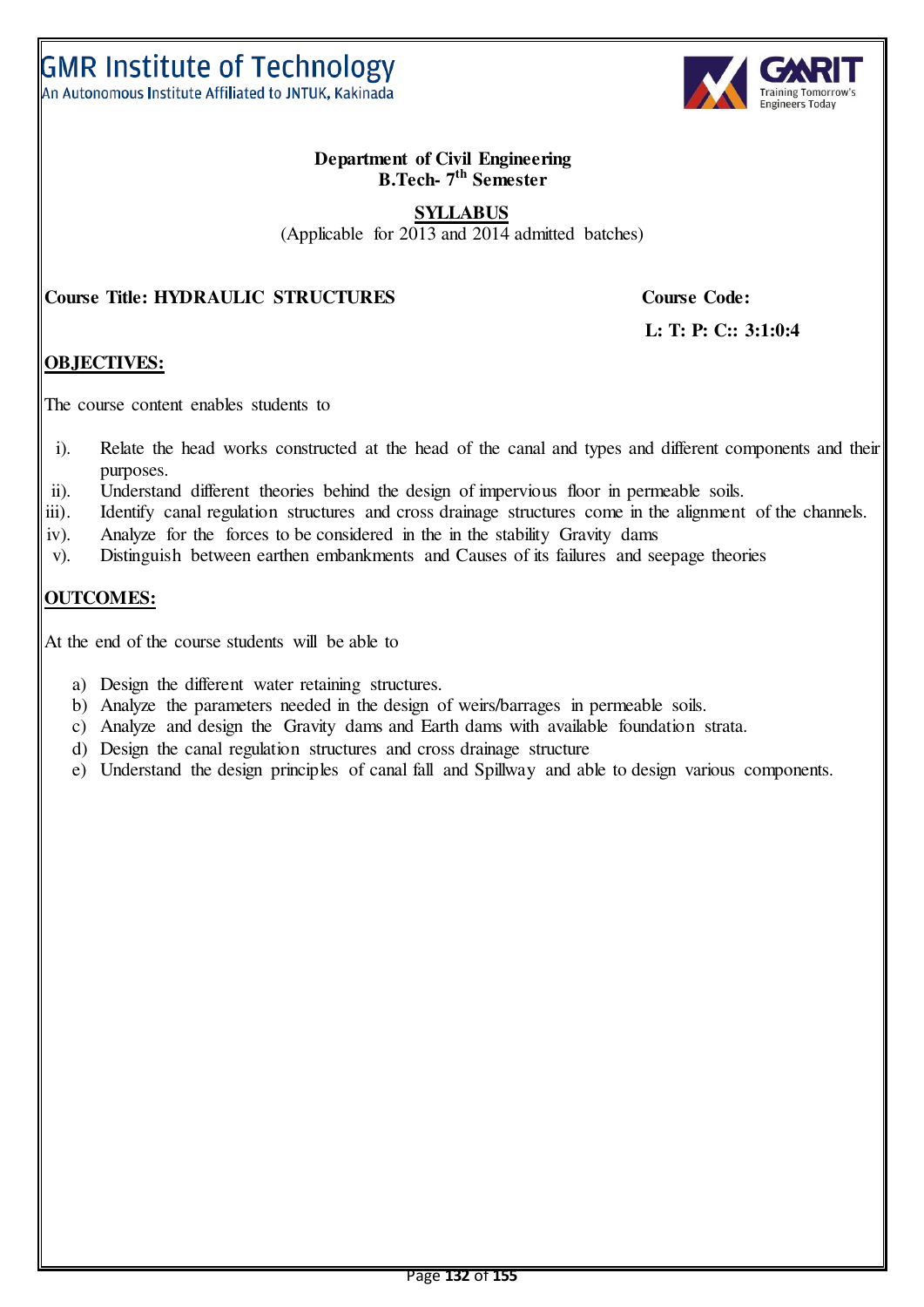

#### **UNIT-I**

**DIVERSION HEAD WORKS:** Types of Diversion head works-diversion and storage head works, weirs and barrages, layout of diversion head works, components. Causes and failure of hydraulic structures on permeable foundations, Bligh's creep theory, Khosla's theory, determination of uplift pressure, impervious floors using Bligh's and Khosla's theory, exit gradient, functions of U/s and d/s sheet piles.

**DAMS:** Types of dams, merits and demerits, factors affecting selection of type of dam, factors governing selecting site for dam, types of reservoirs, selection of site for reservoir, zones of storage of a reservoir, reservoir yield, estimation of capacity of reservoir using mass curve.

#### **UNIT-II**

**EARTH DAMS:** types of Earth dams, causes of failure of earth dam, criteria for safe design of earth dam, seepage through earth dam-graphical method, measures for control of seepage.

**GRAVITY DAMS:** Forces acting on a gravity dam, causes of failure of a gravity dam, elementary profile and practical profile of a gravity dam, limiting height of a low gravity dam, stability analysis, drainage galleries.

#### **UNIT-III**

**SPILLWAYS:** types of spillways, design principles of Ogee spillways, types of spillway gates.

**CANAL FALLS:** types of falls and their location, design principles of Sarda type fall, trapezoidal notch fall and straight glacis fall.

#### **UNIT-IV**

**CANAL REGULATION WORKS:** Head regulator and cross regulator, design principles of Cross regulator and head regulators, canal outlets, types of canal modules, proportionality, sensitivity and flexibility. **CROSS DRAINAGE WORKS:** types, selection of site, design principles of aqueduct, siphon aqueduct and super passage.

#### **Text Books:**

- 1. Irrigation engineering and hydraulic structures by S.K Garg, Khanna publishers.
- 2. Irrigation engineering by K.R.Arora
- 3. Irrigation Engineering by R.K. Sharma and T.K. Sharma, S. Chand Publishers

#### **References:**

- 1. Irrigation and water resources engineering by G.L. Asawa, New Age International Publishers
- 2. Concrete dams by Varshney.
- 3. Theory and Design of Hydraulic structures by Varshney, Gupta & Gupta
- 4. Water resources engineering by Satyanarayana Murthy. Challa, New Age International Publishers.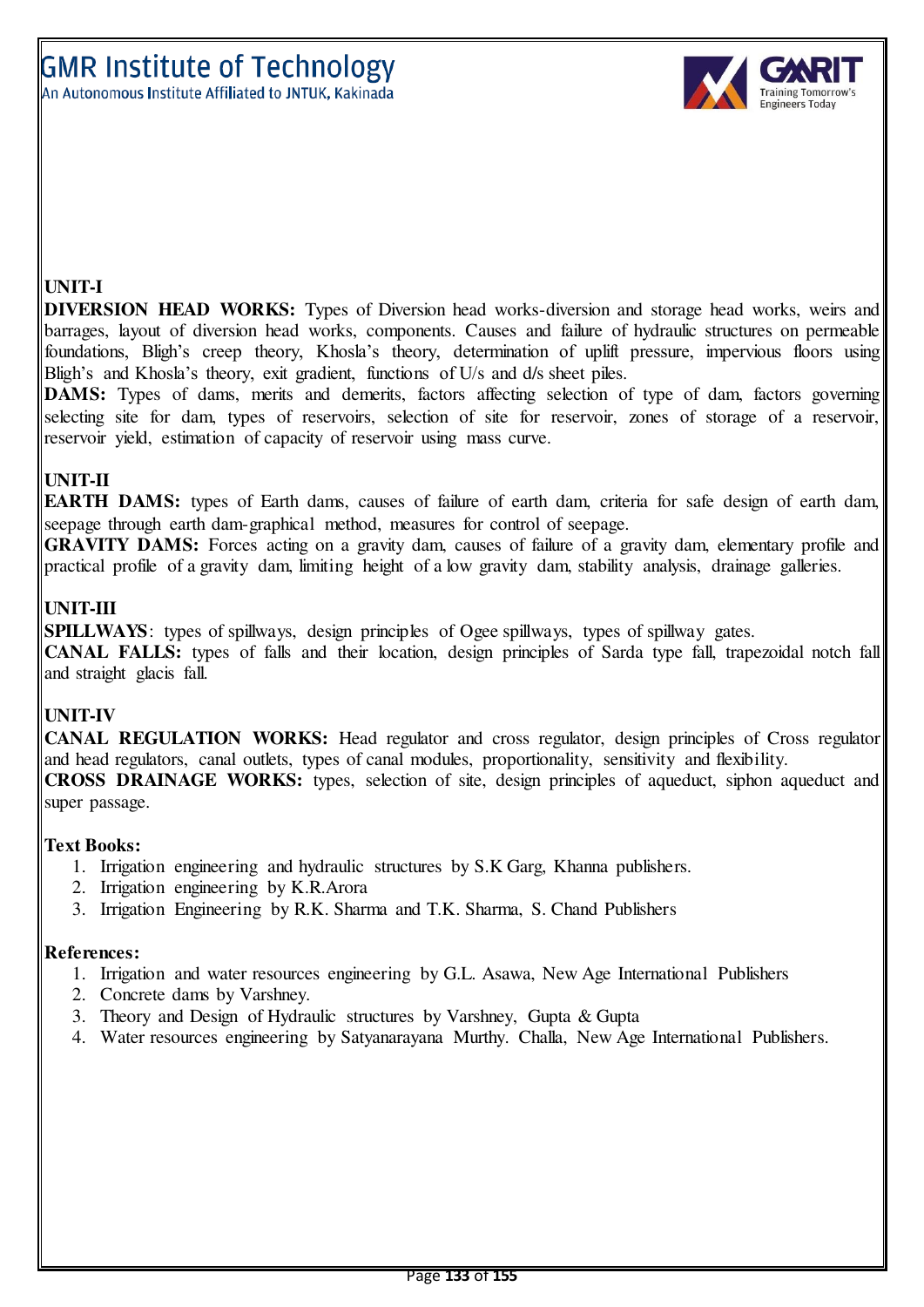

 **Department of Civil Engineering B.Tech- 7th Semester** 

# **SYLLABUS**

(Applicable for  $2013$  and  $2014$  admitted batches)

#### **Course Title: DESIGN OF REINFORCED CONCRETE STRUCTURES (Elective-IV) Course Code: L: T: P: C:: 3:1:0:4**

# **OBJECTIVES:**

Leaner is expected to

- i). Design continuous beams and slabs as per IS: 456-2000
- ii). Design flat slab as per IS:456- 2000
- iii). Analyze and design the combined footings.
- iv). Design water tanks as per working stress philosophy
- v). Understand principle in various methods of pre stressing systems

# **OUTCOMES:**

At the end of the course student will be able to

- a) Design the cross section and evaluate the amount of reinforcement required in the continuous beam as per IS: 456 codal recommendations for all practical loadings.
- b) Design the amount of reinforcement required in the continuous slab and stair case as per IS: 456 codal recommendations for all practical loadings.
- c) Design flat slab as per the recommendations of code IS: 456:2000
- d) Evaluate the governing forces and design the combined footings and water tanks as per the recommendations of code IS: 456:2000.
- e) Evaluate the suitability of a particular prestressing system based on the practical requirements.
- f) Relate with professional and contemporary issues in the design and fabrication of prestressed concrete members.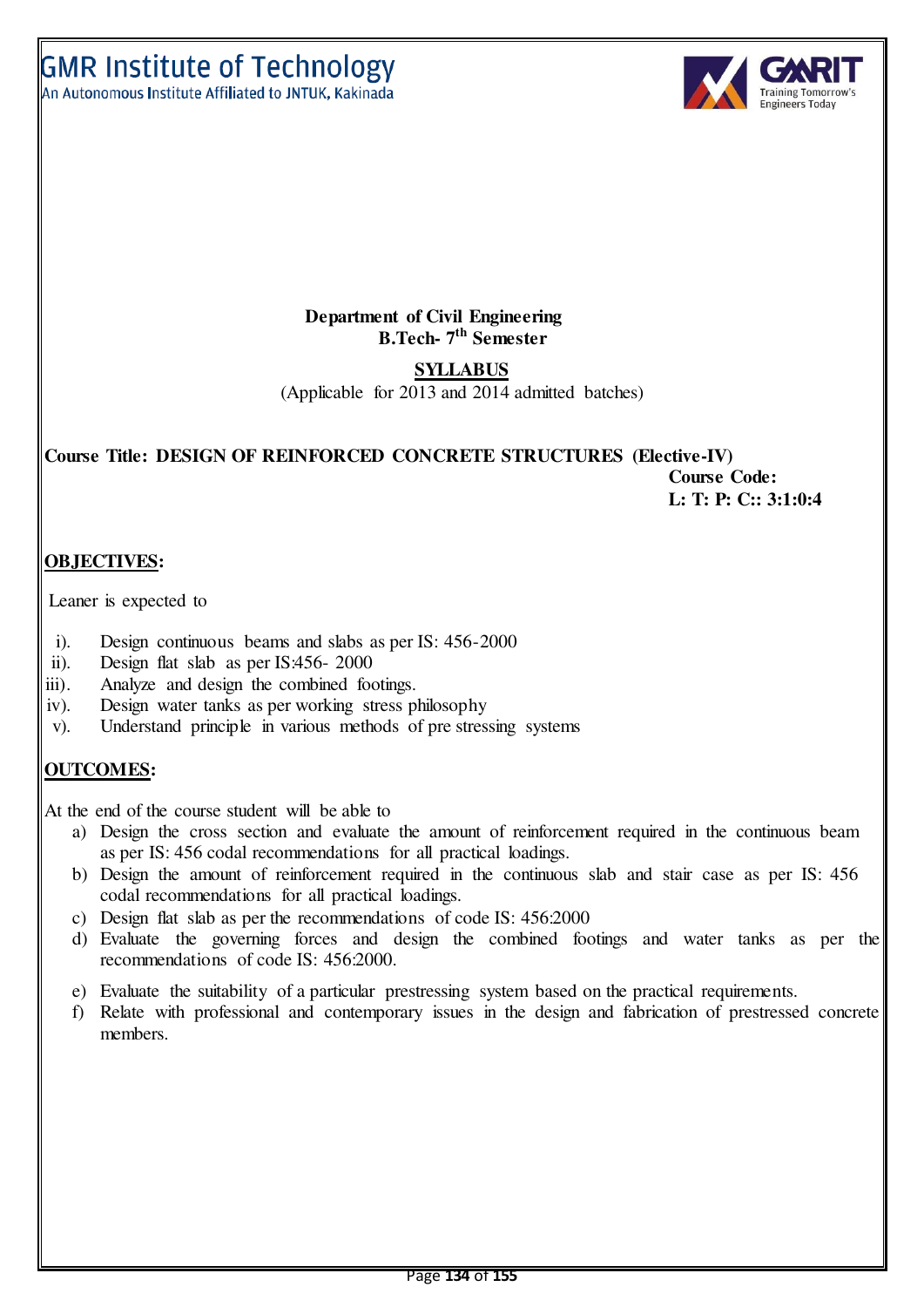

| $UNIT-I$                                                                                                                                                                                                                                                                                                                                                                                                                                                                                                                                                                                                                                                                                      | $(12+4)$  |
|-----------------------------------------------------------------------------------------------------------------------------------------------------------------------------------------------------------------------------------------------------------------------------------------------------------------------------------------------------------------------------------------------------------------------------------------------------------------------------------------------------------------------------------------------------------------------------------------------------------------------------------------------------------------------------------------------|-----------|
| <b>BEAMS:</b> Design examples in simply supported and continuous beams, detailing.                                                                                                                                                                                                                                                                                                                                                                                                                                                                                                                                                                                                            |           |
| <b>SLABS:</b> Design of continuous slab Using IS Coefficients, detailing, Design of stair case.                                                                                                                                                                                                                                                                                                                                                                                                                                                                                                                                                                                               |           |
| $\ $ UNIT – II                                                                                                                                                                                                                                                                                                                                                                                                                                                                                                                                                                                                                                                                                | $(11+4)$  |
| FLAT SLABS: Direct design method, Design of interior and exterior panels, reinforcement detailing.                                                                                                                                                                                                                                                                                                                                                                                                                                                                                                                                                                                            |           |
| <b>COMBINED FOOTINGS:</b> Combined slab footing, Combined beam slab footing.                                                                                                                                                                                                                                                                                                                                                                                                                                                                                                                                                                                                                  |           |
| UNIT-III                                                                                                                                                                                                                                                                                                                                                                                                                                                                                                                                                                                                                                                                                      | $(11+4)$  |
| <b>DESIGN OF RCC WATER TANKS:</b> Design of RCC rectangular and Circular types                                                                                                                                                                                                                                                                                                                                                                                                                                                                                                                                                                                                                |           |
| $\blacksquare$ UNIT – IV<br><b>INTRODUCTION TO PSC:</b> Historic development $-$ General principles of prestressing pretensioning and post<br>tensioning – Advantages and limitations of prestressed concrete – Materials – High strength concrete and high<br>tensile steel their characteristics.<br>ANALYSIS OF PRESTESS & METHODS OF PRESTESSING: I.S.Code provisions, Methods and<br>Systems of Prestressing; Pre-tensioning and post tensioning methods -Different systems of prestressing like<br>Hoyer System, Magnel System Freyssinet system and Gifford - Udall System.                                                                                                            | $(11+3)$  |
| Note: The students should prepare the following plates using Auto-Cad<br>Plate 1 Detailing of Continuous beams<br>Plate 2 Detailing of Continuous slabs and stair case<br>Plate 3 Detailing of flat slab<br>Plate 4 Detailing of combined footing                                                                                                                                                                                                                                                                                                                                                                                                                                             |           |
| <b>Text Books:</b><br>1. Structural Design and Drawing (Concrete and Steel) by N. Krisna Raju, University press publications<br>2. Design of R.C.C structural elements by S.S Bhavikatti, New age International publications.<br>$\mathbf{u} \cdot \mathbf{v} = \mathbf{u} \cdot \mathbf{v} + \mathbf{v} \cdot \mathbf{v} + \mathbf{v} \cdot \mathbf{v} + \mathbf{v} \cdot \mathbf{v} + \mathbf{v} \cdot \mathbf{v} + \mathbf{v} \cdot \mathbf{v} + \mathbf{v} \cdot \mathbf{v} + \mathbf{v} \cdot \mathbf{v} + \mathbf{v} \cdot \mathbf{v} + \mathbf{v} \cdot \mathbf{v} + \mathbf{v} \cdot \mathbf{v} + \mathbf{v} \cdot \mathbf{v} + \mathbf{v} \cdot \mathbf{v} + \mathbf{v} \cdot \math$ | 1.7111.71 |

3. Reinforced Concrete Design by N. Krishna Raju and R. N Pranesh, New age internatio nal Publishers Pvt.Ltd 4. Prestressed Concrete by Krishna Raju; - Tata Mc.Graw Hill Publications.

#### **References:**

- 1. Reinforced concrete Design by S.N Sinha, Tata Mc. Hill publications
- 2. Fundamentals of Reinforced concrete design by M.L. Gambhir, Prentice Hall of India
- 3. Design of Prestressed concrete structures (Third Edition) by T.Y. Lin & Ned H.Burns, John Wiley & Sons.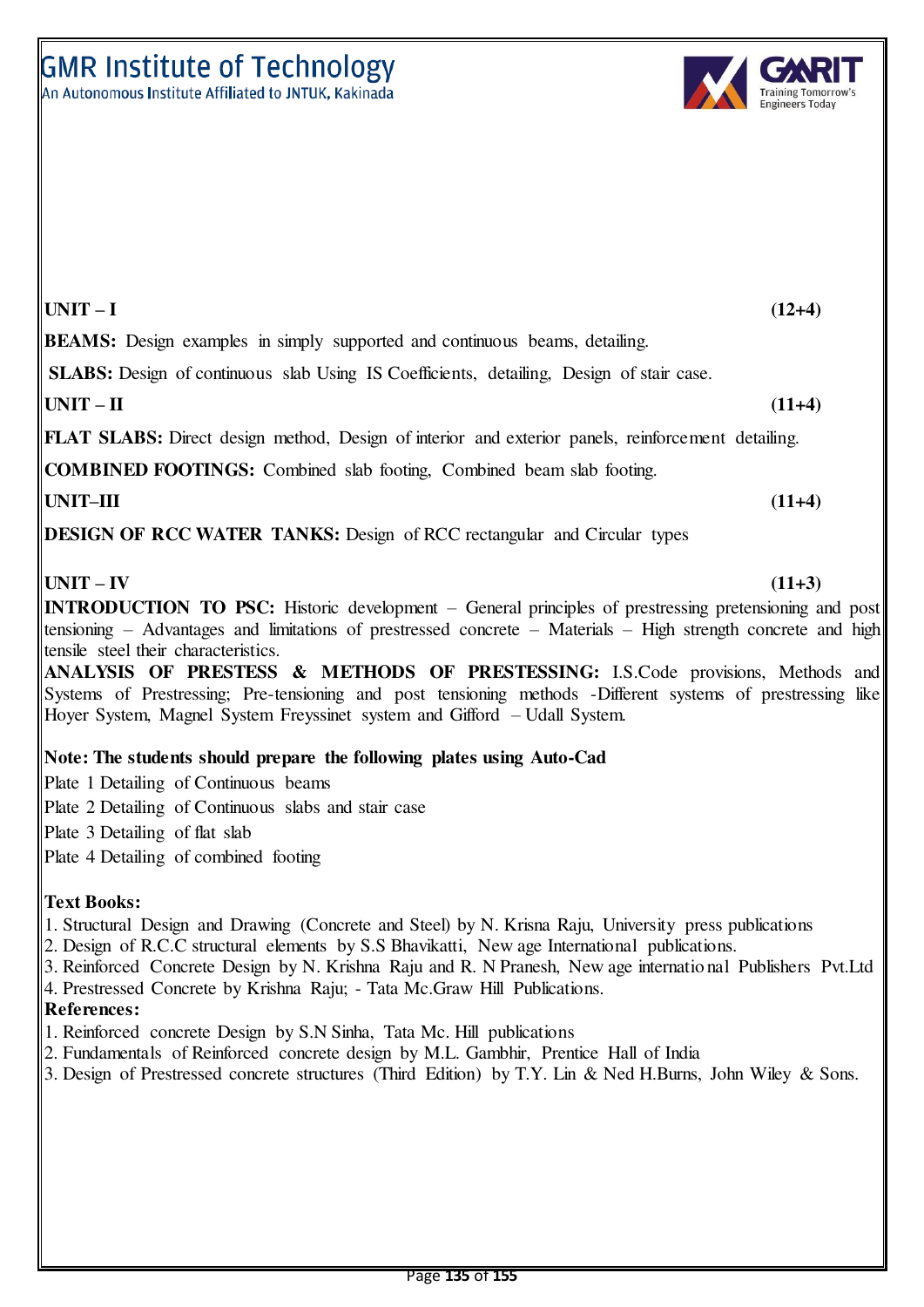

An Autonomous Institute Affiliated to JNTUK, Kakinada

**Department of Civil Engineering B.Tech- 7th Semester SYLLABUS**  (Applicable for 2013-14 admitted batch)

**Course Title: EARTHQUAKE RESISTANT DESIGN (Elective – IV) Course Code:** 

 **L: T: P: C:: 3:1:0:4** 

# **OBJECTIVES:**

The student is expected to:

- i). Create a strong understanding on application of single degree and multi-degree of freedom systems.
- ii). Impart the knowledge on causes and effects of earthquakes.
- iii). Formulate and analyze structures subjected to earthquake excitation.
- iv). Familiarize with seismic codal and detailing provisions.

# **OUTCOMES:**

On successful completion of this course, it is expected that students should be able to;

- a) Analyze the free and forced vibration response of single-degree and multi-degree of freedom and continuous systems.
- b) Distinguish between earthquake magnitude and earthquake damage (intensity),
- c) Understand why earthquakes occur, how they are measured and categorized and the effect they may have on engineering structures. Predict the Dynamic Behavior of simple structural systems,
- d) Develop an understanding of structural dynamics of simple systems subject to harmonic, impulse and/or arbitrary loading,
- e) Employ the Response Spectrum Analysis Method for Earthquake resistant R/C Buildings,
- f) Apply the Basic Principles of Conceptual Design for Earthquake resistant R/C Buildings. Understand the concepts and implementation of IS codes in relation to earthquake design.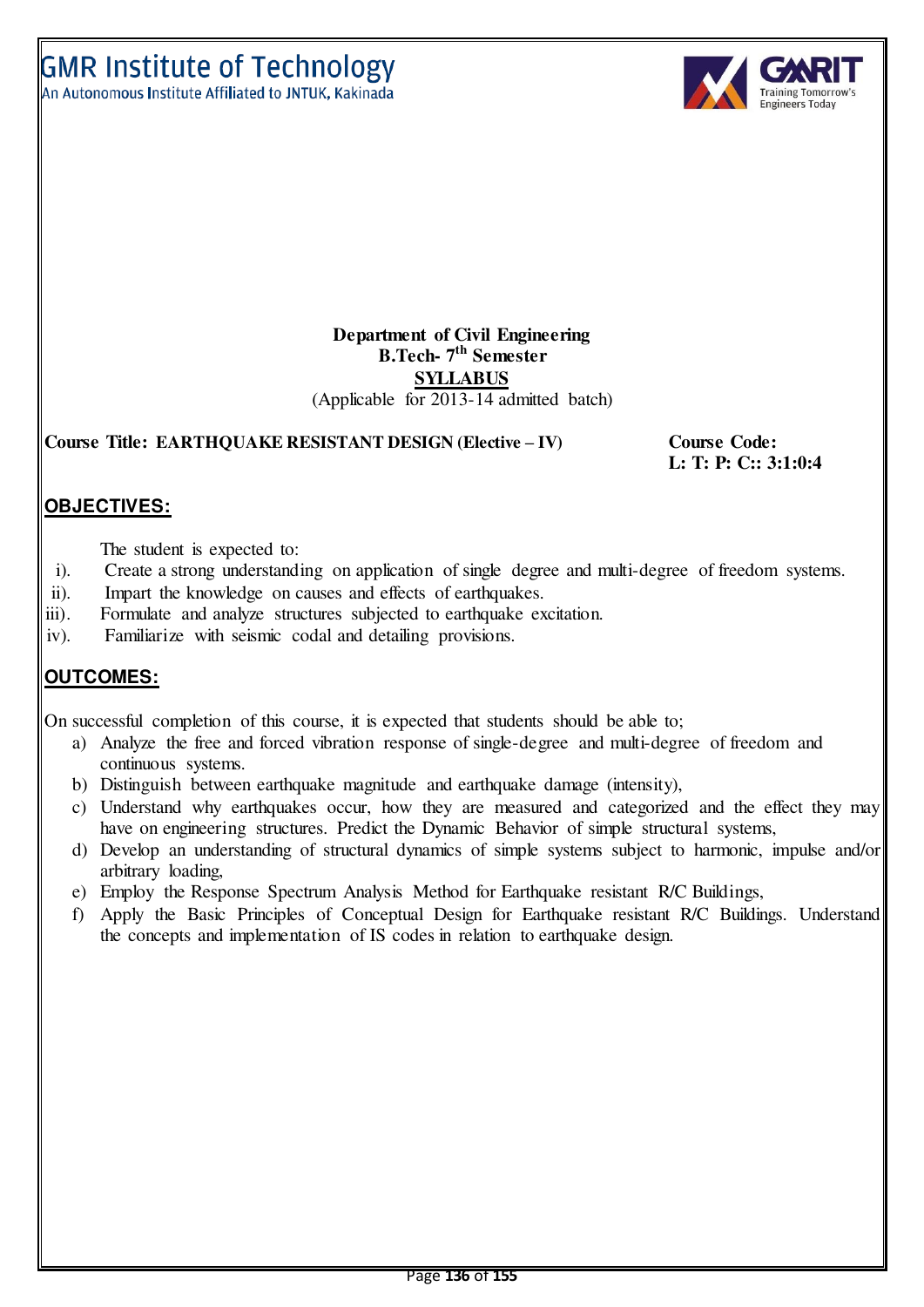# **GMR Institute of Technology**

An Autonomous Institute Affiliated to JNTUK, Kakinada

# **UNIT – I (9+4)**

 **INTRODUCTION TO STRUCTURAL DYNAMICS:** – Theory of vibrations – Lumped mass and continuous mass systems –Single Degree of Freedom (SDOF) Systems – Formulation of equations of motion – Un damped and damped free vibration –Damping – Response to harmonic excitation – Concept of response spectrum.

# **UNIT – II (9+4)**

**MULTI-DEGREE OF FREEDOM (MDOF) SYSTEMS:** - Formulation of equations of motion – Free vibration –Determination of natural frequencies of vibration and mode shapes – Orthogonal properties of normal modes – Mode superposition method of obtaining response.

# **UNIT – III (13+4)**

**EARTHQUAKE ANALYSIS** : - Introduction – Rigid base excitation – Formulation of equations of motion for SDOF and MDOF Systems – Earthquake response analysis of single and multi-storyed buildings – Use of response spectra.

**EARTHQUAKE ENGINEERING:** - Engineering Seismology – Earthquake phenomenon – Causes and effects of earthquakes – Faults – Structure of earth – Plate Tectonics – Elastic Rebound Theory – Earthquake Terminology – Source, Focus, Epicenter etc - Earthquake size – Magnitude and intensity of earthquakes – Classification of earthquakes – Seismic waves – Seismic zones – Seismic Zoning Map of India – Seismograms and Accelegrams.

# **UNIT** – **IV**  $(10+3)$

**CODAL DESIGN PROVISIONS :** - Review of the latest Indian seismic code IS:1893 – 2002 (Part-I) provisions for buildings Earthquake design philosophy – Assumptions – Design by seismic coefficient and response spectrum methods – Displacements and drift requirements – Provisions for torsion.  **CODAL DETAILING PROVISIONS:** - Review of the latest Indian Seismic codes IS:4326 and IS:13920 provisions for ductile detailing of R.C buildings – Beam, column and joints

# **Text Books:**

1. Dynamics of Structures – Clough & Penzien, McGraw Hill – International Edition.

2. Earthquake Resistant Design of Structures – Pankaj Agarwal & Manish Shrikhande – Printice Hall of India, New Delhi

# **References:**

1. Dynamics of Structures by A.K.Chopra – Pearson Education, Indian Branch, Delhi.

- 2. Earthquake Tips by C.V.R.Murty, I.I.T. Kanpur.
- 3. Structural Dynamics by Mario Paaz.

**IS Codes:** IS: 1893, IS: 4326 and IS:13920

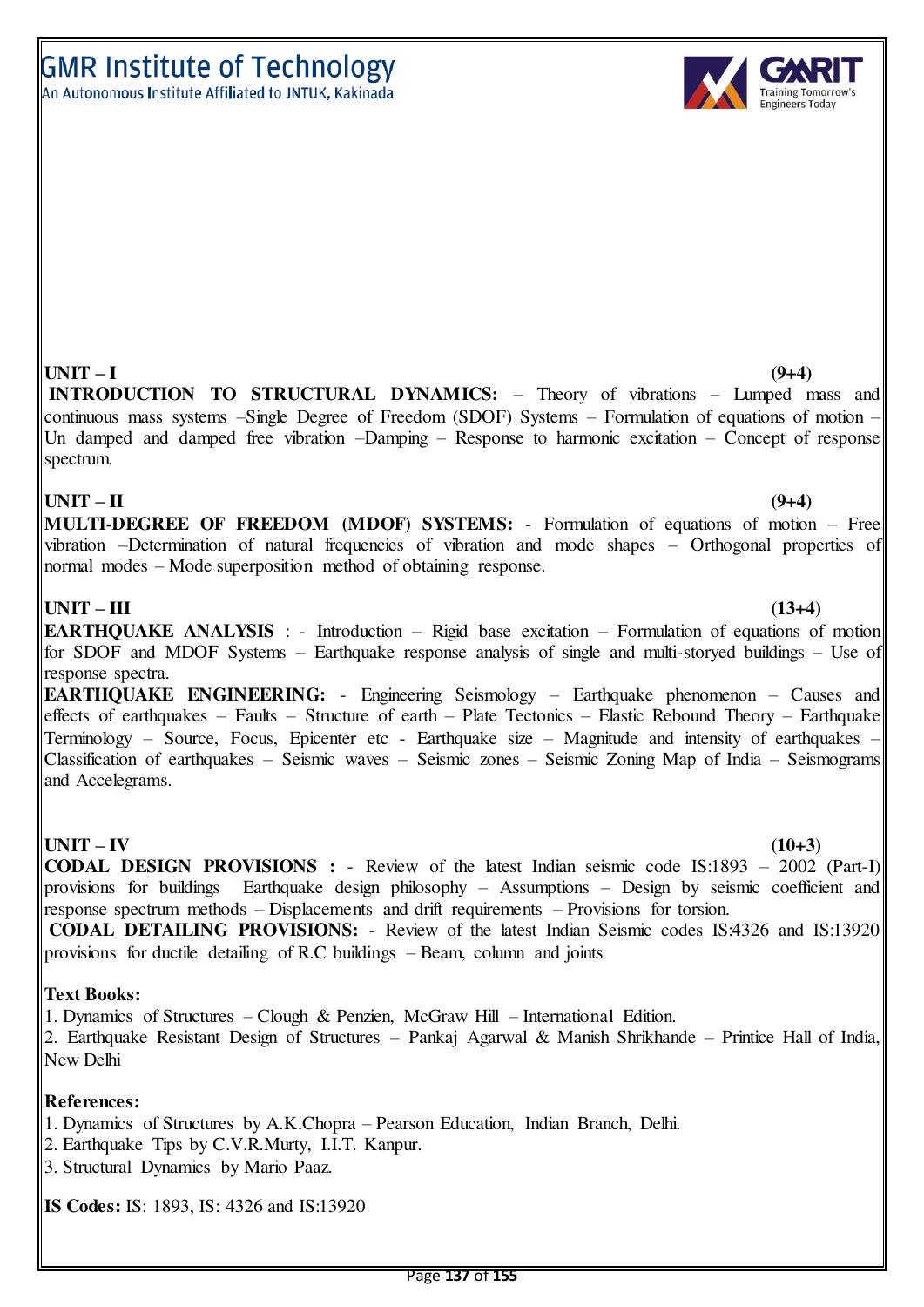

# **Department of Civil Engineering B.Tech- 7th Semester**

# **SYLLABUS**

(Applicable for 2013 and 2014 admitted batches)

#### **Course Title: RETROFITING AND REHABILITATION OF STRUCTURES (Elective-IV)**

**Course Code:** 

**L: T: P: C: 3:1:0:4** 

# **OBJECTIVES:**

The student is expected to:

- vi) Recognize the mechanisms of degradation of concrete structures and conduct preliminary forensic assessment of deteriorated concrete structures;
- vii) Learn how to conduct field monitoring and non-destructive evaluation of concrete structures;
- viii) Assess alternative repair strategies for deteriorated concrete structures including repairing with composites;
- ix) Evaluate stabilizing and strengthening techniques of reinforced concrete structural elements;
- x) Carry out a study on a topic related to the durability and repair of concrete structures, author a technical paper on the study and present it verbally.

# **OUTCOMES:**

At the end of the course the learners will be able to

- f) Identify the probable reasons for the deterioration of various structural members
- g) Able to assess the severity of damage in the structural members
- h) Choose materials and appropriate technologies for repair.
- i) Identify the appropriate method for strengthening of existing members.
- j) Plan for the monitoring of the new buildings by using sensor technology.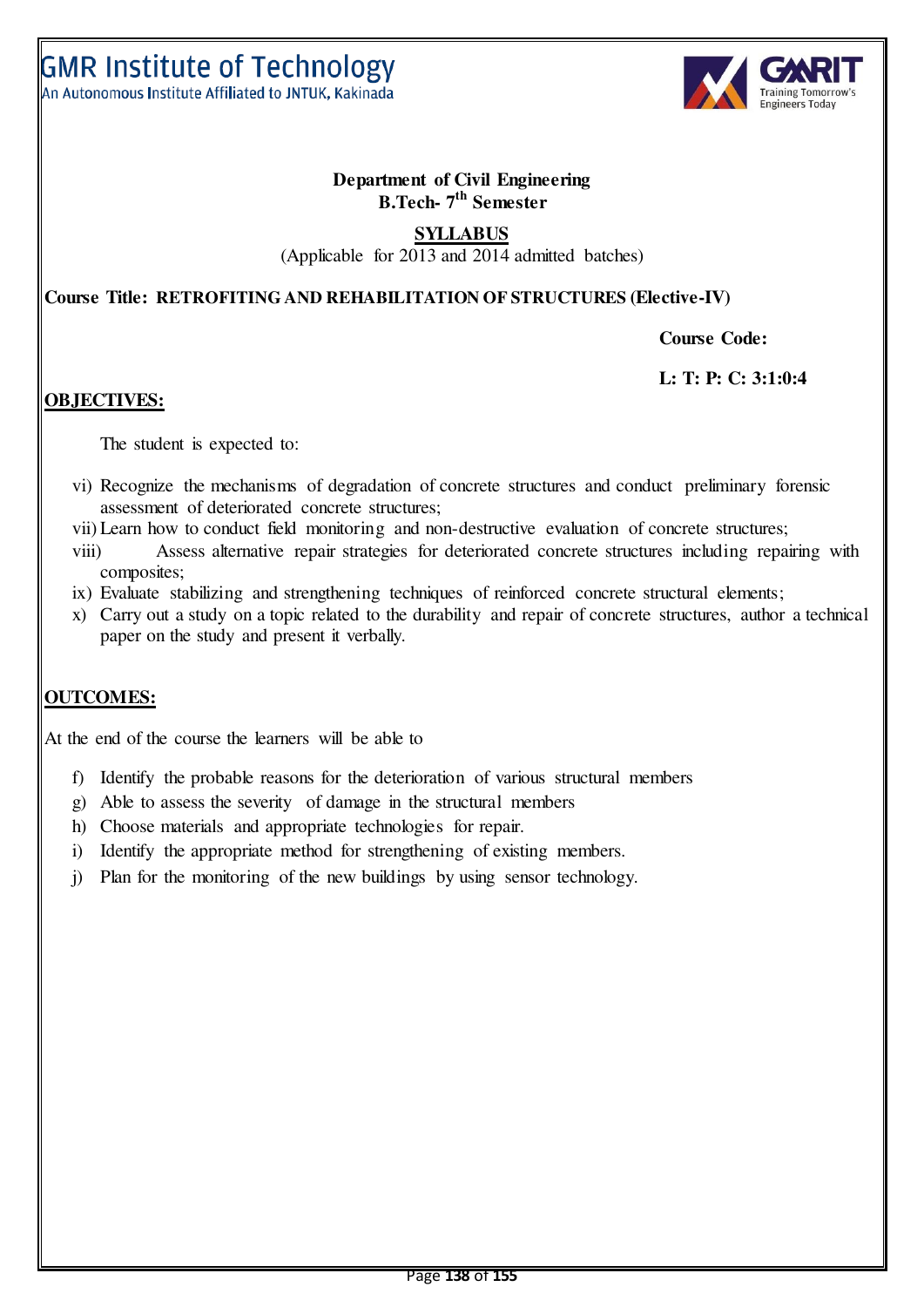

#### **UNIT – I: (9+4)**

**STRUCTURAL DISTRESS:** Introduction – Deterioration of Structures – Distress in Structures – Causes and prevention.

**STRUCTURAL DAMAGE:** Mechanism of Damage – Types of Damage.

#### **UNIT – II: (11+4)**

**CORROSION AND FIRE DAMAGE:** Corrosion of Steel Reinforcement – Causes – Mechanism and Prevention. Damage of Structures due to Fire – Fire Rating of Structures – Phenomena of Desiccation. **DIAGNOSIS AND DAMAGE ASSESSMENT:** Inspection and Testing – Symptoms and Diagnosis of Distress Damage assessment – NDT.

**UNIT – III: (13+4) DAMAGE REPAIRS**: Repair of Structure – Common Types of Repairs – Repair in Concrete Structures – Repairs in Under Water Structures – Guniting – Shot Create – Underpinning. **RETROFITTING:** Strengthening of Structures – Strengthening Methods – Retrofitting – Jacketing.

**UNIT – IV: (7+3) MONIT ORING:** Health Monitoring of Structures – Use of Sensors **BUILDING INSTRUMENTATION:** Various instruments used in for monitoring structural behavior of building.

#### **Text Books:**

1. Concrete Technology by A.R. Santakumar, Oxford University press

2. Defects and Deterioration in Buildings, E F & N Spon, London

3. Non-Destructive Evaluation of Concrete Structures by Bungey - Surrey University Press

4. Maintenance and Repair of Civil Structures, B.L. Gupta and Amit Gupta, Standard Publications.

#### **References:**

1. Concrete Repair and Maintenance Illustrated, RS Means Company Inc W. H. Ranso, (1981)

2. Building Failures : Diagnosis and Avoidance, EF & N Spon, London, B. A. Richardson, (1991)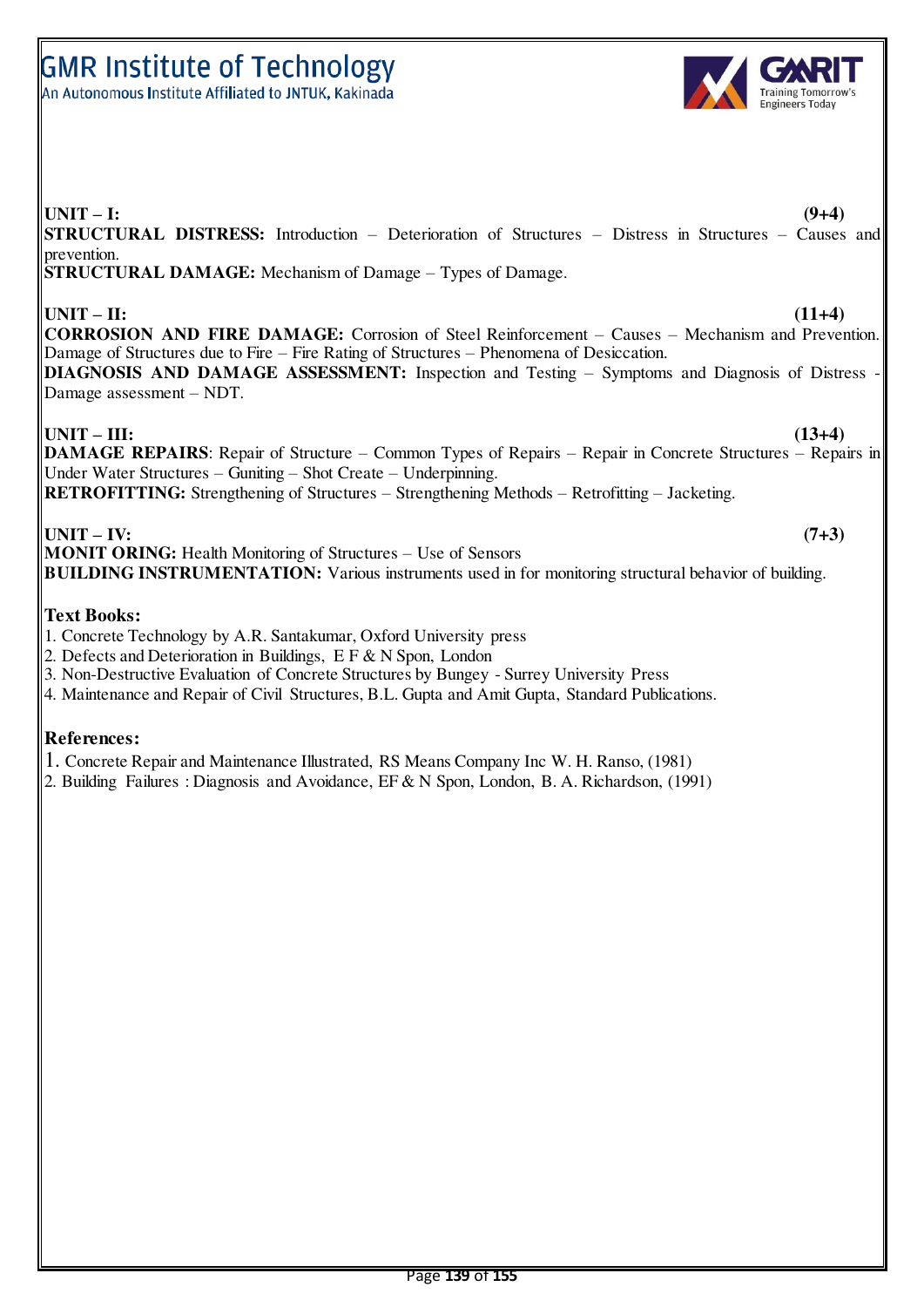

### **Department of Civil Engineering B.Tech- 7th Semester**

#### **SYLLABUS**

(Applicable for 2013-14 admitted batch)

**Course Title: GEOMATICS LAB Course Code: Course Code: Course Code: Course Code:** 

# **OBJECTIVES**

- i). Megascopic identification of Rock forming, Ore forming minerals and rocks based on physical properties.
- ii). Interpretation of geological maps showing tilted beds, faults, unconformities etc.
- iii). Solving Structural Geology problems.<br>iv). To orient them towards usage of spatial
- To orient them towards usage of spatial technologies
- v). To give exposure on the state of the art technologies in Geomatics

# **OUCOMES**

At the end of course student will be able to

- a) Identify the various rocks and minerals based on the physical properties
- b) Interpret different geological maps
- c) Solve the various strike and dip problems
- d) Work independently on various spatial technologies
- e) Understand state of the art technologies in Geomatics

# **LIST OF EXERCISES:**

# **ENGINEERING GEOLOGY**

**1.** Physical properties of minerals: Megascopic identification of

a) Rock forming minerals – Quartz group, Feldspar group, garnet group, mica group & talc,

Chlorite, olivine, kyanite, asbestos, tourmelene, calcite, gypsum, etc…

b) Ore forming minerals – magnetite, hematite, pyrite, pyralusite, graphite, chromite, etc…

2. Megascopic description and identification of rocks.

a) Igneous rocks – Types of granite, pegmatite, gabbro, dolerite, syenite, Granite poryphery, Basalt, etc…

b) Sedimentary rocks – sand stone, ferrugineous sand stone, lime stone, shale, laterite,

Conglomerate, etc…

c) Metamorphic rocks – biotite – granite gneiss, slate, muscovite & biotite, schist, marble, khondalite etc...

3. Interpretation of geological maps

4. Simple Structural Geology problems.

### **GIS**

- 1. Georeferencing
- 2. Projection of Map
- 3. Digitization of Map/Toposheet
- 4. Creation of thematic maps.
- 5. Study of features estimation
- 6. Generation of Digital Elevation model
- 7. Generation of LULC

**L: T: P: C: 0:0:3:2**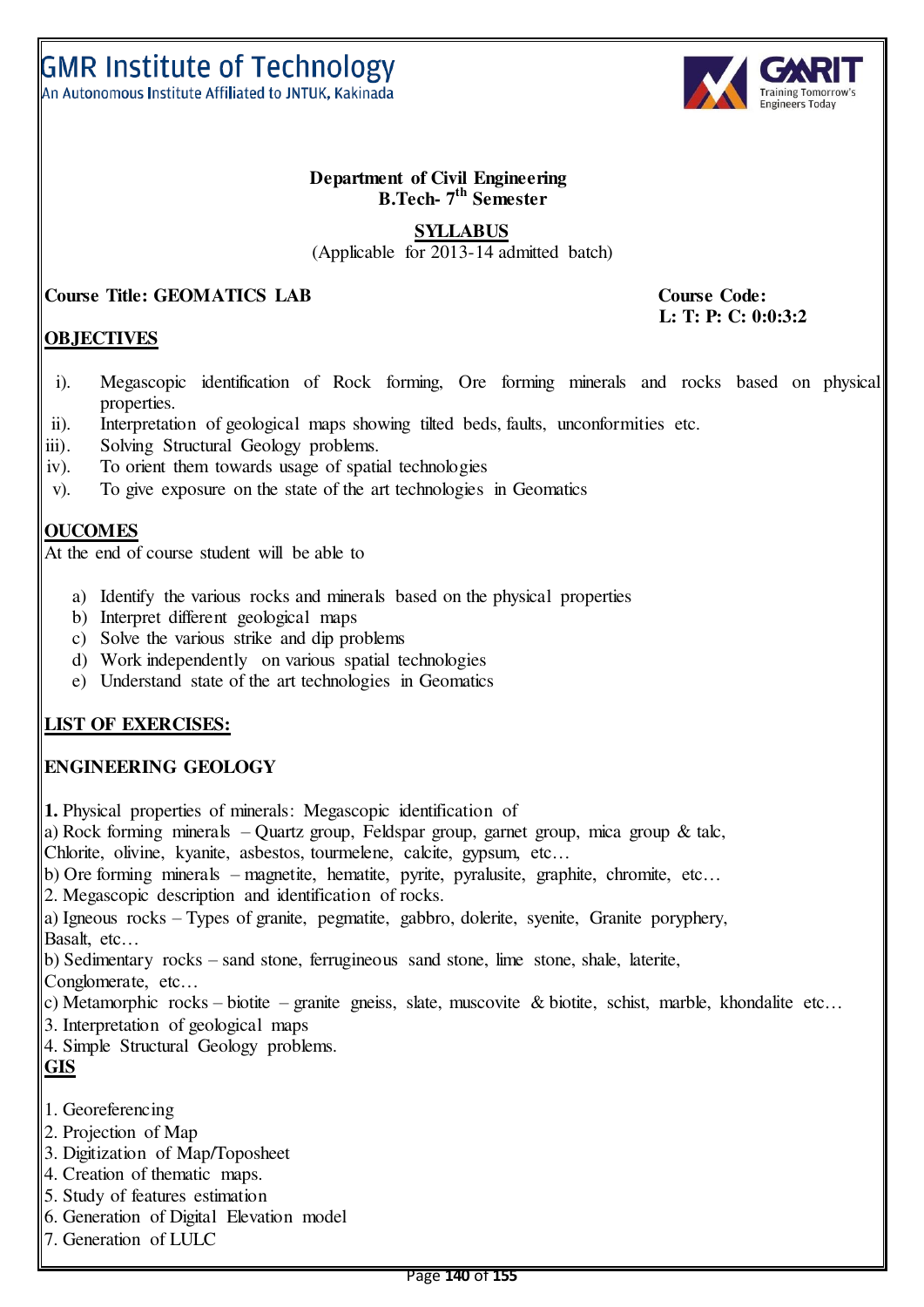An Autonomous Institute Affiliated to JNTUK, Kakinada

8. Watershed Delineation



#### **Department of Civil Engineering B.Tech- 7th Semester SYLLABUS**  (Applicable for 2013-14 admitted batch)

# **Course Title: SOFTWARE APPLICATIONS IN CIVIL ENGINEERING Course Code:**

# **L: T: P: C:: 0:0:3:2**

# **OBJECTIVES:**

Learner is expected to

- i). Model, analyze and design simple steel frames subjected practical loads.<br>ii). Model, analyze and design steel trusses of various shapes used in the field
- Model, analyze and design steel trusses of various shapes used in the field
- iii). Model, analyze the given multi storied structure.
- iv). Design the reinforcement in beams, slabs and stair cases.
- v). Design the reinforcement in retaining walls and water tanks.

# **OUTCOMES:**

At the end of the course the student will be able to

- a) Validate the results of analysis and design of portal frame
- b) Analyze and Interpret of results of analysis of Steel trusses used in practice
- c) Model, analyze and design the components of multi storied RCC framed structure
- d) Interpret and cross check the reinforcement provided in the construction sites of buildings.
- e) Interpret and cross check the reinforcement provided in the construction sites of retaining walls and water tanks.

#### **EXPERIMENTS TO BE PERFORMED (MIN 8 EXPERIMENTS) ANALYSIS AND DESIGN USING STAAD**

1. Analysis and design of portal frame

- 2. Analysis and Interpretation of Results of Analysis of Steel trusses
- 3. Analysis and Interpretation of Results of Analysis of RCC Frame.

# **RCC WORKING DRAWINGS**

Plate 1 Detailing of Continuous beams

- Plate 2 Detailing of Continuous slabs and stair case
- Plate 3 Detailing of flat and grid slab
- Plate 4 Detailing of combined footing and retaining wall
- Plate 5 Detailing of rectangular and circular water tanks

# **SOFTWARE REQUIRED: STAAD PRO**.

All experiments are compulsory.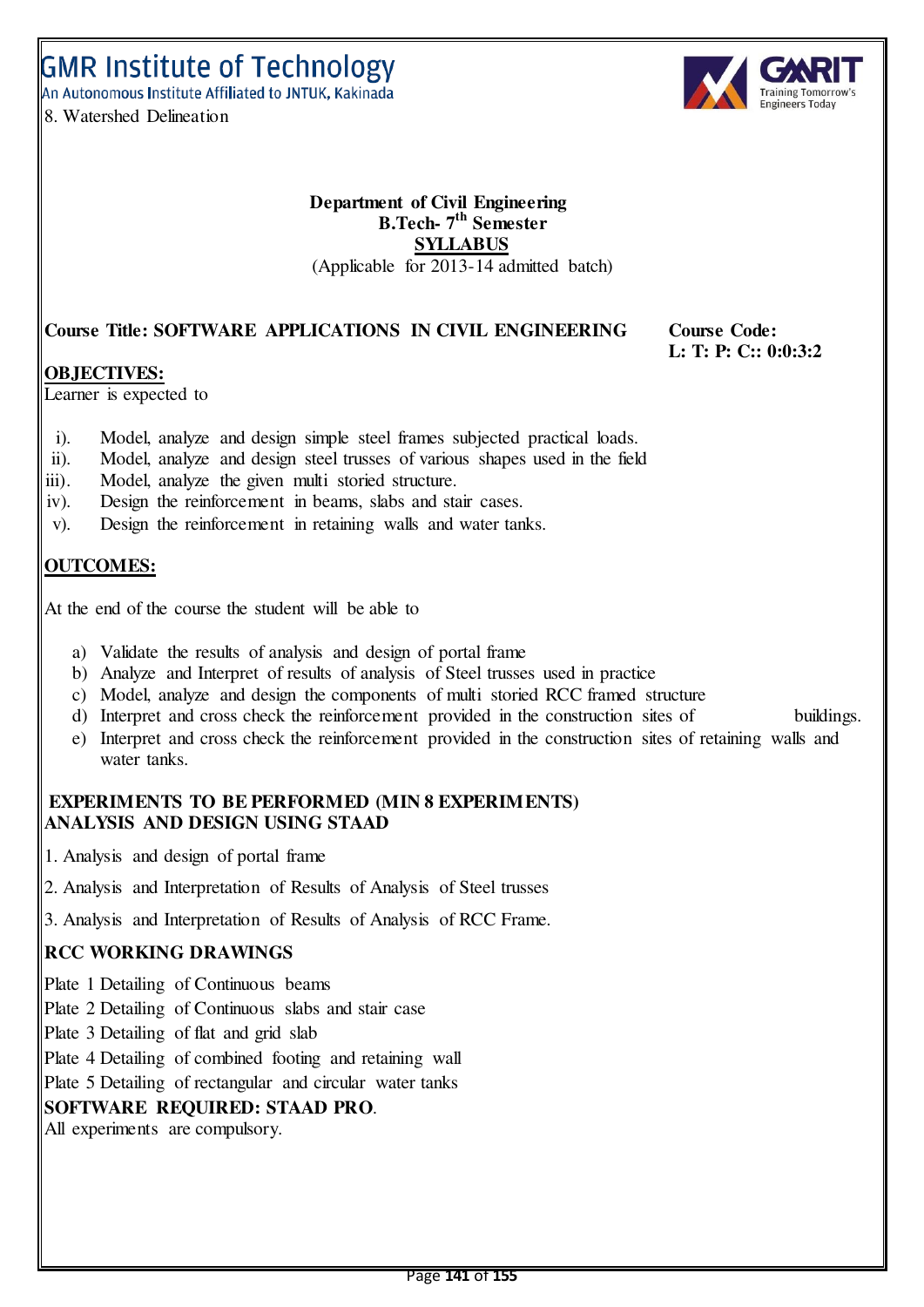

# **Department of Civil Engineering B.Tech- 8th Semester**

# **SYLLABUS**

(Applicable for 2013-14 admitted batch)

# **Course Title: CONSTRUCTION COSTING AND MANAGEMENT Course Code:**

**L: T: P: C: 3:1:0:4** 

# **OBJECTIVES:**

- i). Learn the quantity estimation of the different components of the civil engineering structures
- ii). Learn the cost estimate of the different components of the civil engineering structures.
- iii). Organize and schedule of estimating work.
- iv). Clearly understand the cost management discipline and process.
- v). Use a cost management estimation and control plan

#### **OUTCOMES:**

At the end of the course the learners will be able to

- a) Identify, analyze and solve the complex problems that deal with estimation of buildings and pavements.
- b) Perform cost analysis of Civil Engineering projects.
- c) Establish relationship between cost and quality of the construction process.
- d) Manage and administer construction contracts.
- e) Estimate the value of existing infrastructure.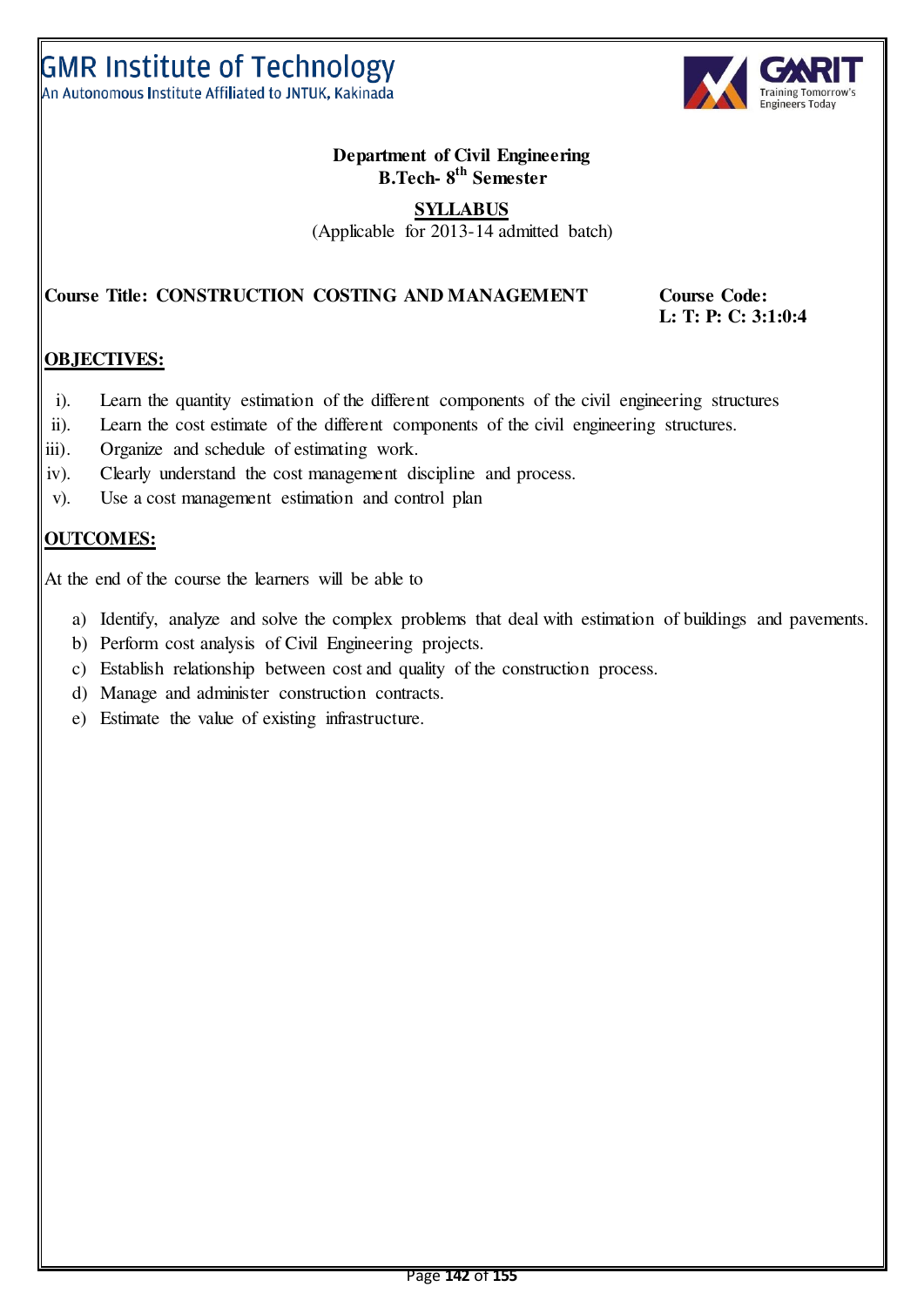# **GMR Institute of Technology** An Autonomous Institute Affiliated to JNTUK, Kakinada

**PART-A**

**UNIT – I (12+3)**

**GENERAL ITEMS OF WORK IN BUILDING:** Standard Units. Principles of working out quantities for detailed and abstract estimates. Approximate method of Estimating.

**RATE ANALYSIS:** Working out data for various items of work over head and contingent charges. Standard specifications for different items of building construction.

# $\mathbf{UNIT} - \mathbf{II}$  (10+4)

**REINFORCEMENT BAR BENDING SCHEDULES:** Reinforcement bar bending and bar requirement schedules.

**VALUATION OF BUILDINGS:** Valuation of various components of buildings

# $UNIT - III$  (11+3)

**CONTRACTS**: Types of contracts - Contract Documents - Conditions of contract.

**PLANNING OF CONSTRUCTION PROJECTS:** Planning scheduling and monitoring of building construction projects, Bar chart, CPM and PERT Network planning. Computation of times and floats – their significance.

# **PART-B (12+5)**

**DETAILED ESTIMATES OF BUILDINGS:** Individual wall method and center line method.

# **TEXT BOOKS:**

- 1. Estimating and Costing by B.N. Dutta, UBS publishers, 2000.
- 2. Estimating and Costing by G.S. Birdie
- 3. PERT and CPM Project planning and control with by Dr.B.C.Punmia & Khandelwal Laxmi publications.

# **REFERENCES:**

1. Standard Schedule of rates and standard data book by public works department.

- 2. I. S. 1200 (Parts I to XXV 1974/ method of measurement of building and Civil [Engineering](http://www.globalshiksha.com/engineering/search/) works B.I.S.)
- 3. Estimation, Costing and Specifications by M. Chakraborthi; Laxmi publications.
- 4. National Building Code.

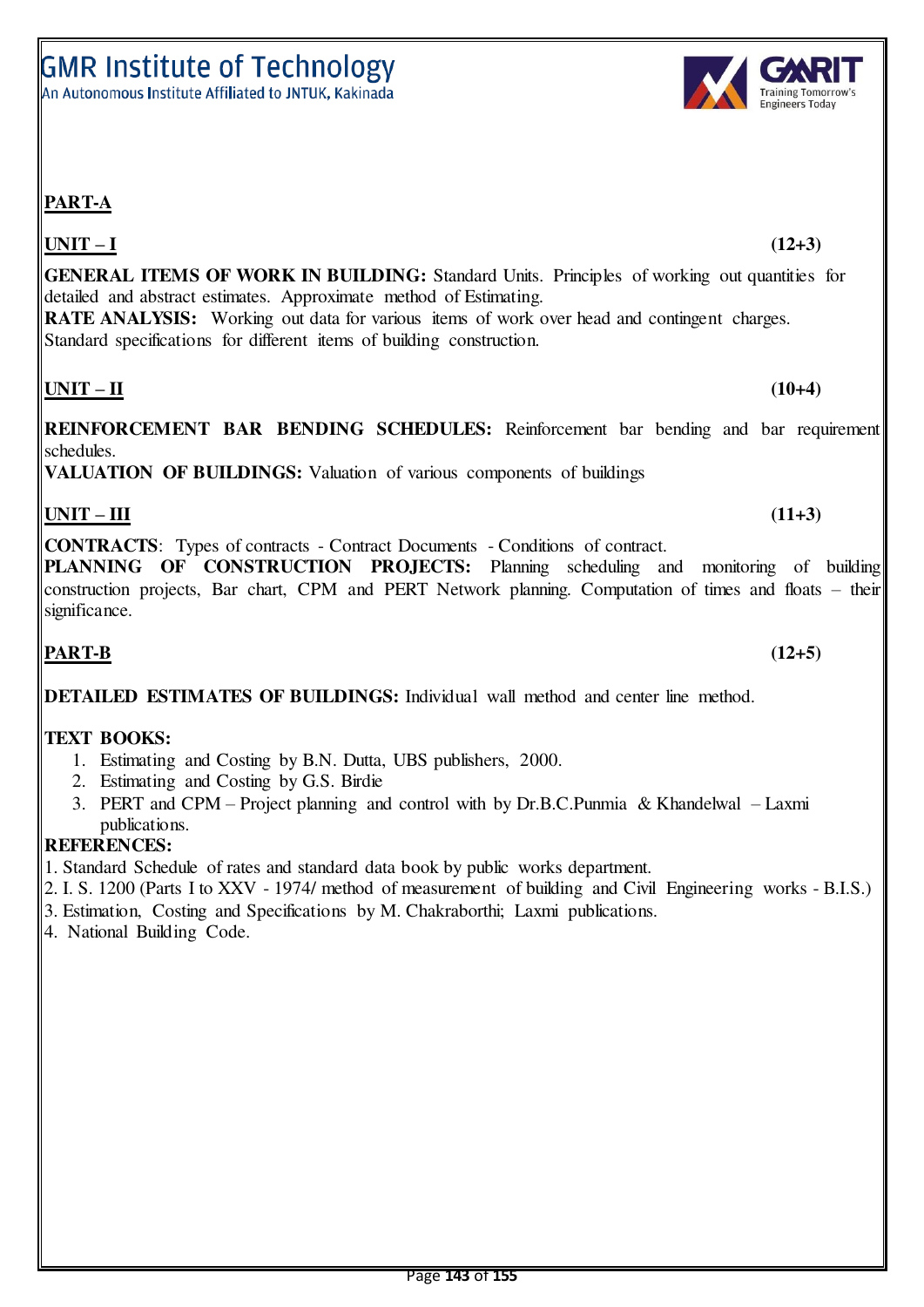

# **Department of Civil Engineering B.Tech- 8th Semester**

**SYLLABUS**  (Applicable for 2012-13 admitted batch)

**Course Title: DESIGN AND DRAWING OF IRRIGATION STRUCTURES (Elective-V)**

 **Course Code: L: T: P: C: 3:1:0:4** 

# **OBJECTIVES:**

The leaner is expected to

- iii). Study the design and drawing of hydraulic Structures such as Surplus weir, Tank sluices with tower head, Canal drop, Canal regulator, under tunnel and siphon aqueduct.
- iv). Relate substructure components of irrigation canals and irrigation head works.

# **OUTCOMES:**

At the end of the course the learners will be able to

- a) Identify design components of various irrigation structures
- b) Create the drawings of various irrigation structures.
- c) Illustrate the component parts of Hydraulic structures
- d) Summarize the requirements of irrigation design engineers in large and small consulting firms, and at all levels of government and Private sectors

**SYLLABUS:** 

1. SURPLUS WEIR.

- 2. TANK SLUICE WITH TOWER HEAD
- 3. TYPE III SYPHON AQUEDUCT.
- 4. TRAPEZOIDAL NOTCH FALL.
- 5. CANAL REGULATOR.
- 6. UNDER TUNNEL

**Final Examination pattern:** Any two questions of the above six designs may be asked out of which the

candidate has to answer one question. The duration of examination will be three hours.

#### **REFERENCES:**

- 1. Design of minor irrigation and canal structures by C.Satyanarayana Murthy, Wiley eastern Ltd.
- 2. Irrigation engineering and Hydraulic structures by S.K.Garg, Standard Book House.
- 3. Irrigation and Water Resources & Water Power by P.N.Modi, Standard Book House.
- 4. Irrigation Water Management by D.K. Majundar Printice Hall of India.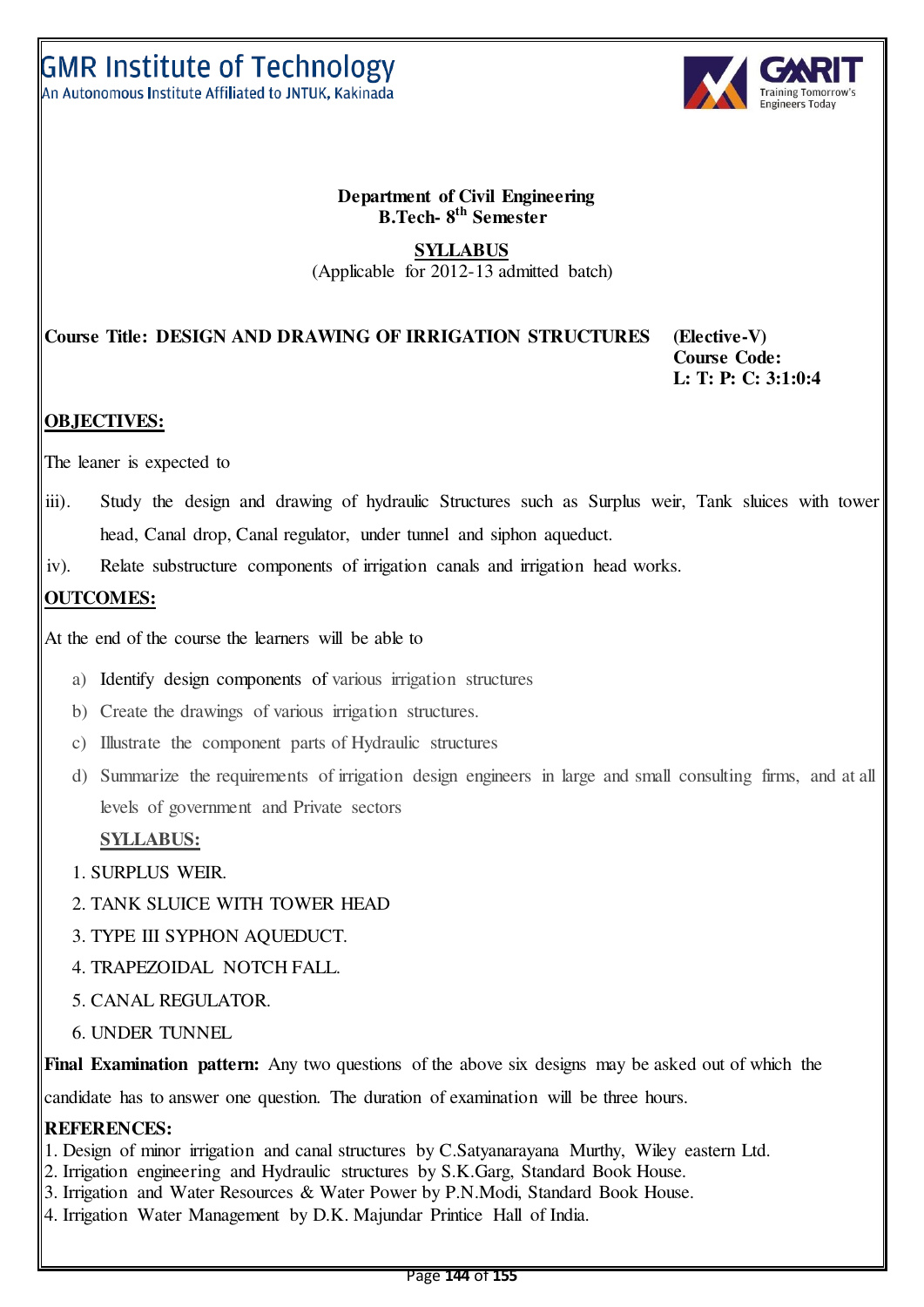

#### **Department of Civil Engineering B.Tech- 7th Semester**

#### **SYLLABUS**

(Applicable for 2013-14 admitted batch)

**Course Title: GROUND IMPROVEMENT TECHNIQUES (Elective-V) Course Code:** 

**L: T: P: C: 3:1:0:4**

### **OBJECTIVES:**

- i). Understand the modern methods of treating soils in order to improve their engineering properties.
- ii). Explain the underlying principles of the different methods of ground treatment
- iii). identify when such treatment may be necessary what results can be expected in different soil types

#### **OUTCOMES:**

At the end of the course the learners will be able to

- a) Interpret the concepts behind a range of ground improvement and soil remediation techniques.
- b) Find out the advantages, disadvantages, limitations for each ground improvement method discussed.
- c) Choose appropriate techniques for a range of ground and site conditions.
- d) Identify criteria to determine the applicability of each ground improvement method for a specific project and soil condition under consideration.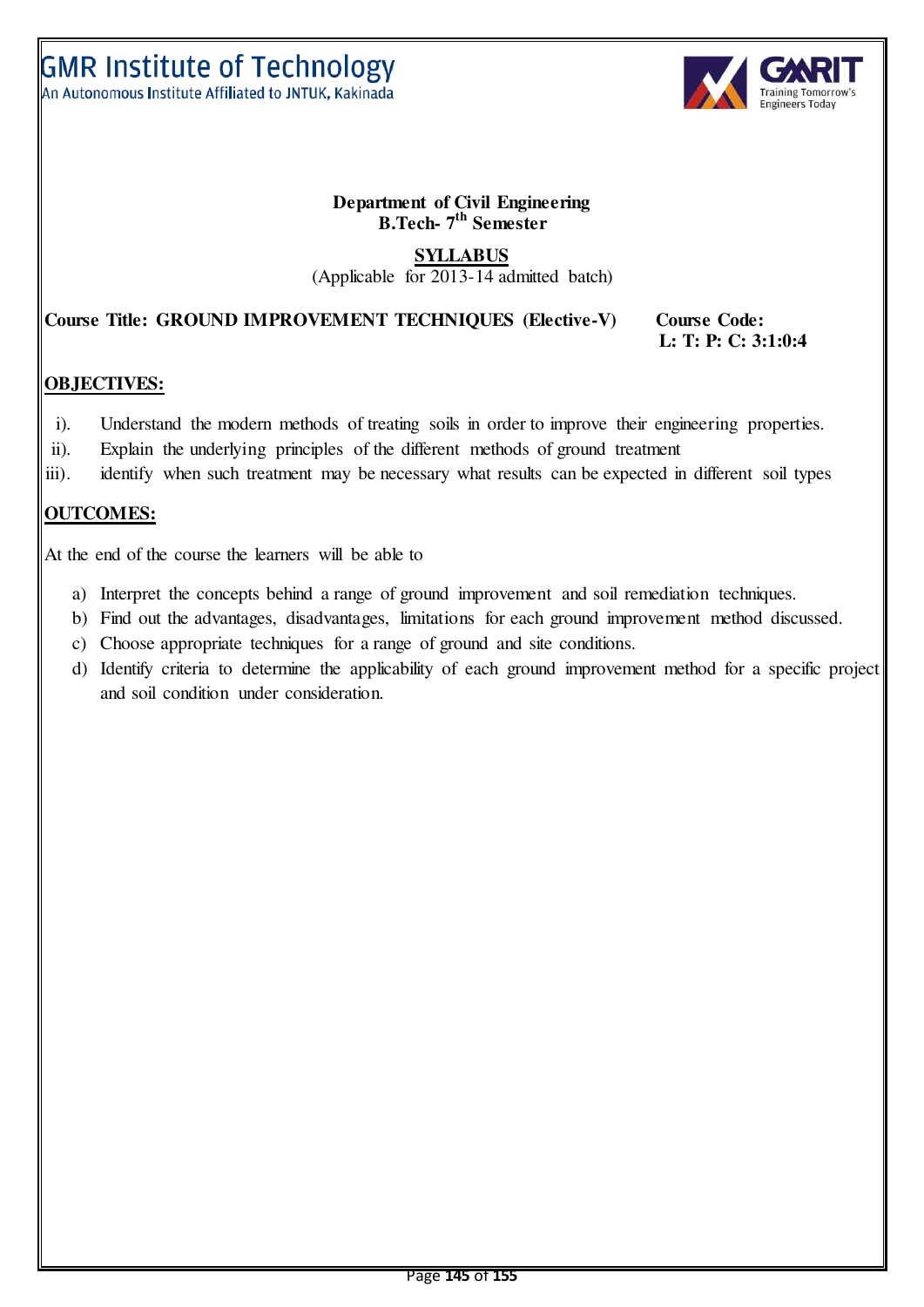## **GMR Institute of Technology**

An Autonomous Institute Affiliated to JNTUK, Kakinada

### **UNIT**  $-$  **I** (11+3)

**DEWATERING:** Methods of de-watering - sumps and interceptor ditches - single, multi stage well points vacuum well points - Horizontal wells - foundation drains - blanket drains - criteria for selection of fill material around drains - Electro-osmosis.

**GROUTING:** Objectives of grouting - grouts and their properties - grouting methods - ascending, descending and stage grouting - hydraulic fracturing in soils and rocks - post grout test.

#### $UNIT - II$  (12+5)

**IN – SITU DENSIFICATION METHODS IN GRANULAR SOILS:** Vibration at the ground surface, Impact at the Ground Surface, Vibration at depth, Impact at depth.

**IN – SITU DENSIFICATION METHODS IN COHESIVE SOILS:** Preloading or dewatering, Vertical drains – Sand Drains, Sand wick geodrains – Stone and lime columns – thermal methods.

#### **UNIT – III (13+5)**

**STABILISATION:** Methods of stabilization – mechanical – cement – lime – bituminous - chemical stabilization with calcium chloride - sodium silicate and gypsum

**EXPANSIVE SOILS:** Problems of expansive soils – tests for identification – methods of determination of swell pressure - Improvement of expansive soils – Foundation techniques in expansive soils – under reamed piles.

#### **UNIT – IV (9+2)**

**GEOSYNTHETICS** : Geotextiles- Types, Functions and applications – geogrids and geomembranes – functions and applications.

**REINFORCED EARTH:** Principles – Components of reinforced earth – factors governing design of reinforced earth walls – design principles of reinforced earth walls.

#### **Text Books:**

1. Hausmann M.R. ( 1990 ), Engineering Principles of Ground Modification, McGraw-Hill International Edition.

2. Purushotham Raj. Ground Improvement Techniques, Laxmi Publications, New Delhi

#### **References:**

1. Moseley M.P. ( 1993 ) Ground Improvement, Blackie Academic and Professional, Boca Taton, Florida, USA.

2.Xanthakos P.P, Abramson, L.W and Brucwe, D.A ( 1994 ) Ground Control and Improvement, John Wiley and Sons, New York, USA.

3. Robert M. Koerner, Designing with Geosynthetics, Prentice Hall New Jercy, US

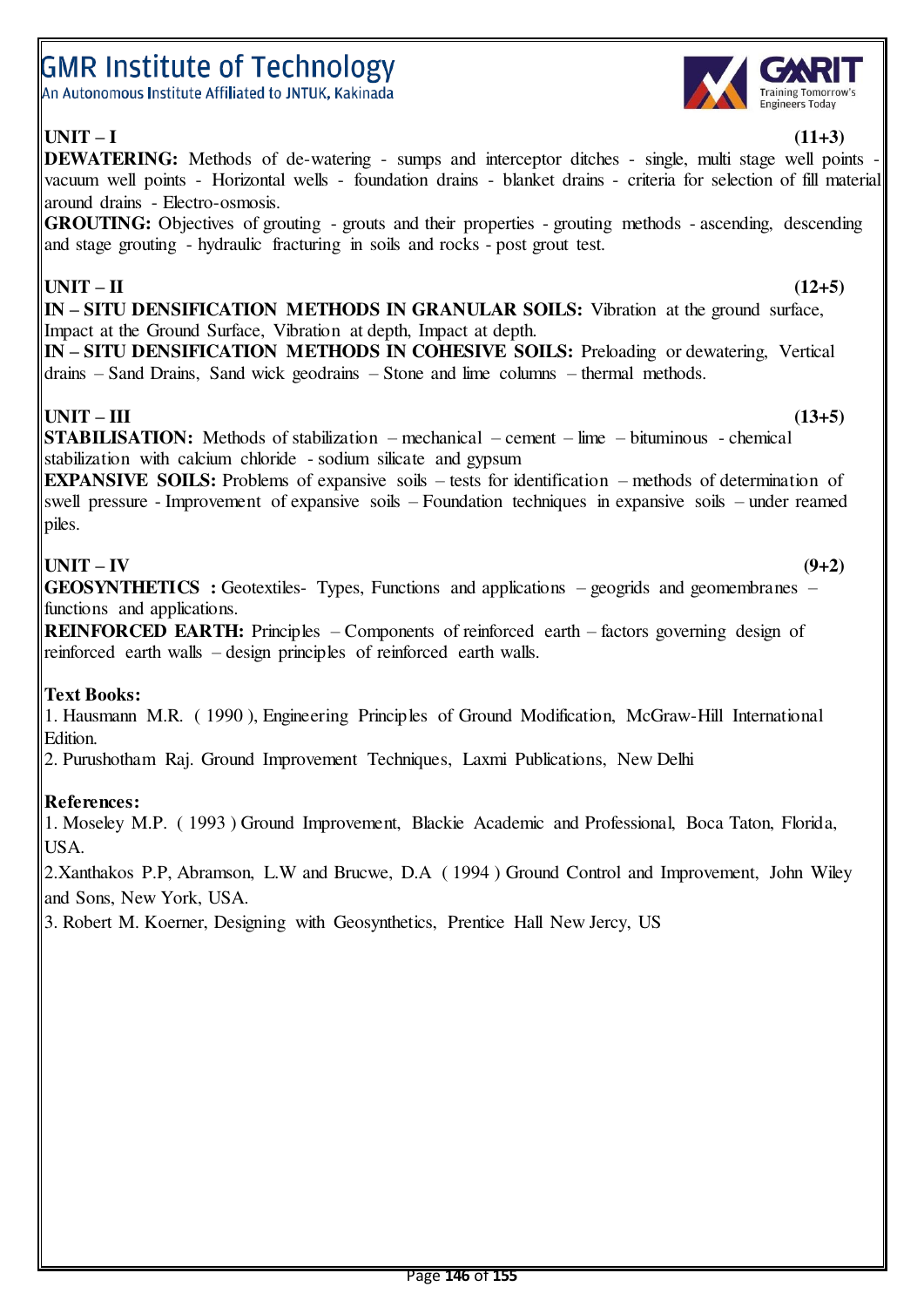

#### **Department of Civil Engineering B.Tech- 7th Semester SYLLABUS**  (Applicable for 2013-14 admitted batch)

**Course Title: PAVEMENT ANALYSIS AND DESIGN (Elective-V) Course Code:** 

# **L: T: P: C:: 3:1:0:4**

### **OBJECTIVES:**

- i). To understand the various factors affecting in pavement design
- ii). To build knowledge on design aspects and methods for flexible pavement design
- iii). To build knowledge on design aspects and methods for rigid pavement design
- iv). To build knowledge on types of pavement failures and maintenance solutions

#### **OUTCOMES:**

At the end of the course the learners will be able to

- a) Build knowledge on the various factors affecting in pavement design
- b) Design flexible pavement considering sub grade condition and axle loads
- c) Design rigid pavement considering sub grade condition and axle loads
- d) Discover pavement failures and their remedies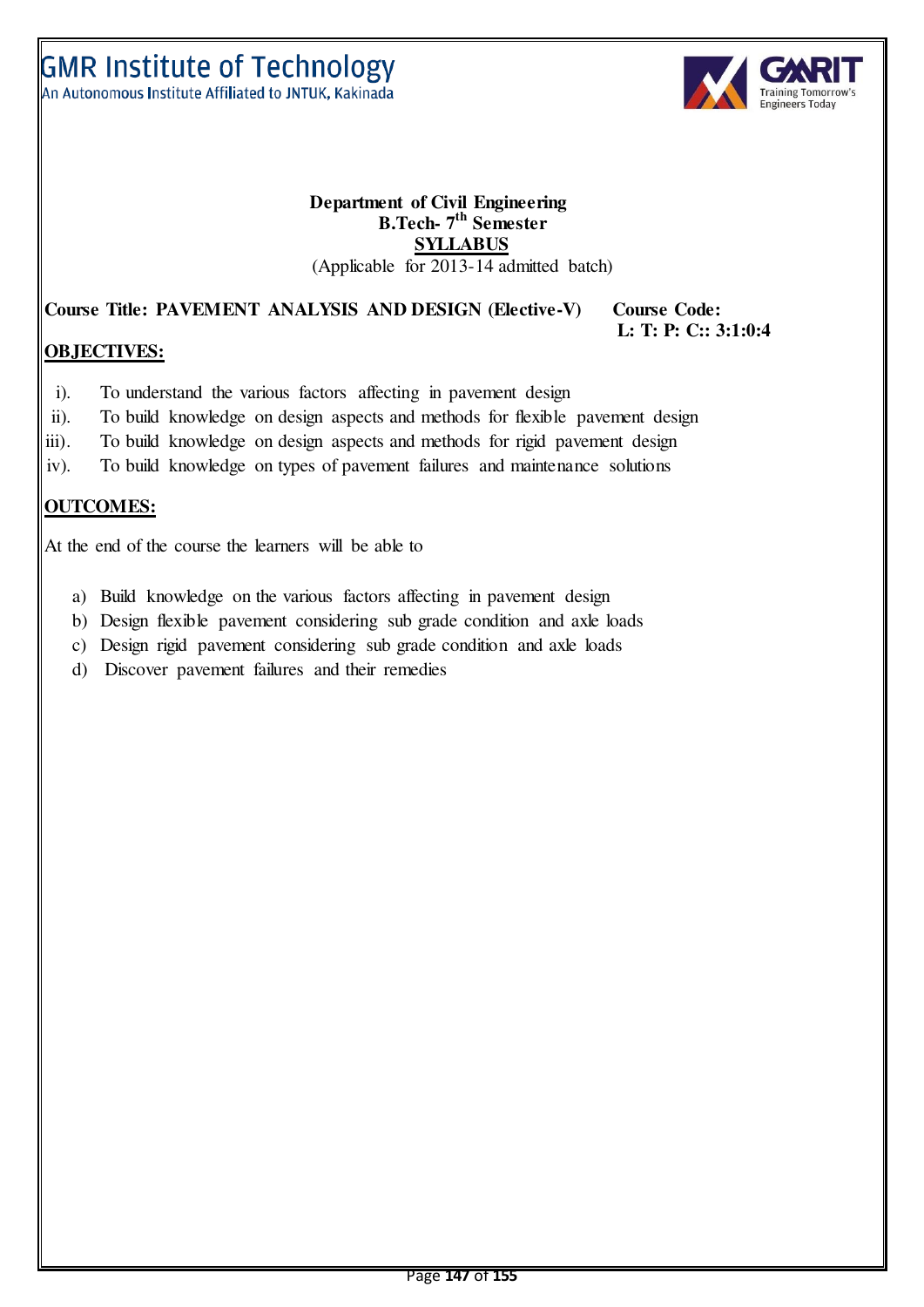

### **UNIT-I**

**ROAD FACTORS IN PAVEMENT DESIGN:** Variables Considered in Pavement Design, Types of Pavements, Functions of Individual Layers, Classification of Axle Types of Rigid Chassis and Articulated Commercial Vehicles, Legal Axle and Gross Weights on Single and Multiple Units, Tire Pressure, Contact Pressure, EAL and ESWL Concepts

**TRAFFIC FACTORS IN PAVEMENT DESIGN:** ADT, AADT, Truck Factor, Growth Factor, Lane Distributions & Vehicle Damage Factors, Effect of Transient & Moving Loads.

#### **UNIT- II**

**REQUIREMENTS AND FUNCTIONS OF FLEXIBLE PAVEMENT DESIGN:** Objects and requirements of pavements-Types-Functions of pavement components

**DESIGN FACTORS AND METHODS OF FLEXIBLE PAVEMENT:** Flexible pavement Design methods-CBR method-IRC method-Bur mister method -IRC Method for volume Flexible Pavements

#### **UNIT- III**

**RIGID PAVEMENTS DESIGN CONSIDERATIONS**: Design considerations-wheel load stresses-Temperature stresses-frictional stresses-combination of stresses

**DESIGN ELEMENTS AND METHODS OF FLEXIBLE PAVEMENT:** Design of slabs-Design of joints-IRC method for low volume roads-Continuously Reinforced cement concrete pavements-Roller Compacted Concrete Pavements

#### **UNIT-IV**

#### **PAVEMENT FAILURES:**

Causes of pavement failures-failures in flexible pavements-alligator cracking-consolidation of pavement failures-shear failure-longitudinal cracking-frost heaving-reflection cracking-formation of waves and corrugation

**REMEDIES FOR PAVEMENT FAILURES:** alligator cracking-consolidation of pavement failures-shear failure-longitudinal cracking-frost heaving-reflection cracking-formation of waves and corrugation

#### **Text Books:**

- **1.** Highway engineering by khanna & justo
- 2. Yoder and Witczak, Priniciples of Pavement Design, John Wiley and Sons
- 3. Yang. H. Huang, Pavement Analysis and Design, Second Edition, Prentice Hall Inc.
- 4. IRC:37 & 58 Codes for Flexible and Rigid Pavements Design.

#### **References:**

- 1. Rajib B. Mallick and Tahar El-Korchi, Pavement Engineering Principles and Practice, a. CRC Press (Taylor and Francis Group)
- 2. W.Ronald Hudson, Ralph Haas and Zeniswki , Modern Pavement Management, Mc Graw Hill and Co .
- 3. Shell Pavement Design Manual asphalt pavements and overlays for road traffic, by Nilanjan Sarkar, Ooms Avenhorn Holding India Pvt.Ltd;
- 4. Relevant IRC Codes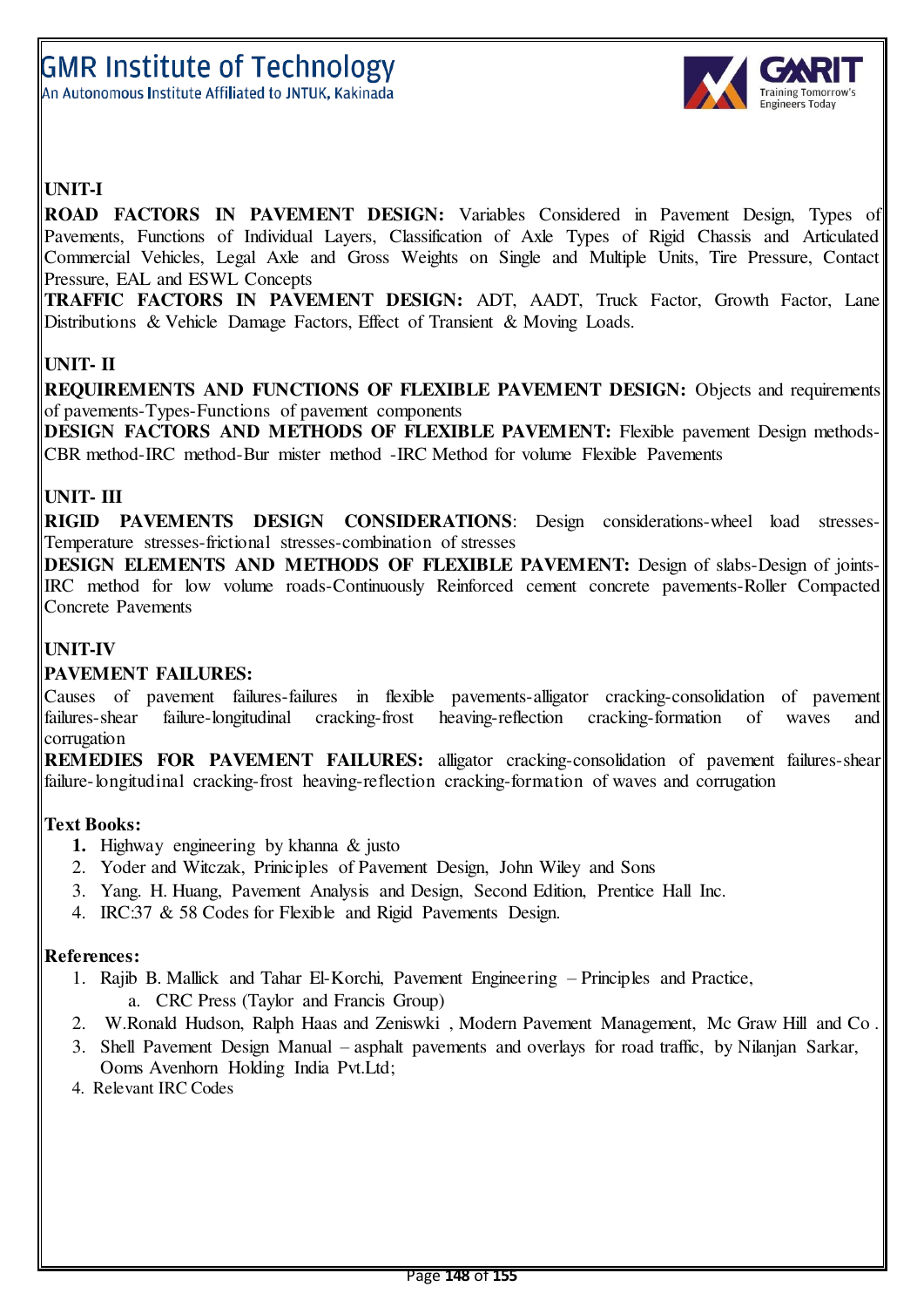

#### **Department of Civil Engineering B.Tech- 7th Semester**

#### **SYLLABUS**

(Applicable for 2012-13 admitted batch)

#### **Course Title: ENVIRONMENTAL HYDRAULICS AND ADVANCED WASTEWATER TREATMENT (Elective-VI)**

 **Course Code: L: T: P: C:: 3:1:0:4** 

#### **OBJECTIVES:**

The course content enables students to:

- i). Learn about the horizon of the waste, like the hazardous waste from various industries and its characteristics and to get thorough knowledge of waste water treatment.
- ii). Understand treatment processes adopted by industries
- iii). Analyze the relative merits and economy of different waste treatment processes
- iv). Learns about requirements of distribution systems
- v). Identifies the merits and merits of sewerage systems.

#### **OUTCOMES:**

At the end of the course students are able to:

- a) Comprehends the importance of treatment of Liquid waste from various industries.
- b) Identifies liquid waste and characteristics at difference stages in various types of industries.
- c) Learn about the manufacturing process of various products in industries and how the waste is treated in various industries.
- d) Identifies the design requirements of distribution systems
- e) Identifies the suitability of sewerage system for a given site conditions.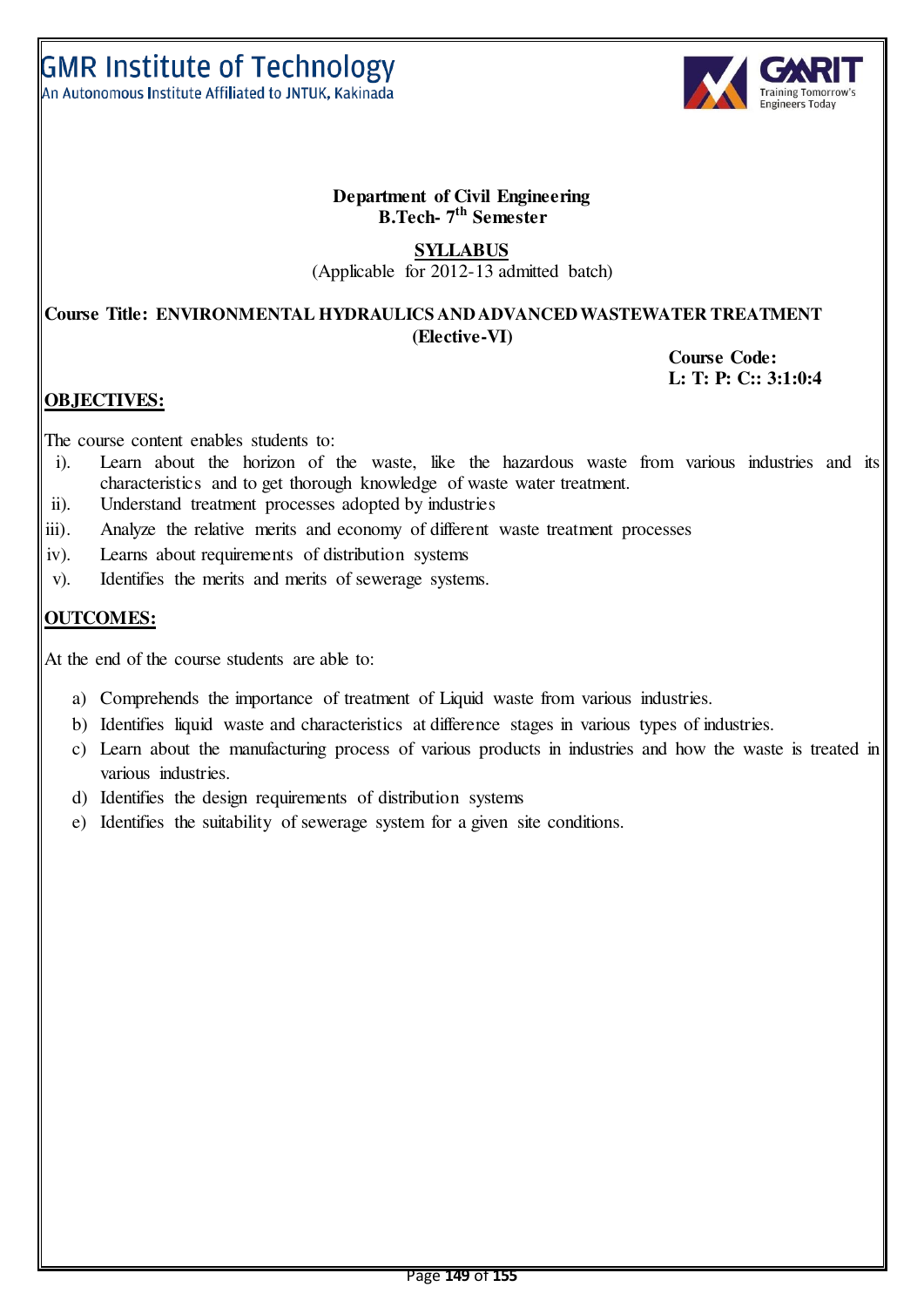

#### **UNIT-I (15)**

**BASIC THEORIES OF INDUSTRIAL WASTE WATER MANAGEMENT** – Volume reduction – Strength reduction – Neutralization – Equalization and proportioning. Joint treatment of industrial wastes and domestic sewage – consequent problems-

**SPECIAL TREATMENT METHODS** – Adsorption – Reverse Osmosis – Defluoridation – Ion exchange – Ultra Filtration- Quality requirements of boiler and cooling waters – Industrial waste water discharges into streams. Lakes and oceans and problems - Quality requirements of process water for Textiles – Food processing - and Brewery Industries – Boiler and Cooling water treatment methods.

#### **UNIT-II (10)**

**WASTEWATER TREATMENT OF INDUSTRIAL EFFLUENTS:** Textiles, Paper and Pulp industries, Tanneries, Fertilizers, Distilleries, Dairy, Sugar Mills, Steel Plants -Common Effluent Treatment Plants – Advantages and Suitability, Limitations, Effluent Disposal Methods.

#### **UNIT-III (10)**

**DISTRIBUTION SYSTEMS**: requirements – methods and layouts-Design procedures- Hardy Cross and equivalent pipe methods service reservoirs – joints, valves such as sluice valves, air valves, scour valves and check valves water meters – laying and testing of pipe lines – pump house.

### **UNIT-IV (10)**

**SEWAGE SYSTEM :** Storm water estimation – time of concentration – storm water overflows combined flow – Design of sewers – shapes and materials – sewer appurtenances manholes –inverted siphon – catch basins – flushing tanks – ejectors, pumps and pump houses – house drainage – components requirements – sanitary fittings-traps – one pipe and two pipe systems of plumbing

#### **Text Books:**

- 1. Waste Water Treatment by M.N. Rao and Dutta, Oxford & IBH, New Delhi.
- 2. Sewage disposal and air pollution Engineering by S K Garg,
- 3. Water supply engineering by S K Garg, Dhanpat Rai Publishing

#### **References:**

1. Water Supply Engineering, Vol. 1, waste water Engineering, Vol. II, B.C.Punmia, Ashok Jain & Arun Jain, Laxmi Publications Pvt.Ltd, New Delhi.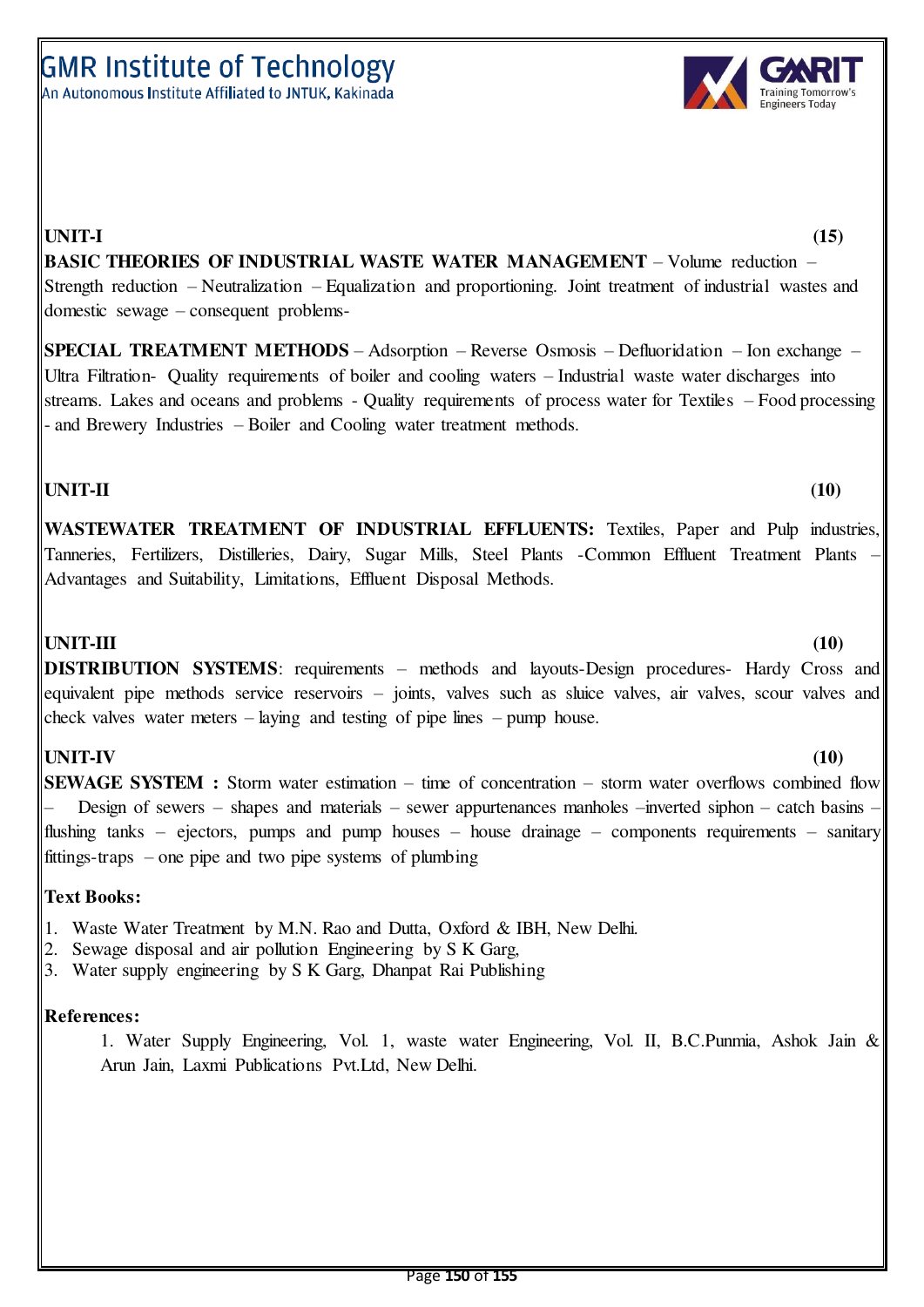

#### **Department of Civil Engineering B.Tech- 8th Semester**

**SYLLABUS** 

(Applicable for  $2012-13$  admitted batch)

**Course Title: PRESTRESSED CONCRETE DESIGN (Elective-VI) Course Code:** 

 **L: T: P: C:: 3:1:0:4** 

#### **OBJECTIVES:**

The course content enables students to:

- i). Compute the losses in PSC members
- ii). Design PSC members subjectd to flexure and shear
- iii).Analyze and Design for anchorage forces

#### **OUTCOMES:**

At the end of the course students are able to:

- a) Describe the basic properties of prestressed concrete constituents.
- b) Analyse the flexural behaviour of simple beams
- c) Calculate prestress losses for simple prestressed concrete girders.
- d) Design prestressed concrete girders for flexure using current design procedures
- e) Recognize the effects of transfer and development length on flexural and shear strengths.
- f) Construct moment-curvature and load-deflection curves for a prestressed concrete beam.
- g) Analyse and design prestressed concrete members for shear.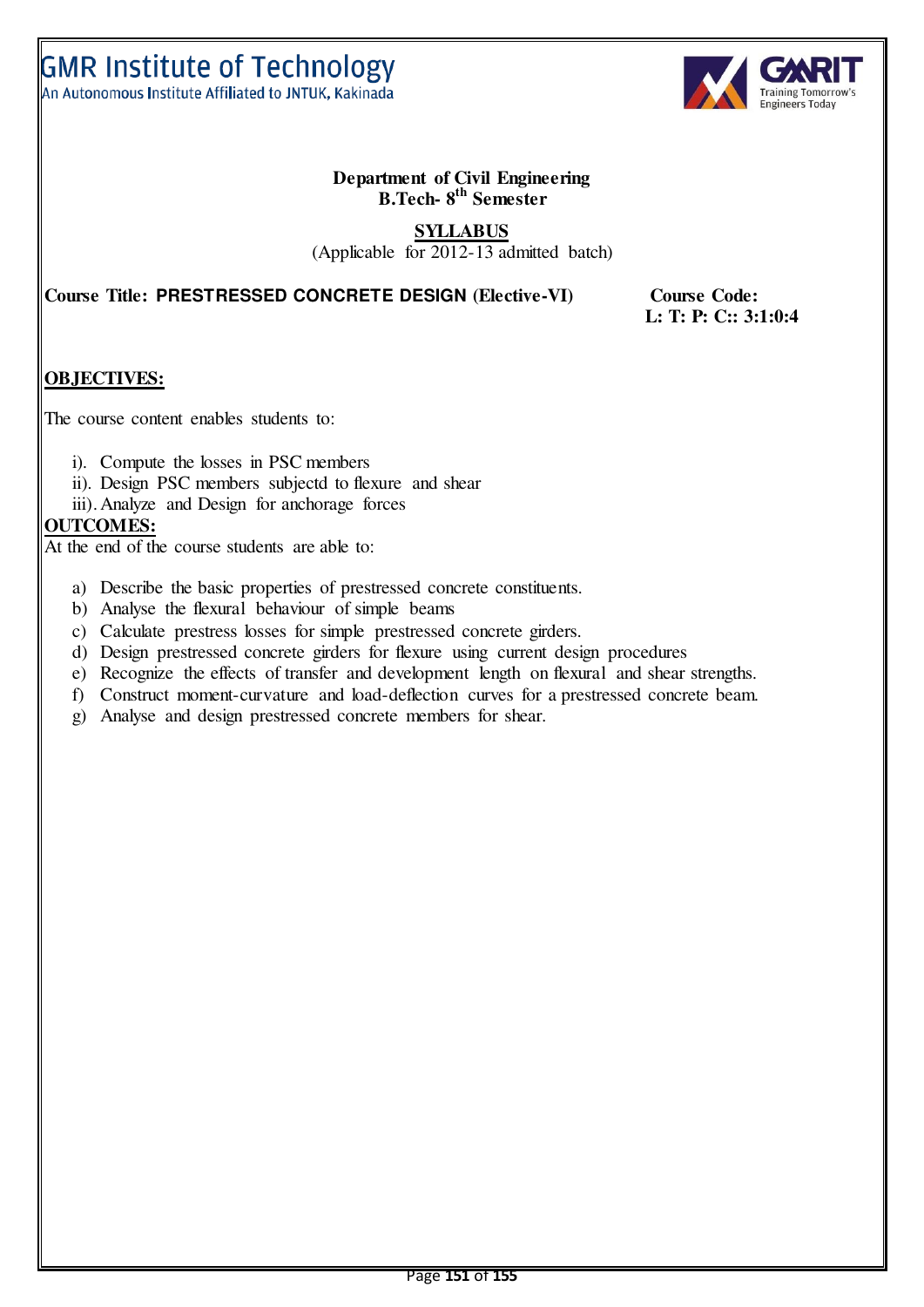

#### $UNIT - I$

**LOSSES OF PRESTRESS:** Loss of prestress in pre-tensioned and post-tensioned members due to various causes like elastic shortage of concrete, shrinkage of concrete, creep of concrete, Relaxation of steel, slip in anchorage bending of member and frictional losses.

#### **UNIT – IV**

#### **ANALYSIS OF SECTIONS FOR FLEXUR**E:

Elastic analysis of concrete beams prestressed with straight, concentric, eccentric, bent and parabolic tendons. **UNIT – V** 

**DESIGN OF SECTIONS FOR FLEXURE AND SHEAR:** Allowable stress, Design criteria as per I.S.Code – Elastic design of simple rectangular and I-section for flexure, shear, and principal stresses – design for shear  $\ln$  beams – Kern – lines, cable profile.

#### **UNIT – VI**

**ANALYSIS OF END BLOCKS:** Guyon's method and Mugnel method, Anchorage zone strusses – Approximate method of design – Anchorage zone reinforcement – Transfer of prestress pre-tensioned members.

#### **Text books:**

1. Prestressed Concrete by Krishna Raju; - Tata Mc.Graw Hill Publications.

2. Prestressed Concrete by N.Rajasekharan; - Narosa publications.

#### **Reference:**

1. Prestressed Concrete by Ramamrutham; Dhanpatrai Publications.

2. Design of Prestressed concrete structures (Third Edition) by T.Y. Lin & Ned H.Burns, John Wiley & Sons. **Codes:** BIS code on prestressed concrete, IS 1343.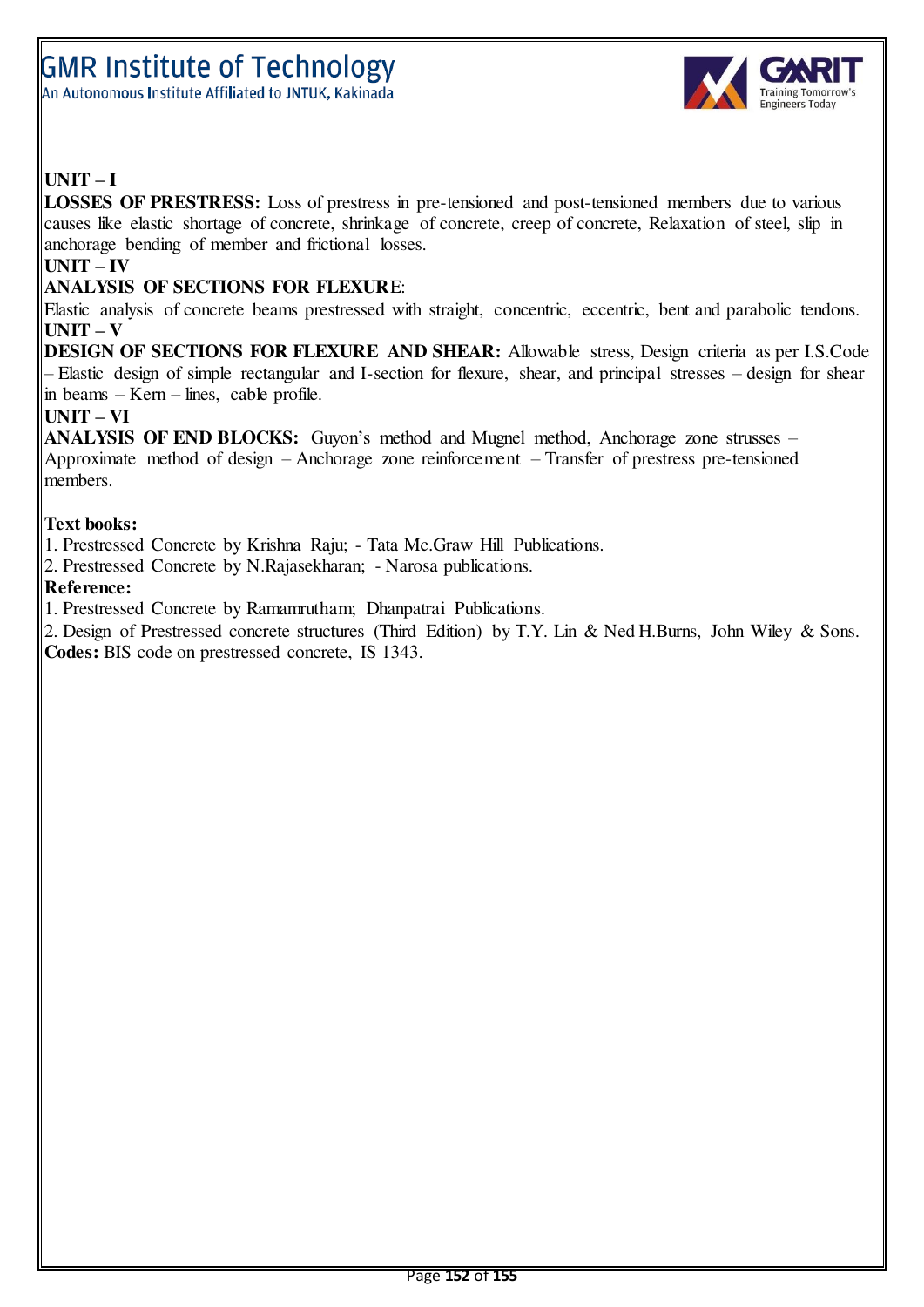

#### **Department of Civil Engineering B.Tech- 8th Semester**

#### **SYLLABUS**

(Applicable for 2012-13 admitted batch)

#### **Course Title: TRAFFIC ENGINEERING (Elective-VI) Course Code:**

# **L: T: P: C:: 3:1:0:4**

### **OBJECTIVES:**

- i). To understand the traffic characteristics and relations
- ii). To build knowledge on traffic capacity and flow
- iii). To build knowledge on parking problems and measures to accidents
- iv). To learn signal design and traffic relation with environment

### **OUTCOMES:**

At the end of the course the learners will be able to

- a) identify traffic stream characteristics and studies
- b) Build knowledge on traffic capacity and level of service
- c) Discover parking problems and measures to accidents
- d) Design traffic signal cycle and learn the measures for the traffic-environment problems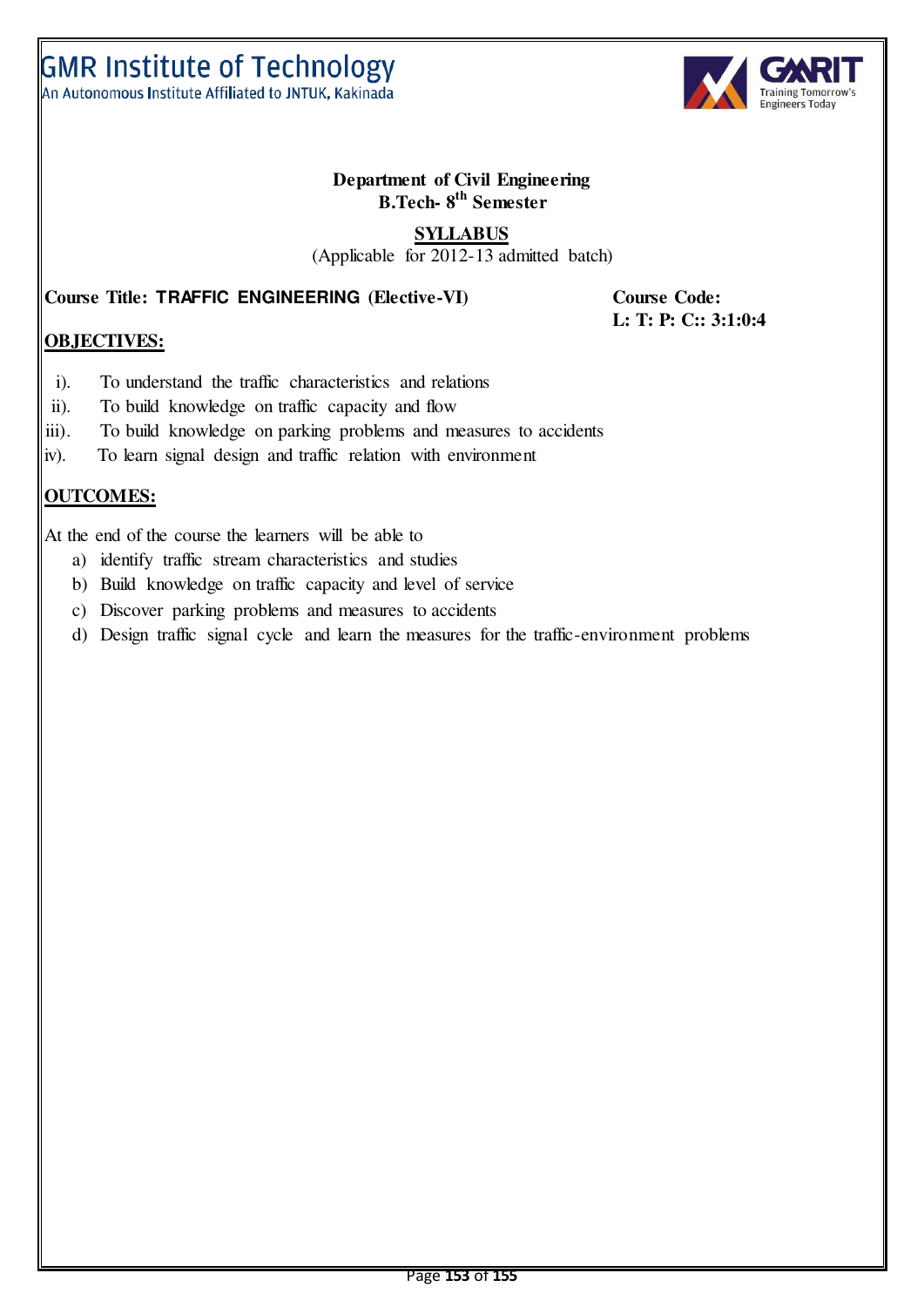

#### **UNIT – I**

#### **TRAFFIC CHARACTERISTICS:**

Basic traffic characteristics - Speed, volume and concentration. Relationship between Flow, Speed and Concentration

#### **TRAFFIC MEASUREMENT AND ANALYSIS:**

Volume Studies - Objectives, Methods; Speed studies - Objectives: Definition of Spot Speed, time mean speed and space mean speed; Methods of conducting speed studies.

#### **UNIT – II**

#### **SPEED AND GAP ACCEPTANCE STUDIES:**

Methods of conducting speed studies-Presentation of speed study data. Head ways and Gaps-Critical Gap-Gap acceptance studies.

#### **HIGHWAY CAPACITY AND LEVEL OF SERVICE:**

Basic definitions related to capacity-Level of service concept-Factors affecting capacity and level of Service-Computation of capacity and level of service for two lane highways Multilane highways and Freeways.

#### **UNIT – III**

#### **PARKING STUDIES:**

Types of parking facilities-on street parking and off street Parking -Parking studies and analysis. Accident studies and analysis.

**ACCIDENTS MEASURES**: Causes of accidents - The Road, The vehicle, the road user and the Environment; Engineering, Enforcement and Education measures for the prevention of accidents **Unit – IV**

**TRAFFIC REGULATION:** Traffic Signals - Design of Isolated Traffic Signal by Webster method, IRC Method Warrants for signalization, Signal Coordination methods, Simultaneous, Alternate, Simple progression and Flexible progression Systems.

**TRAFFIC AND ENVIRONMENT:** Detrimental effects of Traffic on Environment; Air pollution; Noise Pollution; Measures to curtail environmental degradation due to traffic.

#### **Text Books:**

1. Traffic Engineering and Transportation Planning - L.R. Kadiyali, Khanna Publishers.

2. Highway Engineering- S. K. Khanna & C.E.G Justo, Nem Chand & Bros., Publisher **Reference Books:** 

1. Traffic Engineering - Theory & Practice - Louis J. Pignataro, Prentice Hall Publication.

2. Transportation Engineering - An introduction - C. Jotin Khistry, Prentice Hall **Publication**